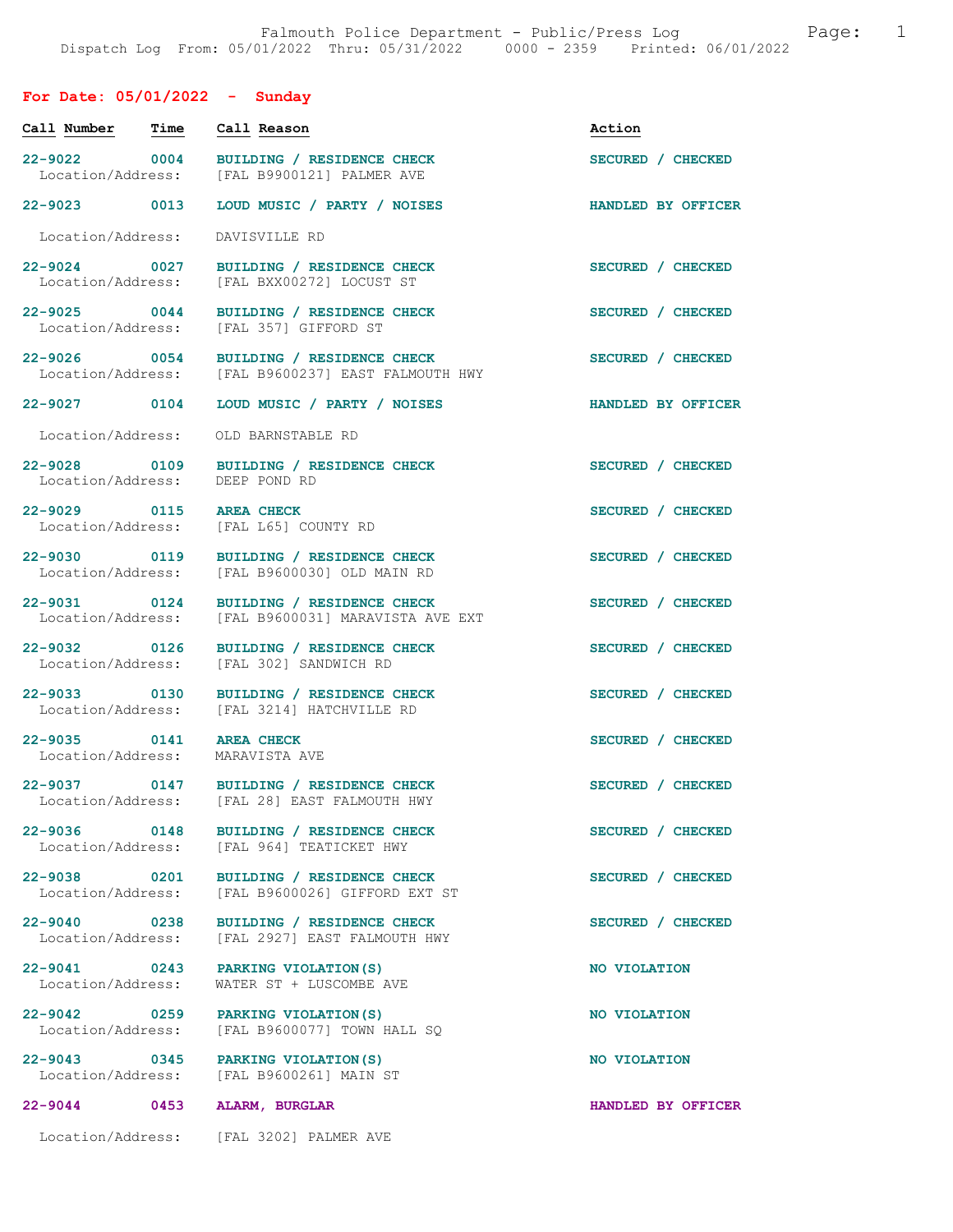| 22-9045 0624 Admin Services                       |      |                                                                               | HANDLED BY OFFICER     |
|---------------------------------------------------|------|-------------------------------------------------------------------------------|------------------------|
|                                                   |      | Location/Address: [FAL FPD] MAIN ST                                           |                        |
| 22-9046 0648 ABANDONED 911                        |      |                                                                               | HANDLED BY OFFICER     |
| Location/Address:                                 |      | [FAL B9600069] TER HEUN DR                                                    |                        |
| 22-9047 0800                                      |      | BUILDING / RESIDENCE CHECK                                                    | HANDLED BY OFFICER     |
| Location/Address: GRAND AVE                       |      |                                                                               |                        |
| $22 - 9048$                                       |      | $0804$ CHECK WELFARE<br>Location/Address: BRICK KILN RD + WHISPERING PINES RD | <b>GONE ON ARRIVAL</b> |
| 22-9049 0837 Water Complaint<br>Location/Address: |      | DAVISVILLE RD                                                                 | NOTIFICATION MADE      |
| 22-9050                                           |      | 0914 ASSIST OTHER AGENCY<br>Location/Address: [FAL 842] CROCKER RD            | UNABLE TO LOCATE       |
| 22-9052 1010 Admin Services                       |      |                                                                               | CANCELLED INCIDENT     |
|                                                   |      | Location/Address: [FAL FPD] MAIN ST                                           |                        |
| 22-9053 1016 Admin Services                       |      |                                                                               | HANDLED BY OFFICER     |
|                                                   |      | Location/Address: [FAL FPD] MAIN ST                                           |                        |
| 22-9055 1032<br>Location/Address: MAIN ST         |      | Admin Services<br>Refer To Incident: 22-9055-OF                               | <b>REPORT</b>          |
| 22-9056 1053 TRAFFIC HAZARD                       |      |                                                                               | UNABLE TO LOCATE       |
|                                                   |      | Location/Address: SANDWICH RD + BRICK KILN RD                                 |                        |
| $22 - 9059$                                       |      | 1209 CHECK WELFARE<br>Location/Address: [FAL B0100152] TEATICKET HWY          | UNABLE TO LOCATE       |
| 22-9060 1215 OTHER TRAFFIC                        |      |                                                                               | HANDLED BY OFFICER     |
|                                                   |      | Location/Address: [FAL 192] HATCHVILLE RD                                     |                        |
| $22 - 9061$<br>Location/Address: CANDLE PINE CIR  | 1217 | <b>ASSIST OTHER AGENCY</b>                                                    | UNABLE TO LOCATE       |
| 22-9062 1237 Admin Services                       |      |                                                                               | HANDLED BY OFFICER     |
|                                                   |      | Location/Address: [FAL BXX00810] MAIN ST                                      |                        |
| 22-9064 1249 CRASH<br>Location/Address: GRAND AVE |      | Refer To Accident: 22-9064-AC                                                 | <b>REPORT</b>          |
| 22-9066 1314                                      |      | <b>ABANDONED 911</b>                                                          | HANDLED BY OFFICER     |
| Location/Address: ALDER LN                        |      |                                                                               |                        |
| 22-9067 1323 ALARM, BURGLAR<br>Location/Address:  |      | [FAL 1057] ROUND POND DR                                                      | <b>UNFOUNDED</b>       |
| 22-9069 1328 CHECK WELFARE                        |      | Location/Address: [FAL 842] CROCKER RD                                        | UNABLE TO LOCATE       |
| 22-9070 1333 CHECK WELFARE                        |      |                                                                               | HANDLED BY OFFICER     |
|                                                   |      | Location/Address: [FAL 588] SPRING BARS RD                                    |                        |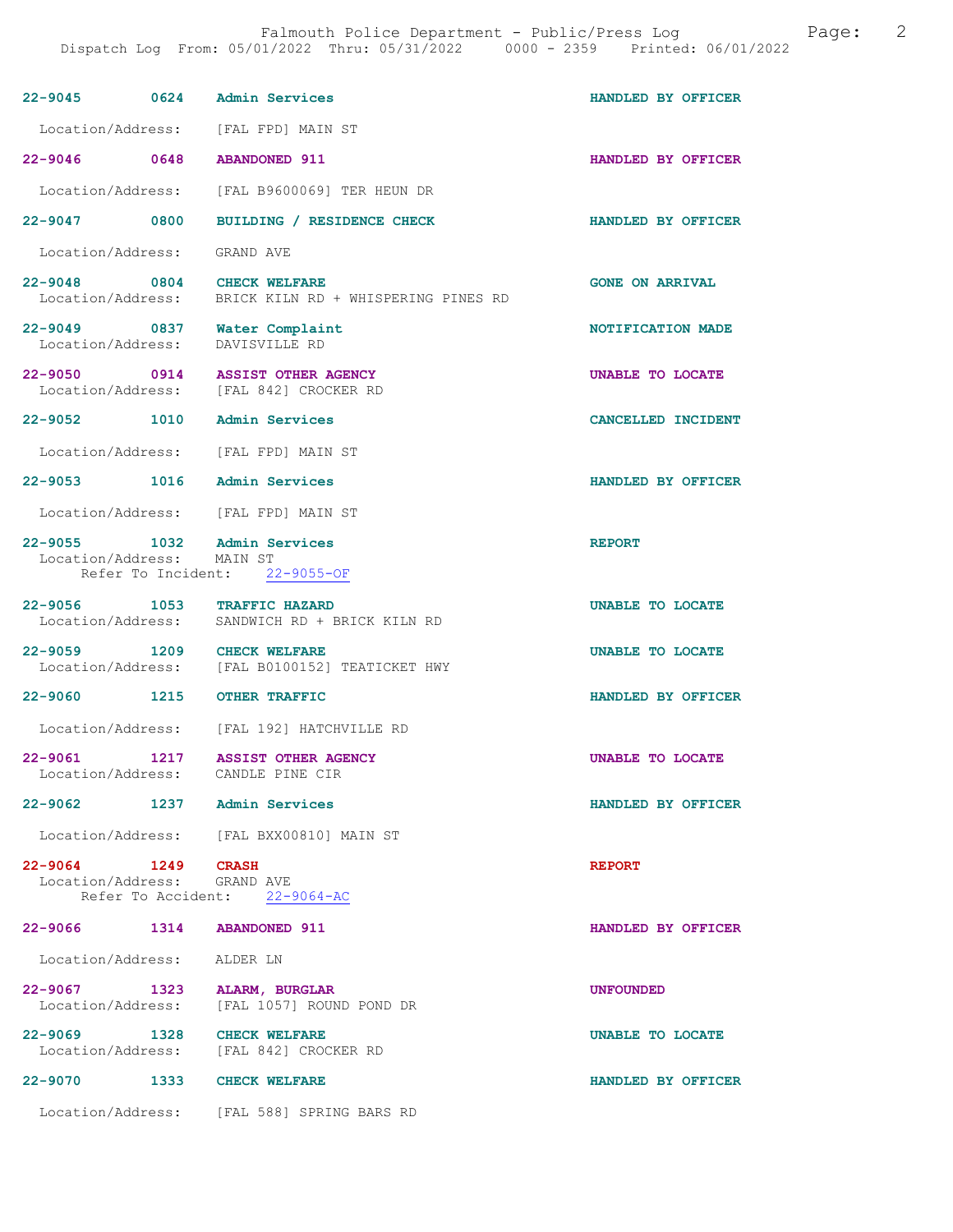|                                            | 22-9071 1400 ABANDONED 911                                                                                               | HANDLED BY OFFICER     |
|--------------------------------------------|--------------------------------------------------------------------------------------------------------------------------|------------------------|
|                                            | Location/Address: [FAL B9600069] TER HEUN DR                                                                             |                        |
|                                            | 22-9072 1428 ERRATIC MV                                                                                                  | CANCELLED INCIDENT     |
|                                            | Location/Address: MORTH FALMOUTH HWY + COUNTY RD                                                                         |                        |
|                                            | 22-9073 1512 ANIMAL COMPLAINT                                                                                            | REF ANIMAL CONTROL     |
|                                            | Location/Address: QUAKER RD + COLONIAL WAY                                                                               |                        |
|                                            | 22-9075 1604 FOLLOW UP INVESTIGATION<br>Location/Address: [FAL B0200069] TEATICKET HWY                                   | <b>INVESTIGATED</b>    |
| 22-9076 1623 Harassment                    |                                                                                                                          | HANDLED BY OFFICER     |
|                                            | Location/Address: [FAL B9600455] SCRANTON AVE                                                                            |                        |
|                                            | 22-9079 1744 FOLLOW UP INVESTIGATION                                                                                     | HANDLED BY OFFICER     |
|                                            | Location/Address: [FAL FPD] MAIN ST                                                                                      |                        |
|                                            | 22-9081 1757 ASSIST OTHER AGENCY<br>Location/Address: CANDLE PINE CIR                                                    | UNABLE TO LOCATE       |
|                                            | 22-9083 1814 RECOVERED PROPERTY                                                                                          | HANDLED BY OFFICER     |
|                                            | Location/Address: [FAL FPD] MAIN ST                                                                                      |                        |
| 22-9086 1850<br>Location/Address: JETTY LN | ALARM, BURGLAR                                                                                                           | <b>UNFOUNDED</b>       |
|                                            | 22-9087 1858 ASSIST OTHER AGENCY<br>Location/Address: CROCKER RD                                                         | REF OTHER              |
|                                            | 22-9088 1900 Admin Services                                                                                              | HANDLED BY OFFICER     |
|                                            | Location/Address: [FAL FPD] MAIN ST                                                                                      |                        |
|                                            | 22-9089 1932 AREA CHECK                                                                                                  | HANDLED BY OFFICER     |
|                                            | Location/Address: FRESH POND RD                                                                                          |                        |
|                                            | 22-9091 1947 ERRATIC MV<br>Location/Address: PALMER AVE + JONES RD                                                       | <b>GONE ON ARRIVAL</b> |
|                                            | 22-9092 2007 ERRATIC MV<br>Location/Address: [FAL BXX00146] PALMER AVE<br>Refer To Arrest: 22-9092-AR                    | <b>REPORT</b>          |
|                                            | 22-9094 2027 DISTURBANCE / DISORDERLY<br>Location/Address: [FAL B0100152] TEATICKET HWY<br>Refer To Incident: 22-9094-OF | Peace Restored         |
|                                            | 22-9096 2152 LOUD MUSIC / PARTY / NOISES                                                                                 | HANDLED BY OFFICER     |
| Location/Address: ANDYS LN                 |                                                                                                                          |                        |
|                                            | 22-9097 2222 DISTURBANCE / DISORDERLY                                                                                    | HANDLED BY OFFICER     |
|                                            | Location/Address: [FAL B9600326] TEATICKET HWY                                                                           |                        |
|                                            | 22-9099 2340 AREA CHECK<br>Location/Address: [FAL 55] MENAUHANT RD                                                       | SECURED / CHECKED      |
| $22 - 9100$                                | 2346 BUILDING / RESIDENCE CHECK                                                                                          | SECURED / CHECKED      |

Location/Address: [FAL B9700958] EAST FALMOUTH HWY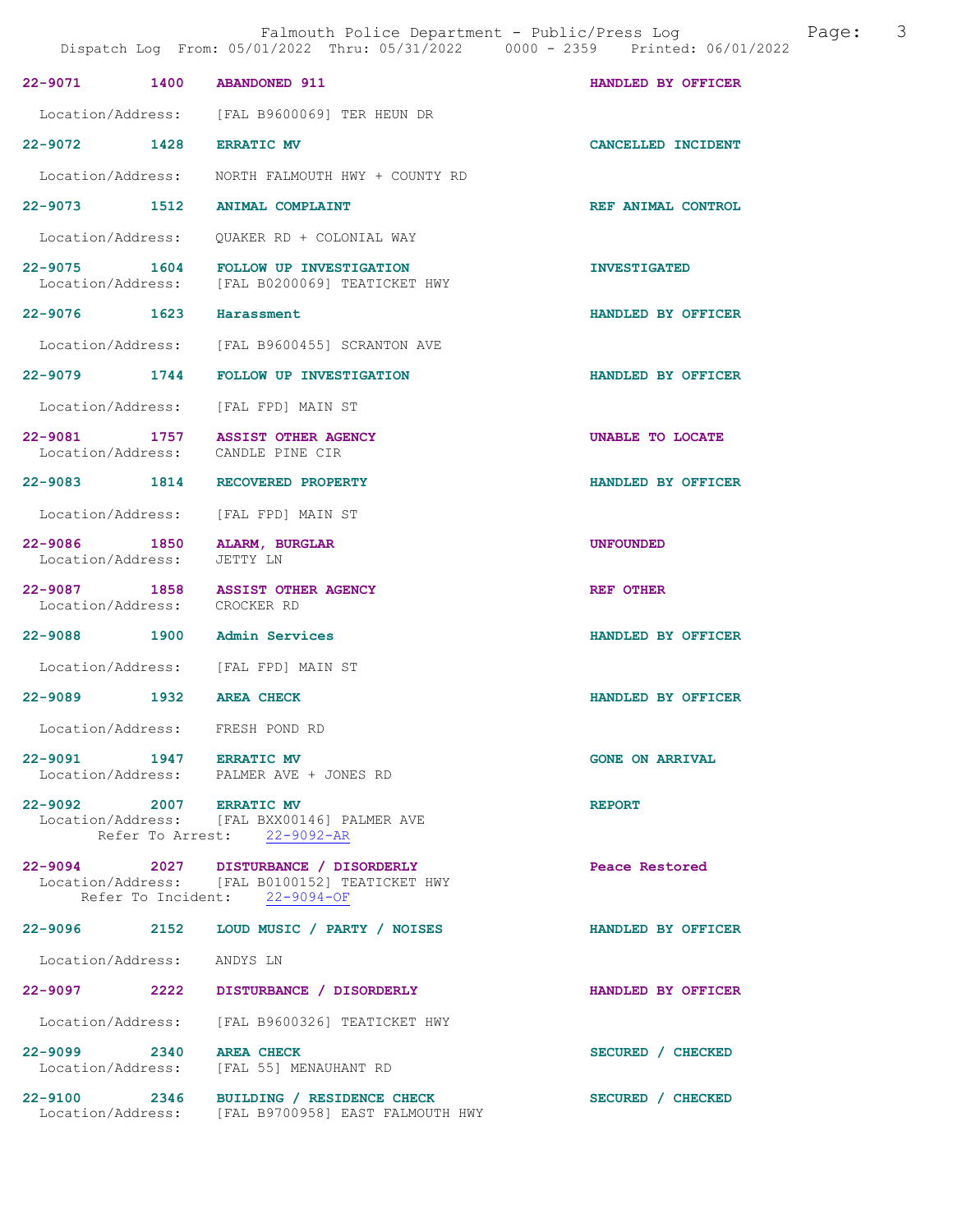# For Date: 05/02/2022 - Monday

|                                   | 22-9101 0001 ASSIST CITIZEN                                                                                   | HANDLED BY OFFICER |
|-----------------------------------|---------------------------------------------------------------------------------------------------------------|--------------------|
| Location/Address:                 | [FAL B9600012] DEPOT AVE                                                                                      |                    |
| 22-9102 0012<br>Location/Address: | BUILDING / RESIDENCE CHECK<br>[FAL B9600051] HATCHVILLE RD                                                    | SECURED / CHECKED  |
| 22-9103 0026<br>Location/Address: | BUILDING / RESIDENCE CHECK<br>[FAL 302] SANDWICH RD                                                           | SECURED / CHECKED  |
| 22-9104 0036<br>Location/Address: | BUILDING / RESIDENCE CHECK<br>[FAL B0100017] NORTH FALMOUTH HWY                                               | SECURED / CHECKED  |
| 22-9105 0037<br>Location/Address: | BUILDING / RESIDENCE CHECK<br>[FAL B9600031] MARAVISTA AVE EXT                                                | SECURED / CHECKED  |
| 22-9106 0051<br>Location/Address: | <b>BUILDING / RESIDENCE CHECK</b><br>[FAL 964] TEATICKET HWY                                                  | SECURED / CHECKED  |
| 22-9107 0053<br>Location/Address: | BUILDING / RESIDENCE CHECK<br>[FAL L52] NORTH FALMOUTH HWY                                                    | SECURED / CHECKED  |
| 22-9110 0123<br>Location/Address: | <b>BUILDING / RESIDENCE CHECK</b><br>[FAL BXX00272] LOCUST ST                                                 | SECURED / CHECKED  |
| 22-9111 0126<br>Location/Address: | BUILDING / RESIDENCE CHECK<br>[FAL B9700084] TEATICKET HWY                                                    | SECURED / CHECKED  |
| 22-9113 0210<br>Location/Address: | BUILDING / RESIDENCE CHECK<br>[FAL B9600012] DEPOT AVE                                                        | SECURED / CHECKED  |
| 22-9114 0249<br>Location/Address: | BUILDING / RESIDENCE CHECK<br>[FAL B9800292] DAVIS STRAITS                                                    | SECURED / CHECKED  |
| 22-9115 0252<br>Location/Address: | PARKING VIOLATION (S)<br>[FAL B9600203] TOWN HALL SQ                                                          | NO VIOLATION       |
| 22-9116 0253<br>Location/Address: | PARKING VIOLATION (S)<br>[FAL B9600261] MAIN ST                                                               | NO VIOLATION       |
|                                   |                                                                                                               |                    |
| 22-9117 0319<br>Location/Address: | <b>BUILDING / RESIDENCE CHECK</b><br>[FAL B9600260] MAIN ST                                                   | SECURED / CHECKED  |
| Location/Address:                 | 22-9118 0325 PARKING VIOLATION(S)<br>WATER ST + LUSCOMBE AVE                                                  | NO VIOLATION       |
|                                   | 22-9121 0625 Admin Services                                                                                   | HANDLED BY OFFICER |
|                                   | Location/Address: [FAL FPD] MAIN ST                                                                           |                    |
| 22-9122 0641                      | <b>ALARM, BURGLAR</b><br>Location/Address: [FAL 272] IPSWICH DR                                               | <b>UNFOUNDED</b>   |
|                                   | 22-9127 0828 LOST PROPERTY<br>Location/Address: [FAL B9700466] WOODS HOLE RD<br>Refer To Incident: 22-9127-OF | <b>REPORT</b>      |
| 22-9128 0846<br>Location/Address: | TRANSPORT / ESCORT<br>[FAL B9600063] JONES RD                                                                 | <b>TRANSPORT</b>   |
| 22-9129 0911<br>Location/Address: | Down Wires<br>MATTAPAN ST                                                                                     | REF OTHER          |
|                                   | 22-9131 0918 ABANDONED 911<br>Location/Address: [FAL 1737] TEATICKET HWY                                      | SECURED / CHECKED  |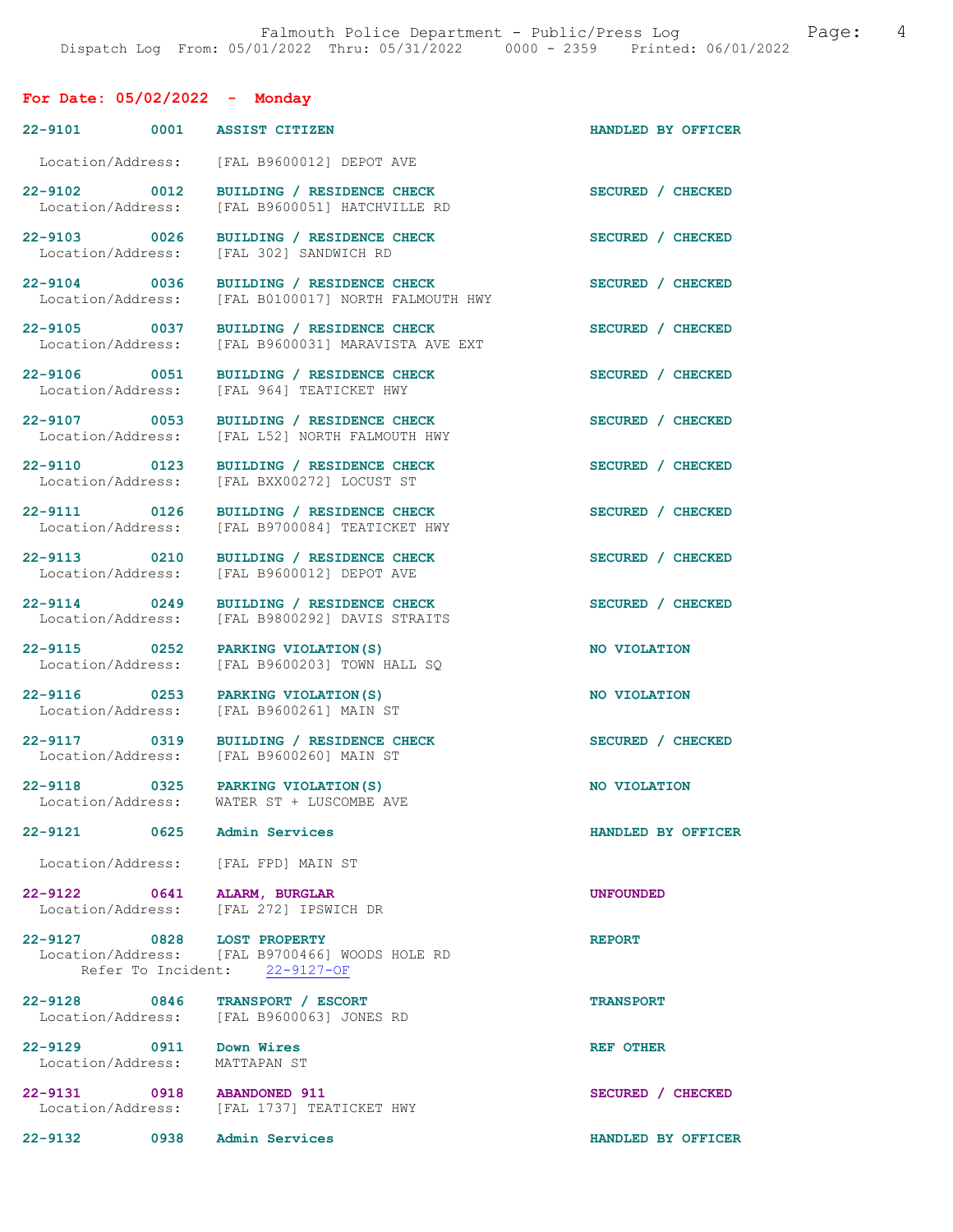| Location/Address: |  | [FAL FPD] MAIN ST |  |
|-------------------|--|-------------------|--|

- 22-9133 0953 ALARM, BURGLAR UNFOUNDED<br>Location/Address: [FAL 1521] CASEYS WAY [FAL 1521] CASEYS WAY
- 22-9134 0957 SUSPICIOUS PERSON(S) GONE ON ARRIVAL Location/Address: [FAL B9600128] OLD MAIN RD
- 22-9135 1001 CRASH REPORT Location/Address: EAST FALMOUTH HWY + MILL POND WAY Refer To Accident: 22-9135-AC Refer To Incident: 22-9135-OF
- 22-9137 1048 ASSIST CITIZEN HANDLED BY PARTY<br>
Location/Address: SIPPEWISSETT RD + CLOWES DR SIPPEWISSETT RD + CLOWES DR
- 22-9139 1055 Admin Services HANDLED BY OFFICER
- Location/Address: [FAL FPD] MAIN ST
- 22-9140 1056 PARKING VIOLATION(S) UNFOUNDED<br>Location/Address: [FAL B0200069] TEATICKET HWY [FAL B0200069] TEATICKET HWY
- 22-9141 1057 Admin Services HANDLED BY OFFICER
- Location/Address: [FAL FFD5] EAST FALMOUTH HWY

### 22-9142 1102 LARCENY REPORT Location/Address: [FAL BXX00156] JONES RD Refer To Arrest:  $22-9142-AR$ <br>Refer To Incident:  $22-9142-OF$ Refer To Incident:  $\frac{22-9142-OF}{22-9159-OF}$ Refer To Incident:

- 22-9143 1106 AREA CHECK HANDLED BY OFFICER Location/Address: [FAL B0200069] TEATICKET HWY
- 22-9146 1146 VANDALISM HANDLED BY OFFICER
- Location/Address: EAST FALMOUTH HWY
- 22-9147 1153 DISTURBANCE / DISORDERLY HANDLED BY OFFICER
	- Location/Address: [FAL B9800292] DAVIS STRAITS
- 22-9148 1203 LARCENY REPORT Location/Address: [FAL FPD] MAIN ST Refer To Incident: 22-9148-OF
- 22-9149 1215 ABANDONED 911 HANDLED BY OFFICER
- Location/Address: [FAL B9600069] TER HEUN DR
- 22-9150 1223 ABANDONED 911 HANDLED BY OFFICER
- Location/Address: [FAL B9600069] TER HEUN DR
- 22-9159 1246 LARCENY REPORT Location/Address: [FAL B9600069] TER HEUN DR Refer To Incident: 22-9159-OF
- 22-9151 1247 FOLLOW UP INVESTIGATION HANDLED BY OFFICER Location/Address: [FAL B9600069] TER HEUN DR 22-9152 1313 INTOXICATED PERSON REF FIRE DEPT Location/Address: [FAL B9600084] TER HEUN DR
	-
	-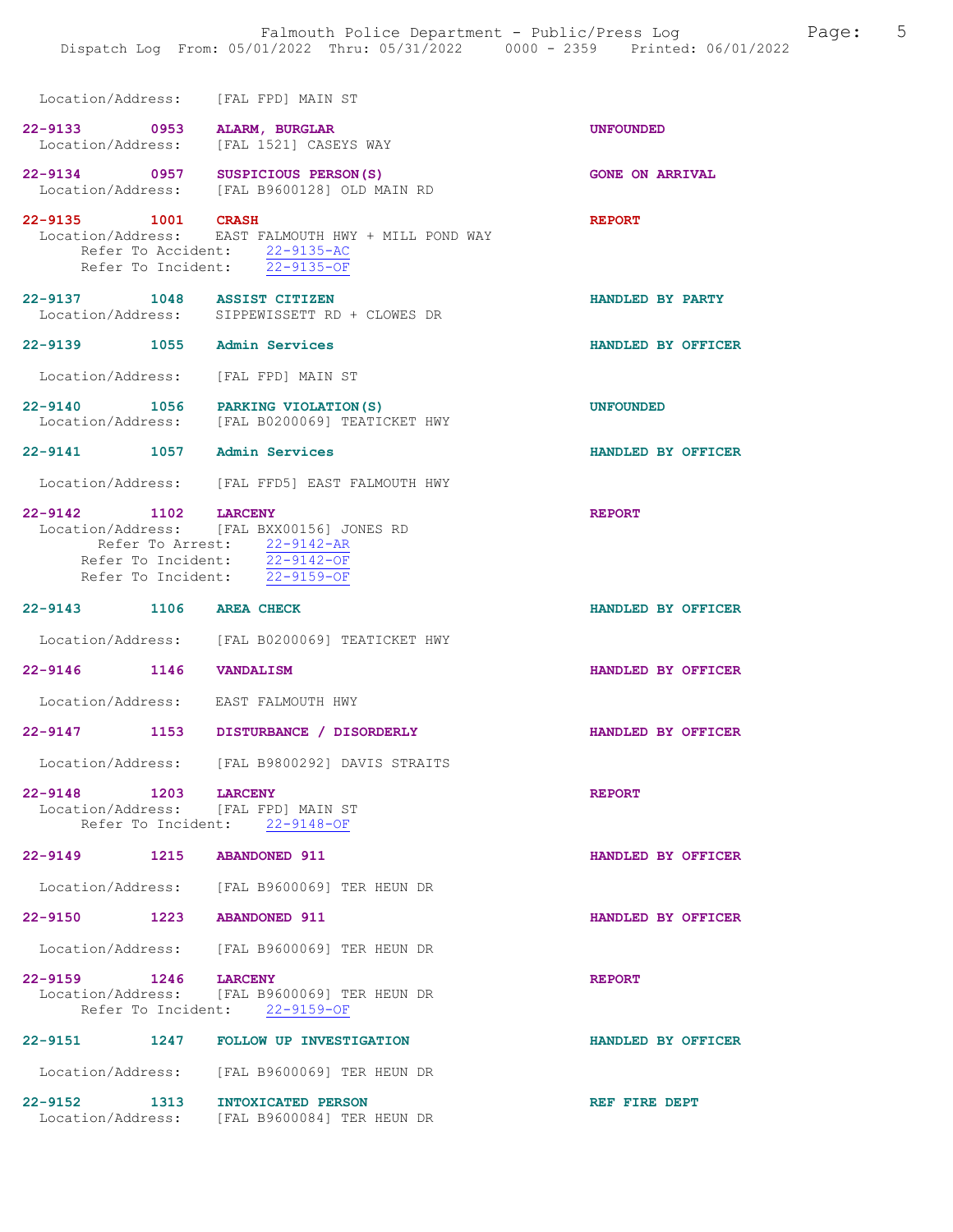|                                                            | Dispatch Log From: 05/01/2022 Thru: 05/31/2022 0000 - 2359 Printed: 06/01/2022                                                            | Falmouth Police Department - Public/Press Log<br>Page: | - 6 |
|------------------------------------------------------------|-------------------------------------------------------------------------------------------------------------------------------------------|--------------------------------------------------------|-----|
|                                                            | 22-9156 1355 ANIMAL COMPLAINT<br>Location/Address: [FAL B9600028] JONES RD                                                                | REF DNR                                                |     |
| 22-9155 1357 ABANDONED 911                                 | Location/Address: [FAL 1660] MAIN ST                                                                                                      | NOTIFICATION MADE                                      |     |
|                                                            | 22-9157 1419 INTOXICATED PERSON<br>Location/Address: [FAL B9600069] TER HEUN DR<br>Refer To P/C: 22-9157-A-AR<br>Refer To P/C: 22-9157-AR | <b>TRANSPORT</b>                                       |     |
| 22-9160 1511 OTHER TRAFFIC                                 |                                                                                                                                           | HANDLED BY OFFICER                                     |     |
|                                                            | Location/Address: [FAL B9600031] MARAVISTA AVE EXT                                                                                        |                                                        |     |
| 22-9162 1533 ASSIST CITIZEN                                |                                                                                                                                           | HANDLED BY OFFICER                                     |     |
| Location/Address: KEEL DE SAC                              |                                                                                                                                           |                                                        |     |
| 22-9080 1600 PRESERVE PEACE                                |                                                                                                                                           | HANDLED BY OFFICER                                     |     |
|                                                            | Location/Address: SAND POINTE SHORES DR                                                                                                   |                                                        |     |
|                                                            | 22-9163 1609 FOLLOW UP INVESTIGATION                                                                                                      | HANDLED BY OFFICER                                     |     |
|                                                            | Location/Address: [FAL B9600260] MAIN ST                                                                                                  |                                                        |     |
| 22-9164 1628 DISABLED MV                                   | Location/Address: RT 28 NORTH + BRICK KILN RD                                                                                             | <b>VEHICLE TOWED</b>                                   |     |
|                                                            | 22-9165 1640 DISTURBANCE / DISORDERLY                                                                                                     | HANDLED BY OFFICER                                     |     |
|                                                            | Location/Address: NORTH FALMOUTH HWY<br>Refer To Incident: 22-9165-OF                                                                     |                                                        |     |
| 22-9166 1705 CHECK WELFARE                                 | Location/Address: TEATICKET HWY + OX BOW RD                                                                                               | <b>GONE ON ARRIVAL</b>                                 |     |
| 22-9167 1723 CRASH, HIT/RUN                                | Location/Address: JAMIE LN + BRICK KILN RD<br>Refer To Accident: 22-9167-AC                                                               | <b>REPORT</b>                                          |     |
| 22-9168 1732 ERRATIC MV                                    | Location/Address: MORTH FALMOUTH HWY + NORTH HILL DR                                                                                      | UNABLE TO LOCATE                                       |     |
| 22-9169 1752 ANIMAL COMPLAINT<br>Location/Address: MILL RD |                                                                                                                                           | UNABLE TO LOCATE                                       |     |
| 22-9171 1759 CRASH                                         | Location/Address: [FAL BXX00484] NORTH FALMOUTH HWY<br>Refer To Accident: 22-9171-AC<br>Refer To Incident: 22-9171-OF                     | <b>REPORT</b>                                          |     |
| 22-9172 1817 ASSAULT, PAST                                 | Location/Address: COUNTING HOUSE WAY<br>Refer To Incident: 22-9172-OF                                                                     | <b>REPORT</b>                                          |     |
|                                                            | 22-9173 1819 DISTURBANCE / DISORDERLY<br>Location/Address: METOXIT RD + CROSBY LN<br>Refer To Arrest: 22-9173-AR                          | <b>REPORT</b>                                          |     |
| Location/Address: SIPPEWISSETT RD                          | 22-9174 1829 RECOVERED PROPERTY                                                                                                           | HANDLED BY PARTY                                       |     |
| 22-9175 1902 ERRATIC MV                                    |                                                                                                                                           | CANCELLED INCIDENT                                     |     |
|                                                            | Location/Address: [FAL BXX00539] EAST FALMOUTH HWY                                                                                        |                                                        |     |
| 1905<br>$22 - 9176$                                        | SUSPICIOUS MV                                                                                                                             | <b>GONE ON ARRIVAL</b>                                 |     |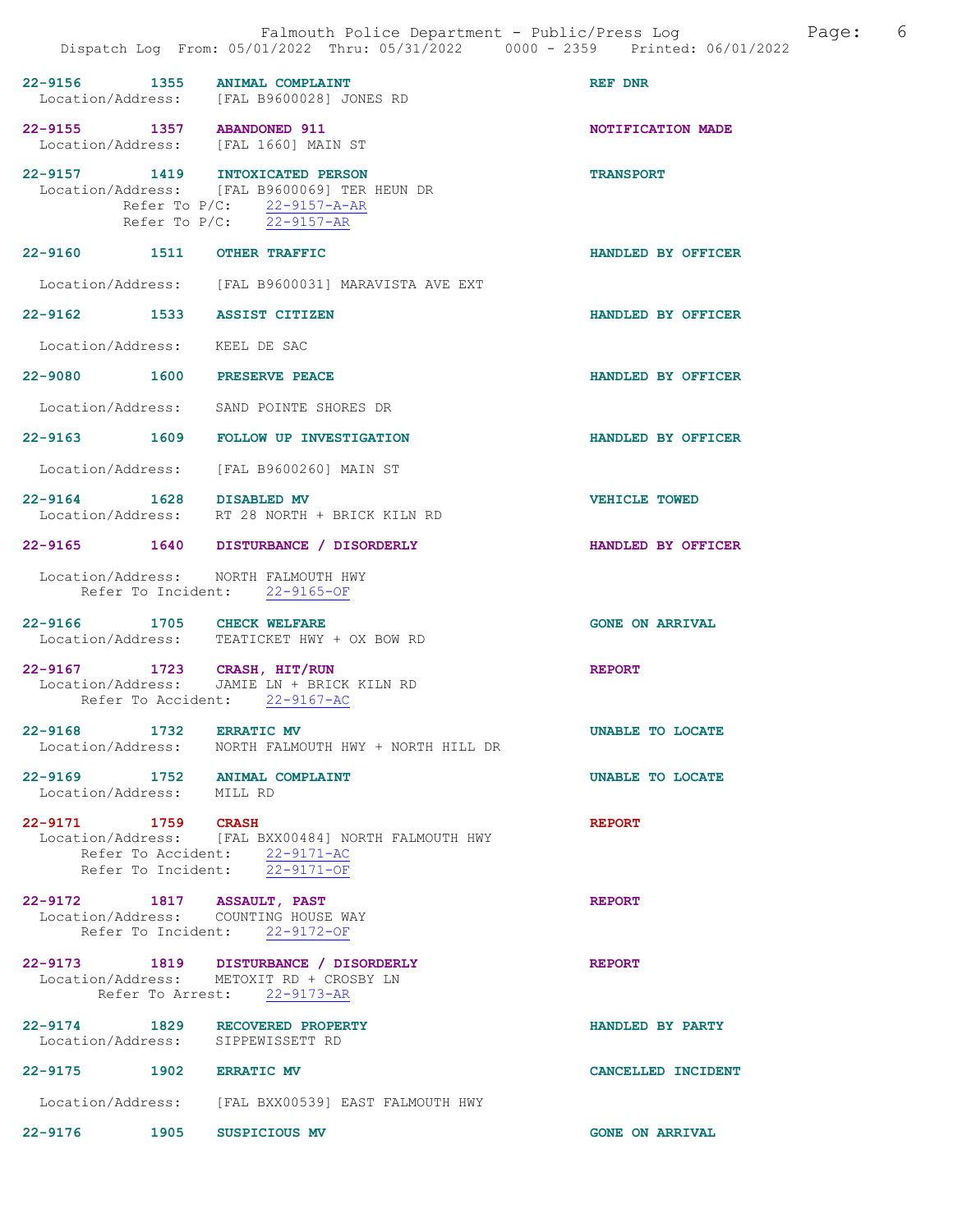|                                                                         | Falmouth Police Department - Public/Press Log<br>Dispatch Log From: 05/01/2022 Thru: 05/31/2022 0000 - 2359 Printed: 06/01/2022 |                       | 7<br>Page: |
|-------------------------------------------------------------------------|---------------------------------------------------------------------------------------------------------------------------------|-----------------------|------------|
|                                                                         | Location/Address: BROCKTON ST + MARAVISTA AVE                                                                                   |                       |            |
| Location/Address: NORTH FALMOUTH HWY                                    | 22-9177 1914 DISTURBANCE / DISORDERLY<br>Refer To Arrest: 22-9177-AR                                                            | <b>REPORT</b>         |            |
| 22-9185 2018 AREA CHECK                                                 |                                                                                                                                 | CANCELLED INCIDENT    |            |
| Location/Address: FRESH POND RD                                         |                                                                                                                                 |                       |            |
| 22-9186 2112 CHECK WELFARE<br>Location/Address: [FAL 159] GRAND AVE     |                                                                                                                                 | REF FIRE DEPT         |            |
| 22-9188 2151 CHECK WELFARE                                              |                                                                                                                                 | HANDLED BY OFFICER    |            |
|                                                                         | Location/Address: [FAL B9600296] DAVIS STRAITS                                                                                  |                       |            |
|                                                                         | 22-9189 2239 FOLLOW UP INVESTIGATION<br>Location/Address: [FAL B9600069] TER HEUN DR                                            | <b>SERVED IN HAND</b> |            |
| 22-9192 2301 ASSIST FIRE DEPT<br>Location/Address: [FAL 2364] FISHER RD |                                                                                                                                 | <b>REPORT</b>         |            |
|                                                                         | Refer To Incident: 22-9192-OF                                                                                                   |                       |            |
|                                                                         | 22-9194 2353 BUILDING / RESIDENCE CHECK<br>Location/Address: [FAL B9600237] EAST FALMOUTH HWY                                   | SECURED / CHECKED     |            |
|                                                                         | 22-9195 2355 ALARM, BURGLAR<br>Location/Address: [FAL B9600681] PERCH POND CIR                                                  | <b>UNFOUNDED</b>      |            |
| For Date: $05/03/2022 - Tuesday$                                        |                                                                                                                                 |                       |            |
|                                                                         | 22-9197 0018 MENTAL ILLNESS (SEC 12)<br>Location/Address: [FAL B9800292] DAVIS STRAITS<br>Refer To Incident: 22-9197-OF         | <b>REPORT</b>         |            |
|                                                                         | 22-9199 0030 BUILDING / RESIDENCE CHECK<br>Location/Address: [FAL B9600012] DEPOT AVE                                           | SECURED / CHECKED     |            |
|                                                                         | 22-9200 0034 BUILDING / RESIDENCE CHECK<br>Location/Address: [FAL 3202] PALMER AVE                                              | SECURED / CHECKED     |            |
| 22-9203 0056<br>Location/Address:                                       | BUILDING / RESIDENCE CHECK<br>[FAL B9600029] KATHARINE LEE BATES                                                                | SECURED / CHECKED     |            |
| 22-9204 0059<br>Location/Address:                                       | BUILDING / RESIDENCE CHECK<br>[FAL 494] EAST FALMOUTH HWY                                                                       | SECURED / CHECKED     |            |
| 22-9205 0114<br>Location/Address:                                       | BUILDING / RESIDENCE CHECK<br>[FAL B9900037] RAFFI AVE                                                                          | SECURED / CHECKED     |            |
| 22-9206 0118<br>Location/Address:                                       | BUILDING / RESIDENCE CHECK<br>[FAL 964] TEATICKET HWY                                                                           | SECURED / CHECKED     |            |
| 22-9207 0124<br>Location/Address:                                       | BUILDING / RESIDENCE CHECK<br>[FAL B9600030] OLD MAIN RD                                                                        | SECURED / CHECKED     |            |
| 22-9208 0130<br>Location/Address:                                       | BUILDING / RESIDENCE CHECK<br>[FAL BXX00810] MAIN ST                                                                            | SECURED / CHECKED     |            |
| 22-9209 0130<br>Location/Address:                                       | BUILDING / RESIDENCE CHECK<br>[FAL B9700812] QUAKER RD                                                                          | SECURED / CHECKED     |            |
| 22-9210 0136<br>Location/Address:                                       | <b>AREA CHECK</b><br>[FAL B9600074] TEATICKET HWY                                                                               | SECURED / CHECKED     |            |
| 22-9211 0142 PARKING VIOLATION (S)                                      | Location/Address: WATER ST + LUSCOMBE AVE                                                                                       | NO VIOLATION          |            |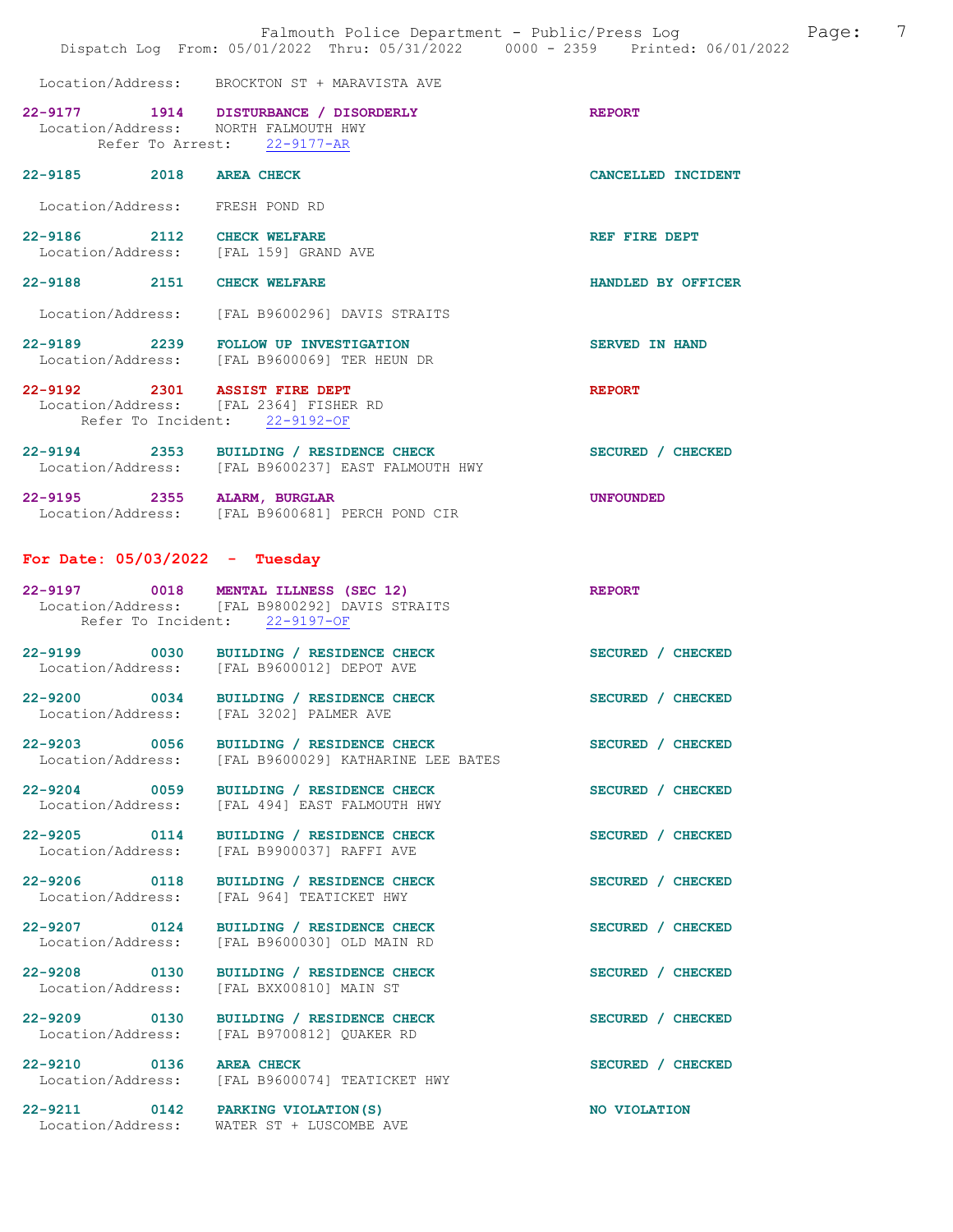## 22-9212 0143 BUILDING / RESIDENCE CHECK SECURED / CHECKED Location/Address: [FAL 302] SANDWICH RD Location/Address:

Location/Address:

22-9213 0146 BUILDING / RESIDENCE CHECK SECURED / CHECKED Location/Address: [FAL 1471] RT 151

22-9214 0148 BUILDING / RESIDENCE CHECK<br>
Location/Address: [FAL B9600051] HATCHVILLE RD<br>
SECURED / CHECKED [FAL B9600051] HATCHVILLE RD

22-9215 0204 PARKING VIOLATION(S) NO VIOLATION Location/Address: [FAL B9600203] TOWN HALL SQ

22-9216 0236 ALARM, BURGLAR<br>Location/Address: [FAL B9700521] CHILDS RIVER RD [FAL B9700521] CHILDS RIVER RD

22-9218 0244 PARKING VIOLATION(S) NO VIOLATION<br>
Location/Address: [FAL B9600261] MAIN ST [FAL B9600261] MAIN ST

22-9220 0451 UNWANTED GUEST CANCELLED INCIDENT

Location/Address: [FAL B9600069] TER HEUN DR

22-9222 0508 ALARM, BURGLAR<br>
Location/Address: [FAL 2919] EDGERTON DR [FAL 2919] EDGERTON DR

22-9224 0628 Admin Services HANDLED BY OFFICER

Location/Address: [FAL FPD] MAIN ST

22-9225 0655 CRASH 100000 DR HANDLED BY PARTY Location/Address: CURRIER RD + CAPE WOODS DR CURRIER RD + CAPE WOODS DR

22-9226 0710 VANDALISM REPORT REPORT Location/Address: DAVIS STRAITS Location/Address: Refer To Incident: 22-9226-OF

22-9227 0725 BUILDING / RESIDENCE CHECK SECURED / CHECKED Location/Address: [FAL B9600026] GIFFORD EXT ST

22-9228 0731 FOLLOW UP INVESTIGATION REF OTHER Location/Address: [FAL FPD] MAIN ST

22-9125 0740 TRAFFIC HAZARD CANCELLED INCIDENT

Location/Address: KETTLE HOLE RD + WOODS HOLE RD

22-9229 0741 Admin Services HANDLED BY OFFICER

Location/Address: [FAL FPD] MAIN ST

22-9232 0843 AREA CHECK UNABLE TO LOCATE Location/Address: RED BROOK RD + WAQUOIT HWY RED BROOK RD + WAQUOIT HWY

22-9233 0844 TRANSPORT / ESCORT<br>
Location/Address: [FAL B9600063] JONES RD [FAL B9600063] JONES RD

22-9238 0847 MENTAL ILLNESS (SEC 12) REPORT Location/Address: [FAL FPD] MAIN ST Refer To Incident: 22-9238-OF

22-9243 1047 BUILDING / RESIDENCE CHECK SECURED / CHECKED Location/Address: [FAL B9600975] WOODVIEW DR [FAL B9600975] WOODVIEW DR

22-9245 1053 CRASH 1053 CRASH HANDLED BY PARTY Location/Address:

22-9246 1100 MENTAL ILLNESS (SEC 12) REPORT Location/Address: MAIN ST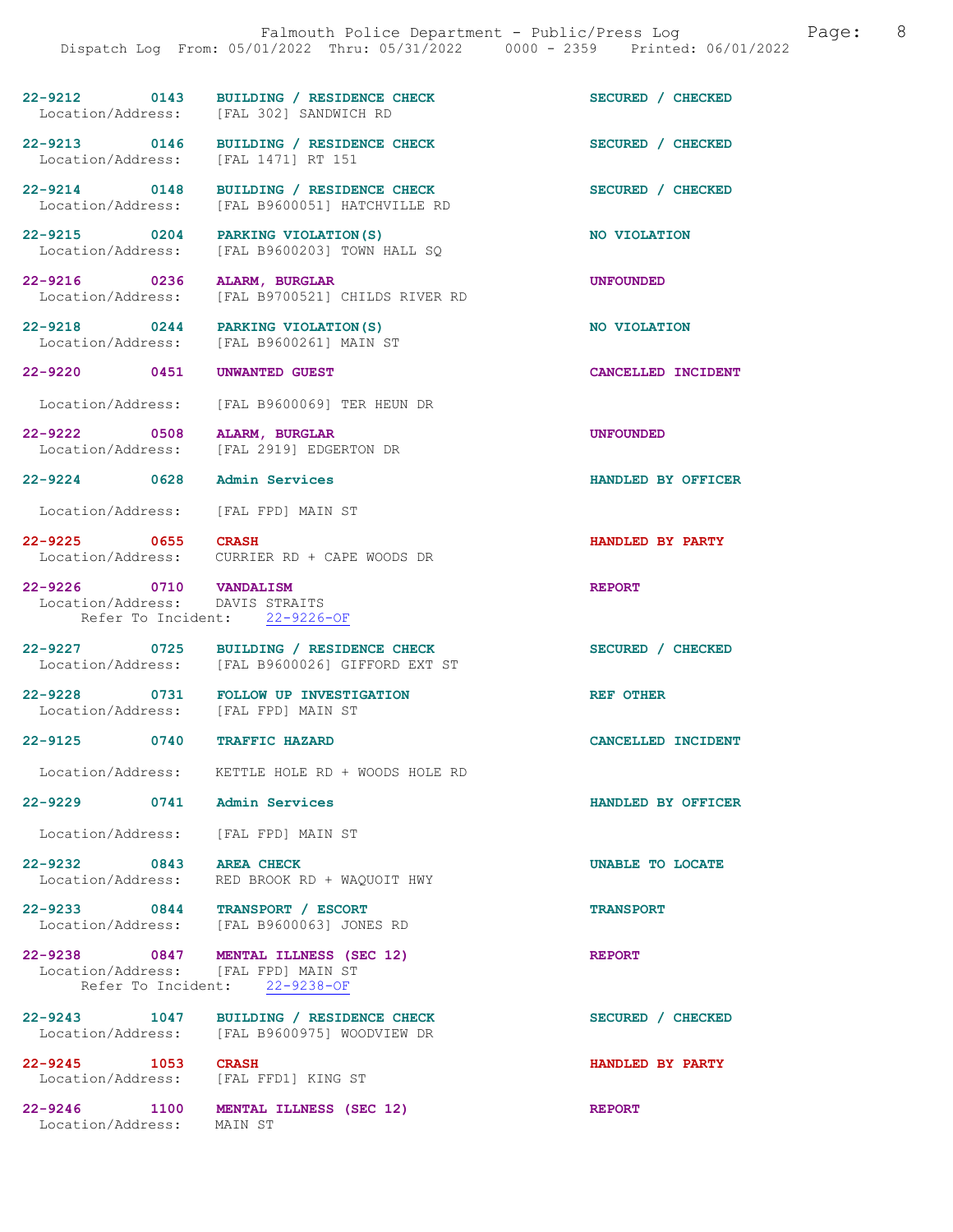|                                                              | Refer To Incident: 22-9246-OF                                                                                       |                           |
|--------------------------------------------------------------|---------------------------------------------------------------------------------------------------------------------|---------------------------|
| 22-9248 1109 ALARM, BURGLAR                                  |                                                                                                                     | CANCELLED INCIDENT        |
| Location/Address: DANIELS RD                                 |                                                                                                                     |                           |
|                                                              | 22-9249 1112 Alcohol/Drug (Sec 35)<br>Location/Address: [FAL B9600069] TER HEUN DR<br>Refer To Incident: 22-9249-OF | <b>REPORT</b>             |
| 22-9251 1132 CRASH                                           | Location/Address: [FAL BXX00146] PALMER AVE<br>Refer To Accident: 22-9251-AC                                        | <b>REPORT</b>             |
| Location/Address: SHANNONS WAY                               | 22-9252 1141 MENTAL ILLNESS (SEC 12)<br>Refer To Incident: 22-9252-OF                                               | <b>REPORT</b>             |
| Location/Address: GIFFORD ST                                 | 22-9253 1156 MENTAL ILLNESS (SEC 12)<br>Refer To Incident: 22-9253-OF                                               | <b>REPORT</b>             |
| 22-9258 1248 CHECK WELFARE<br>Location/Address: TRACY CIR    |                                                                                                                     | REF FIRE DEPT             |
| 22-9259 1255 ABANDONED 911<br>Location/Address: SHOREWOOD DR |                                                                                                                     | REF FIRE DEPT             |
| 22-9261 1303 Admin Services                                  |                                                                                                                     | HANDLED BY OFFICER        |
|                                                              | Location/Address: [FAL B9600065] GIFFORD ST                                                                         |                           |
|                                                              | 22-9263 1327 BUILDING / RESIDENCE CHECK                                                                             | <b>CANCELLED INCIDENT</b> |
| Location/Address: GREAT BAY ST                               |                                                                                                                     |                           |
| 22-9265 1434 OTHER TRAFFIC                                   |                                                                                                                     | HANDLED BY OFFICER        |
|                                                              | Location/Address: METOXIT RD + CARRIAGE SHOP RD                                                                     |                           |
| 22-9266 1530 ASSIST CITIZEN                                  |                                                                                                                     | HANDLED BY OFFICER        |
| Location/Address: GRAND AVE                                  |                                                                                                                     |                           |
| 1534<br>22-9267                                              | Admin Services                                                                                                      | HANDLED BY OFFICER        |
|                                                              | Location/Address: [FAL B9600025] DAVISVILLE RD                                                                      |                           |
| 22-9268                                                      | 1611 CHECK WELFARE<br>Location/Address: [FAL B9600028] JONES RD                                                     | <b>GONE ON ARRIVAL</b>    |
| 22-9269 1624 ANIMAL COMPLAINT                                |                                                                                                                     | REF ANIMAL CONTROL        |
| Location/Address:                                            | WALKER ST                                                                                                           |                           |
| 22-9271 1707 ASSIST FIRE DEPT<br>Location/Address:           | SANDWICH RD                                                                                                         | REF FIRE DEPT             |
| 22-9272<br>1719                                              | <b>INVESTIGATION</b>                                                                                                | HANDLED BY OFFICER        |
|                                                              | Location/Address: [FAL BXX00722] WATER ST                                                                           |                           |
| 22-9274 1756                                                 | INTOXICATED PERSON<br>Location/Address: [FAL 1512] DAVIS STRAITS<br>Refer To $P/C: 22-9274-AR$                      | Arrest(s) Made            |
| 22-9275<br>1812                                              | <b>FOLLOW UP INVESTIGATION</b><br>Location/Address: COUNTING HOUSE WAY                                              | <b>CITATION ISSUED</b>    |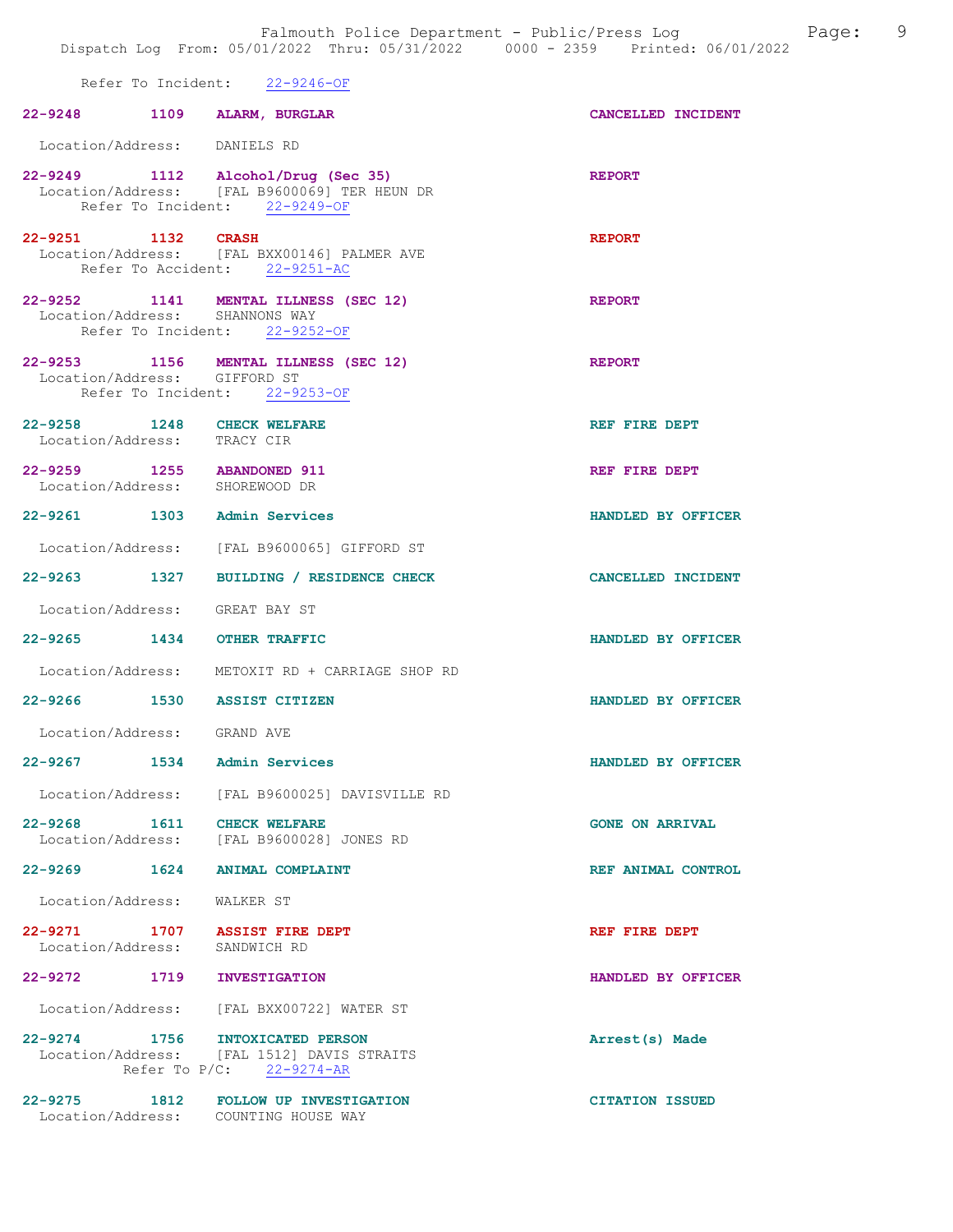|                                                                | 22-9276 1833 TRAFFIC HAZARD<br>Location/Address: BRICK KILN RD + JAMIE LN                       | <b>UNFOUNDED</b>       |
|----------------------------------------------------------------|-------------------------------------------------------------------------------------------------|------------------------|
| Refer To P/C: 22-9277-AR                                       | 22-9277 1911 INTOXICATED PERSON<br>Location/Address: [FAL 1512] DAVIS STRAITS                   | Arrest(s) Made         |
| 22-9280 2035 UNWANTED GUEST                                    | Location/Address: [FAL BXX00819] NORTH FALMOUTH HWY                                             | <b>GONE ON ARRIVAL</b> |
| 22-9281 2040 ALARM, BURGLAR                                    | Location/Address: [FAL B9600095] BOXBERRY HILL RD                                               | UNFOUNDED              |
| 22-9282 2127 ABANDONED 911                                     |                                                                                                 | HANDLED BY OFFICER     |
| Location/Address: [FAL 1660] MAIN ST                           |                                                                                                 |                        |
| 22-9283 2137 ALARM, BURGLAR<br>Location/Address: LAKE SHORE DR |                                                                                                 | <b>UNFOUNDED</b>       |
| Refer To Incident: 22-9284-OF                                  | 22-9284 2157 MOTOR VEHICLE STOP<br>Location/Address: [FAL B9600307] PALMER AVE                  | <b>REPORT</b>          |
| 22-9285 2335 ABANDONED 911                                     |                                                                                                 | HANDLED BY OFFICER     |
| Location/Address: OX BOW RD                                    |                                                                                                 |                        |
| 22-9286 2342 Admin Services                                    |                                                                                                 | HANDLED BY OFFICER     |
| Location/Address: [FAL FPD] MAIN ST                            |                                                                                                 |                        |
|                                                                | 22-9288 2355 BUILDING / RESIDENCE CHECK<br>Location/Address: [FAL 964] TEATICKET HWY            | SECURED / CHECKED      |
|                                                                | 22-9289 2358 BUILDING / RESIDENCE CHECK<br>Location/Address: [FAL B9800292] DAVIS STRAITS       | SECURED / CHECKED      |
| For Date: $05/04/2022 -$ Wednesday                             |                                                                                                 |                        |
|                                                                | 22-9290 0000 BUILDING / RESIDENCE CHECK<br>Location/Address: [FAL B9600029] KATHARINE LEE BATES | SECURED / CHECKED      |
|                                                                | 22-9291 0000 BUILDING / RESIDENCE CHECK<br>Location/Address: [FAL B9700084] TEATICKET HWY       | SECURED / CHECKED      |
| 22-9292 0007 Admin Services                                    |                                                                                                 | HANDLED BY OFFICER     |
| Location/Address: SEACOAST SHORES BLVD                         |                                                                                                 |                        |
| 22-9294 0037 AREA CHECK<br>Location/Address: [FAL L98] SURF DR |                                                                                                 | SECURED / CHECKED      |
|                                                                | 22-9295 0057 BUILDING / RESIDENCE CHECK<br>Location/Address: [FAL 302] SANDWICH RD              | SECURED / CHECKED      |
|                                                                | Location/Address: [FAL B9600051] HATCHVILLE RD                                                  | SECURED / CHECKED      |
| 22-9297 0103 AREA CHECK                                        | Location/Address: [FAL B9600069] TER HEUN DR                                                    | SECURED / CHECKED      |
|                                                                | 22-9298 0130 BUILDING / RESIDENCE CHECK<br>Location/Address: [FAL B9600031] MARAVISTA AVE EXT   | SECURED / CHECKED      |
| 22-9299 0201 PARKING VIOLATION (S)                             | Location/Address: [FAL B9600203] TOWN HALL SQ                                                   | NO VIOLATION           |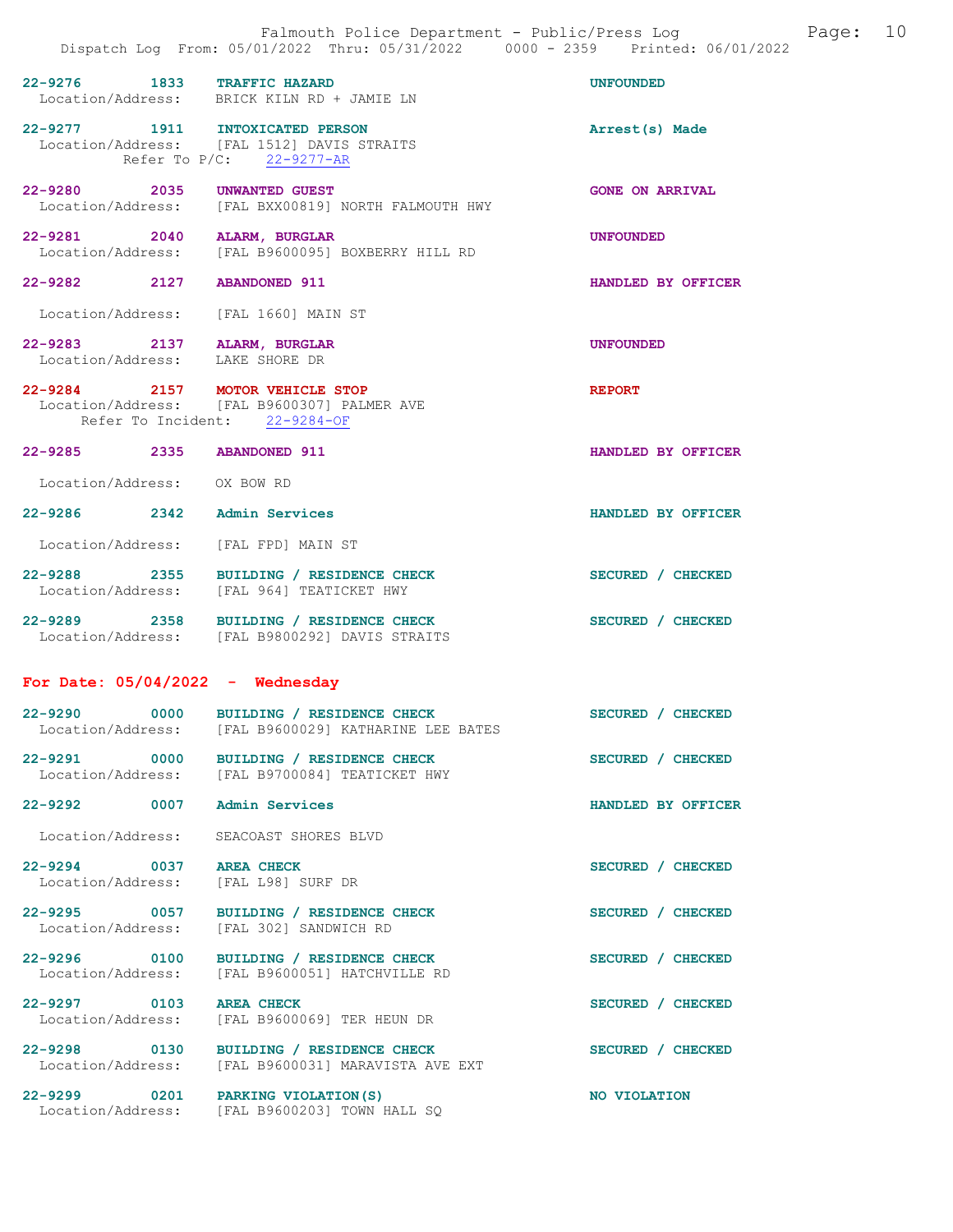|                                                       |      | Falmouth Police Department - Public/Press Log<br>Dispatch Log From: 05/01/2022 Thru: 05/31/2022 0000 - 2359 Printed: 06/01/2022 |                           | Page: | 11 |
|-------------------------------------------------------|------|---------------------------------------------------------------------------------------------------------------------------------|---------------------------|-------|----|
|                                                       |      | 22-9300 0203 PARKING VIOLATION (S)<br>Location/Address: [FAL B9600261] MAIN ST                                                  | NO VIOLATION              |       |    |
|                                                       |      | 22-9304 0214 PARKING VIOLATION(S)<br>Location/Address: WATER ST + LUSCOMBE AVE                                                  | NO VIOLATION              |       |    |
| 22-9305 0226 AREA CHECK                               |      | Location/Address: [FAL B9600012] DEPOT AVE                                                                                      | SECURED / CHECKED         |       |    |
| 22-9307 0538 AREA CHECK                               |      |                                                                                                                                 | HANDLED BY OFFICER        |       |    |
|                                                       |      | Location/Address: [FAL 3075] JONES RD                                                                                           |                           |       |    |
| 22-9308 0602                                          |      | SUMMONS SERVICE<br>Location/Address: [FAL 981] JONES RD                                                                         | <b>SERVED IN HAND</b>     |       |    |
|                                                       |      | 22-9311 0728 BUILDING / RESIDENCE CHECK<br>Location/Address: [FAL B9600026] GIFFORD EXT ST                                      | SECURED / CHECKED         |       |    |
| 22-9230 0729<br>Location/Address:                     |      | <b>TRAFFIC HAZARD</b><br>WOODS HOLE RD + KETTLE HOLE RD                                                                         | <b>GONE ON ARRIVAL</b>    |       |    |
| 22-9315 0842                                          |      | ALARM, BURGLAR<br>Location/Address: [FAL BXX00393] SCRANTON AVE                                                                 | <b>UNFOUNDED</b>          |       |    |
| Location/Address: TEATICKET HWY                       |      | 22-9318 1017 Harassment Order Service                                                                                           | <b>UNABLE TO LOCATE</b>   |       |    |
| Location/Address: TEATICKET HWY                       |      | 22-9320 1040 SUMMONS SERVICE                                                                                                    | <b>UNABLE TO LOCATE</b>   |       |    |
| 22-9322 1135 ASSIST CITIZEN                           |      | Location/Address: [FAL FPD] MAIN ST<br>Refer To Incident: 22-9322-OF                                                            | <b>REPORT</b>             |       |    |
| 22-9323 1142                                          |      | PRESERVE PEACE                                                                                                                  | HANDLED BY OFFICER        |       |    |
| Location/Address: LAKE SHORE DR                       |      |                                                                                                                                 |                           |       |    |
| 22-9325 1245 ALARM, BURGLAR                           |      | Location/Address: [FAL 2003] UNCATENA NORTH                                                                                     | <b>UNFOUNDED</b>          |       |    |
| 22-9326                                               | 1245 | <b>CHECK WELFARE</b>                                                                                                            | HANDLED BY OFFICER        |       |    |
| Location/Address: MARAVISTA AVE<br>Refer To Incident: |      | 22-9326-OF                                                                                                                      |                           |       |    |
| 22-9327 1250                                          |      | <b>ABANDONED 911</b>                                                                                                            | HANDLED BY OFFICER        |       |    |
| Location/Address:                                     |      | MATTAPAN ST                                                                                                                     |                           |       |    |
| 22-9329 1307                                          |      | ALARM, BURGLAR                                                                                                                  | Merge: $22-9325$ By: BLIN |       |    |
|                                                       |      | Location/Address: [FAL 2003] UNCATENA NORTH                                                                                     |                           |       |    |
| 22-9331 1335                                          |      | <b>CHECK WELFARE</b>                                                                                                            | HANDLED BY OFFICER        |       |    |
|                                                       |      | Location/Address: [FAL B0100152] TEATICKET HWY                                                                                  |                           |       |    |
| 22-9334 1355                                          |      | UNWANTED GUEST                                                                                                                  | HANDLED BY OFFICER        |       |    |
| Location/Address:                                     |      | [FAL B9600305] WEST FALMOUTH HWY                                                                                                |                           |       |    |
| 22-9336 1530<br>Location/Address:                     |      | <b>SUMMONS SERVICE</b><br>KING ST                                                                                               | UNABLE TO LOCATE          |       |    |
| 22-9337                                               | 1550 | <b>ABANDONED 911</b>                                                                                                            | HANDLED BY OFFICER        |       |    |
|                                                       |      | Location/Address: [FAL B9600069] TER HEUN DR                                                                                    |                           |       |    |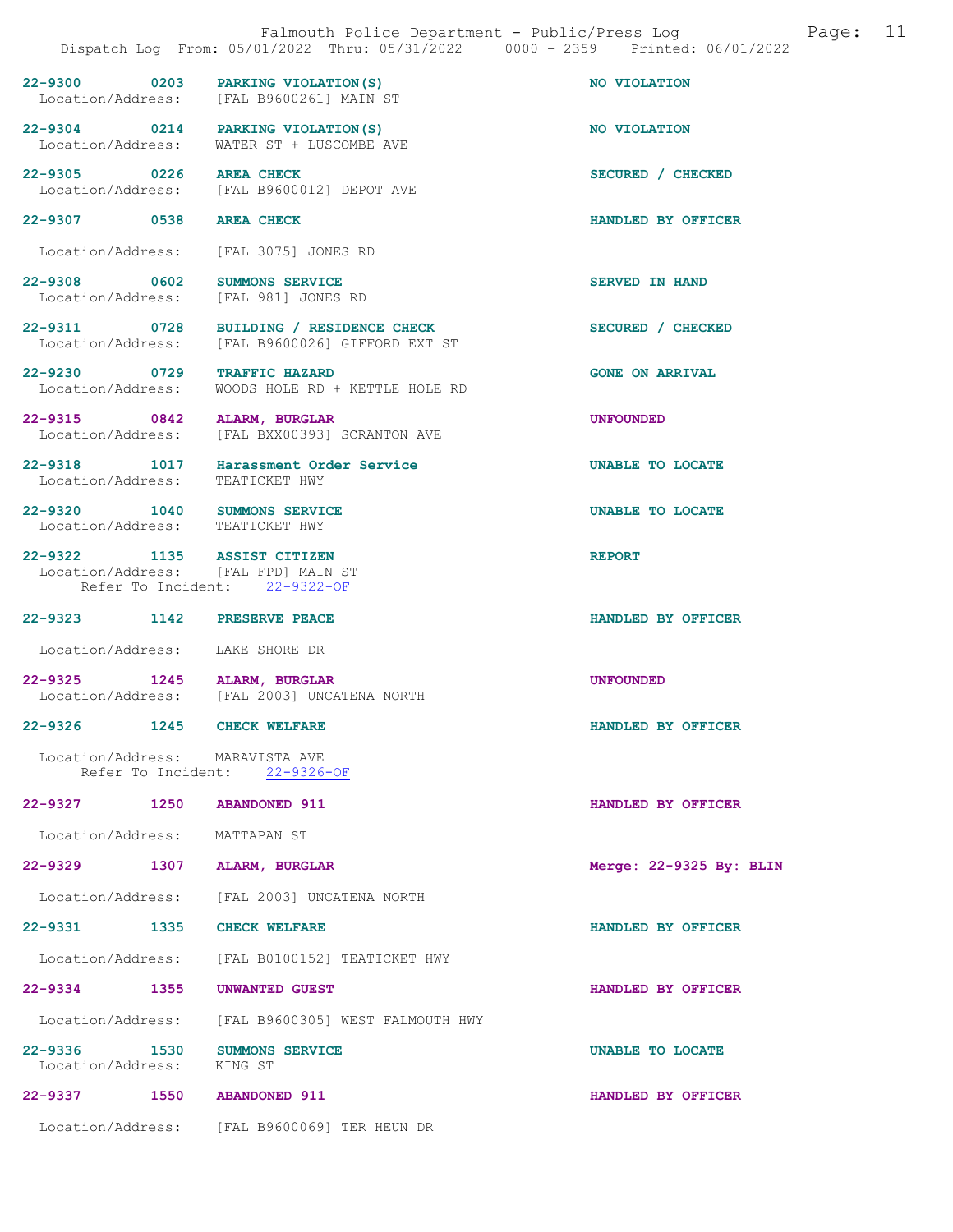| 22-9342 1640<br>Location/Address: TEATICKET HWY            | Harassment Order Service                                                                      | <b>SERVED IN HAND</b>  |
|------------------------------------------------------------|-----------------------------------------------------------------------------------------------|------------------------|
| 22-9341 1651 CHECK WELFARE                                 |                                                                                               | HANDLED BY OFFICER     |
|                                                            | Location/Address: [FAL BXX00834] WAQUOIT HWY                                                  |                        |
|                                                            | 22-9344 1658 MENTAL ILLNESS (SEC 12)<br>Location/Address: [FAL FPD] MAIN ST                   | REF FIRE DEPT          |
| 22-9345 1743 CRASH                                         | Location/Address: OLD BARNSTABLE RD<br>Refer To Accident: 22-9345-AC                          | <b>REPORT</b>          |
| 22-9353 1755 ASSIST CITIZEN                                |                                                                                               | HANDLED BY OFFICER     |
| Location/Address: [FAL FPD] MAIN ST                        |                                                                                               |                        |
| 22-9348 1830 CRASH<br>Location/Address: GIFFORD ST         | Refer To Accident: 22-9348-AC                                                                 | <b>REPORT</b>          |
| 22-9351 1857 AREA CHECK<br>Location/Address: CENTRAL AVE   |                                                                                               | <b>GONE ON ARRIVAL</b> |
|                                                            | 22-9352 1906 ABANDONED 911<br>Location/Address: [FAL 690] TER HEUN DR                         | HANDLED BY PARTY       |
| 22-9354 2013 AREA CHECK<br>Location/Address: FRESH POND RD |                                                                                               | NOTIFICATION MADE      |
|                                                            | 22-9355 2149 BUILDING / RESIDENCE CHECK<br>Location/Address: [FAL 964] TEATICKET HWY          | SECURED / CHECKED      |
|                                                            | 22-9357 2205 MISSING PERSON<br>Location/Address: [FAL B9900218] WOODS HOLE RD                 | <b>REPORT</b>          |
| Refer To Incident: 22-9357-OF                              |                                                                                               |                        |
| 22-9356 2206 AREA CHECK                                    | Location/Address: RT 151 + ASHUMET RD                                                         | <b>GONE ON ARRIVAL</b> |
| 22-9359 2326 ALARM, BURGLAR                                | Location/Address: [FAL BXX00617] MAIN ST                                                      | SECURED / CHECKED      |
|                                                            | 22-9360 2343 BUILDING / RESIDENCE CHECK<br>Location/Address: [FAL B9600051] HATCHVILLE RD     | SECURED / CHECKED      |
| For Date: $05/05/2022 - Thursday$                          |                                                                                               |                        |
|                                                            | 22-9361 0030 BUILDING / RESIDENCE CHECK<br>Location/Address: [FAL 302] SANDWICH RD            | SECURED / CHECKED      |
|                                                            | 22-9362 0103 BUILDING / RESIDENCE CHECK<br>Location/Address: [FAL 964] TEATICKET HWY          | SECURED / CHECKED      |
|                                                            | 22-9363 0104 BUILDING / RESIDENCE CHECK<br>Location/Address: [FAL BXX00620] TEATICKET HWY     | SECURED / CHECKED      |
| 22-9364 0109                                               | AREA CHECK<br>Location/Address: [FAL L78] QUAKER RD                                           | SECURED / CHECKED      |
|                                                            | 22-9365 0125 BUILDING / RESIDENCE CHECK<br>Location/Address: [FAL B9600031] MARAVISTA AVE EXT | SECURED / CHECKED      |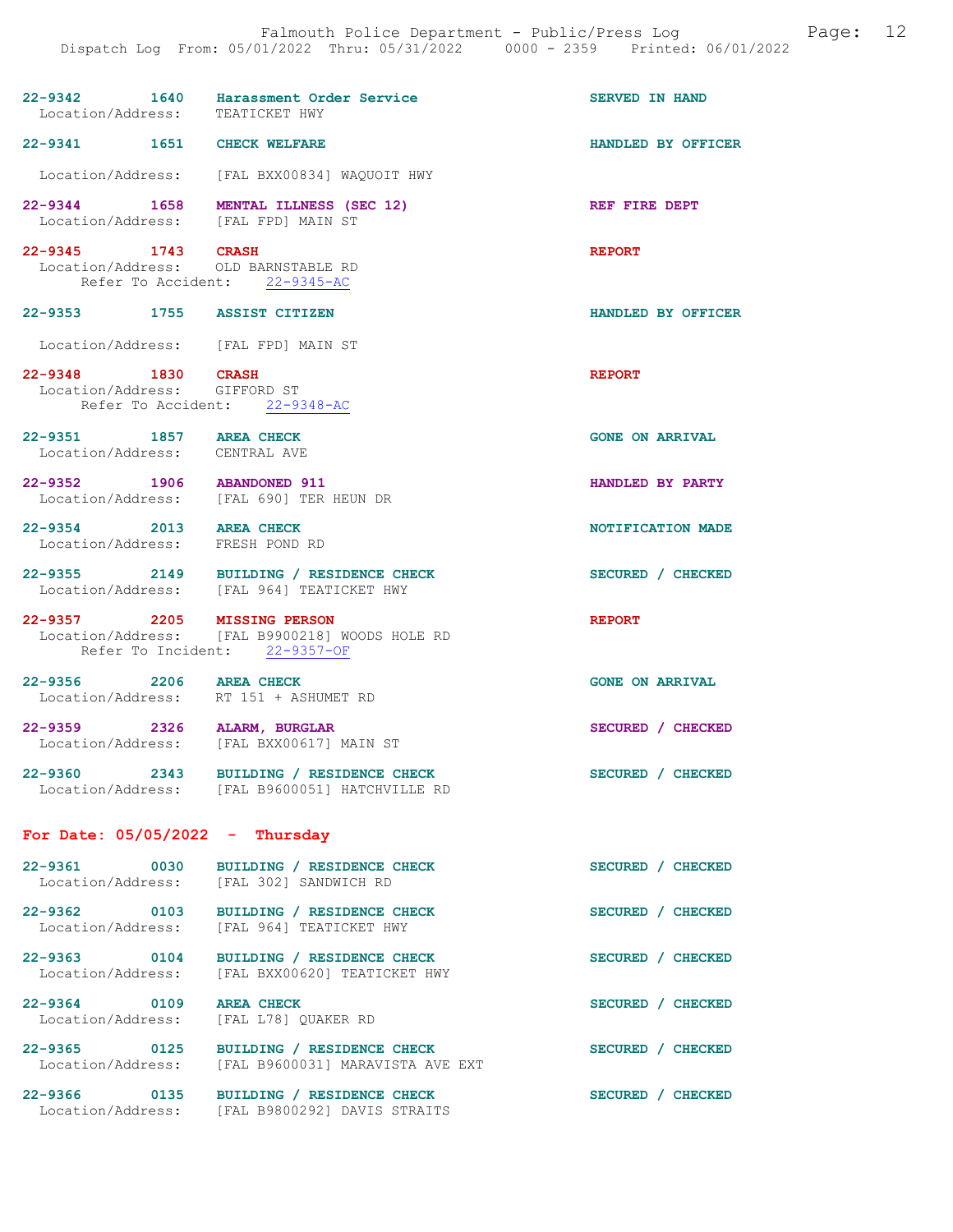|                                                                      |                                                                                               | Dispatch Log From: 05/01/2022 Thru: 05/31/2022 0000 - 2359 Printed: 06/01/2022 |
|----------------------------------------------------------------------|-----------------------------------------------------------------------------------------------|--------------------------------------------------------------------------------|
|                                                                      | 22-9368 0143 BUILDING / RESIDENCE CHECK<br>Location/Address: [FAL B9600025] DAVISVILLE RD     | SECURED / CHECKED                                                              |
| 22-9367 0146 AREA CHECK                                              | Location/Address: [FAL B9600084] TER HEUN DR                                                  | SECURED / CHECKED                                                              |
|                                                                      | 22-9369 0149 BUILDING / RESIDENCE CHECK<br>Location/Address: [FAL B9700958] EAST FALMOUTH HWY | SECURED / CHECKED                                                              |
| 22-9370 0150 AREA CHECK                                              | Location/Address: [FAL B9600012] DEPOT AVE                                                    | SECURED / CHECKED                                                              |
|                                                                      | 22-9371 0151 BUILDING / RESIDENCE CHECK<br>Location/Address: [FAL BXX00810] MAIN ST           | SECURED / CHECKED                                                              |
| Location/Address:                                                    | 22-9372 0153 BUILDING / RESIDENCE CHECK<br>TOBIAS WAY                                         | SECURED / CHECKED                                                              |
| 22-9373 0158 AREA CHECK<br>Location/Address: MBL ST                  |                                                                                               | SECURED / CHECKED                                                              |
| 22-9374 0200 PARKING VIOLATION (S)<br>Location/Address: LUSCOMBE AVE |                                                                                               | NO VIOLATION                                                                   |
| 22-9375 0201 AREA CHECK<br>Location/Address: TILLER DR               |                                                                                               | SECURED / CHECKED                                                              |
|                                                                      | 22-9376 0203 BUILDING / RESIDENCE CHECK<br>Location/Address: [FAL 840] TECHNOLOGY PARK DR     | SECURED / CHECKED                                                              |
| 22-9377 0231 PARKING VIOLATION (S)                                   | Location/Address: [FAL B9600203] TOWN HALL SQ                                                 | NO VIOLATION                                                                   |
|                                                                      | 22-9378 0233 PARKING VIOLATION (S)<br>Location/Address: [FAL B9600261] MAIN ST                | NO VIOLATION                                                                   |
| 22-9379 0304 ANIMAL COMPLAINT<br>Location/Address: JONES RD          |                                                                                               | <b>UNFOUNDED</b>                                                               |
| 22-9380 0420                                                         | <b>ANIMAL COMPLAINT</b>                                                                       | HANDLED BY OFFICER                                                             |
| Location/Address: JONES RD                                           |                                                                                               |                                                                                |
| 22-9381 0554 ALARM, BURGLAR                                          |                                                                                               | CANCELLED INCIDENT                                                             |
| Location/Address: [FAL 44] MAIN ST                                   |                                                                                               |                                                                                |
| 22-9312 0740 TRAFFIC HAZARD                                          |                                                                                               | HANDLED BY OFFICER                                                             |
|                                                                      | Location/Address: WOODS HOLE RD + KETTLE HOLE RD                                              |                                                                                |
| 22-9386 0911 CRASH                                                   | Location/Address: [FAL B9600242] WOODS HOLE RD<br>Refer To Accident: 22-9386-AC               | <b>REPORT</b>                                                                  |
|                                                                      | 22-9387 0924 FOLLOW UP INVESTIGATION                                                          | HANDLED BY OFFICER                                                             |
|                                                                      | Location/Address: [FAL B9600044] CARRIAGE SHOP RD                                             |                                                                                |
| 22-9388 0925                                                         | <b>AREA CHECK</b>                                                                             | HANDLED BY OFFICER                                                             |
|                                                                      | Location/Address: [FAL B9600031] MARAVISTA AVE EXT                                            |                                                                                |
| 22-9389 0935 CHECK WELFARE                                           | Location/Address: [FAL 6] DAVIS STRAITS                                                       | REF FIRE DEPT                                                                  |
| 22-9391 1003 AREA CHECK                                              | Location/Address: [FAL 287] SANDWICH RD                                                       | <b>REF OTHER</b>                                                               |

Falmouth Police Department - Public/Press Log and Page: 13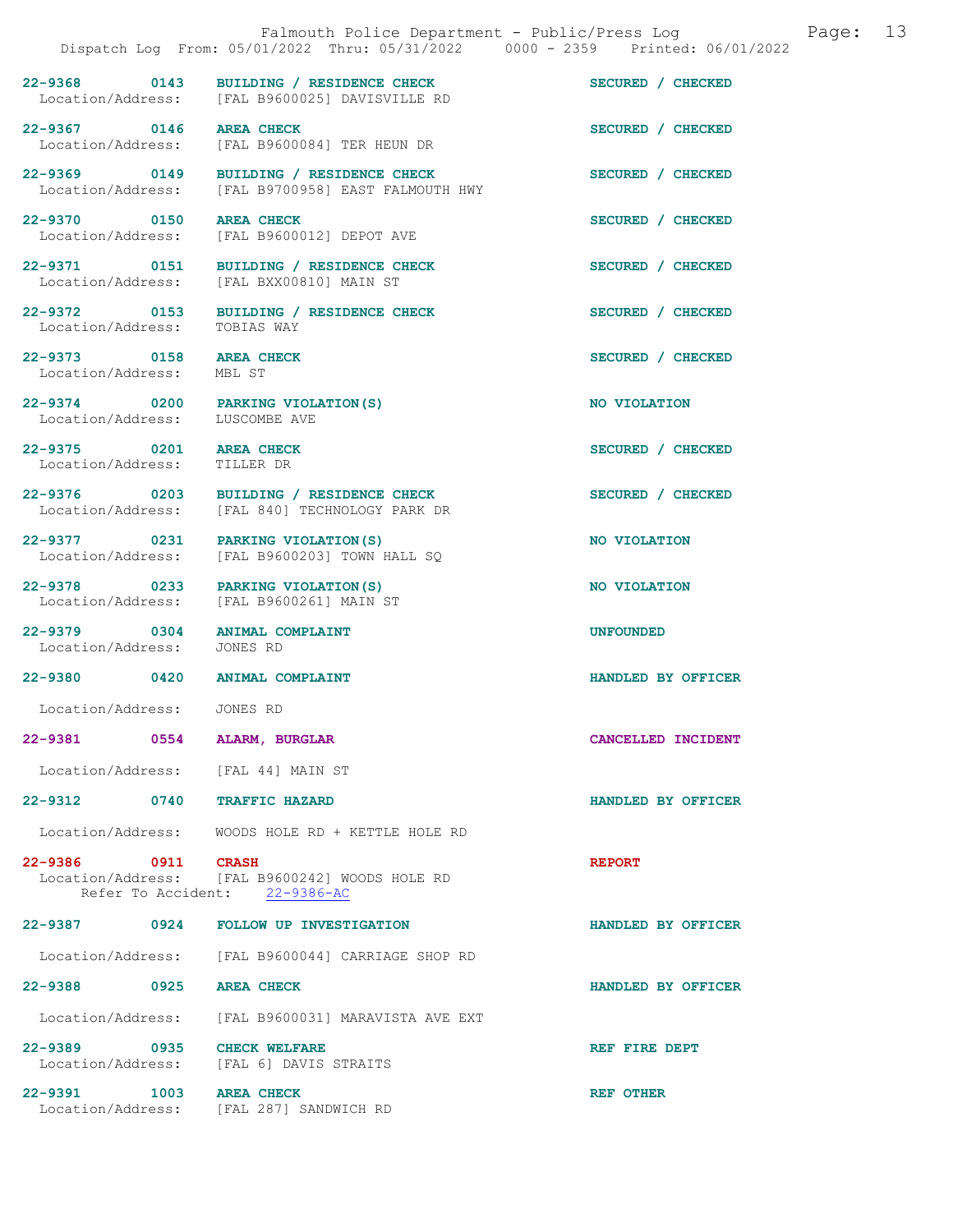|                                                              | 22-9394 1020 SUICIDE ATTEMPT / THREAT<br>Location/Address: [FAL B0200069] TEATICKET HWY<br>Refer To Incident: 22-9394-OF | <b>REPORT</b>          |
|--------------------------------------------------------------|--------------------------------------------------------------------------------------------------------------------------|------------------------|
| 22-9396 1031 ANIMAL COMPLAINT                                |                                                                                                                          | REF ANIMAL CONTROL     |
|                                                              | Location/Address: [FAL 2096] LITTLE HARBOR RD                                                                            |                        |
| 22-9397 1045 ALARM, BURGLAR<br>Location/Address: BRAGETTI LN |                                                                                                                          | UNFOUNDED              |
| 22-9398 1106 ASSIST CITIZEN                                  |                                                                                                                          | HANDLED BY OFFICER     |
| Location/Address: ALTONS LN                                  |                                                                                                                          |                        |
| 22-9400 1154 CRASH                                           | Location/Address: [FAL BXX00429] EAST FALMOUTH HWY<br>Refer To Accident: 22-9400-AC                                      | <b>REPORT</b>          |
| 22-9403 1228 ID Theft / Fraud                                |                                                                                                                          | HANDLED BY OFFICER     |
|                                                              | Location/Address: HUMMINGBIRD HILL RD                                                                                    |                        |
| 22-9404 1245 Admin Services                                  |                                                                                                                          | CANCELLED INCIDENT     |
|                                                              | Location/Address: [FAL BXX00385] MAIN ST                                                                                 |                        |
| 22-9405 1247 CRASH                                           | Location/Address: RT 151 + BOXBERRY HILL RD<br>Refer To Accident: 22-9405-AC                                             | <b>REPORT</b>          |
| 22-9408 1311 CHECK WELFARE                                   | Location/Address: [FAL 3228] GIFFORD ST                                                                                  | <b>GONE ON ARRIVAL</b> |
| 22-9409 1325 ABANDONED MV                                    | Location/Address: [FAL BXX00539] EAST FALMOUTH HWY                                                                       | HANDLED BY PARTY       |
| 22-9412 1413 Bicycle Crash                                   | Location/Address: DAVISVILLE RD + EAST FALMOUTH HWY                                                                      | REF FIRE DEPT          |
| 22-9414 1422 OVERDOSE                                        | Location/Address: [FAL B9600084] TER HEUN DR                                                                             | REF FIRE DEPT          |
| 1439<br>$22 - 9415$<br>Location/Address: ALTONS LN           | <b>WARRANT SERVICE</b><br>Refer To Arrest: 22-9415-AR                                                                    | Arrest(s) Made         |
| 22-9416 1442 ABANDONED 911                                   |                                                                                                                          | HANDLED BY OFFICER     |
| Location/Address: TEATICKET HWY                              |                                                                                                                          |                        |
| 22-9417 1501 CRASH                                           |                                                                                                                          | <b>REPORT</b>          |
|                                                              | Location/Address: [FAL 3326] DAVIS STRAITS<br>Refer To Accident: 22-9417-AC                                              |                        |
| 22-9418 1503 ABANDONED 911                                   |                                                                                                                          | HANDLED BY OFFICER     |
|                                                              | Location/Address: [FAL 1920] DAVIS STRAITS                                                                               |                        |
| 22-9419 1521 CHECK WELFARE                                   |                                                                                                                          | HANDLED BY OFFICER     |
| Location/Address: RAINBOW AVE                                |                                                                                                                          |                        |
| 22-9420                                                      | 1533 Admin Services                                                                                                      | HANDLED BY OFFICER     |
|                                                              | Location/Address: [FAL FFD5] EAST FALMOUTH HWY                                                                           |                        |
| 22-9421<br>1555<br>Location:                                 | Water Complaint<br>66 HINCKLEY RD                                                                                        | NOTIFICATION MADE      |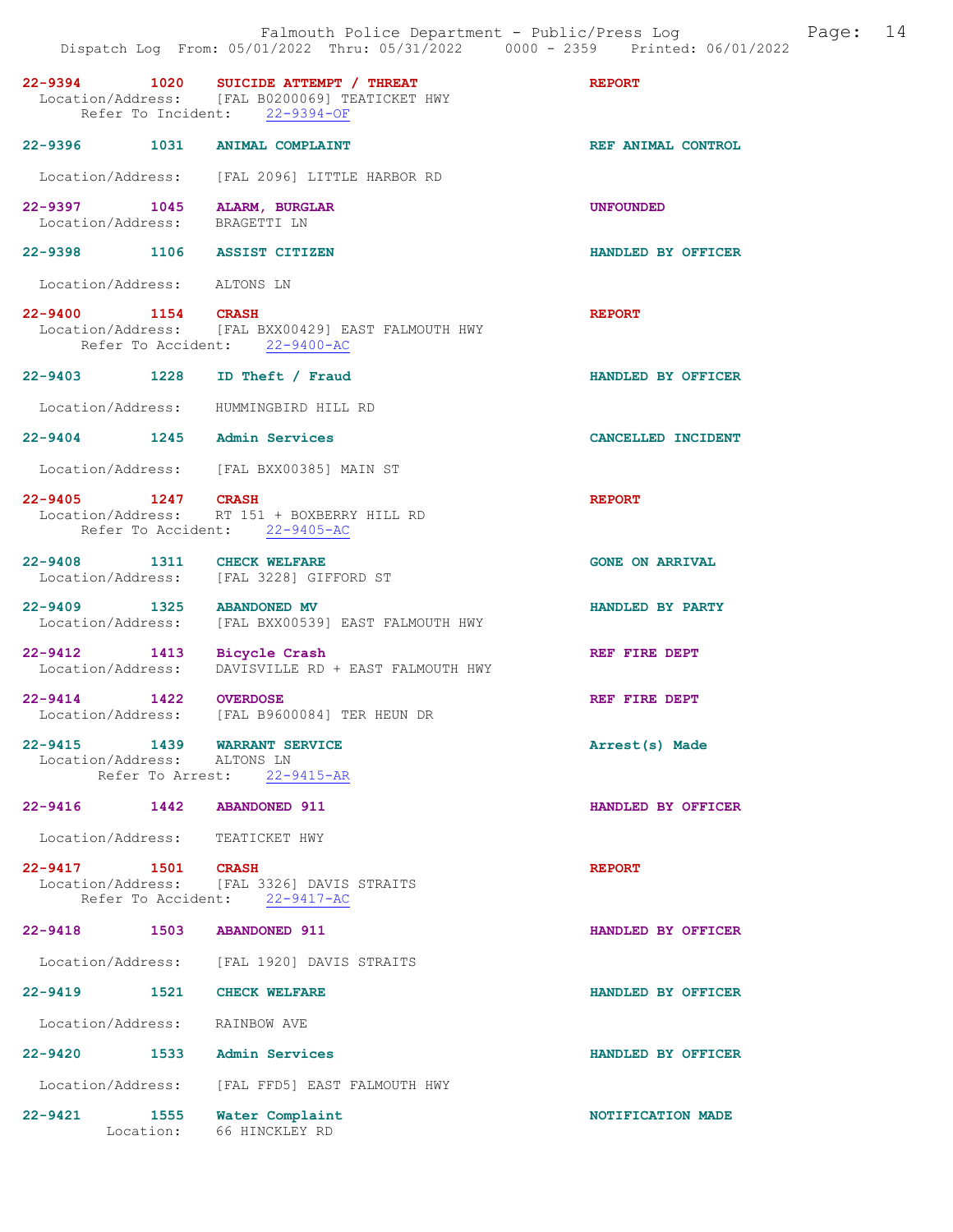| $22 - 9422$       | 1607 | AREA CHECK |                              |  | <b>GONE ON ARRIVAL</b> |
|-------------------|------|------------|------------------------------|--|------------------------|
| Location/Address: |      |            | [FAL B9600326] TEATICKET HWY |  |                        |

22-9423 1627 CRASH REPORT Location/Address: [FAL 2988] EAST FALMOUTH HWY Refer To Accident: 22-9423-AC

#### 22-9427 1743 CHECK WELFARE HANDLED BY OFFICER

Location/Address: MARAVISTA AVE

22-9429 1838 RECOVERED PROPERTY REPORT Location/Address: [FAL 1419] RT 151 Refer To Incident: 22-9429-OF

22-9430 1847 CHECK WELFARE <br>Location/Address: MARAVISTA AVE EXT Location/Address: Refer To Incident: 22-9430-OF

22-9432 1936 MOTOR VEHICLE STOP Verbal Warning Location/Address: [FAL B9600026] GIFFORD EXT ST

22-9433 1943 PRESERVE PEACE HANDLED BY OFFICER

Location/Address: OSTROM RD

22-9435 2001 AREA CHECK CHECK GONE ON ARRIVAL Location/Address: [FAL B9600031] MARAVISTA AVE EXT [FAL B9600031] MARAVISTA AVE EXT

22-9436 2027 FOLLOW UP INVESTIGATION HANDLED BY OFFICER

Location/Address: [FAL 1997] EAST FALMOUTH HWY

22-9440 2104 ASSIST FIRE DEPT REF FIRE DEPT Location/Address: BRICK KILN RD Location/Address:

22-9441 2121 ASSIST FIRE DEPT HANDLED BY OFFICER

Location/Address: [FAL B9600069] TER HEUN DR

22-9443 2158 ABANDONED 911 REPORT Location/Address: MEREDITH DR Refer To Incident: 22-9443-OF

22-9444 2225 ASSIST CITIZEN HANDLED BY OFFICER

Location/Address: [FAL B9600326] TEATICKET HWY

#### For Date: 05/06/2022 - Friday

| 0012<br>$22 - 9447$<br>Location/Address: | <b>ERRATIC MV</b><br>[FAL 588] SPRING BARS RD                  | <b>UNABLE TO LOCATE</b>          |
|------------------------------------------|----------------------------------------------------------------|----------------------------------|
| 0028<br>$22 - 9448$<br>Location/Address: | BUILDING / RESIDENCE CHECK<br>[FAL BXX00810] MAIN ST           | <b>SECURED</b><br><b>CHECKED</b> |
| $22 - 9450$<br>0046<br>Location/Address: | BUILDING / RESIDENCE CHECK<br>[FAL B9600203] TOWN HALL SO      | <b>SECURED</b><br><b>CHECKED</b> |
| 22-9451<br>0047<br>Location/Address:     | <b>AREA CHECK</b><br>[FAL L8] MENAUHANT RD                     | <b>SECURED</b><br><b>CHECKED</b> |
| $22 - 9452$<br>0054<br>Location/Address: | BUILDING / RESIDENCE CHECK<br>[FAL B9600031] MARAVISTA AVE EXT | <b>SECURED</b><br><b>CHECKED</b> |
| $22 - 9453$<br>0100<br>Location/Address: | <b>AREA CHECK</b><br>[FAL B9600069] TER HEUN DR                | <b>SECURED</b><br><b>CHECKED</b> |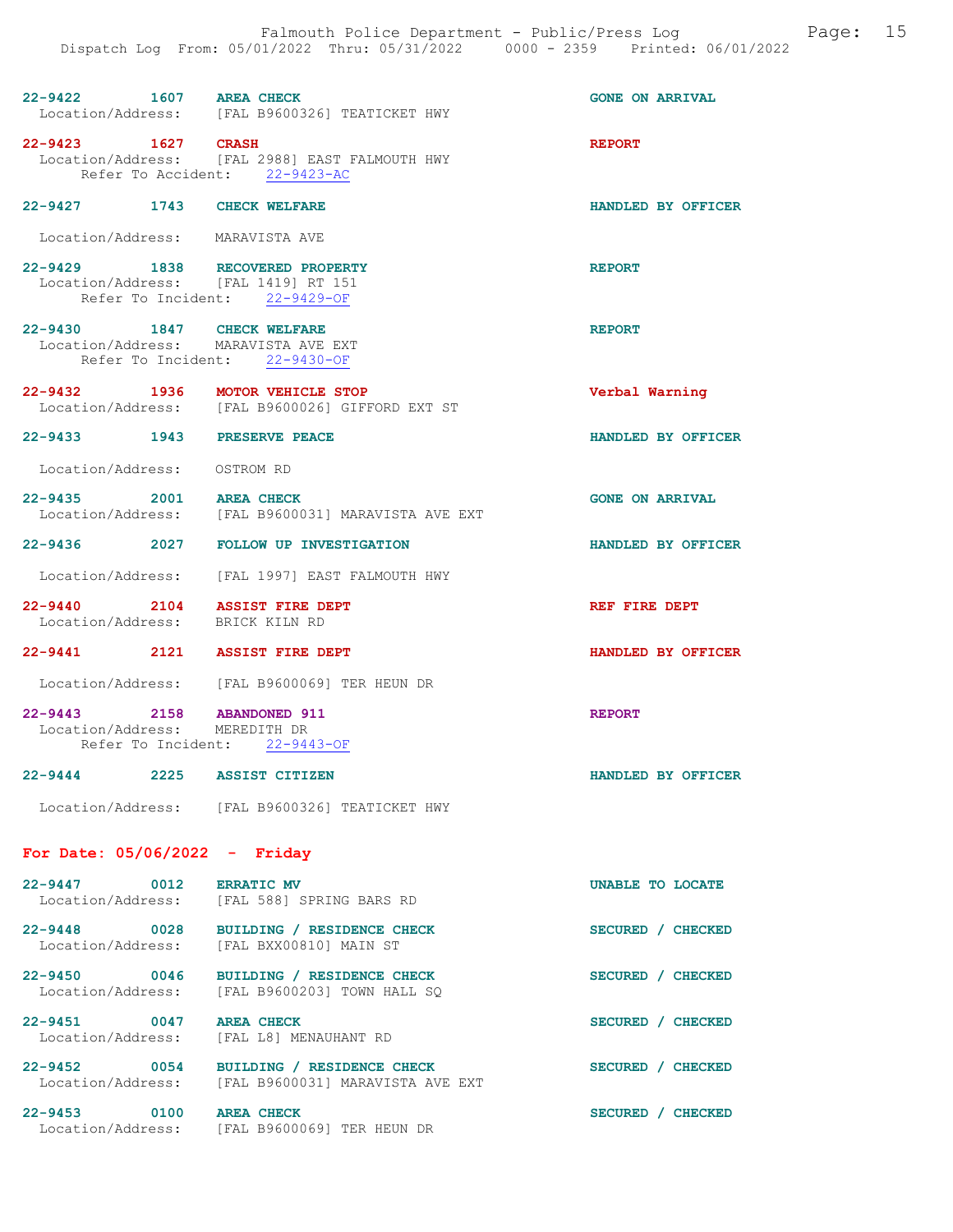22-9454 0112 BUILDING / RESIDENCE CHECK SECURED / CHECKED Location/Address: [FAL B9600030] OLD MAIN RD 22-9455 0115 BUILDING / RESIDENCE CHECK SECURED / CHECKED Location/Address: TOBIAS WAY 22-9456 0117 AREA CHECK SECURED / CHECKED Location/Address: [FAL L65] COUNTY RD 22-9457 0129 AREA CHECK SECURED / CHECKED Location/Address: DEEP POND RD 22-9459 0149 BUILDING / RESIDENCE CHECK SECURED / CHECKED Location/Address: [FAL 964] TEATICKET HWY [FAL 964] TEATICKET HWY 22-9465 0151 AREA CHECK SECURED / CHECKED Location/Address: 22-9460 0154 AREA CHECK SECURED / CHECKED<br>
Location/Address: [FAL 302] SANDWICH RD [FAL 302] SANDWICH RD 22-9461 0156 BUILDING / RESIDENCE CHECK SECURED / CHECKED Location/Address: [FAL B9700958] EAST FALMOUTH HWY 22-9462 0159 AREA CHECK SECURED / CHECKED Location/Address: [FAL B9600051] HATCHVILLE RD 22-9464 0214 BUILDING / RESIDENCE CHECK SECURED / CHECKED Location/Address: [FAL B9900121] PALMER AVE [FAL B9900121] PALMER AVE 22-9466 0221 ASSIST FIRE DEPT<br>Location/Address: [FAL B9600858] BRICK KILN RD [FAL B9600858] BRICK KILN RD 22-9468 0222 PARKING VIOLATION(S) NO VIOLATION<br>
Location/Address: WATER ST + LUSCOMBE AVE WATER ST + LUSCOMBE AVE 22-9469 0222 PARKING VIOLATION(S) NO VIOLATION Location/Address: [FAL B9600203] TOWN HALL SQ 22-9470 0223 PARKING VIOLATION(S) NO VIOLATION Location/Address: [FAL B9600261] MAIN ST 22-9471 0320 BUILDING / RESIDENCE CHECK SECURED / CHECKED Location/Address: [FAL 494] EAST FALMOUTH HWY [FAL 494] EAST FALMOUTH HWY 22-9473 0340 ALARM, BURGLAR<br>
Location/Address: [FAL 180] MAIN ST Location/Address: 22-9475 0706 DISTURBANCE / DISORDERLY HANDLED BY OFFICER Location/Address: [FAL 1960] FISHERMANS COVE RD 22-9476 0741 LOUD MUSIC / PARTY / NOISES HANDLED BY OFFICER Location/Address: SPECTACLE POND DR 22-9477 0809 ANIMAL COMPLAINT COMPLETER STREET OTHER Location/Address: MARAVISTA AVE + MENAUHANT RD 22-9478 0832 Admin Services HANDLED BY OFFICER

Location/Address: [FAL FPD] MAIN ST

22-9479 0845 ALARM, BURGLAR CANCELLED INCIDENT Location/Address: [FAL B9600238] EAST FALMOUTH HWY 22-9480 0849 Admin Services HANDLED BY OFFICER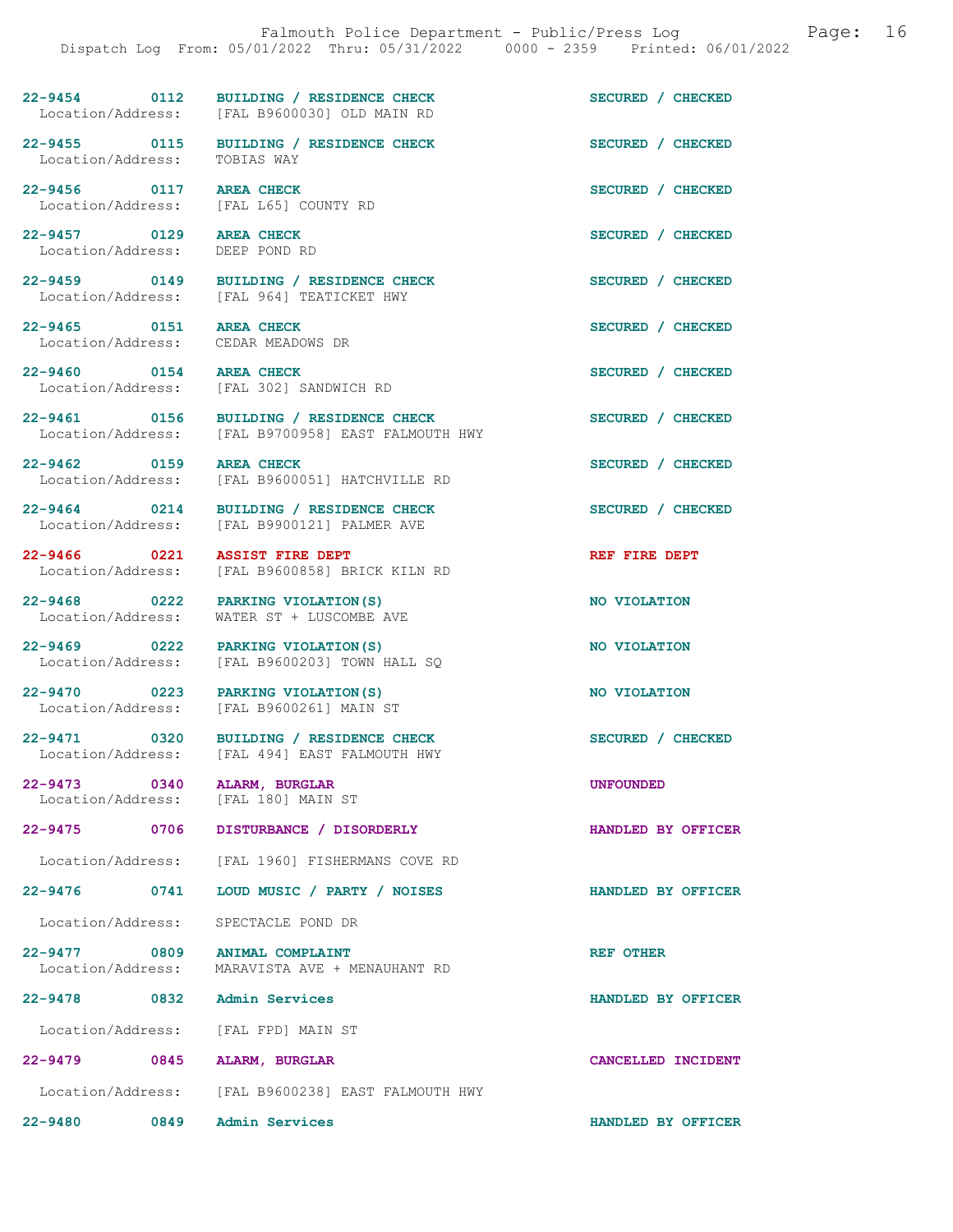|                                                          | Falmouth Police Department - Public/Press Log<br>Dispatch Log From: 05/01/2022 Thru: 05/31/2022 0000 - 2359 Printed: 06/01/2022 |                    | Page: | 17 |
|----------------------------------------------------------|---------------------------------------------------------------------------------------------------------------------------------|--------------------|-------|----|
|                                                          | Location/Address: [FAL B9600063] JONES RD                                                                                       |                    |       |    |
|                                                          | 22-9481 0850 FOLLOW UP INVESTIGATION                                                                                            | HANDLED BY OFFICER |       |    |
|                                                          | Location/Address: [FAL B9600012] DEPOT AVE                                                                                      |                    |       |    |
| 22-9482 0852                                             | FOLLOW UP INVESTIGATION                                                                                                         | HANDLED BY OFFICER |       |    |
| Location/Address:                                        | MEREDITH DR                                                                                                                     |                    |       |    |
| 22-9410 0910 AREA CHECK                                  |                                                                                                                                 | HANDLED BY OFFICER |       |    |
|                                                          | Location/Address: [FAL B9600031] MARAVISTA AVE EXT                                                                              |                    |       |    |
| 22-9483 0928                                             | Admin Services                                                                                                                  | HANDLED BY OFFICER |       |    |
| Location/Address:                                        | [FAL FPD] MAIN ST                                                                                                               |                    |       |    |
|                                                          | 22-9485 1021 ANIMAL COMPLAINT<br>Location/Address: MARAVISTA AVE + MENAUHANT RD                                                 | <b>REF OTHER</b>   |       |    |
| 22-9486 1055 CHECK WELFARE                               |                                                                                                                                 | HANDLED BY OFFICER |       |    |
| Location/Address:                                        | JONES RD                                                                                                                        |                    |       |    |
| 22-9487 1058 CHECK WELFARE                               |                                                                                                                                 | HANDLED BY OFFICER |       |    |
| Location/Address:                                        | SHAGBARK LN                                                                                                                     |                    |       |    |
| 22-9489 1128                                             | <b>CHECK WELFARE</b>                                                                                                            | HANDLED BY OFFICER |       |    |
| Location/Address: BLUEBERRY LN                           |                                                                                                                                 |                    |       |    |
|                                                          | 22-9490 1137 ASSIST CITIZEN                                                                                                     | HANDLED BY OFFICER |       |    |
| Location/Address:                                        | TILLER DR                                                                                                                       |                    |       |    |
| $22 - 9491$<br>Location/Address:                         | 1358 SUMMONS SERVICE<br>TILLER DR                                                                                               | UNABLE TO LOCATE   |       |    |
| 22-9494 1358 AREA CHECK<br>Location/Address:             | CANDLE PINE CIR<br>Refer To Arrest: 22-9494-AR                                                                                  | Arrest(s) Made     |       |    |
| 22-9495 1442 ABANDONED 911                               |                                                                                                                                 | HANDLED BY OFFICER |       |    |
| Location/Address: INKBERRY LN                            |                                                                                                                                 |                    |       |    |
|                                                          | 22-9496 1446 Admin Services                                                                                                     | HANDLED BY OFFICER |       |    |
|                                                          | Location/Address: [FAL FPD] MAIN ST                                                                                             |                    |       |    |
| 22-9497 1455 ASSIST CITIZEN                              |                                                                                                                                 | HANDLED BY OFFICER |       |    |
|                                                          | Location/Address: [FAL B9600453] ROSE MORIN LN                                                                                  |                    |       |    |
| 22-9498 1534 ERRATIC MV<br>Location/Address: WAQUOIT HWY |                                                                                                                                 | UNABLE TO LOCATE   |       |    |
| 22-9500 1543 CRASH                                       | Location/Address: TEATICKET HWY + OX BOW RD<br>Refer To Accident: 22-9500-AC                                                    | <b>REPORT</b>      |       |    |
| 22-9502 1550 ABANDONED 911                               |                                                                                                                                 | CANCELLED INCIDENT |       |    |
|                                                          | Location/Address: [FAL 690] TER HEUN DR                                                                                         |                    |       |    |
|                                                          | 22-9503 1556 TRAFFIC HAZARD                                                                                                     | HANDLED BY OFFICER |       |    |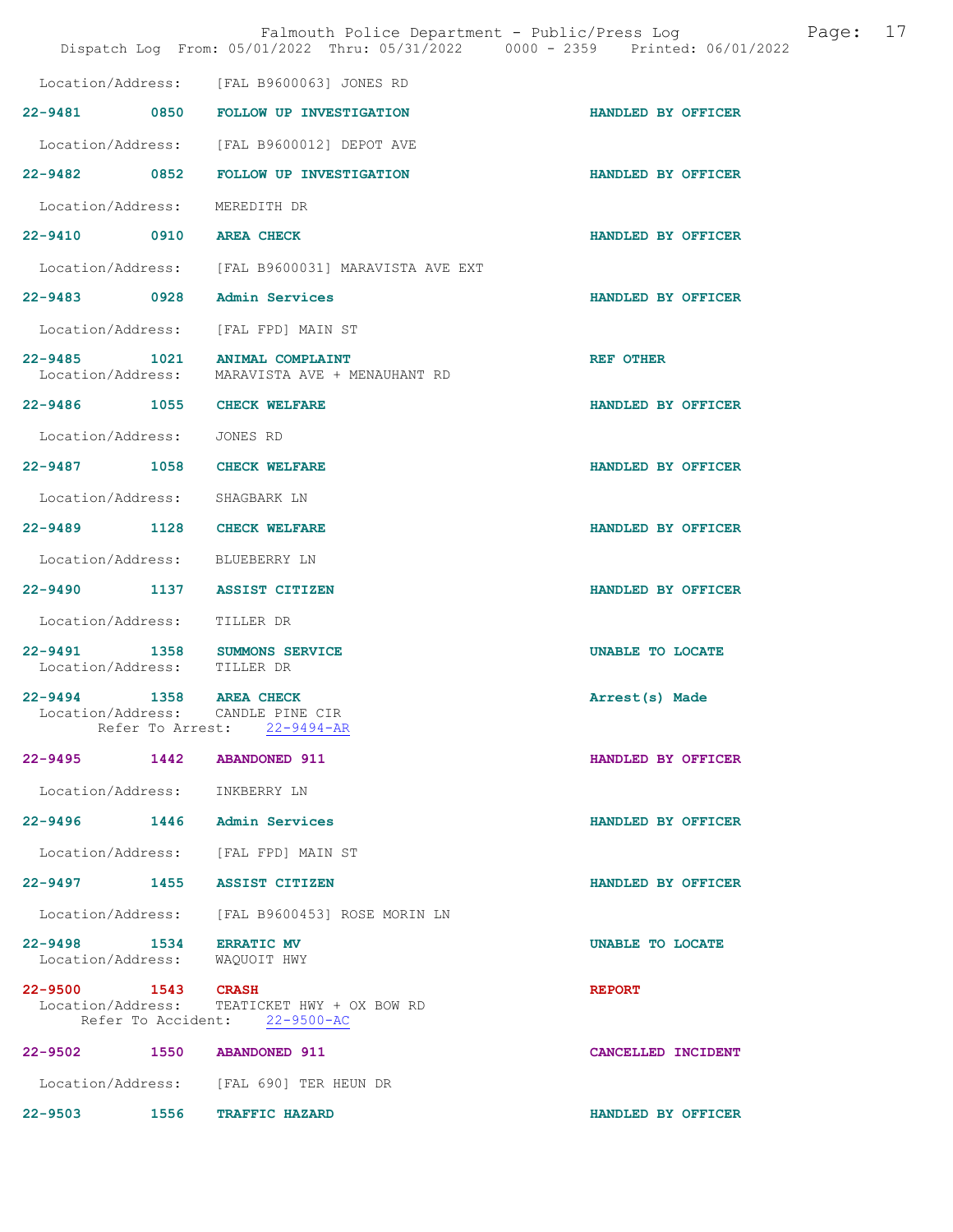|                               | Falmouth Police Department - Public/Press Log<br>Dispatch Log From: 05/01/2022 Thru: 05/31/2022 0000 - 2359 Printed: 06/01/2022 |                         | Page: 18 |  |
|-------------------------------|---------------------------------------------------------------------------------------------------------------------------------|-------------------------|----------|--|
|                               | Location/Address: RED BROOK RD                                                                                                  |                         |          |  |
|                               | 22-9505 1610 FOLLOW UP INVESTIGATION                                                                                            | HANDLED BY OFFICER      |          |  |
| Location/Address: MEREDITH DR |                                                                                                                                 |                         |          |  |
|                               | 22-9506 1638 FOLLOW UP INVESTIGATION                                                                                            | HANDLED BY OFFICER      |          |  |
|                               | Location/Address: [FAL 1997] EAST FALMOUTH HWY                                                                                  |                         |          |  |
| 22-9507 1649 VANDALISM        | Location/Address: CARRIAGE SHOP RD<br>Refer To Incident: 22-9507-OF                                                             | <b>REPORT</b>           |          |  |
| 22-9508 1711 AREA CHECK       | Location/Address: SANDWICH RD + GREENWOOD ST                                                                                    | <b>VEHICLE TOWED</b>    |          |  |
| Location/Address: BAPTISTE LN | 22-9509 1711 DIRT BIKE / ATV COMPLAINT                                                                                          | <b>UNABLE TO LOCATE</b> |          |  |
|                               | 22-9511 1805 ALARM, BURGLAR                                                                                                     | HANDLED BY OFFICER      |          |  |
|                               | Location/Address: [FAL BXX00617] MAIN ST                                                                                        |                         |          |  |
|                               | 22-9512 1807 DISTURBANCE / DISORDERLY<br>Location/Address: PEBBLE LN<br>Refer To Incident: 22-9512-OF                           | <b>REPORT</b>           |          |  |
| 22-9513 1807 AREA CHECK       |                                                                                                                                 | HANDLED BY OFFICER      |          |  |
|                               | Location/Address: [FAL 239] MAIN ST                                                                                             |                         |          |  |
|                               | 22-9514 1829 Water Complaint<br>Location/Address: PINECREST BEACH DR                                                            | NOTIFICATION MADE       |          |  |
| Location/Address: PEBBLE LN   | 22-9516 1934 DISTURBANCE / DISORDERLY<br>Refer To Incident: 22-9516-OF                                                          | <b>REPORT</b>           |          |  |
|                               | 22-9517 1949 ALARM, BURGLAR                                                                                                     | HANDLED BY OFFICER      |          |  |
| Location/Address:             | SIMPSON LN                                                                                                                      |                         |          |  |
|                               | 22-9518 2007 FOLLOW UP INVESTIGATION                                                                                            | HANDLED BY OFFICER      |          |  |
| Location/Address: MEREDITH DR |                                                                                                                                 |                         |          |  |
| Location/Address:             | 22-9519 2017 ALARM, BURGLAR<br>ATAMANNSIT RD                                                                                    | <b>UNFOUNDED</b>        |          |  |
| 22-9521 2052                  | <b>CHECK WELFARE</b>                                                                                                            | HANDLED BY OFFICER      |          |  |
| Location/Address: GLENDON RD  |                                                                                                                                 |                         |          |  |
| 22-9522 2122                  | <b>AREA CHECK</b>                                                                                                               | HANDLED BY OFFICER      |          |  |
|                               | Location/Address: FRESH POND RD                                                                                                 |                         |          |  |
|                               | 22-9523 2200 CHECK WELFARE<br>Location/Address: BLACKSMITH SHOP RD                                                              | REF FIRE DEPT           |          |  |
|                               | 22-9525 2247 Admin Services                                                                                                     | HANDLED BY OFFICER      |          |  |
|                               | Location/Address: [FAL FPD] MAIN ST                                                                                             |                         |          |  |
| 22-9526 2251 OVERDOSE         | Location/Address: [FAL B9600084] TER HEUN DR<br>Refer To Incident: 22-9526-OF                                                   | <b>REPORT</b>           |          |  |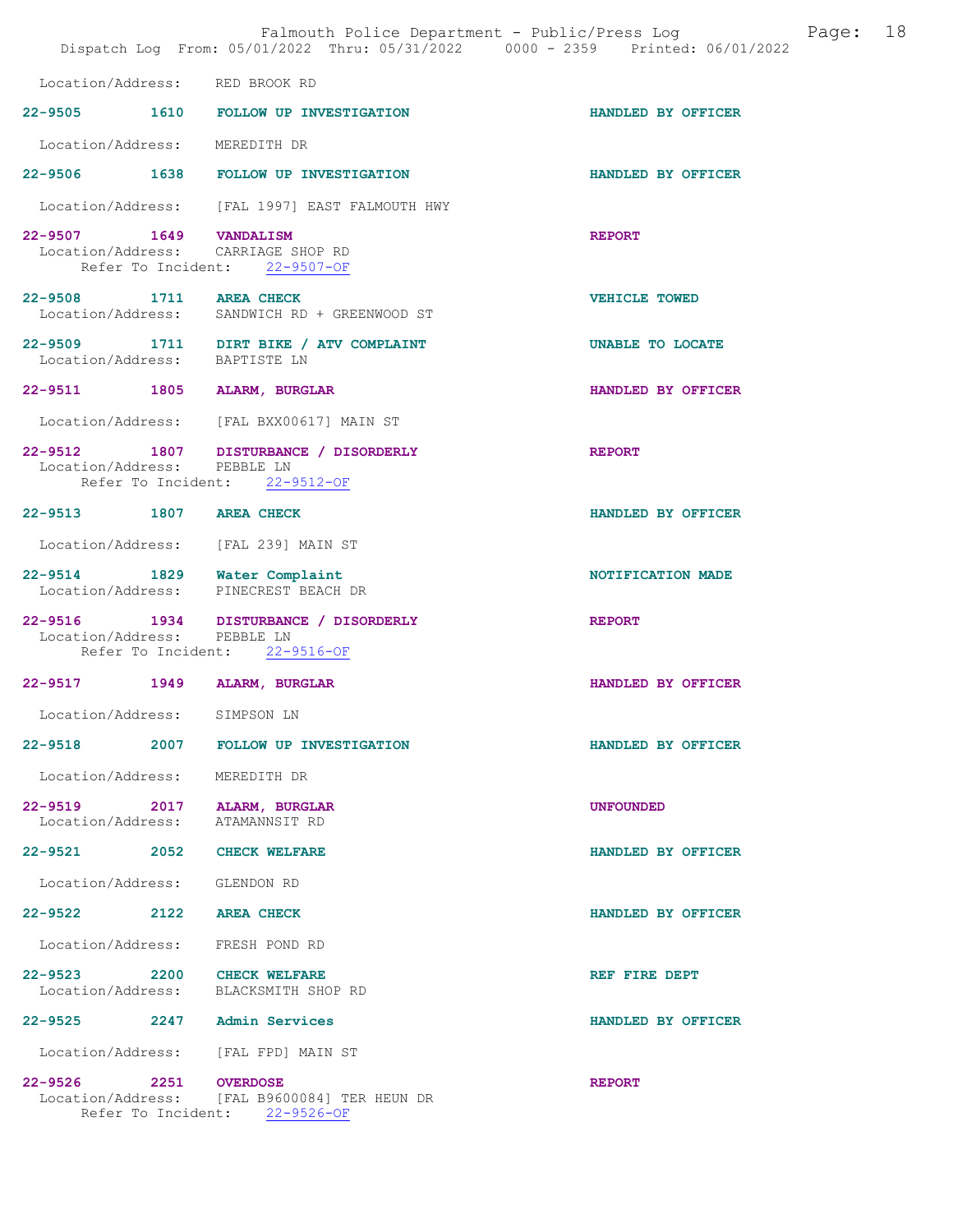|                                                                | DISPACCH LOG FIOM. 00/01/2022 INIU. 00/01/2022                                                | UUUU T ZJJJ<br>FIINLEU. VO/VI/ZU |
|----------------------------------------------------------------|-----------------------------------------------------------------------------------------------|----------------------------------|
| 22-9528 2315 ASSIST CITIZEN                                    |                                                                                               | HANDLED BY OFFICER               |
| Location/Address: ESKER PL                                     |                                                                                               |                                  |
| 22-9529 2322 ERRATIC MV<br>Location/Address: WOODS HOLE RD     |                                                                                               | UNABLE TO LOCATE                 |
| 22-9530 2338 AREA CHECK<br>Location/Address: OLD BARNSTABLE RD |                                                                                               | <b>GONE ON ARRIVAL</b>           |
| 22-9531 2341 ALARM, BURGLAR                                    |                                                                                               | HANDLED BY OFFICER               |
|                                                                | Location/Address: [FAL 3202] PALMER AVE                                                       |                                  |
| For Date: $05/07/2022 -$ Saturday                              |                                                                                               |                                  |
|                                                                | 22-9532 0019 BUILDING / RESIDENCE CHECK                                                       | CANCELLED INCIDENT               |
| Location/Address: SACONESSET RD                                |                                                                                               |                                  |
|                                                                | 22-9534 0031 CHECK WELFARE<br>Location/Address: [FAL B9600069] TER HEUN DR                    | UNABLE TO LOCATE                 |
|                                                                | 22-9533 0032 BUILDING / RESIDENCE CHECK<br>Location/Address: [FAL 357] GIFFORD ST             | SECURED / CHECKED                |
|                                                                | 22-9539 0039 BUILDING / RESIDENCE CHECK<br>Location/Address: [FAL B9600031] MARAVISTA AVE EXT | SECURED / CHECKED                |
|                                                                | 22-9536 0047 BUILDING / RESIDENCE CHECK<br>Location/Address: [FAL 964] TEATICKET HWY          | SECURED / CHECKED                |
|                                                                | 22-9535 0053 BUILDING / RESIDENCE CHECK<br>Location/Address: [FAL B9600069] TER HEUN DR       | SECURED / CHECKED                |
|                                                                | 22-9537 0054 BUILDING / RESIDENCE CHECK<br>Location/Address: [FAL B9900121] PALMER AVE        | SECURED / CHECKED                |
|                                                                | 22-9538 0056 BUILDING / RESIDENCE CHECK<br>Location/Address: [FAL B9600012] DEPOT AVE         | SECURED / CHECKED                |
|                                                                | 22-9540 0115 BUILDING / RESIDENCE CHECK<br>Location/Address: [FAL B9600030] OLD MAIN RD       | SECURED / CHECKED                |
|                                                                | 22-9541 0117 BUILDING / RESIDENCE CHECK<br>Location/Address: [FAL B9700084] TEATICKET HWY     | SECURED / CHECKED                |
| 22-9542 0120 AREA CHECK                                        | Location/Address: [FAL L65] COUNTY RD                                                         | SECURED / CHECKED                |
| 22-9543 0125 CHECK WELFARE                                     |                                                                                               | HANDLED BY OFFICER               |
| Location/Address: ASHUMET RD                                   |                                                                                               |                                  |
| 22-9544 0131 AREA CHECK<br>Location/Address: DEEP POND RD      |                                                                                               | SECURED / CHECKED                |
|                                                                | 22-9549 0157 BUILDING / RESIDENCE CHECK<br>Location/Address: [FAL 964] TEATICKET HWY          | SECURED / CHECKED                |
|                                                                | 22-9548 0158 BUILDING / RESIDENCE CHECK<br>Location/Address: [FAL 494] EAST FALMOUTH HWY      | SECURED / CHECKED                |
| 22-9545 0200 AREA CHECK<br>Location/Address: MCKENNA RIDGE RD  |                                                                                               | SECURED / CHECKED                |
|                                                                | 22-9546 0200 PARKING VIOLATION (S)                                                            | NO VIOLATION                     |

Location/Address: WATER ST + LUSCOMBE AVE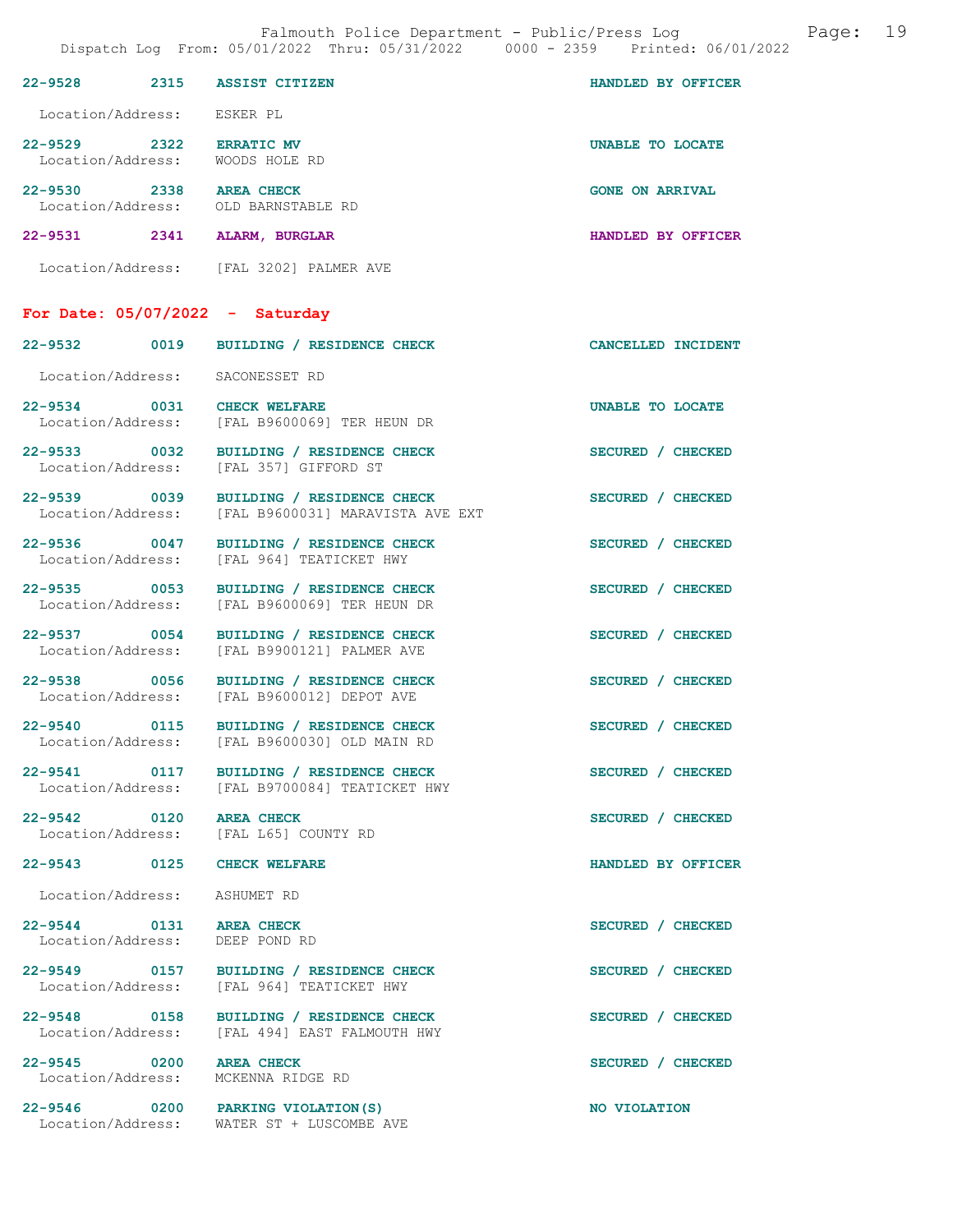|                                                                | 22-9547 0204 PARKING VIOLATION (S)<br>Location/Address: [FAL B9600261] MAIN ST      | NO VIOLATION       |
|----------------------------------------------------------------|-------------------------------------------------------------------------------------|--------------------|
| 22-9551 0206 OVERDOSE                                          | Location/Address: [FAL 1321] ESKER PL<br>Refer To Incident: 22-9551-OF              | <b>REPORT</b>      |
| 22-9552 0259                                                   | BUILDING / RESIDENCE CHECK<br>Location/Address: [FAL B9800292] DAVIS STRAITS        | SECURED / CHECKED  |
|                                                                | 22-9553 0339 PARKING VIOLATION (S)<br>Location/Address: [FAL B9600077] TOWN HALL SQ | NO VIOLATION       |
| 22-9554 0410 ALARM, BURGLAR<br>Location/Address:               | PENZANCE RD                                                                         | <b>UNFOUNDED</b>   |
| 22-9556 0716 Down Wires<br>Location/Address: WILD HARBOR RD    |                                                                                     | HANDLED BY PARTY   |
| 22-9557 0730 ABANDONED 911<br>Location/Address: QUAKER RD      | Refer To Incident: 22-9557-OF<br>Refer To Incident: 22-9559-OF                      | <b>REPORT</b>      |
| 22-9558 0759 ANIMAL COMPLAINT                                  | Location/Address: [FAL B9600065] GIFFORD ST                                         | NOTIFICATION MADE  |
| 22-9559 0836 B & E RESIDENT<br>Location/Address: DAVISVILLE RD | Refer To Incident: 22-9559-OF                                                       | <b>REPORT</b>      |
| 22-9562 1014 Admin Services                                    |                                                                                     | HANDLED BY OFFICER |
|                                                                | Location/Address: [FAL FPD] MAIN ST                                                 |                    |
| 22-9563 1039 ASSIST CITIZEN                                    |                                                                                     | HANDLED BY OFFICER |
| Location/Address: OSTROM RD                                    |                                                                                     |                    |
| 22-9564 1054 ANIMAL COMPLAINT                                  | Location/Address: BOXBERRY HILL RD                                                  | HANDLED BY PARTY   |
| 22-9565 1101 CRASH                                             | Location/Address: TEATICKET HWY + SANDWICH RD                                       | HANDLED BY PARTY   |
| 22-9567 2014<br>1109                                           | DISTURBANCE / DISORDERLY                                                            | HANDLED BY OFFICER |
|                                                                | Location/Address: [FAL 1075] TEATICKET HWY                                          |                    |
| 22-9570 1203 ALARM, BURGLAR                                    |                                                                                     | CANCELLED INCIDENT |
|                                                                | Location/Address: [FAL B0300096] TEATICKET HWY                                      |                    |
| 22-9571 1204 Admin Services                                    |                                                                                     | HANDLED BY OFFICER |
|                                                                | Location/Address: [FAL FPD] MAIN ST                                                 |                    |
| 22-9573 1228                                                   | <b>ALARM, BURGLAR</b>                                                               | HANDLED BY OFFICER |
|                                                                | Location/Address: [FAL B9600060] DILLINGHAM AVE                                     |                    |
| 22-9574 1237                                                   | <b>TRAFFIC HAZARD</b>                                                               | HANDLED BY OFFICER |
| Location/Address:                                              | ELM RD                                                                              |                    |
| 22-9576 1254 ERRATIC MV                                        | Location/Address: SANDWICH RD + BRICK KILN RD                                       | UNABLE TO LOCATE   |
| 22-9578 1332 ALARM, BURGLAR                                    |                                                                                     | SECURED / CHECKED  |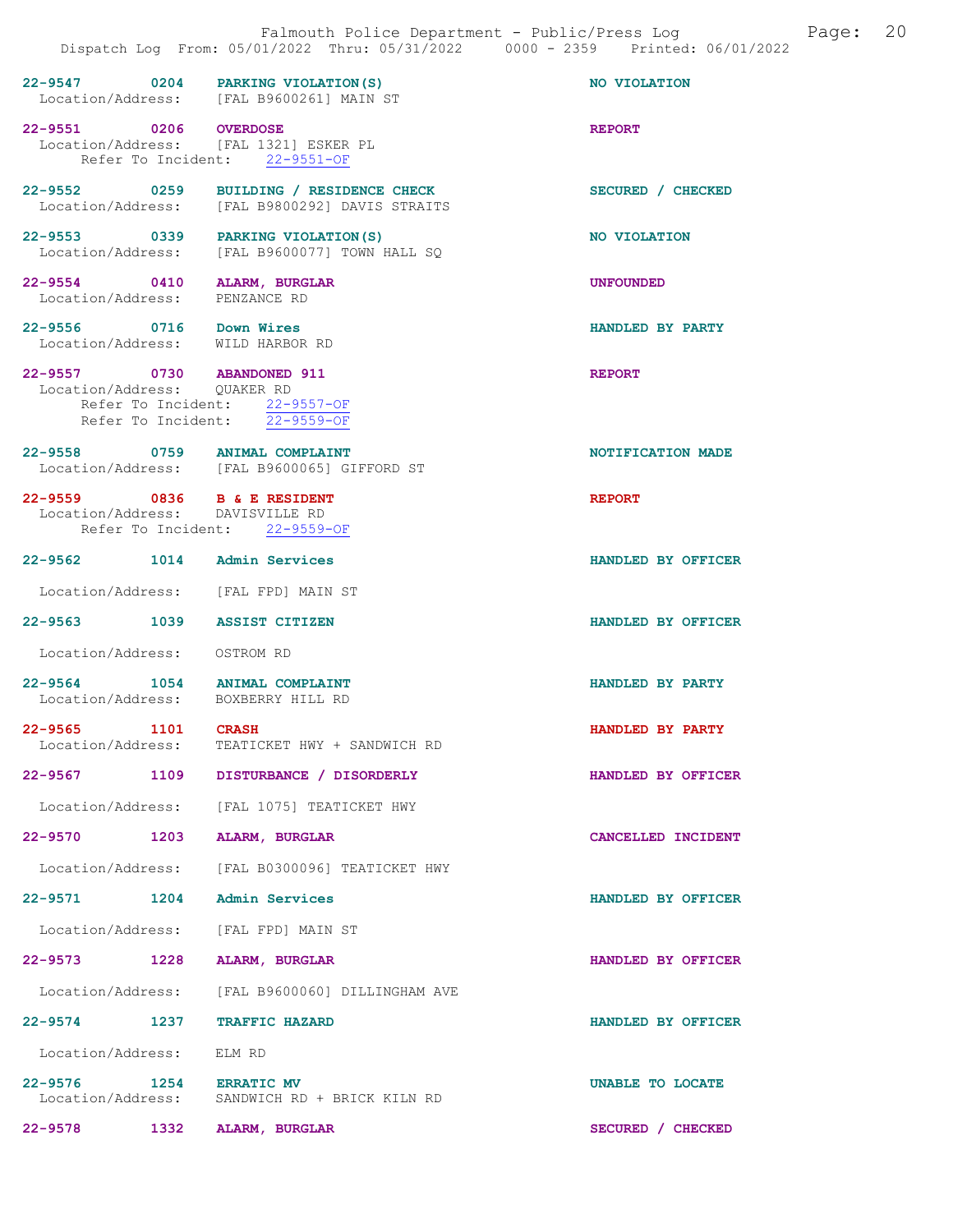|                                                              | Falmouth Police Department - Public/Press Log<br>Dispatch Log From: 05/01/2022 Thru: 05/31/2022 0000 - 2359 Printed: 06/01/2022 | 21<br>Page:        |
|--------------------------------------------------------------|---------------------------------------------------------------------------------------------------------------------------------|--------------------|
| Location/Address: MARY MANUEL WAY                            |                                                                                                                                 |                    |
|                                                              | 22-9580 1548 FOLLOW UP INVESTIGATION                                                                                            | HANDLED BY OFFICER |
| Location/Address: MEREDITH DR                                |                                                                                                                                 |                    |
| 22-9581<br>Location/Address: LOCUST ST                       | 1553 INTOXICATED PERSON<br>Refer To Incident: 22-9581-OF                                                                        | <b>REPORT</b>      |
| 22-9583 1620 CRASH, HIT/RUN                                  | Location/Address: [FAL B0100152] TEATICKET HWY<br>Refer To Accident: 22-9583-AC                                                 | <b>REPORT</b>      |
| 22-9584 1648<br>Location/Address: JAMIE LN                   | <b>TRAFFIC HAZARD</b>                                                                                                           | HANDLED BY PARTY   |
| 22-9586 1720 ASSIST FIRE DEPT                                | Location/Address: [FAL B9600084] TER HEUN DR                                                                                    | HANDLED BY PARTY   |
| 22-9587 1722 LARCENY<br>Location/Address: [FAL 2962] MAIN ST | Refer To Incident: 22-9587-OF                                                                                                   | <b>REPORT</b>      |
| 22-9588 1809                                                 | INTOXICATED PERSON<br>Location/Address: [FAL B0200069] TEATICKET HWY                                                            | REF FIRE DEPT      |
| 22-9591 1915 ABANDONED 911                                   | Location/Address: [FAL B9600084] TER HEUN DR                                                                                    | HANDLED BY PARTY   |
| 22-9593 1932                                                 | <b>ERRATIC MV</b><br>Location/Address: RT 151 + CURRIER RD                                                                      | UNABLE TO LOCATE   |
| 22-9592 1935 ERRATIC MV                                      | Location/Address: [FAL BXX00277] MAIN ST<br>Refer To Accident: 22-9592-AC<br>Refer To Arrest: $\overline{22-9592-AR}$           | Arrest(s) Made     |
| 22-9594 1949 ALARM, BURGLAR                                  |                                                                                                                                 | HANDLED BY OFFICER |
|                                                              | Location/Address: [FAL 3234] SANDWICH RD                                                                                        |                    |
| 22-9595<br>2018                                              | ALARM, BURGLAR                                                                                                                  | CANCELLED INCIDENT |
|                                                              | Location/Address: [FAL 472] THOMAS B LANDERS RD                                                                                 |                    |
| 22-9597 2031<br>Location/Address: FRESH POND RD              | <b>AREA CHECK</b>                                                                                                               | NOTIFICATION MADE  |
| 22-9598 2035<br>Location/Address:                            | DISTURBANCE / DISORDERLY<br>EDGEWATER DR EAST                                                                                   | REF FIRE DEPT      |
| 22-9601 2131<br>Location/Address:                            | DISTURBANCE / DISORDERLY<br>[FAL BXX00016] TEATICKET HWY                                                                        | UNABLE TO LOCATE   |
| 22-9602 2134<br>Location/Address:                            | ALARM, BURGLAR<br>[FAL BXX00631] TEATICKET HWY                                                                                  | <b>UNFOUNDED</b>   |
| 22-9603 2149                                                 | MOTOR VEHICLE STOP                                                                                                              | HANDLED BY OFFICER |
| Location/Address:                                            | SANDWICH RD + CORRINE DR                                                                                                        |                    |
| 22-9604 2243 ALARM, BURGLAR                                  |                                                                                                                                 | CANCELLED INCIDENT |
|                                                              | Location/Address: [FAL 1809] HEATHER LN                                                                                         |                    |

For Date: 05/08/2022 - Sunday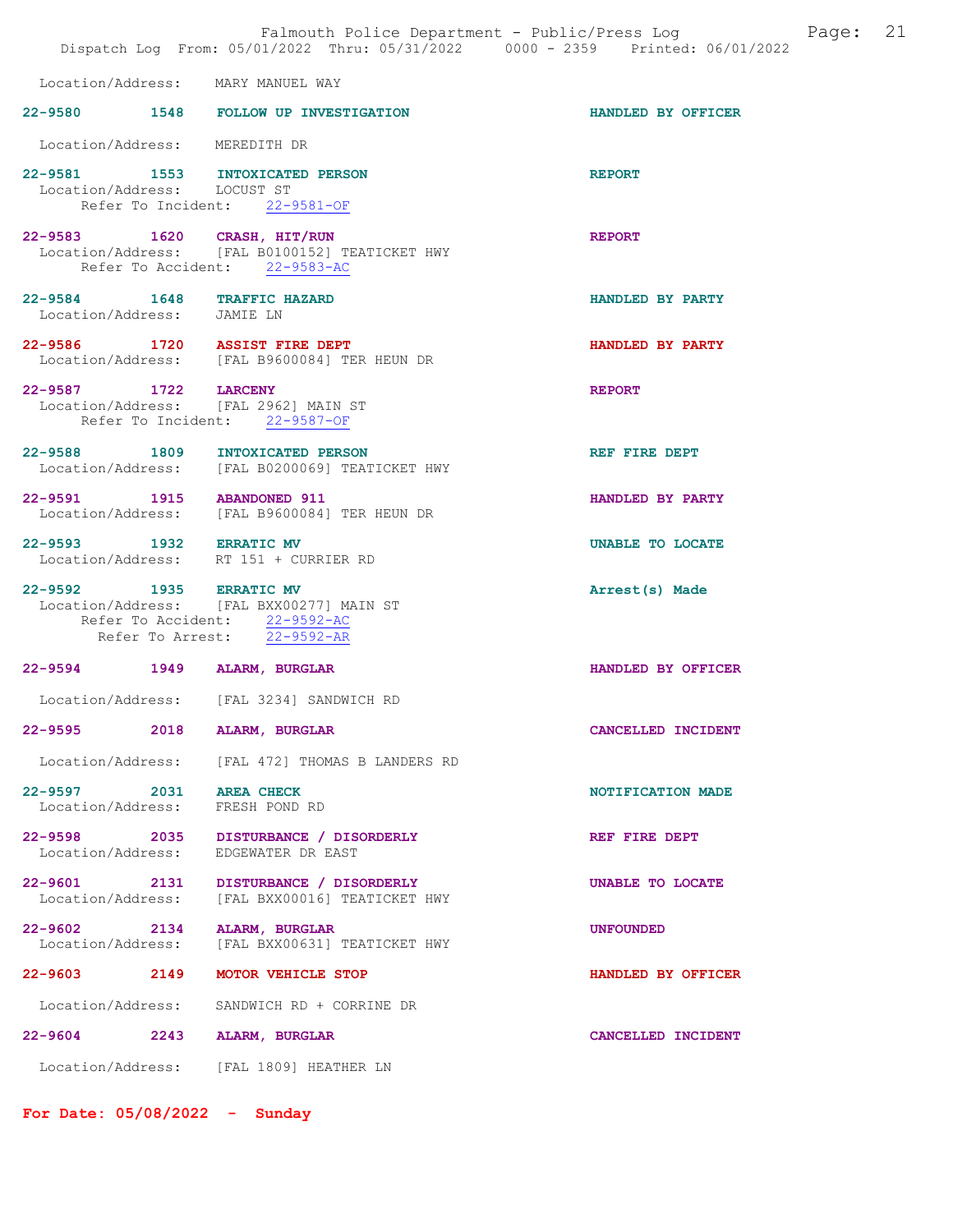22-9606 0059 BUILDING / RESIDENCE CHECK<br>
Location/Address: [FAL B9800292] DAVIS STRAITS [FAL B9800292] DAVIS STRAITS 22-9609 0120 BUILDING / RESIDENCE CHECK<br>Location/Address: [FAL B9600029] KATHARINE LEE BATES [FAL B9600029] KATHARINE LEE BATES 22-9607 0121 BUILDING / RESIDENCE CHECK SECURED / CHECKED Location/Address: [FAL 3214] HATCHVILLE RD 22-9608 0124 BUILDING / RESIDENCE CHECK SECURED / CHECKED Location/Address: [FAL 964] TEATICKET HWY 22-9611 0127 BUILDING / RESIDENCE CHECK SECURED / CHECKED Location/Address: DEEP POND RD Location/Address: 22-9610 0134 AREA CHECK SECURED / CHECKED Location/Address: HOMESTEAD LN 22-9612 0136 BUILDING / RESIDENCE CHECK SECURED / CHECKED Location/Address: [FAL 1814] MAIN ST 22-9613 0141 BUILDING / RESIDENCE CHECK SECURED / CHECKED Location/Address: [FAL 302] SANDWICH RD 22-9614 0149 AREA CHECK SECURED / CHECKED Location/Address: [FAL 964] TEATICKET HWY 22-9615 0150 AREA CHECK SECURED / CHECKED<br>
Location/Address: [FAL L65] COUNTY RD [FAL L65] COUNTY RD 22-9616 0155 BUILDING / RESIDENCE CHECK SECURED / CHECKED Location/Address: [FAL BXX00272] LOCUST ST Location/Address: [FAL BXX00272] LOCUST ST 22-9617 0212 PARKING VIOLATION(S) NO VIOLATION Location/Address: [FAL B9600203] TOWN HALL SQ 22-9618 0231 BUILDING / RESIDENCE CHECK SECURED / CHECKED Location/Address: [FAL B9600026] GIFFORD EXT ST 22-9621 0233 PARKING VIOLATION(S) NO VIOLATION

22-9625 0259 AREA CHECK SECURED / CHECKED Location/Address: TILLER DR

22-9629 0738 LARCENY REPORT Location/Address: SANDWICH RD Refer To Incident: 22-9629-OF

22-9630 0754 PRIVATE TOW DOCATION PRIVATE TOW DOCATION Address: [FAL L27] WATER ST

[FAL L27] WATER ST

22-9632 0948 ALARM, BURGLAR UNFOUNDED Location/Address: GREAT BAY ST

Location/Address: [FAL B9600261] MAIN ST

22-9619 0237 BUILDING / RESIDENCE CHECK SECURED / CHECKED Location/Address: [FAL 964] TEATICKET HWY [FAL 964] TEATICKET HWY

22-9622 0252 BUILDING / RESIDENCE CHECK<br>
Location/Address: [FAL B9600025] DAVISVILLE RD Location/Address: [FAL B9600025] DAVISVILLE RD

22-9623 0253 BUILDING / RESIDENCE CHECK SECURED / CHECKED Location/Address: [FAL B9700958] EAST FALMOUTH HWY

22-9624 0259 PARKING VIOLATION(S) NO VIOLATION Location/Address: WATER ST + LUSCOMBE AVE

22-9628 0723 PRIVATE TOW PRIVATE TOW Location/Address: [FAL B9800582] MAURY LN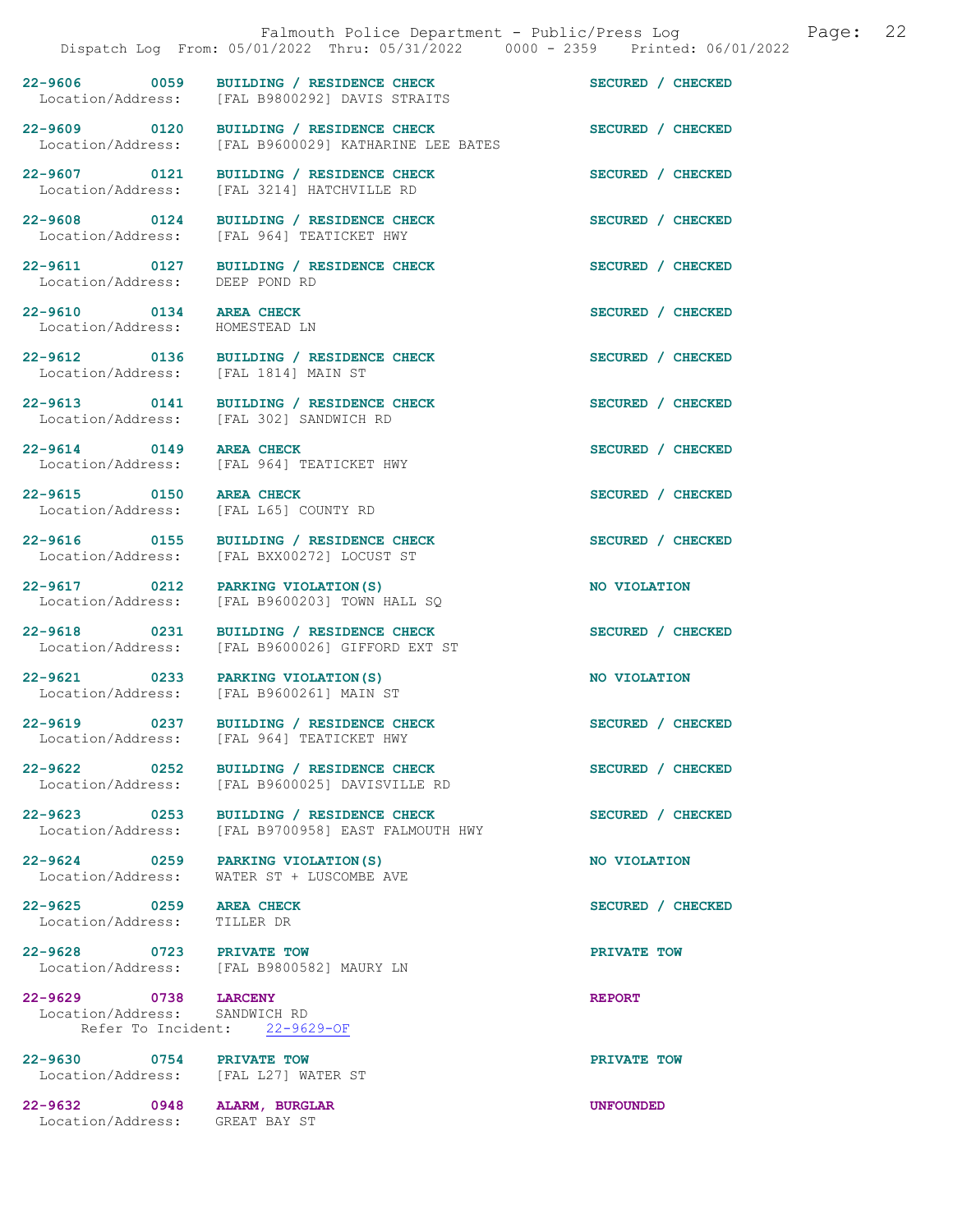|                                                                | Falmouth Police Department - Public/Press Log Fage: 23<br>Dispatch Log From: 05/01/2022 Thru: 05/31/2022 0000 - 2359 Printed: 06/01/2022 |                        |  |
|----------------------------------------------------------------|------------------------------------------------------------------------------------------------------------------------------------------|------------------------|--|
| 22-9633 1022 Down Wires                                        | Location/Address: [FAL B9700005] SURF DR                                                                                                 | NOTIFICATION MADE      |  |
| 22-9635 1051 UNWANTED GUEST<br>Location/Address: ALDERBERRY LN |                                                                                                                                          | HANDLED BY PARTY       |  |
| 22-9637 1145 Admin Services                                    |                                                                                                                                          | HANDLED BY OFFICER     |  |
| Location/Address: [FAL FPD] MAIN ST                            |                                                                                                                                          |                        |  |
| 22-9639 1226 LARCENY<br>Location/Address: MAIN ST              | Refer To Incident: 22-9639-OF                                                                                                            | <b>REPORT</b>          |  |
| 22-9641 1229 ASSAULT, PAST<br>Location/Address: MUSKEGAT RD    | Refer To Incident: 22-9641-OF                                                                                                            | <b>REPORT</b>          |  |
| Location/Address: KATY HATCHS RD                               | 22-9642 1329 LOUD MUSIC / PARTY / NOISES                                                                                                 | UNABLE TO LOCATE       |  |
|                                                                | 22-9644 1342 ASSIST OTHER AGENCY                                                                                                         | HANDLED BY OFFICER     |  |
| Location/Address: [FAL L16] RT 151                             |                                                                                                                                          |                        |  |
| 22-9645 1349 CHECK WELFARE                                     | Location/Address: [FAL B9600003] SCRANTON AVE                                                                                            | <b>GONE ON ARRIVAL</b> |  |
| 22-9647 1359 ANIMAL COMPLAINT                                  | Location/Address: CENTRAL AVE + EAST FALMOUTH HWY                                                                                        | UNABLE TO LOCATE       |  |
| 22-9648 1437 ALARM, BURGLAR                                    | Location/Address: [FAL 1373] VINEYARD ST                                                                                                 | <b>UNFOUNDED</b>       |  |
|                                                                | 22-9649 1448 BUILDING / RESIDENCE CHECK                                                                                                  | HANDLED BY OFFICER     |  |
| Location/Address: JONATHAN LN                                  |                                                                                                                                          |                        |  |
| 22-9650 1600 OTHER TRAFFIC                                     |                                                                                                                                          | HANDLED BY OFFICER     |  |
|                                                                | Location/Address: SANDWICH RD + RT 151                                                                                                   |                        |  |
| Location/Address:                                              | 22-9652 1635 LOUD MUSIC / PARTY / NOISES<br>KATY HATCHS RD                                                                               | <b>UNFOUNDED</b>       |  |
| 22-9653 1643 ASSIST FIRE DEPT<br>Location/Address:             | JOYCE ST                                                                                                                                 | REF FIRE DEPT          |  |
| 22-9654 1648 ANIMAL COMPLAINT                                  |                                                                                                                                          | REF ANIMAL CONTROL     |  |
| Location/Address: OLD BAYBERRY LN                              |                                                                                                                                          |                        |  |
| 22-9655 1703 ABANDONED 911                                     |                                                                                                                                          | HANDLED BY OFFICER     |  |
| Location/Address:                                              | GANSETT RD                                                                                                                               |                        |  |
| 22-9657 1932<br>Location/Address:                              | ALARM, BURGLAR<br>[FAL B9900009] CURLEY BLVD                                                                                             | <b>UNFOUNDED</b>       |  |
| 22-9658 1938 ALARM, BURGLAR<br>Location/Address:               | [FAL 1270] SIDERS POND RD                                                                                                                | <b>UNFOUNDED</b>       |  |
|                                                                | 22-9660 2037 MOTOR VEHICLE STOP                                                                                                          | HANDLED BY OFFICER     |  |
| Location/Address: HAYWAY RD                                    |                                                                                                                                          |                        |  |
|                                                                | 20-9661 2040 SUICIDE ATTEMPT / THREAT<br>Location/Address: [FAL BXX00673] LUSCOMBE AVE<br>Refer To Incident: 22-9661-OF                  | <b>REPORT</b>          |  |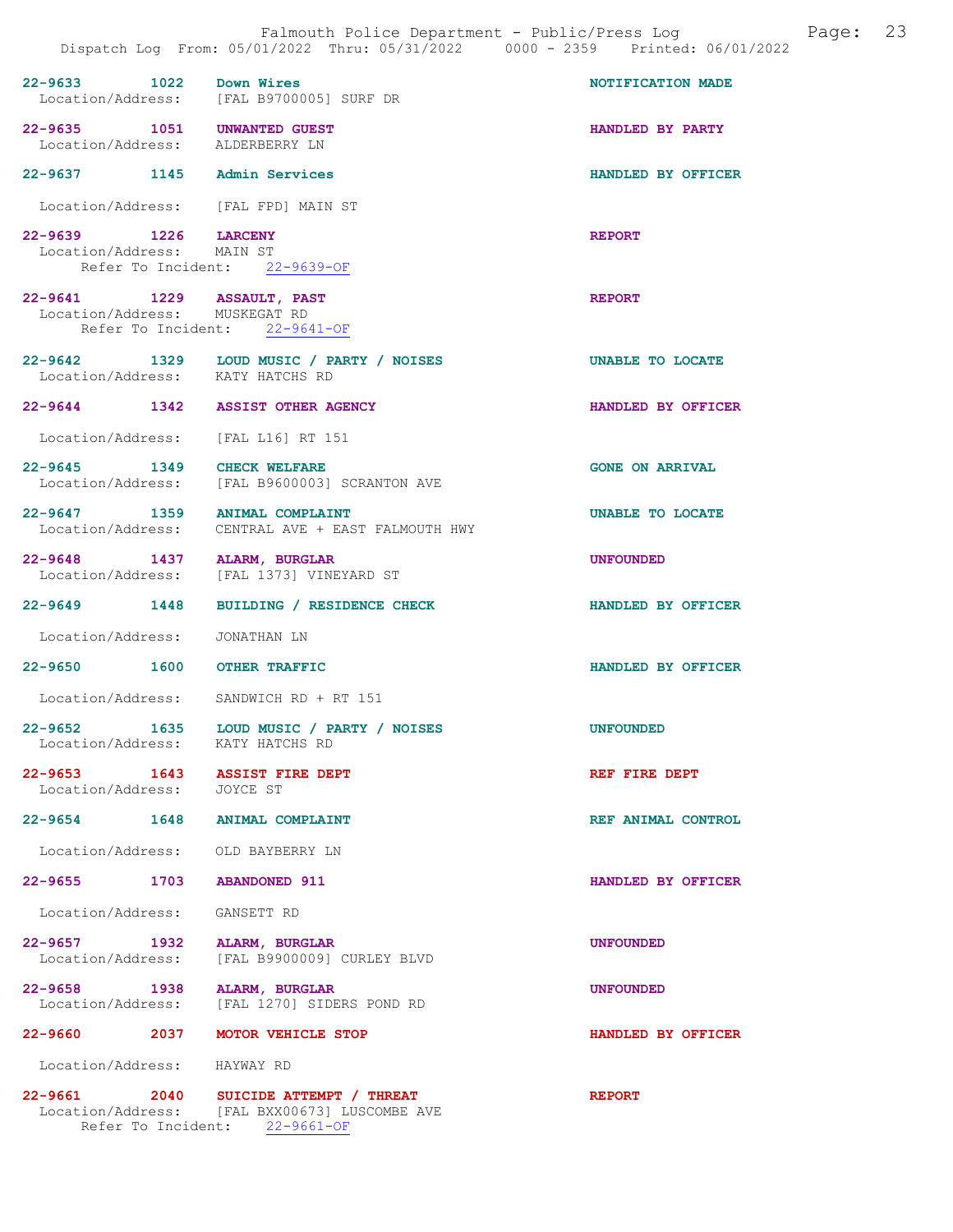|                                     | 22-9663 2154 SUICIDE ATTEMPT / THREAT<br>Location/Address: [FAL 964] TEATICKET HWY<br>Refer To Incident: 22-9663-OF | <b>REPORT</b>      |
|-------------------------------------|---------------------------------------------------------------------------------------------------------------------|--------------------|
| 22-9664 2218 CRASH, HIT/RUN         |                                                                                                                     | HANDLED BY OFFICER |
| Location/Address: SANDWICH RD       | Refer To Accident: 22-9664-AC                                                                                       |                    |
| 22-9665 2224 MOTOR VEHICLE STOP     |                                                                                                                     | HANDLED BY OFFICER |
|                                     | Location/Address: CARRIAGE SHOP RD + SANDWICH RD                                                                    |                    |
| 22-9666 2229 ALARM, BURGLAR         | Location/Address: [FAL B9700958] EAST FALMOUTH HWY                                                                  | SECURED / CHECKED  |
| 22-9669 2312 TRANSPORT / ESCORT     | Location/Address: [FAL B0200069] TEATICKET HWY                                                                      | <b>TRANSPORT</b>   |
| 22-9670 2331 ALARM, BURGLAR         | Location/Address: [FAL 840] TECHNOLOGY PARK DR                                                                      | SECURED / CHECKED  |
| For Date: $05/09/2022 -$ Monday     |                                                                                                                     |                    |
|                                     | 22-9673 0001 BUILDING / RESIDENCE CHECK<br>Location/Address: [FAL B9600025] DAVISVILLE RD                           | SECURED / CHECKED  |
|                                     | 22-9675 0003 BUILDING / RESIDENCE CHECK<br>Location/Address: [FAL B9700812] QUAKER RD                               | SECURED / CHECKED  |
| 22-9672 0004 CHECK WELFARE          | Location/Address: [FAL 2483] NORTH FALMOUTH HWY<br>Refer To Incident: 22-9672-OF                                    | <b>REPORT</b>      |
|                                     | 22-9671 0005 BUILDING / RESIDENCE CHECK<br>Location/Address: [FAL 964] TEATICKET HWY                                | SECURED / CHECKED  |
| Location/Address: [FAL 1491] RT 151 | 22-9674 0005 BUILDING / RESIDENCE CHECK                                                                             | SECURED / CHECKED  |
|                                     | 22-9676 0036 BUILDING / RESIDENCE CHECK<br>Location/Address: [FAL B9600030] OLD MAIN RD                             | SECURED / CHECKED  |
|                                     | 22-9677 0039 BUILDING / RESIDENCE CHECK<br>Location/Address: [FAL 3202] PALMER AVE                                  | SECURED / CHECKED  |
|                                     | 22-9678 0044 BUILDING / RESIDENCE CHECK<br>Location/Address: [FAL 302] SANDWICH RD                                  | SECURED / CHECKED  |
| 22-9679 0045 AREA CHECK             | Location/Address: [FAL 1058] TEATICKET HWY                                                                          | SECURED / CHECKED  |
|                                     | 22-9680 0047 BUILDING / RESIDENCE CHECK<br>Location/Address: [FAL B9600051] HATCHVILLE RD                           | SECURED / CHECKED  |
| 22-9682 0048                        | BUILDING / RESIDENCE CHECK<br>Location/Address: [FAL 302] SANDWICH RD                                               | SECURED / CHECKED  |
|                                     | 22-9681 0052 BUILDING / RESIDENCE CHECK<br>Location/Address: [FAL B9600026] GIFFORD EXT ST                          | SECURED / CHECKED  |
| 22-9683 0131 AREA CHECK             |                                                                                                                     | HANDLED BY OFFICER |
| Location/Address: HAYWAY RD         |                                                                                                                     |                    |
|                                     | 22-9684 0149 BUILDING / RESIDENCE CHECK<br>Location/Address: [FAL BXX00072] DEPOT AVE                               | SECURED / CHECKED  |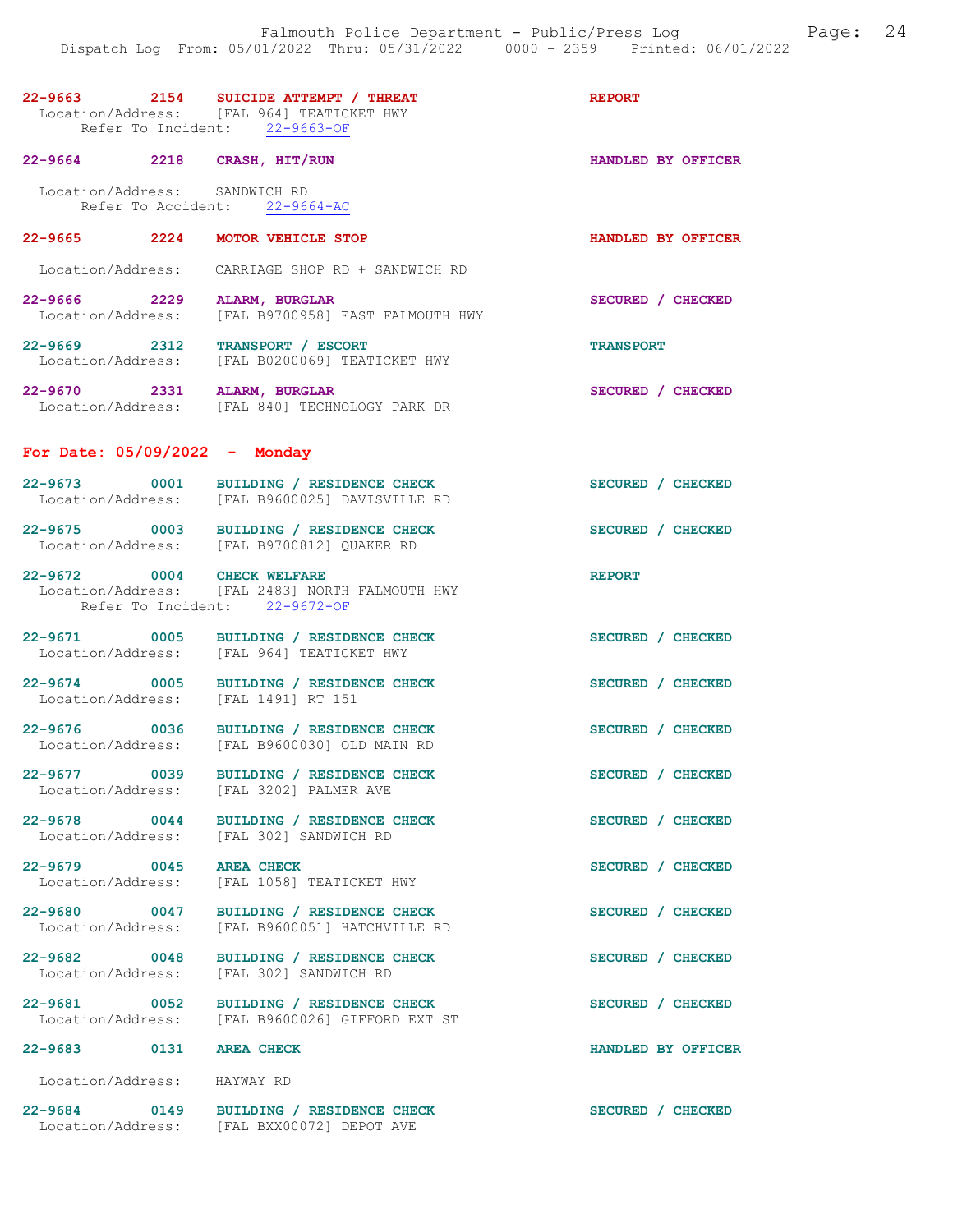| $22 - 9685$       | 0202 | PARKING VIOLATION(S)        | NO VIOLATION |
|-------------------|------|-----------------------------|--------------|
| Location/Address: |      | [FAL B9600203] TOWN HALL SO |              |

[FAL B9600261] MAIN ST

[FAL B9900121] PALMER AVE

Location/Address: [FAL BXX00229] WAQUOIT HWY

22-9686 0206 PARKING VIOLATION(S) NO VIOLATION<br>
Location/Address: [FAL B9600261] MAIN ST

22-9687 0208 PARKING VIOLATION(S) NO VIOLATION<br>
Location/Address: WATER ST Location/Address:

22-9688 0212 BUILDING / RESIDENCE CHECK SECURED / CHECKED Location/Address: [FAL B9600260] MAIN ST

22-9689 0220 BUILDING / RESIDENCE CHECK SECURED / CHECKED Location/Address: [FAL B9800292] DAVIS STRAITS

22-9690 0227 BUILDING / RESIDENCE CHECK SECURED / CHECKED Location/Address: [FAL B9900121] PALMER AVE

22-9691 0232 BUILDING / RESIDENCE CHECK SECURED / CHECKED<br>
Location/Address: [FAL BXX00229] WAQUOIT HWY

22-9694 0630 ERRATIC MV GONE ON ARRIVAL Location/Address: WAQUOIT HWY

Location/Address: BYWATER CT

22-9700 0802 ALARM, BURGLAR UNFOUNDED Location/Address: [FAL BXX00707] BENHAM RD

22-9701 0807 ALARM, BURGLAR UNFOUNDED

Location/Address: [FAL 851] CHURCH ST

Location/Address: DAVISVILLE RD + EAST FALMOUTH HWY

22-9705 0929 OTHER TRAFFIC<br>Location/Address: EAST FALMOUTH HWY + DAVISVILLE RD EAST FALMOUTH HWY + DAVISVILLE RD

22-9706 0934 Alcohol/Drug (Sec 35) REPORT Location/Address: [FAL B9600069] TER HEUN DR<br>Refer To Incident: 22-9706-OF Refer To Incident:

22-9707 0938 Admin Services HANDLED BY OFFICER

Location/Address: [FAL FPD] MAIN ST

22-9708 0942 OTHER TRAFFIC HANDLED BY OFFICER

Location/Address: [FAL B9600077] TOWN HALL SQ

22-9709 0953 SUSPICIOUS PERSON(S) HANDLED BY OFFICER

Location/Address: [FAL B9800603] COUNTY RD

22-9710 1013 Admin Services HANDLED BY OFFICER

 Location/Address: [FAL B9600069] TER HEUN DR 22-9712 1035 DISABLED MV **HANDLED BY PARTY**<br>
Location/Address: TEATICKET HWY + SAINT ANNES LN

TEATICKET HWY + SAINT ANNES LN

22-9713 1054 PARKING VIOLATION(S) HANDLED BY OFFICER

Location/Address: [FAL B9600455] SCRANTON AVE

22-9699 0759 ALARM, BURGLAR CANCELLED INCIDENT

22-9703 0859 OTHER TRAFFIC HANDLED BY OFFICER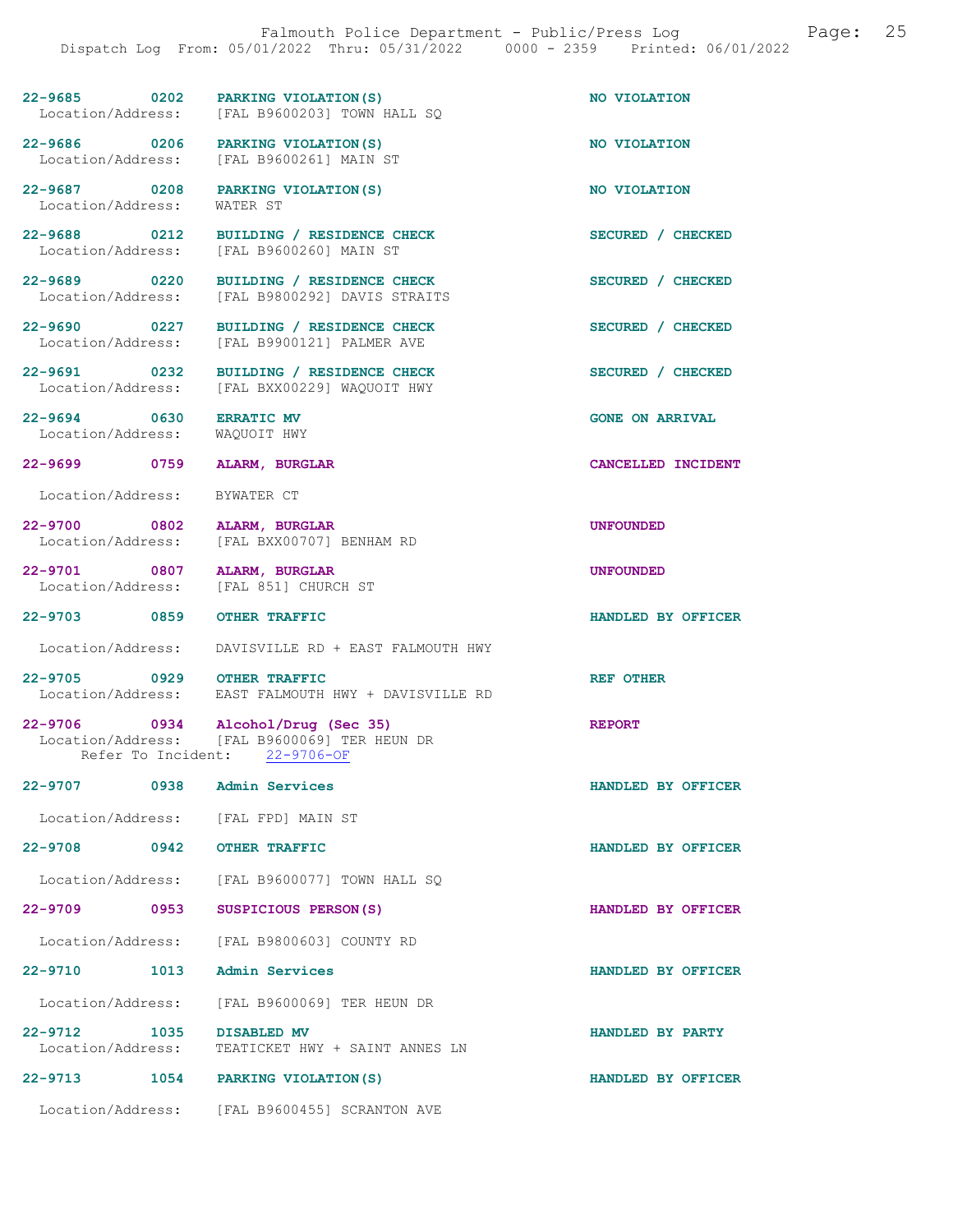|                             |      | Dispatch Log From: 05/01/2022 Thru: 05/31/2022 0000 - 2359 Printed: 06/01/2022                                        | Falmouth Police Department - Public/Press Log<br>Page: | 26 |
|-----------------------------|------|-----------------------------------------------------------------------------------------------------------------------|--------------------------------------------------------|----|
|                             |      | 22-9714 1057 CHECK WELFARE                                                                                            | HANDLED BY OFFICER                                     |    |
|                             |      | Location/Address: [FAL B9600326] TEATICKET HWY                                                                        |                                                        |    |
|                             |      | 22-9715 1108 AREA CHECK                                                                                               | HANDLED BY OFFICER                                     |    |
|                             |      | Location/Address: [FAL 1759] SANDWICH RD                                                                              |                                                        |    |
|                             |      | 22-9717 1123 RECOVERED PROPERTY<br>Location/Address: [FAL B0300087] WATER ST<br>Refer To Incident: 22-9717-OF         | <b>REPORT</b>                                          |    |
| 22-9718 1133 CRASH          |      | Location/Address: WEST FALMOUTH HWY                                                                                   | REF DNR                                                |    |
|                             |      | 22-9719 1133 ID Theft / Fraud<br>Location/Address: STAGECOACH WAY<br>Refer To Incident: 22-9719-OF                    | <b>REPORT</b>                                          |    |
|                             |      | 22-9722 1148 SUICIDE ATTEMPT / THREAT                                                                                 | HANDLED BY OFFICER                                     |    |
|                             |      | Location/Address: [FAL B9900230] JONES RD                                                                             |                                                        |    |
| 22-9725 1247 CRASH          |      | Location/Address: EAST FALMOUTH HWY + FRESH POND RD<br>Refer To Accident: 22-9725-AC<br>Refer To Incident: 22-9725-OF | <b>REPORT</b>                                          |    |
| 22-9728 1301 CRASH          |      | Location/Address: RT 28 SOUTH + RT 151                                                                                | <b>REF OTHER</b>                                       |    |
|                             |      | 22-9733 1320 SUSPICIOUS PERSON(S)<br>Location/Address: TWIN HILL RD                                                   | HANDLED BY PARTY                                       |    |
|                             |      | 22-9729 1324 SUMMONS SERVICE<br>Location/Address: [FAL FPD] MAIN ST                                                   | <b>SERVED IN HAND</b>                                  |    |
| 22-9730                     |      | 1329 VANDALISM<br>Location/Address: [FAL B9900205] TEATICKET HWY<br>Refer To Incident: 22-9730-OF                     | <b>REPORT</b>                                          |    |
| 22-9731                     | 1335 | <b>LARCENY</b><br>Location/Address: [FAL FPD] MAIN ST<br>Refer To Incident: 22-9731-OF                                | <b>REPORT</b>                                          |    |
| Location/Address: HAYWAY RD |      | 22-9732 1350 ALARM, BURGLAR                                                                                           | <b>UNFOUNDED</b>                                       |    |
| Location/Address: TILLER DR |      | 22-9734 1357 SUICIDE ATTEMPT / THREAT<br>Refer To Incident: 22-9734-OF                                                | <b>REPORT</b>                                          |    |
|                             |      | 22-9735 1429 TRAFFIC HAZARD<br>Location/Address: RT 28 SOUTH + WEST FALMOUTH HWY                                      | REF OTHER                                              |    |
|                             |      | 22-9737 1532 CHECK WELFARE                                                                                            | HANDLED BY OFFICER                                     |    |
|                             |      | Location/Address: [FAL 3266] GIFFORD ST                                                                               |                                                        |    |
| Location/Address: WATER ST  |      | 22-9739 1555 ASSIST CITIZEN                                                                                           | <b>REF OTHER</b>                                       |    |
|                             |      | 22-9740 1604 SUSPICIOUS PERSON(S)                                                                                     | HANDLED BY OFFICER                                     |    |
|                             |      | Location/Address: OLD MAIN RD                                                                                         |                                                        |    |
|                             |      | 22-9742 1619 Admin Services                                                                                           | HANDLED BY OFFICER                                     |    |
|                             |      | Location/Address: [FAL FPD] MAIN ST                                                                                   |                                                        |    |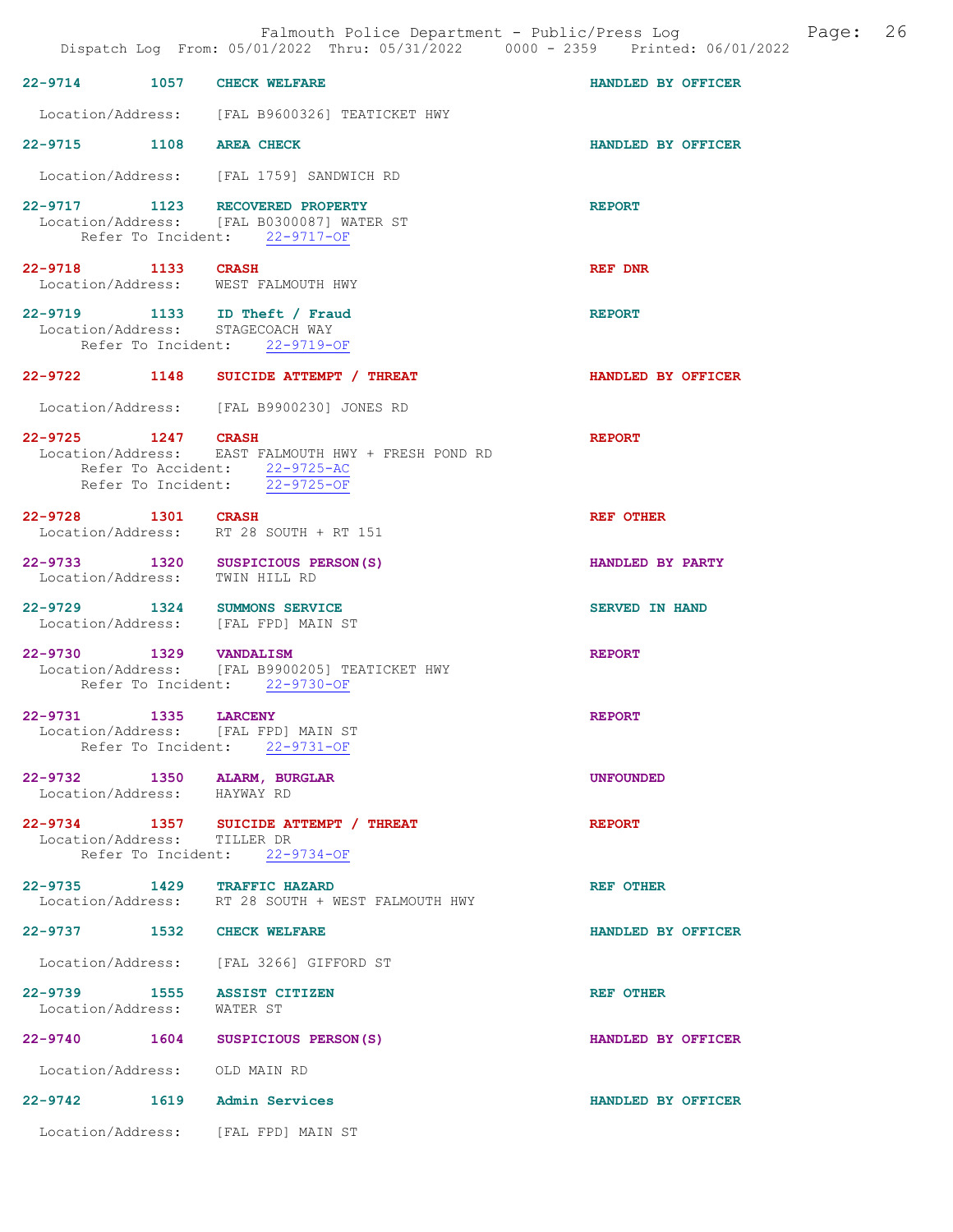| 22-9744 1637 ALARM, BURGLAR<br>Location/Address: SIMPSON LN  |                                                                                           | SECURED / CHECKED      |
|--------------------------------------------------------------|-------------------------------------------------------------------------------------------|------------------------|
| 22-9746 1640 SUSPICIOUS PERSON(S)                            |                                                                                           | HANDLED BY OFFICER     |
|                                                              | Location: UPPER CAPE TECH                                                                 |                        |
| 22-9745 1644 SUSPICIOUS MV                                   |                                                                                           | HANDLED BY OFFICER     |
| Location/Address: [FAL 2853] MAURA LN                        |                                                                                           |                        |
| 22-9748 1717 AREA CHECK                                      | Location/Address: JOHN PARKER RD + EAST FALMOUTH HWY                                      | UNABLE TO LOCATE       |
| 22-9749 1727 RECOVERED PROPERTY                              |                                                                                           | HANDLED BY OFFICER     |
| Location/Address: NORRIS PATH                                | Refer To Incident: 22-9749-OF                                                             |                        |
|                                                              | 22-9750 1735 DISTURBANCE / DISORDERLY                                                     | HANDLED BY OFFICER     |
|                                                              | Location/Address: TEATICKET HWY + JONES RD                                                |                        |
| 22-9753 1803 AREA CHECK<br>Location/Address: CHESTER ST      |                                                                                           | <b>UNFOUNDED</b>       |
| 22-9755 1829 PRESERVE PEACE                                  |                                                                                           | HANDLED BY OFFICER     |
|                                                              | Location/Address: [FAL B9600203] TOWN HALL SQ                                             |                        |
| 22-9757 1840 MOTOR VEHICLE STOP                              | Location/Address: [FAL B9900205] TEATICKET HWY                                            | Verbal Warning         |
| 22-9758 1851 Harassment<br>Location/Address: COUNTRY CLUB LN | Refer To Incident: 22-9758-OF                                                             | <b>REPORT</b>          |
| 22-9760 1925 B & E RESIDENT<br>Location/Address: SANDWICH RD | Refer To Incident: 22-9760-OF                                                             | <b>REPORT</b>          |
| 22-9762 2011 ERRATIC MV                                      | Location/Address: [FAL L113] WOOD NECK RD                                                 | <b>GONE ON ARRIVAL</b> |
| 22-9763 2039 INTOXICATED PERSON                              |                                                                                           | Protective Custody     |
| Location/Address: MAIN ST                                    | Refer To P/C: 22-9763-AR                                                                  |                        |
| 22-9765 2145 ASSIST CITIZEN                                  |                                                                                           | HANDLED BY OFFICER     |
|                                                              | Location/Address: [FAL BXX00437] TEATICKET HWY<br>Refer To Incident: 22-9765-OF           |                        |
|                                                              | 22-9767 2351 BUILDING / RESIDENCE CHECK<br>Location/Address: [FAL B9600012] DEPOT AVE     | SECURED / CHECKED      |
|                                                              | 22-9766 2352 BUILDING / RESIDENCE CHECK<br>Location/Address: [FAL B9800292] DAVIS STRAITS | SECURED / CHECKED      |
| For Date: $05/10/2022 - Tuesday$                             |                                                                                           |                        |
|                                                              | 22-9768 0007 BUILDING / RESIDENCE CHECK<br>Location/Address: [FAL B9600028] JONES RD      | SECURED / CHECKED      |

| 22-9769           | 0010 | BUILDING / RESIDENCE CHECK | SECURED / CHECKED |
|-------------------|------|----------------------------|-------------------|
| Location/Address: |      | FAL 9641 TEATICKET HWY     |                   |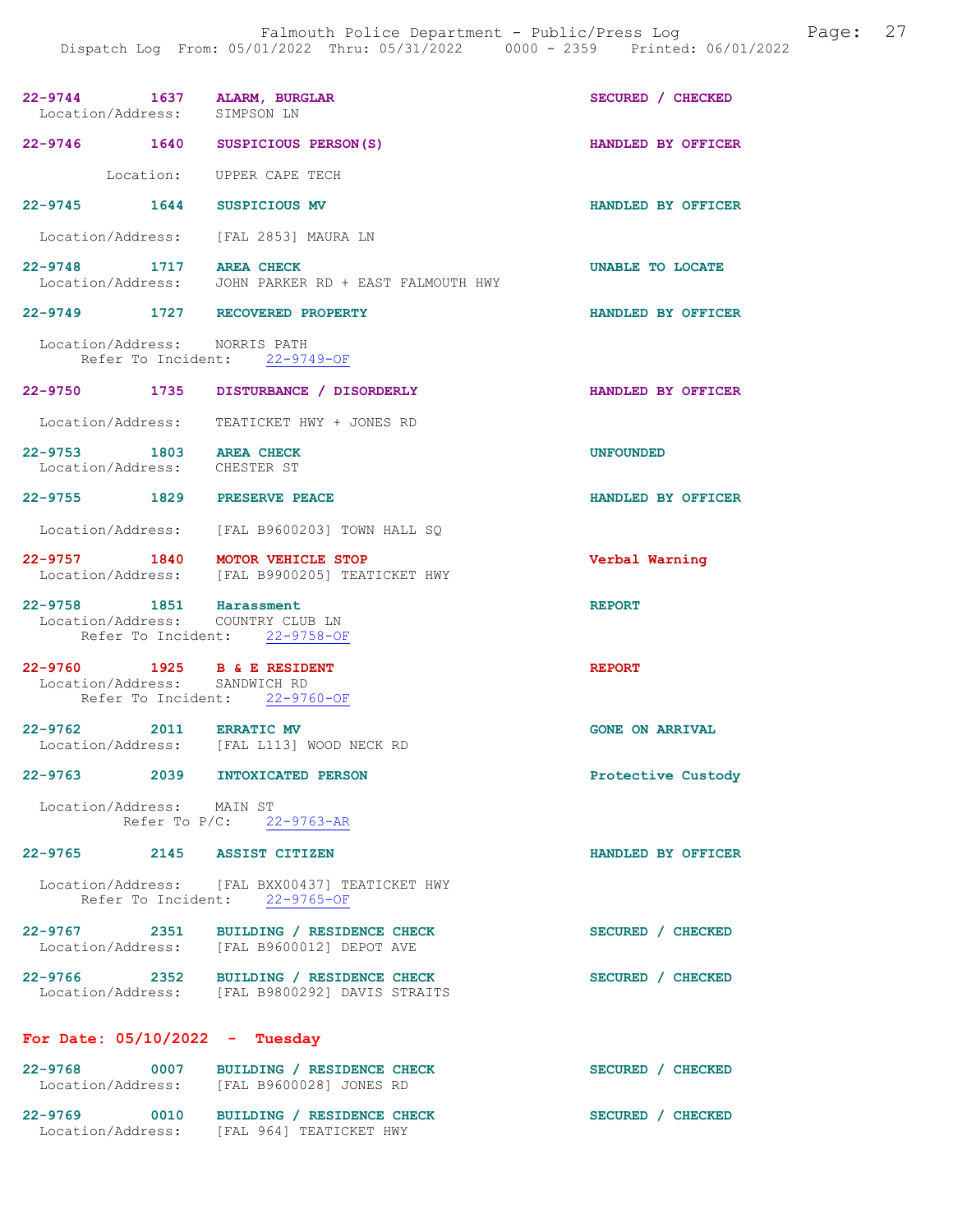22-9770 0010 AREA CHECK SECURED / CHECKED Location/Address: [FAL 3214] HATCHVILLE RD

22-9771 0018 ASSIST CITIZEN NOTIFICATION MADE Location/Address: JEFFREY LN

22-9776 0056 AREA CHECK SECURED / CHECKED Location/Address: TILLER DR Location/Address:

22-9778 0112 AREA CHECK SECURED / CHECKED Location/Address: TOBIAS WAY

22-9781 0139 AREA CHECK SECURED / CHECKED<br>
Location/Address: [FAL 1471] RT 151

22-9783 0219 PARKING VIOLATION(S) NO VIOLATION<br>Location/Address: WATER ST Location/Address:

22-9789 0555 PRIVATE TOW DOCATION PRIVATE TOW DOCATION Address: [FAL L27] WATER ST

22-9790 0615 Admin Services HANDLED BY OFFICER

22-9795 0752 VANDALISM REPORT Location/Address: HOMESTEAD LN<br>Refer To Incident: 22-9795-OF Refer To Incident:

22-9796 0802 Admin Services HANDLED BY OFFICER

Location/Address: WATER ST

22-9772 0036 BUILDING / RESIDENCE CHECK SECURED / CHECKED

Location/Address: [FAL B9600031] MARAVISTA AVE EXT

22-9773 0046 BUILDING / RESIDENCE CHECK SECURED / CHECKED Location/Address: [FAL B9600025] DAVISVILLE RD

[FAL 3214] HATCHVILLE RD

22-9774 0049 AREA CHECK SECURED / CHECKED Location/Address: [FAL BXX00131] EAST FALMOUTH HWY

22-9775 0052 BUILDING / RESIDENCE CHECK SECURED / CHECKED Location/Address: [FAL BXX00072] DEPOT AVE [FAL BXX00072] DEPOT AVE

22-9777 0052 BUILDING / RESIDENCE CHECK SECURED / CHECKED<br>Location/Address: [FAL B9600030] OLD MAIN RD [FAL B9600030] OLD MAIN RD

22-9779 0125 BUILDING / RESIDENCE CHECK SECURED / CHECKED<br>
Location/Address: [FAL BXX00810] MAIN ST [FAL BXX00810] MAIN ST

22-9780 0125 BUILDING / RESIDENCE CHECK SECURED / CHECKED Location/Address: [FAL B9700084] TEATICKET HWY [FAL B9700084] TEATICKET HWY

Location/Address: [FAL 1471] RT 151

22-9782 0208 PARKING VIOLATION(S) NO VIOLATION Location/Address: [FAL B9600203] TOWN HALL SQ

22-9784 0219 PARKING VIOLATION(S) NO VIOLATION<br>
Location/Address: [FAL B9600261] MAIN ST [FAL B9600261] MAIN ST

22-9785 0225 BUILDING / RESIDENCE CHECK SECURED / CHECKED Location/Address: [FAL 3202] PALMER AVE [FAL 3202] PALMER AVE

[FAL L27] WATER ST

Location/Address: [FAL FPD] MAIN ST

22-9791 0631 DOWN TREE(S) HANDLED BY OFFICER

Location/Address: RANSOM RD + SIPPEWISSETT RD

22-9793 0639 AREA CHECK SECURED / CHECKED<br>Location/Address: [FAL B9600237] EAST FALMOUTH HWY [FAL B9600237] EAST FALMOUTH HWY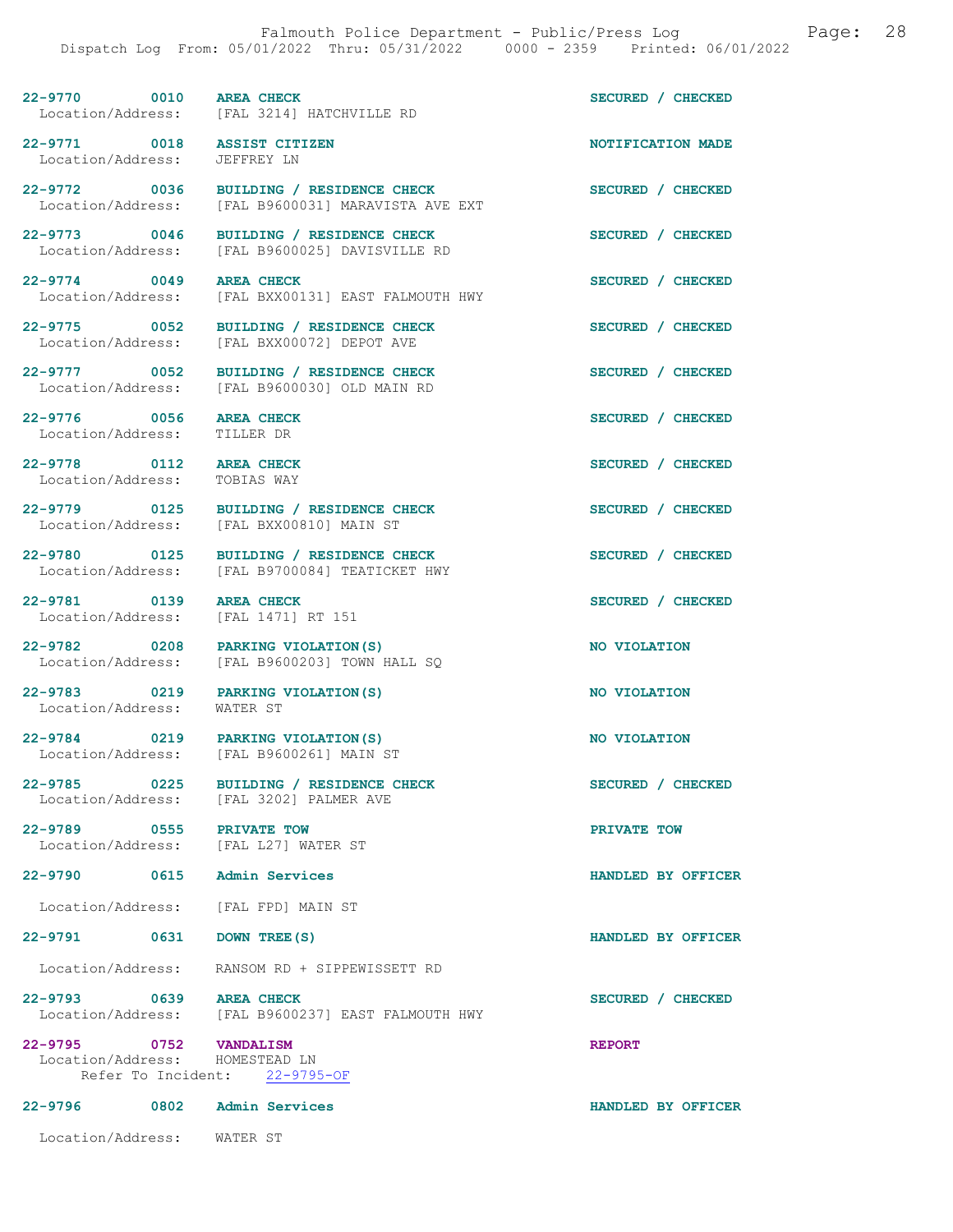| 22-9797                                                 | 0820 | ALARM, BURGLAR                                                                                               | HANDLED BY OFFICER       |
|---------------------------------------------------------|------|--------------------------------------------------------------------------------------------------------------|--------------------------|
| Location/Address: MAIN ST                               |      |                                                                                                              |                          |
|                                                         |      | 22-9798 0838 ASSIST CITIZEN                                                                                  | HANDLED BY OFFICER       |
| Location/Address: SEABROOK DR                           |      |                                                                                                              |                          |
|                                                         |      | 22-9799 0848 FOLLOW UP INVESTIGATION<br>Location/Address: [FAL B9600063] JONES RD                            | <b>SERVED IN HAND</b>    |
| 22-9800 0852                                            |      | <b>ALARM, BURGLAR</b>                                                                                        | HANDLED BY OFFICER       |
| Location/Address: AMHERST AVE                           |      |                                                                                                              |                          |
|                                                         |      | 22-9801 0859 OTHER TRAFFIC<br>Location/Address: [FAL B9600028] JONES RD                                      | NOTIFICATION MADE        |
|                                                         |      | 22-9802 0907 ASSAULT, PAST<br>Location/Address: [FAL B9600027] LAKEVIEW AVE<br>Refer To Incident: 22-9802-OF | <b>REPORT</b>            |
|                                                         |      | 22-9803 0916 ASSIST CITIZEN                                                                                  | HANDLED BY OFFICER       |
| Location/Address: SEABROOK DR                           |      |                                                                                                              |                          |
|                                                         |      | 22-9804 0924 Admin Services                                                                                  | HANDLED BY OFFICER       |
|                                                         |      | Location/Address: [FAL B9600063] JONES RD                                                                    |                          |
| 22-9805 0939 LARCENY                                    |      | Location/Address: CARRIAGE SHOP RD<br>Refer To Incident: 22-9805-OF                                          | <b>REPORT</b>            |
|                                                         |      |                                                                                                              |                          |
| 22-9806 0949                                            |      | <b>ALARM, BURGLAR</b>                                                                                        | CANCELLED INCIDENT       |
|                                                         |      | Location/Address: [FAL 168] MAIN ST                                                                          |                          |
| 22-9808 1035 CHECK WELFARE                              |      |                                                                                                              | HANDLED BY OFFICER       |
|                                                         |      | Location/Address: [FAL B0100152] TEATICKET HWY                                                               |                          |
|                                                         |      | 22-9809 1040 CHECK WELFARE<br>Location/Address: [FAL 89] SANDWICH RD                                         | <b>GONE ON ARRIVAL</b>   |
|                                                         |      | 22-9810 1046 PARKING VIOLATION (S)<br>Location/Address: [FAL 742] WATER ST                                   | <b>VEHICLE TOWED</b>     |
| 22-9811 1046 GUN SHOTS<br>Location/Address: OLD MAIN RD |      |                                                                                                              | Arrest(s) Made           |
| 22-9813 1121                                            |      | RECOVERED PROPERTY                                                                                           | CANCELLED INCIDENT       |
| Location/Address:                                       |      | JONES RD                                                                                                     |                          |
| $22 - 9818$                                             | 1305 | Harassment                                                                                                   | HANDLED BY OFFICER       |
| Location/Address:                                       |      | WOODS HOLE RD                                                                                                |                          |
|                                                         |      | 22-9819 1339 ABANDONED 911<br>Location/Address: [FAL B9600069] TER HEUN DR                                   | <b>NOTIFICATION MADE</b> |
| 22-9821                                                 |      | 1414 ALARM, BURGLAR<br>Location/Address: HILLSIDE AVE                                                        | <b>UNFOUNDED</b>         |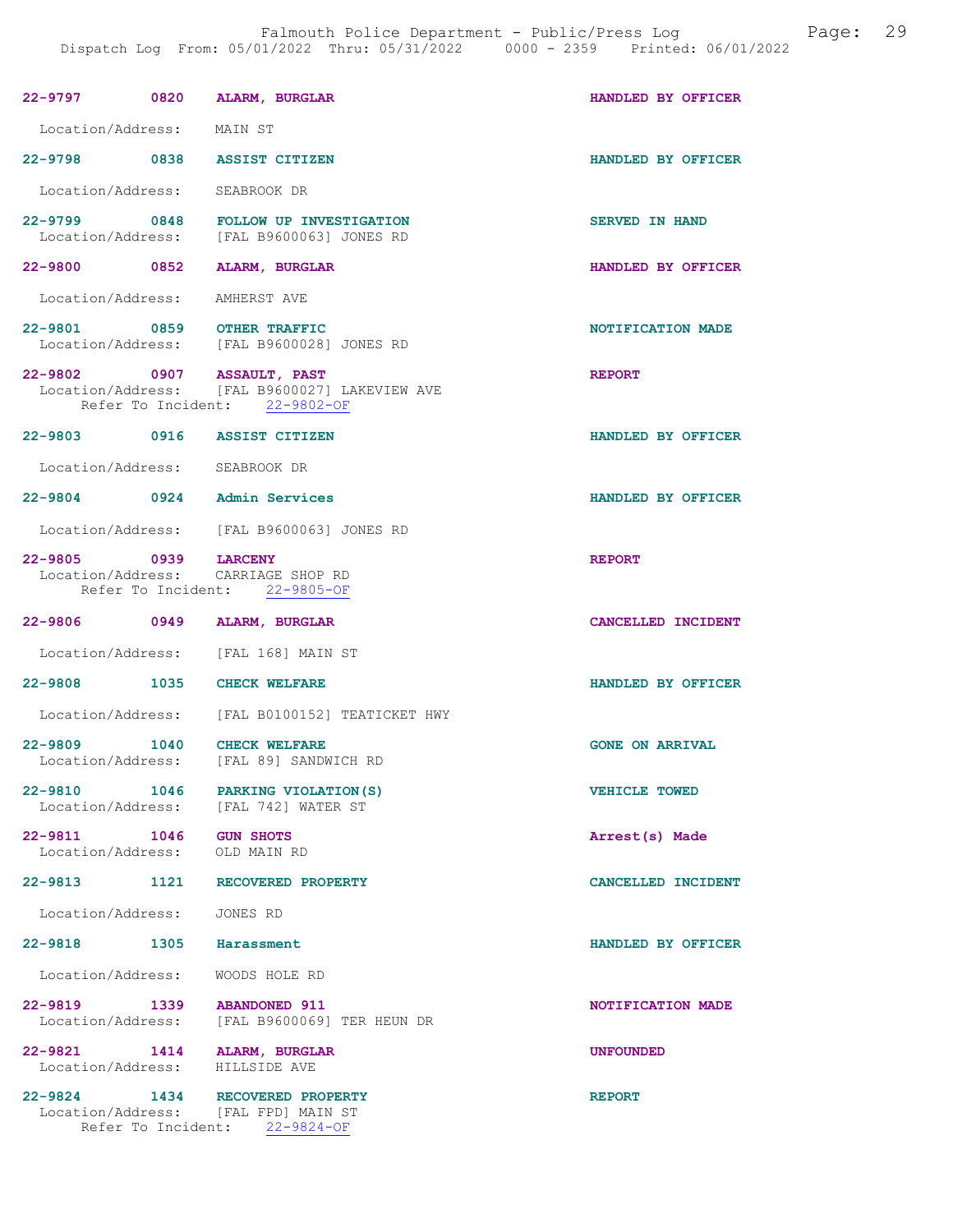| 22-9825 1438 MEDICAL (PD)          |                                                                        | CANCELLED INCIDENT |
|------------------------------------|------------------------------------------------------------------------|--------------------|
|                                    | Location/Address: [FAL FPD] MAIN ST                                    |                    |
|                                    | 22-9827 1508 BUILDING / RESIDENCE CHECK                                | HANDLED BY OFFICER |
| Location/Address: JONATHAN LN      |                                                                        |                    |
|                                    | 22-9830 1559 ID Theft / Fraud                                          | HANDLED BY OFFICER |
|                                    | Location/Address: NORTH FALMOUTH HWY                                   |                    |
|                                    | 22-9831 1634 ABANDONED 911<br>Location/Address: [FAL 690] TER HEUN DR  | NOTIFICATION MADE  |
| 22-9833 1712 CHECK WELFARE         |                                                                        | HANDLED BY OFFICER |
|                                    | Location/Address: KATHARINE LEE BATES<br>Refer To Incident: 22-9833-OF |                    |
| 22-9836 1814 Admin Services        |                                                                        | HANDLED BY OFFICER |
|                                    | Location/Address: [FAL BXX00810] MAIN ST                               |                    |
| Location/Address: GEGGATT RD       | 22-9837 1835 DEAD ON ARRIVAL<br>Refer To Incident: 22-9837-OF          | <b>REPORT</b>      |
| 22-9839 1927 ALARM, BURGLAR        |                                                                        | HANDLED BY OFFICER |
| Location/Address: SIMPSON LN       |                                                                        |                    |
| 22-9841 2048 ALARM, BURGLAR        |                                                                        | CANCELLED INCIDENT |
|                                    | Location/Address: [FAL 3323] OWLS NEST RD                              |                    |
| 22-9844 2122 ALARM, BURGLAR        |                                                                        | HANDLED BY OFFICER |
|                                    | Location/Address: [FAL 2003] UNCATENA NORTH                            |                    |
| 22-9846 2238 SUSPICIOUS MV         |                                                                        | HANDLED BY OFFICER |
| Location/Address: LEWIS ST         |                                                                        |                    |
| $22 - 9847$                        | 2247 DISTURBANCE / DISORDERLY                                          | HANDLED BY OFFICER |
| Location/Address: CHESTER ST       |                                                                        |                    |
| For Date: $05/11/2022 -$ Wednesday |                                                                        |                    |
| 22-9848 0032<br>Location/Address:  | BUILDING / RESIDENCE CHECK<br>[FAL 3214] HATCHVILLE RD                 | SECURED / CHECKED  |
| 22-9849 0032<br>Location/Address:  | BUILDING / RESIDENCE CHECK<br>[FAL B9800292] DAVIS STRAITS             | SECURED / CHECKED  |
| 22-9850 0043<br>Location/Address:  | <b>AREA CHECK</b><br>[FAL L8] MENAUHANT RD                             | SECURED / CHECKED  |
| 22-9852 0046<br>Location/Address:  | BUILDING / RESIDENCE CHECK<br>[FAL B9600031] MARAVISTA AVE EXT         | SECURED / CHECKED  |
| 22-9851 0047<br>Location/Address:  | BUILDING / RESIDENCE CHECK<br>[FAL 302] SANDWICH RD                    | SECURED / CHECKED  |
| 22-9853 0049<br>Location/Address:  | BUILDING / RESIDENCE CHECK<br>[FAL B9600237] EAST FALMOUTH HWY         | SECURED / CHECKED  |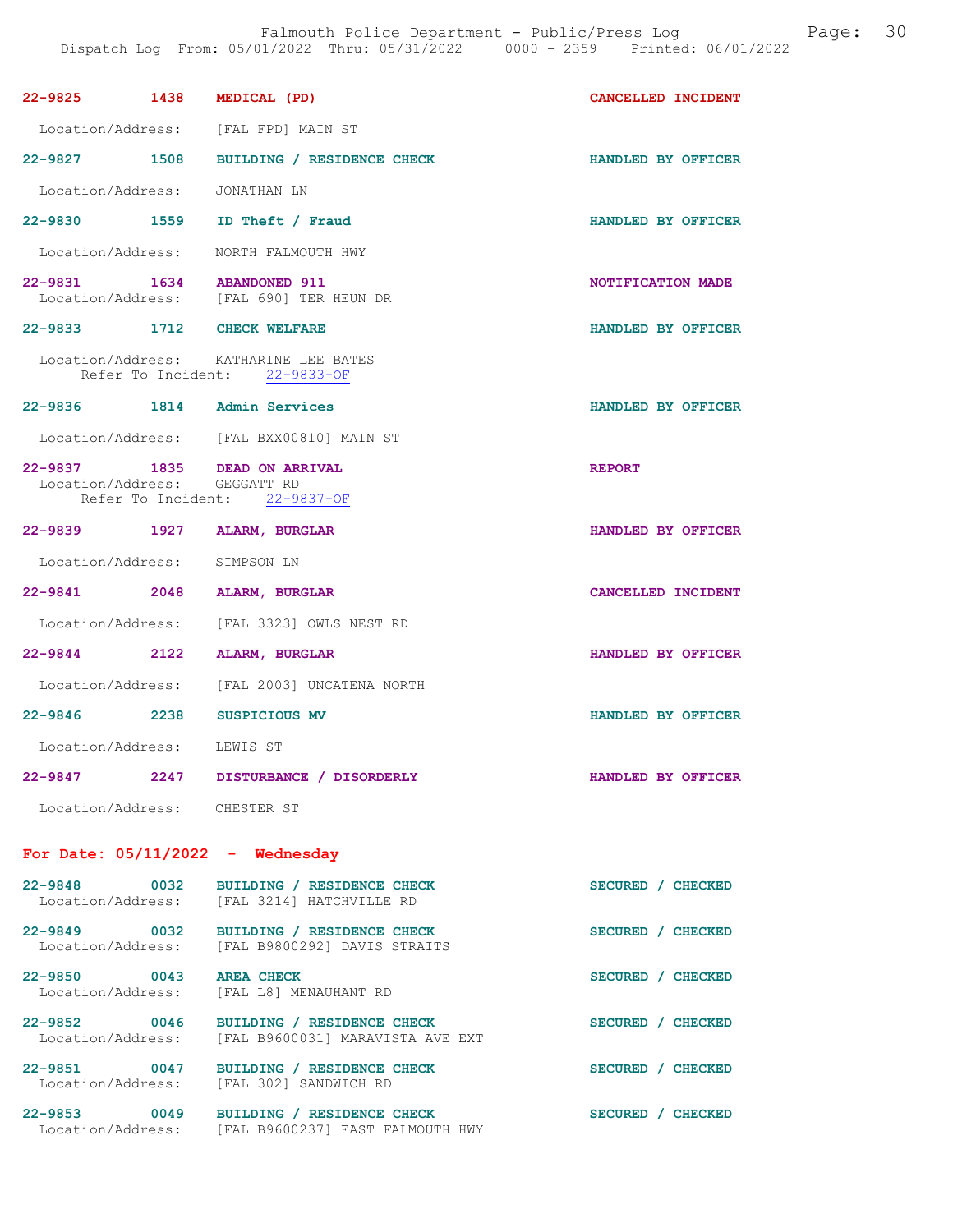|                                                                  | 22-9854 0052 BUILDING / RESIDENCE CHECK<br>Location/Address: [FAL B9600029] KATHARINE LEE BATES        | SECURED / CHECKED  |
|------------------------------------------------------------------|--------------------------------------------------------------------------------------------------------|--------------------|
| 22-9855 0052<br>Location/Address:                                | BUILDING / RESIDENCE CHECK<br>[FAL 169] EAST FALMOUTH HWY                                              | SECURED / CHECKED  |
| 22-9856 0054                                                     | BUILDING / RESIDENCE CHECK<br>Location/Address: [FAL B9600025] DAVISVILLE RD                           | SECURED / CHECKED  |
| 22-9857 0054<br>Location/Address:                                | <b>AREA CHECK</b><br>CEDAR MEADOWS DR                                                                  | SECURED / CHECKED  |
|                                                                  | 22-9858 0056 BUILDING / RESIDENCE CHECK<br>Location/Address: [FAL B9600027] LAKEVIEW AVE               | SECURED / CHECKED  |
| 22-9859 0059                                                     | <b>AREA CHECK</b><br>Location/Address: [FAL BXX00810] MAIN ST                                          | SECURED / CHECKED  |
| 22-9860 0059 CHECK WELFARE                                       |                                                                                                        | HANDLED BY OFFICER |
| Location/Address: HOMESTEAD LN                                   |                                                                                                        |                    |
| 22-9861 0102 AREA CHECK<br>Location/Address:                     | [FAL BXX00359] SCRANTON AVE                                                                            | SECURED / CHECKED  |
| 22-9862 0105 AREA CHECK<br>Location/Address:                     | [FAL B9600070] SCRANTON AVE                                                                            | SECURED / CHECKED  |
| 22-9863 0108<br>Location/Address:                                | <b>AREA CHECK</b><br>[FAL L78] QUAKER RD                                                               | SECURED / CHECKED  |
| 22-9864 0119                                                     | BUILDING / RESIDENCE CHECK                                                                             | SECURED / CHECKED  |
|                                                                  | 22-9865 0150 PARKING VIOLATION(S)<br>Location/Address: [FAL B9600261] MAIN ST<br>PARKING VIOLATION (S) | NO VIOLATION       |
| 22-9866 0151                                                     | <b>AREA CHECK</b><br>Location/Address: [FAL B9600069] TER HEUN DR                                      | SECURED / CHECKED  |
|                                                                  | 22-9867 0153 BUILDING / RESIDENCE CHECK<br>Location/Address: [FAL B9900121] PALMER AVE                 | SECURED / CHECKED  |
| 22-9868 0153 PARKING VIOLATION(S)                                | Location/Address: [FAL B9600203] TOWN HALL SQ                                                          | NO VIOLATION       |
|                                                                  | 22-9869 0154 BUILDING / RESIDENCE CHECK<br>Location/Address: [FAL 840] TECHNOLOGY PARK DR              | SECURED / CHECKED  |
| 22-9870 0200 PARKING VIOLATION (S)<br>Location/Address: WATER ST |                                                                                                        | NO VIOLATION       |
|                                                                  | 22-9871 0213 BUILDING / RESIDENCE CHECK<br>Location/Address: [FAL 964] TEATICKET HWY                   | SECURED / CHECKED  |
| 22-9874 0609 AREA CHECK                                          | Location/Address: [FAL B9600237] EAST FALMOUTH HWY                                                     | SECURED / CHECKED  |
|                                                                  |                                                                                                        | HANDLED BY OFFICER |
| Location/Address: [FAL FPD] MAIN ST                              |                                                                                                        |                    |
| 22-9877 0719                                                     | <b>ALARM, BURGLAR</b>                                                                                  | CANCELLED INCIDENT |
|                                                                  | Location/Address: [FAL B9800257] WEST FALMOUTH HWY                                                     |                    |
| 0730<br>22-9879<br>Location/Address:                             | <b>LARCENY</b><br>[FAL 3202] PALMER AVE                                                                | <b>REPORT</b>      |

Refer To Incident: 22-9879-OF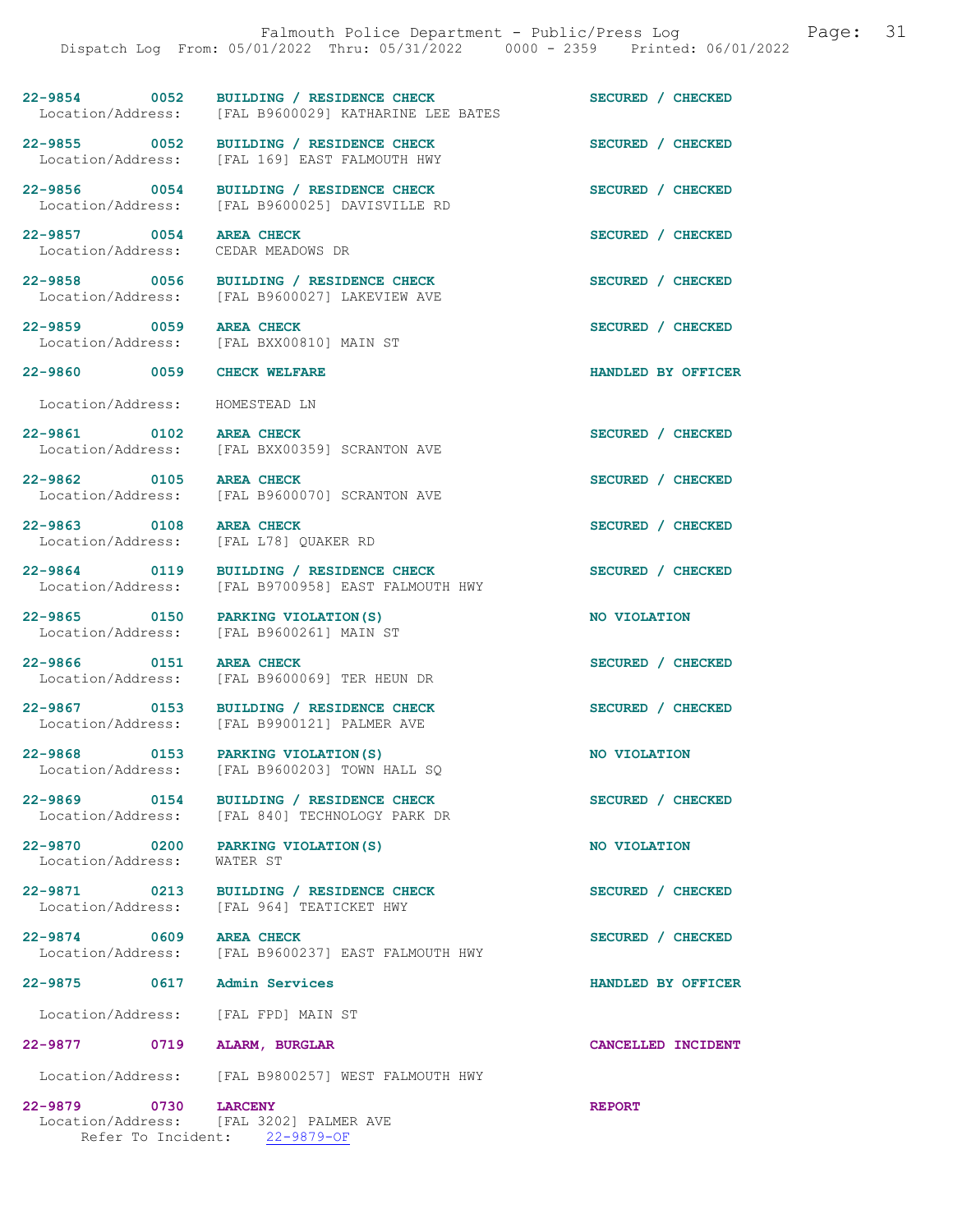| 22-9880 0747 ABANDONED 911                                                                   | Location/Address: [FAL 773] TEATICKET HWY                                                  | NOTIFICATION MADE    |
|----------------------------------------------------------------------------------------------|--------------------------------------------------------------------------------------------|----------------------|
| 22-9883 0832 Admin Services                                                                  |                                                                                            | HANDLED BY OFFICER   |
| Location/Address: [FAL FPD] MAIN ST                                                          |                                                                                            |                      |
| 22-9843 0900 RECOVERED PROPERTY                                                              |                                                                                            | HANDLED BY OFFICER   |
| Location/Address: [FAL 477] JONES RD                                                         |                                                                                            |                      |
| 22-9884 0929 DISABLED MV                                                                     | Location/Address: WOODS HOLE RD + LOCUST ST                                                | <b>VEHICLE TOWED</b> |
| 22-9886 0954 VANDALISM                                                                       | Location/Address: [FAL B9600025] DAVISVILLE RD<br>Refer To Incident: 22-9886-OF            | <b>REPORT</b>        |
|                                                                                              | 22-9885 0955 FOLLOW UP INVESTIGATION                                                       | HANDLED BY OFFICER   |
|                                                                                              | Location/Address: [FAL 1997] EAST FALMOUTH HWY                                             |                      |
| 22-9889 1034 LARCENY<br>Location/Address: [FAL FPD] MAIN ST<br>Refer To Incident: 22-9889-OF |                                                                                            | <b>REPORT</b>        |
| 22-9890 1036 ID Theft / Fraud<br>Location/Address: [FAL FPD] MAIN ST                         | Refer To Incident: 22-9890-OF                                                              | <b>REPORT</b>        |
| 22-9891 1038 ASSIST CITIZEN                                                                  |                                                                                            | HANDLED BY OFFICER   |
|                                                                                              | Location/Address: [FAL 2860] DAVIS STRAITS                                                 |                      |
| 22-9892 1039 ATTEMPT TO LOCATE                                                               |                                                                                            | HANDLED BY OFFICER   |
|                                                                                              | Location/Address: [FAL B9600084] TER HEUN DR                                               |                      |
| 22-9893 1053 ABANDONED 911                                                                   |                                                                                            | HANDLED BY OFFICER   |
| Location/Address: HILL AND PLAIN RD                                                          |                                                                                            |                      |
|                                                                                              | 22-9894 1112 FOLLOW UP INVESTIGATION                                                       | HANDLED BY OFFICER   |
|                                                                                              | Location/Address: [FAL B9600039] MAIN ST                                                   |                      |
| 22-9895 1150 ASSIST CITIZEN<br>Location/Address: HOMESTEAD LN                                | Refer To Incident: 22-9895-OF                                                              | <b>REPORT</b>        |
| 22-9896 1154 RECOVERED PROPERTY                                                              | Location/Address: JONES RD + GIFFORD ST<br>Refer To Incident: 22-9896-OF                   | <b>REPORT</b>        |
| 22-9899 1240 LOST PROPERTY                                                                   | Location/Address: [FAL B9900230] JONES RD<br>Refer To Incident: 22-9899-OF                 | <b>REPORT</b>        |
| 22-9900 1244 CRASH                                                                           | Location/Address: [FAL 964] TEATICKET HWY + FIGUERIDO WAY<br>Refer To Accident: 22-9900-AC | <b>REPORT</b>        |
| 22-9902 1305 Down Wires                                                                      |                                                                                            | HANDLED BY OFFICER   |
| Location/Address: PINECREST BEACH DR                                                         | Refer To Accident: 22-9902-AC                                                              |                      |

22-9903 1352 AREA CHECK UNABLE TO LOCATE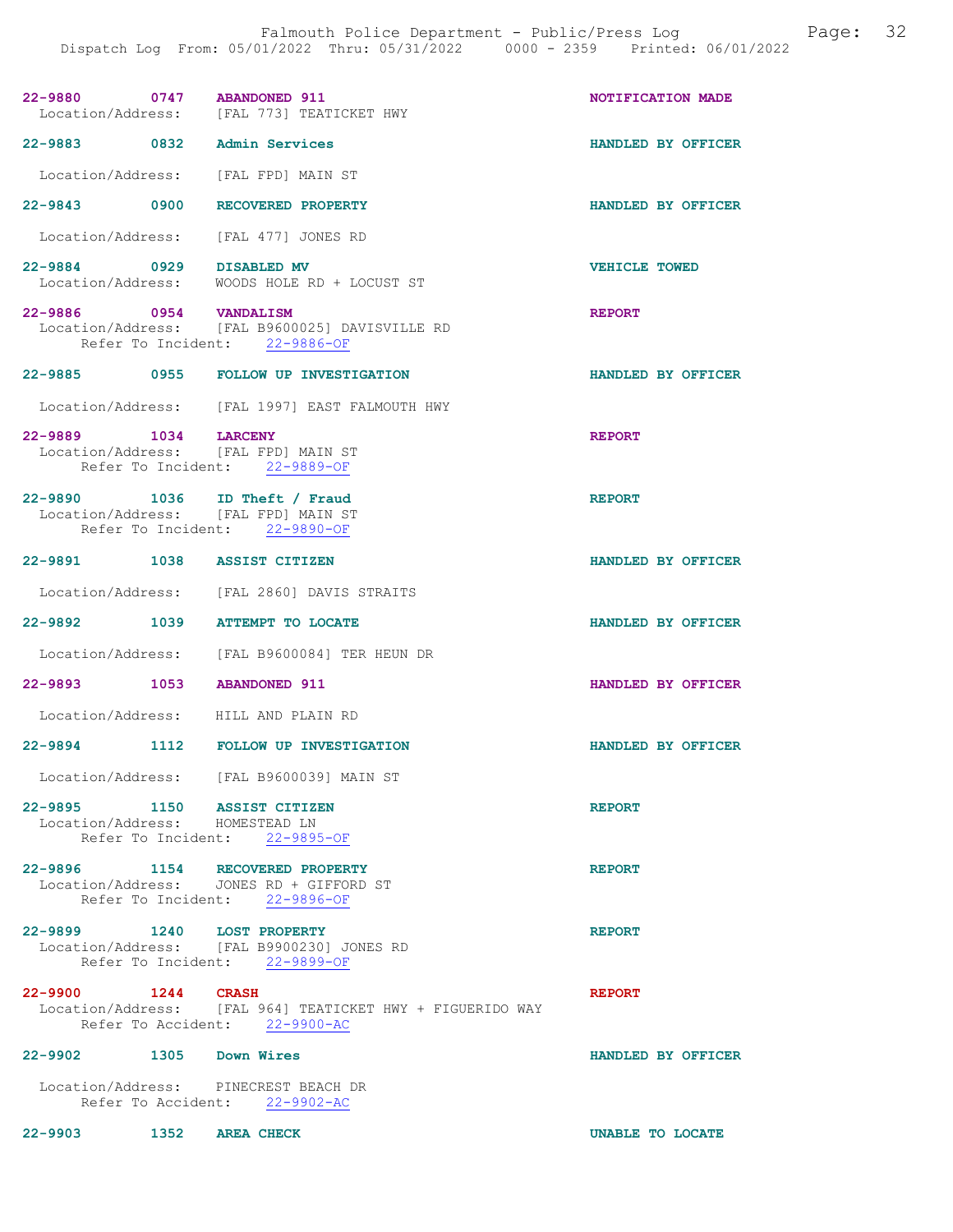|                                                              | Falmouth Police Department - Public/Press Log<br>Dispatch Log From: 05/01/2022 Thru: 05/31/2022 0000 - 2359 Printed: 06/01/2022             | 33<br>Page:            |
|--------------------------------------------------------------|---------------------------------------------------------------------------------------------------------------------------------------------|------------------------|
| Location/Address: TURNER RD                                  |                                                                                                                                             |                        |
|                                                              | 22-9904 1401 ASSIST CITIZEN                                                                                                                 | HANDLED BY OFFICER     |
| Location/Address:                                            | MULLEN WAY                                                                                                                                  |                        |
|                                                              | 22-9906 1439 TRAFFIC HAZARD<br>Location/Address: NORTH FALMOUTH HWY + CURLEY BLVD                                                           | <b>UNFOUNDED</b>       |
| 22-9907 1446 ABANDONED 911                                   |                                                                                                                                             | HANDLED BY OFFICER     |
|                                                              | Location/Address: [FAL B9600203] TOWN HALL SQ                                                                                               |                        |
| 22-9908 1450                                                 | <b>ABANDONED 911</b>                                                                                                                        | HANDLED BY OFFICER     |
|                                                              | Location/Address: [FAL 239] MAIN ST                                                                                                         |                        |
| Location/Address: BRICK KILN RD                              | 22-9910 1523 SUMMONS SERVICE                                                                                                                | <b>SERVED IN HAND</b>  |
|                                                              | 22-9911 1527 TRAFFIC HAZARD                                                                                                                 | HANDLED BY OFFICER     |
| Location/Address: JEFFREY LN                                 |                                                                                                                                             |                        |
| 22-9913 1540 CRASH                                           | Location/Address: MARAVISTA AVE EXT + TEATICKET HWY<br>Refer To Accident: 22-9913-AC<br>Refer To Incident: 22-9913-OF                       | <b>REPORT</b>          |
| 22-9914 1559 CRASH<br>Location/Address: PALMER AVE           |                                                                                                                                             | HANDLED BY PARTY       |
| 22-9915 1600 AREA CHECK                                      | Location/Address: [FAL B9600110] GIFFORD ST                                                                                                 | <b>GONE ON ARRIVAL</b> |
| 22-9918 1610 MEDICAL (PD)                                    | Location/Address: CLUB VALLEY DR                                                                                                            | REF FIRE DEPT          |
| 22-9919 1638 CHECK WELFARE                                   |                                                                                                                                             | HANDLED BY OFFICER     |
| Location/Address: BRICK KILN RD                              |                                                                                                                                             |                        |
| 22-9922                                                      | 1725 ABANDONED 911                                                                                                                          | HANDLED BY OFFICER     |
|                                                              | Location/Address: [FAL 3180] DAVIS STRAITS                                                                                                  |                        |
|                                                              | 22-9923 1736 INTOXICATED PERSON<br>Location/Address: [FAL BXX00335] MAIN ST<br>Refer To Arrest: 22-9923-A-AR<br>Refer To Arrest: 22-9923-AR | <b>REPORT</b>          |
|                                                              | 22-9924 1825 ANIMAL COMPLAINT                                                                                                               | REF ANIMAL CONTROL     |
| Location/Address: GRACE CT                                   |                                                                                                                                             |                        |
|                                                              | 22-9925 1906 ALARM, BURGLAR                                                                                                                 | CANCELLED INCIDENT     |
|                                                              | Location/Address: [FAL B9800257] WEST FALMOUTH HWY                                                                                          |                        |
|                                                              | 22-9926 2024 Admin Services                                                                                                                 | HANDLED BY OFFICER     |
|                                                              | Location/Address: [FAL FPD] MAIN ST                                                                                                         |                        |
|                                                              | 22-9928 2121 BUILDING / RESIDENCE CHECK<br>Location/Address: [FAL 964] TEATICKET HWY                                                        | SECURED / CHECKED      |
| 22-9929 2144 CHECK WELFARE<br>Location/Address: RED BROOK RD |                                                                                                                                             | REF FIRE DEPT          |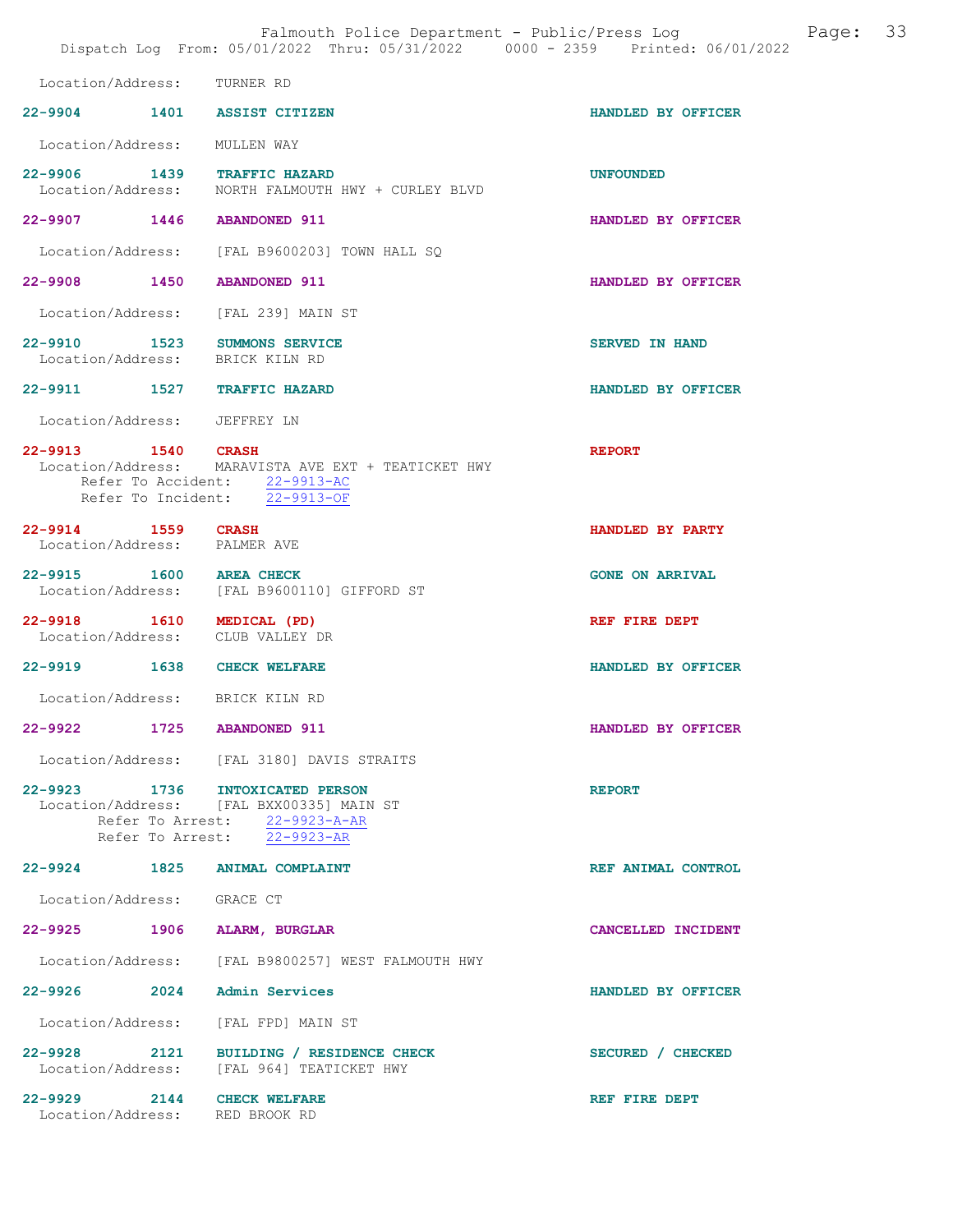|                                   |      | Falmouth Police Department - Public/Press Log Mage: 34<br>Dispatch Log From: 05/01/2022 Thru: 05/31/2022 0000 - 2359 Printed: 06/01/2022 |                    |  |
|-----------------------------------|------|------------------------------------------------------------------------------------------------------------------------------------------|--------------------|--|
|                                   |      | 22-9931 2202 LOUD MUSIC / PARTY / NOISES HANDLED BY OFFICER                                                                              |                    |  |
| Location/Address: WOODS HOLE RD   |      |                                                                                                                                          |                    |  |
|                                   |      | 22-9932 2206 MEDICAL (PD)<br>Location/Address: [FAL FPD] MAIN ST                                                                         | REF FIRE DEPT      |  |
| Location/Address: PLUM HOLLOW RD  |      | 22-9934 2255 DISTURBANCE / DISORDERLY REPORT<br>Refer To Incident: 22-9934-OF                                                            |                    |  |
|                                   |      | 22-9935 2332 BUILDING / RESIDENCE CHECK<br>Location/Address: [FAL B9600051] HATCHVILLE RD                                                | SECURED / CHECKED  |  |
|                                   |      | 22-9936 2344 BUILDING / RESIDENCE CHECK<br>Location/Address: [FAL B9700812] QUAKER RD                                                    | SECURED / CHECKED  |  |
|                                   |      | 22-9937 2348 BUILDING / RESIDENCE CHECK<br>Location/Address: [FAL B9600030] OLD MAIN RD                                                  | SECURED / CHECKED  |  |
|                                   |      | 22-9938 2358 BUILDING / RESIDENCE CHECK<br>Location/Address: [FAL B9600026] GIFFORD EXT ST                                               | SECURED / CHECKED  |  |
|                                   |      | 22-9939 2359 ALARM, BURGLAR                                                                                                              | HANDLED BY OFFICER |  |
|                                   |      | Location/Address: [FAL BXX00277] MAIN ST                                                                                                 |                    |  |
| For Date: $05/12/2022 - Thursday$ |      |                                                                                                                                          |                    |  |
|                                   |      | 22-9940 0006 BUILDING / RESIDENCE CHECK<br>Location/Address: [FAL 964] TEATICKET HWY                                                     | SECURED / CHECKED  |  |
|                                   |      | 22-9941 0008 BUILDING / RESIDENCE CHECK<br>Location/Address: [FAL BXX00620] TEATICKET HWY                                                | SECURED / CHECKED  |  |
|                                   |      | 22-9942 0026 BUILDING / RESIDENCE CHECK<br>Location/Address: [FAL B9600031] MARAVISTA AVE EXT                                            | SECURED / CHECKED  |  |
| Location/Address:                 |      | 22-9943 0034 BUILDING / RESIDENCE CHECK<br>[FAL B9800292] DAVIS STRAITS                                                                  | SECURED / CHECKED  |  |
| 22-9944 0043<br>Location/Address: |      | <b>AREA CHECK</b><br>[FAL B9600027] LAKEVIEW AVE                                                                                         | SECURED / CHECKED  |  |
| 22-9945 0111<br>Location/Address: |      | BUILDING / RESIDENCE CHECK<br>[FAL B9600025] DAVISVILLE RD                                                                               | SECURED / CHECKED  |  |
| 22-9947 0212<br>Location/Address: |      | BUILDING / RESIDENCE CHECK<br>[FAL BXX00810] MAIN ST                                                                                     | SECURED / CHECKED  |  |
| $22 - 9948$                       | 0226 | PARKING VIOLATION (S)                                                                                                                    | NO VIOLATION       |  |

22-9949 0227 PARKING VIOLATION(S) NO VIOLATION

Location/Address: [FAL B9600203] TOWN HALL SQ

Location/Address: [FAL B9600261] MAIN ST

22-9950 0228 BUILDING / RESIDENCE CHECK<br>Location/Address: [FAL B9600029] KATHARINE LEE BATES [FAL B9600029] KATHARINE LEE BATES

22-9951 0229 BUILDING / RESIDENCE CHECK SECURED / CHECKED Location/Address: [FAL B9600027] LAKEVIEW AVE

22-9952 0244 BUILDING / RESIDENCE CHECK SECURED / CHECKED Location/Address: [FAL B9700958] EAST FALMOUTH HWY

22-9953 0251 BUILDING / RESIDENCE CHECK SECURED / CHECKED Location/Address: [FAL B9900121] PALMER AVE

22-9954 0258 PARKING VIOLATION(S) NO VIOLATION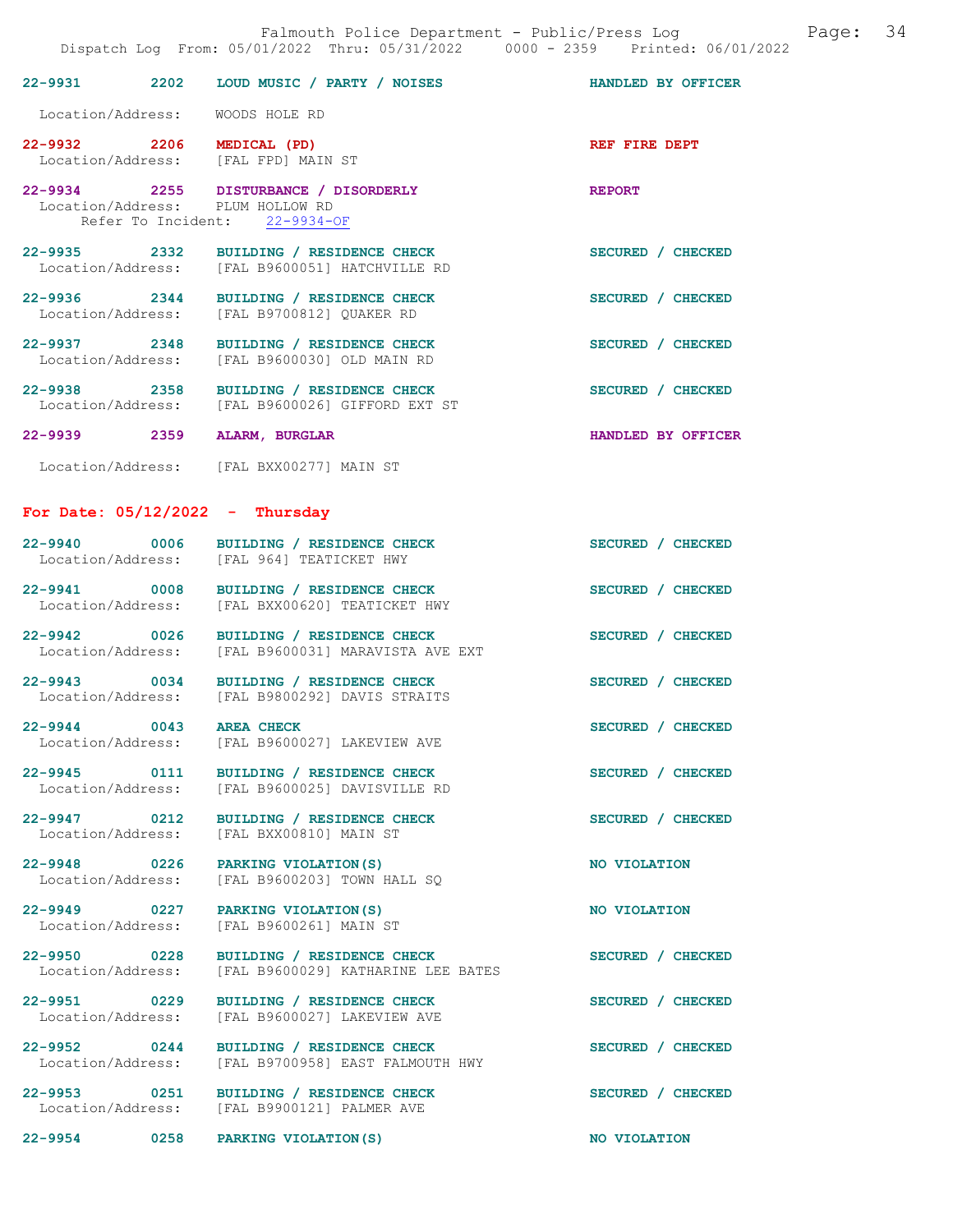| Location/Address: WATER ST                                             |                                                                                          |                     |
|------------------------------------------------------------------------|------------------------------------------------------------------------------------------|---------------------|
|                                                                        | 22-9955 0305 BUILDING / RESIDENCE CHECK<br>Location/Address: [FAL 494] EAST FALMOUTH HWY | SECURED / CHECKED   |
| 22-9959 0624 Admin Services                                            |                                                                                          | HANDLED BY OFFICER  |
| Location/Address: [FAL FPD] MAIN ST                                    |                                                                                          |                     |
| 22-9961 0806 Admin Services                                            |                                                                                          | HANDLED BY OFFICER  |
| Location/Address: [FAL FPD] MAIN ST                                    |                                                                                          |                     |
| 22-9962 0834 Admin Services                                            | Location/Address: [FAL B9600063] JONES RD                                                | <b>TRANSPORT</b>    |
| 22-9963 0839 ALARM, BURGLAR                                            |                                                                                          | HANDLED BY OFFICER  |
|                                                                        | Location/Address: [FAL B9800152] REGIS RD                                                |                     |
|                                                                        | 22-9964 0923 ABANDONED 911<br>Location/Address: [FAL B9600308] GIFFORD ST                | <b>UNFOUNDED</b>    |
| 22-9965 0939 Admin Services                                            |                                                                                          | HANDLED BY OFFICER  |
| Location/Address: [FAL FPD] MAIN ST                                    |                                                                                          |                     |
| 22-9966 1025 RECOVERED PROPERTY<br>Location/Address: [FAL FPD] MAIN ST | Refer To Incident: 22-9966-OF                                                            | <b>REPORT</b>       |
| 22-9968 1159 LARCENY<br>Location/Address: HITCHING POST LN             | Refer To Incident: 22-9968-OF                                                            | <b>REPORT</b>       |
| 22-9969 1223 B & E RESIDENT<br>Location/Address: SANDWICH RD           | Refer To Incident: 22-9969-OF                                                            | <b>REPORT</b>       |
| 22-9971 1231 ALARM, BURGLAR<br>Location/Address: BRAGETTI LN           |                                                                                          | <b>UNFOUNDED</b>    |
| 22-9972 1306 MOTOR VEHICLE STOP                                        | Location/Address: [FAL BA1315] GRAND AVE                                                 | Verbal Warning      |
| $22 - 9973$<br>1313<br>Location/Address:                               | FOLLOW UP INVESTIGATION<br>[FAL B9600026] GIFFORD EXT ST                                 | <b>INVESTIGATED</b> |
|                                                                        | 22-9974 1327 FOLLOW UP INVESTIGATION<br>Location/Address: [FAL B9600296] DAVIS STRAITS   | HANDLED BY PARTY    |
| 22-9975 1401 Admin Services                                            |                                                                                          | HANDLED BY OFFICER  |
| Location/Address: [FAL FPD] MAIN ST                                    |                                                                                          |                     |
| 22-9977 1409 PRESERVE PEACE                                            |                                                                                          | HANDLED BY OFFICER  |
| Location/Address: PAMET RD                                             |                                                                                          |                     |
| 22-9978 1414 ALARM, BURGLAR                                            |                                                                                          | CANCELLED INCIDENT  |
|                                                                        | Location/Address: [FAL 2442] FAITHS WAY                                                  |                     |
| 22-9981 1433 OVERDOSE                                                  | Location/Address: [FAL BXX00335] MAIN ST<br>Refer To Incident: 22-9981-OF                | <b>REPORT</b>       |

22-9982 1446 TRAFFIC HAZARD 122-9982 HANDLED BY OFFICER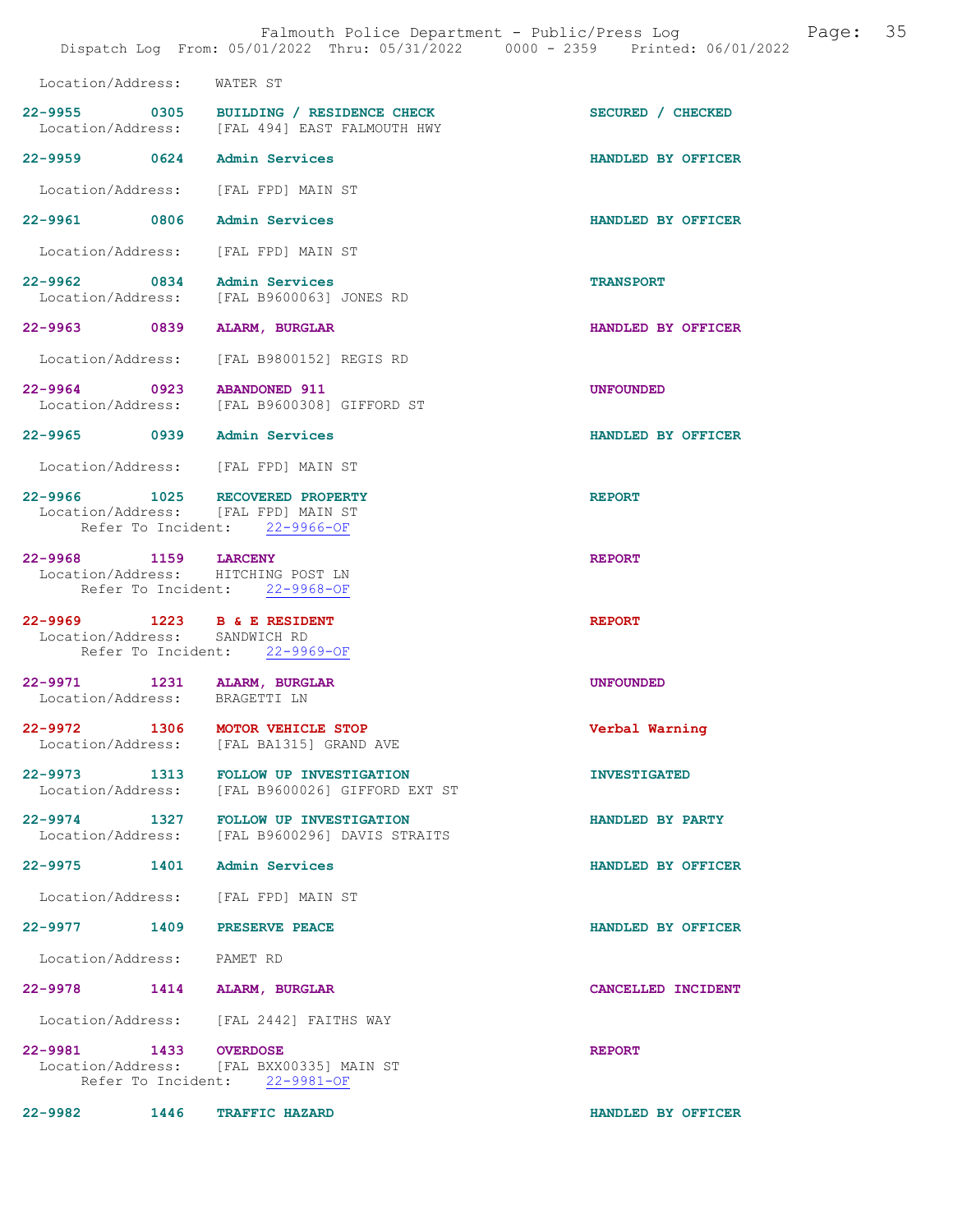| Location/Address: JONES RD                                  |                                                                                                               |                        |
|-------------------------------------------------------------|---------------------------------------------------------------------------------------------------------------|------------------------|
| 22-9983 1516 CHECK WELFARE<br>Location/Address: CAROL AVE   | Refer To Incident: 22-9983-OF                                                                                 | <b>REPORT</b>          |
| 22-9984 1520 CRASH<br>Location/Address: JONES RD            | Refer To Accident: 22-9984-AC                                                                                 | <b>REPORT</b>          |
| 22-9987 1605 ALARM, BURGLAR                                 |                                                                                                               | CANCELLED INCIDENT     |
|                                                             | Location/Address: SALT WORKS WAY                                                                              |                        |
|                                                             | 22-9991 1646 SUMMONS SERVICE<br>Location/Address: [FAL 1734] WEST FALMOUTH HWY                                | UNABLE TO LOCATE       |
| 22-9993 1750 ALARM, BURGLAR<br>Location/Address: JONES RD   |                                                                                                               | SECURED / CHECKED      |
|                                                             | 22-9994 1752 ANIMAL COMPLAINT                                                                                 | REF ANIMAL CONTROL     |
|                                                             | Location/Address: [FAL 159] GRAND AVE                                                                         |                        |
|                                                             | 22-9997 1834 SUMMONS SERVICE<br>Location/Address: [FAL FPD] MAIN ST                                           | SERVED IN HAND         |
| 22-9998 1844 ASSIST CITIZEN                                 |                                                                                                               | HANDLED BY OFFICER     |
|                                                             | Location/Address: [FAL 2475] NORTH FALMOUTH HWY                                                               |                        |
| 22-9999 1857 DISABLED MV                                    |                                                                                                               | HANDLED BY OFFICER     |
|                                                             | Location/Address: RT 28 NORTH + BRICK KILN RD                                                                 |                        |
| 22-10000 1913 CHECK WELFARE                                 |                                                                                                               | HANDLED BY OFFICER     |
| Location/Address: JAE RD                                    |                                                                                                               |                        |
|                                                             | 22-10001 1933 SUSPICIOUS MV<br>Location/Address: BOXBERRY HILL RD                                             | <b>GONE ON ARRIVAL</b> |
|                                                             | 22-10005 1956 INTOXICATED PERSON<br>Location/Address: [FAL B9700007] RT 151<br>Refer To Incident: 22-10005-OF | <b>REPORT</b>          |
|                                                             | 22-10007 2000 Forgery / Uttering<br>Location: BOX 24 WEST FALMOUTH<br>Refer To Incident: 22-10007-OF          | <b>REPORT</b>          |
| 22-10008 2027 ASSIST CITIZEN                                |                                                                                                               | HANDLED BY OFFICER     |
| Location/Address: ROSE ST                                   |                                                                                                               |                        |
| 22-10009 2031 ALARM, BURGLAR                                |                                                                                                               | HANDLED BY OFFICER     |
|                                                             | Location/Address: [FAL 2362] RIDGEVIEW DR                                                                     |                        |
|                                                             | 22-10010 2034 RECOVERED PROPERTY                                                                              | HANDLED BY OFFICER     |
|                                                             | Location/Address: [FAL FPD] MAIN ST                                                                           |                        |
| 22-10011 2035 AREA CHECK<br>Location/Address: FRESH POND RD |                                                                                                               | NOTIFICATION MADE      |
| 22-10013 2140 ABANDONED 911                                 |                                                                                                               | HANDLED BY OFFICER     |

Location/Address: CEDAR MEADOWS DR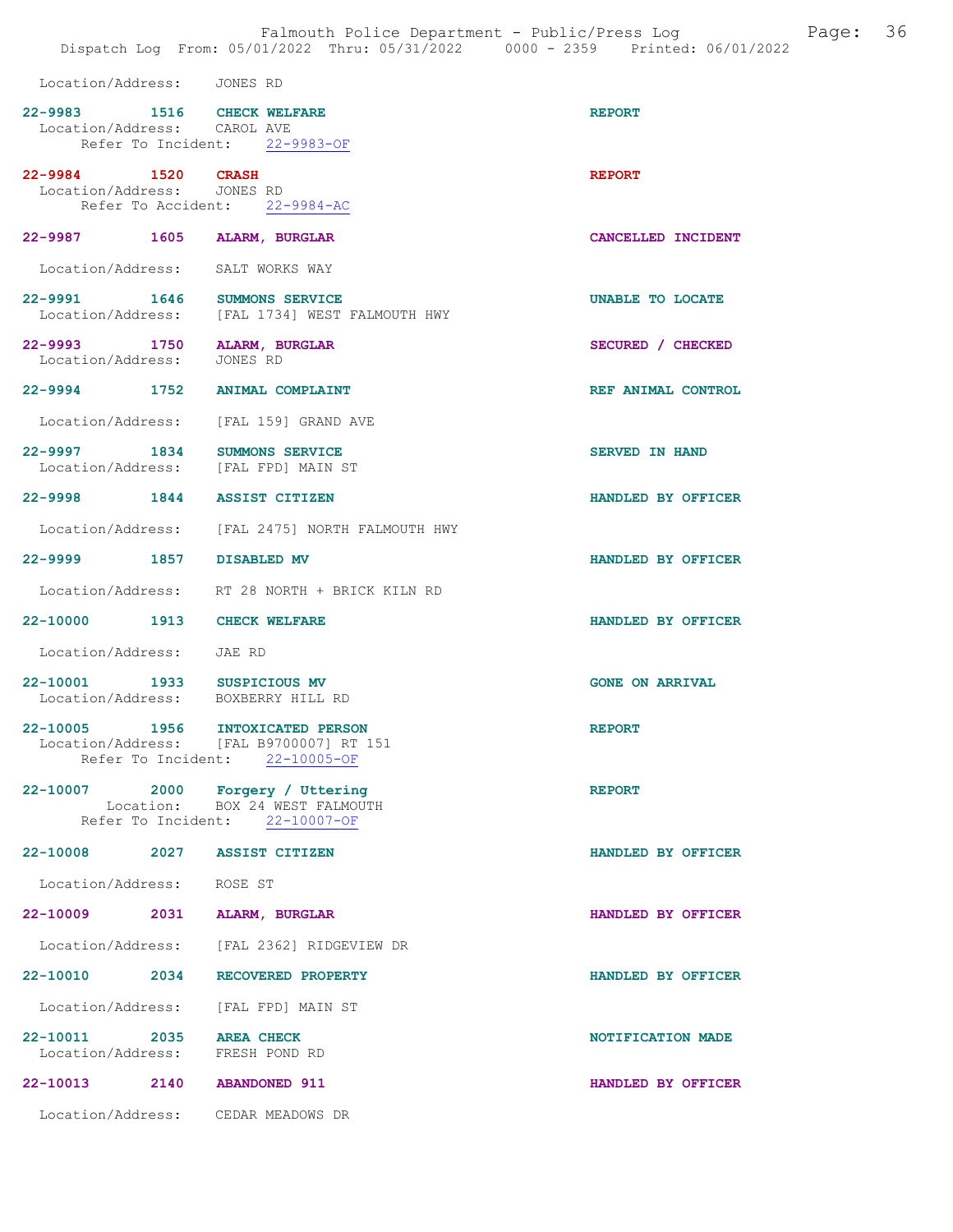|                                                              | Dispatch Log From: 05/01/2022 Thru: 05/31/2022 0000 - 2359 Printed: 06/01/2022                                        |                    |
|--------------------------------------------------------------|-----------------------------------------------------------------------------------------------------------------------|--------------------|
| 22-10014 2149 AREA CHECK<br>Location/Address: FRESH POND RD  |                                                                                                                       | NOTIFICATION MADE  |
|                                                              | 22-10016 2211 DISTURBANCE / DISORDERLY<br>Location/Address: [FAL B9600326] TEATICKET HWY<br>Refer To P/C: 22-10016-AR | Arrest(s) Made     |
| 22-10019 2302                                                | UNWANTED GUEST                                                                                                        | HANDLED BY OFFICER |
|                                                              | Location/Address: [FAL BXX00810] MAIN ST                                                                              |                    |
| 22-10020 2319 AREA CHECK                                     |                                                                                                                       | HANDLED BY OFFICER |
| Location/Address: FRESH POND RD                              |                                                                                                                       |                    |
| 22-10021 2341 Admin Services                                 |                                                                                                                       | HANDLED BY OFFICER |
| Location/Address: [FAL FPD] MAIN ST                          |                                                                                                                       |                    |
| 22-10022 2353 ALARM, BURGLAR<br>Location/Address: SORREL CIR |                                                                                                                       | <b>UNFOUNDED</b>   |
|                                                              | 22-10024 2359 BUILDING / RESIDENCE CHECK<br>Location/Address: [FAL B9600025] DAVISVILLE RD                            | SECURED / CHECKED  |
| For Date: $05/13/2022 -$ Friday                              |                                                                                                                       |                    |
|                                                              | 22-10025 0021 BUILDING / RESIDENCE CHECK<br>Location/Address: [FAL 461] NORTH MAIN ST                                 | SECURED / CHECKED  |
| Location/Address: [FAL L80] MAIN ST                          | 22-10028 0021 BUILDING / RESIDENCE CHECK                                                                              | SECURED / CHECKED  |
|                                                              | 22-10026 0025 BUILDING / RESIDENCE CHECK<br>Location/Address: [FAL BXX00272] LOCUST ST                                | SECURED / CHECKED  |
| 22-10030 0028                                                | BUILDING / RESIDENCE CHECK                                                                                            | HANDLED BY OFFICER |
|                                                              | Location/Address: [FAL B9800477] TOWN HALL SQ                                                                         |                    |
|                                                              | 22-10029 0030 BUILDING / RESIDENCE CHECK<br>Location/Address: [FAL B9600031] MARAVISTA AVE EXT                        | SECURED / CHECKED  |
| 22-10031 0036                                                | BUILDING / RESIDENCE CHECK<br>Location/Address: [FAL BXX00063] FALMOUTH WOODS RD                                      | SECURED / CHECKED  |
| 22-10032 0037<br>Location/Address:                           | <b>AREA CHECK</b><br>[FAL L65] COUNTY RD                                                                              | SECURED / CHECKED  |
| 22-10033 0042<br>Location/Address:                           | BUILDING / RESIDENCE CHECK<br>[FAL 492] WATER ST                                                                      | SECURED / CHECKED  |
| 22-10034 0045<br>Location/Address:                           | BUILDING / RESIDENCE CHECK<br>[FAL B9600030] OLD MAIN RD                                                              | SECURED / CHECKED  |
| 22-10035 0054<br>Location/Address:                           | BUILDING / RESIDENCE CHECK<br>[FAL 28] EAST FALMOUTH HWY                                                              | SECURED / CHECKED  |
| 22-10036 0056<br>Location/Address:                           | BUILDING / RESIDENCE CHECK<br>[FAL 302] SANDWICH RD                                                                   | SECURED / CHECKED  |
| 22-10037 0108<br>Location/Address:                           | BUILDING / RESIDENCE CHECK<br>[FAL 964] TEATICKET HWY                                                                 | SECURED / CHECKED  |
| 22-10038 0142                                                | BUILDING / RESIDENCE CHECK<br>Location/Address: [FAL B9600237] EAST FALMOUTH HWY                                      | SECURED / CHECKED  |
| 22-10039<br>$\sim$ 0207                                      | <b>CHECK WELFARE</b>                                                                                                  | <b>TRANSPORT</b>   |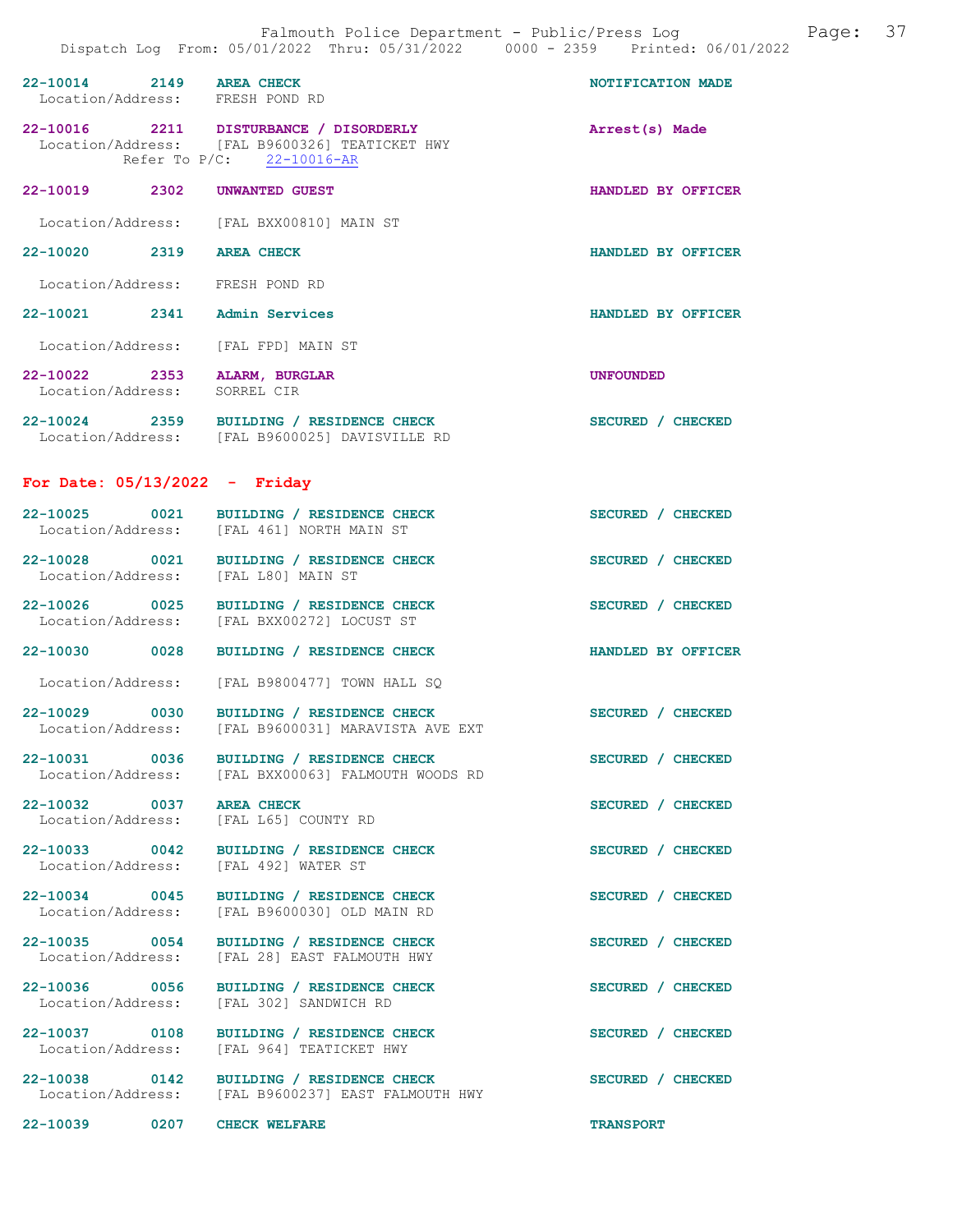|                                                                                                        | Falmouth Police Department - Public/Press Log Fage: 38<br>Dispatch Log From: 05/01/2022 Thru: 05/31/2022 0000 - 2359 Printed: 06/01/2022 |                    |  |
|--------------------------------------------------------------------------------------------------------|------------------------------------------------------------------------------------------------------------------------------------------|--------------------|--|
|                                                                                                        | Location/Address: SHINING SEA BIKE PATH                                                                                                  |                    |  |
|                                                                                                        | 22-10040 0223 PARKING VIOLATION (S)<br>Location/Address: [FAL B9600261] MAIN ST                                                          | NO VIOLATION       |  |
|                                                                                                        | 22-10042 0246 BUILDING / RESIDENCE CHECK<br>Location/Address: [FAL B9800292] DAVIS STRAITS                                               | SECURED / CHECKED  |  |
|                                                                                                        | 22-10043 0300 PARKING VIOLATION(S)<br>Location/Address: [FAL B9600077] TOWN HALL SQ                                                      | NO VIOLATION       |  |
|                                                                                                        | 22-10044 0513 ABANDONED 911<br>Location/Address: [FAL BXX00147] THOMAS B LANDERS RD                                                      | <b>UNFOUNDED</b>   |  |
|                                                                                                        | 22-10045 0602 MENTAL ILLNESS (SEC 12)<br>Location/Address: HERITAGE CIR<br>Refer To Incident: 22-10045-OF                                | <b>REPORT</b>      |  |
| 22-10049 0723 CHECK WELFARE<br>Location/Address: [OTH] HATHAWAY BLVD<br>Refer To Incident: 22-10049-OF |                                                                                                                                          | <b>REF OTHER</b>   |  |
| 22-10050 0734 SUSPICIOUS PERSON(S)                                                                     |                                                                                                                                          | HANDLED BY OFFICER |  |
| Location/Address: WYNDLEA CIR                                                                          |                                                                                                                                          |                    |  |
| 22-10051 0739 ALARM, BURGLAR<br>Location/Address: FAY RD                                               |                                                                                                                                          | SECURED / CHECKED  |  |
| 22-10052 0749 CRASH<br>Location/Address: RT 151                                                        |                                                                                                                                          | HANDLED BY PARTY   |  |
| 22-10053 0809 ALARM, BURGLAR                                                                           |                                                                                                                                          | HANDLED BY OFFICER |  |
| Location/Address: OVERLOOK CIR                                                                         |                                                                                                                                          |                    |  |
| 22-10054 0813 ABANDONED 911                                                                            |                                                                                                                                          | HANDLED BY OFFICER |  |
| Location/Address: HORSESHOE LN                                                                         |                                                                                                                                          |                    |  |
| 22-10055 0823 CRASH                                                                                    | Location/Address: [FAL 1600] GIFFORD ST                                                                                                  | HANDLED BY PARTY   |  |
| 22-10056 0834 CRASH, HIT/RUN<br>Location/Address: SHORE ST + SURF DR                                   | Refer To Accident: 22-10056-AC                                                                                                           | <b>REPORT</b>      |  |
| 22-10058 0901 PARKING VIOLATION(S)                                                                     |                                                                                                                                          | HANDLED BY OFFICER |  |
|                                                                                                        | Location/Address: [FAL B9600070] SCRANTON AVE                                                                                            |                    |  |
| 22-10059 0911 VANDALISM                                                                                |                                                                                                                                          | HANDLED BY OFFICER |  |
| Location/Address: FALMOUTH WOODS RD                                                                    |                                                                                                                                          |                    |  |
| 22-10060 0922 ABANDONED 911                                                                            |                                                                                                                                          | HANDLED BY OFFICER |  |
|                                                                                                        | Location/Address: [FAL BXX00711] BRAMBLE BUSH DR                                                                                         |                    |  |
| 22-10061 0944 ANIMAL COMPLAINT                                                                         |                                                                                                                                          | REF ANIMAL CONTROL |  |
|                                                                                                        | Location/Address: WOODS HOLE RD + LOCUST ST                                                                                              |                    |  |
| 22-10063 1046 CRASH                                                                                    | Location/Address: JONES RD + TEATICKET HWY<br>Refer To Accident: 22-10063-AC                                                             | <b>REPORT</b>      |  |
| Location/Address: [FAL L78] QUAKER RD                                                                  | 22-10064 1053 MENTAL ILLNESS (SEC 12)                                                                                                    | <b>REPORT</b>      |  |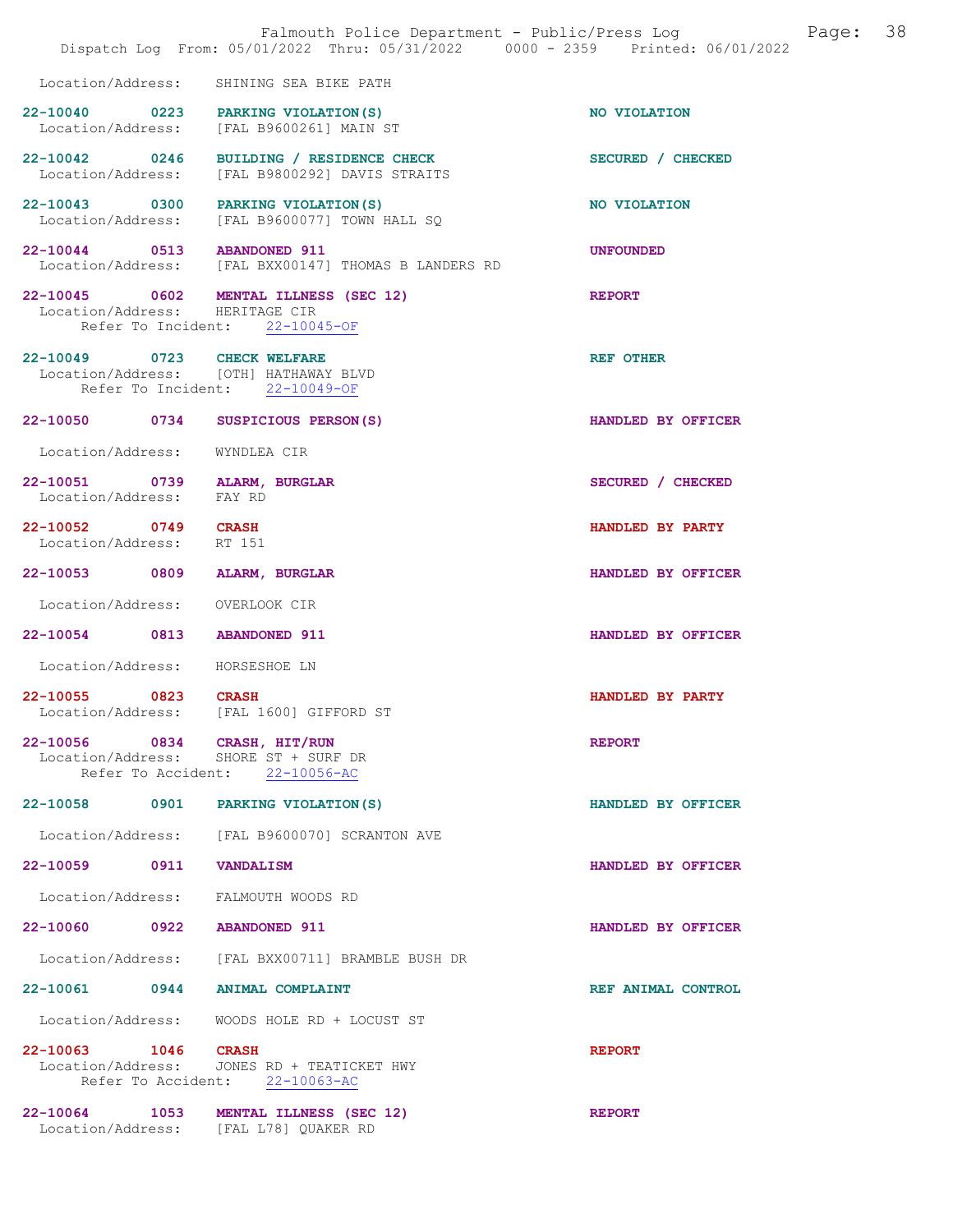Falmouth Police Department - Public/Press Log and Page: 39 Dispatch Log From: 05/01/2022 Thru: 05/31/2022 0000 - 2359 Printed: 06/01/2022

|                                                     | DISPACCII DOGA FIOM. VOZULZVAZA INIM. VOZULZVAZA<br>UUUU LJJJ                    |                        |
|-----------------------------------------------------|----------------------------------------------------------------------------------|------------------------|
|                                                     | Refer To Incident: 22-10064-OF                                                   |                        |
| 22-10066 1127                                       | PRESERVE PEACE                                                                   | CANCELLED INCIDENT     |
| Location/Address:                                   | PAMET RD                                                                         |                        |
| 22-10067<br>1134                                    | ALARM, BURGLAR                                                                   | HANDLED BY OFFICER     |
| Location/Address:                                   | SADDLEBACK LN                                                                    |                        |
| 22-10070<br>1221<br>Location/Address: FRESH POND RD | <b>AREA CHECK</b>                                                                | NOTIFICATION MADE      |
| 22-10073 1235 AREA CHECK<br>Location/Address:       | [FAL 5] COUNTY RD                                                                | <b>GONE ON ARRIVAL</b> |
| 22-10075<br>1245                                    | <b>ANIMAL COMPLAINT</b>                                                          | REF ANIMAL CONTROL     |
| Location/Address:                                   | [FAL L113] WOOD NECK RD                                                          |                        |
| 22-10076<br>1307                                    | <b>Admin Services</b>                                                            | HANDLED BY OFFICER     |
|                                                     | Location/Address: [FAL BXX00385] MAIN ST                                         |                        |
| 22-10078 1334 ASSIST FIRE DEPT                      | Location/Address: [FAL BXX00738] TEATICKET HWY<br>Refer To Incident: 22-10078-OF | <b>REPORT</b>          |
| 22-10079<br>1339<br>Location/Address:               | <b>ABANDONED 911</b><br>[FAL B9600108] TER HEUN DR                               | NOTIFICATION MADE      |
| 22-10080<br>1358<br>Location/Address:               | CRASH, HIT/RUN<br>[FAL BXX00025] MAIN ST<br>Refer To Accident: 22-10080-AC       | <b>REPORT</b>          |
| 22-10082 1512                                       | <b>CRASH</b>                                                                     | HANDLED BY OFFICER     |
| Location/Address:                                   | [FAL 461] NORTH MAIN ST                                                          |                        |
| 22-10084<br>1533<br>Location/Address:               | PARKING VIOLATION (S)<br>[FAL 707] GIFFORD ST                                    | <b>CITATION ISSUED</b> |
| 22-10086<br>1555<br>Location/Address:               | <b>CRASH</b><br>[FAL BXX00945] WAQUOIT HWY<br>Refer To Accident: 22-10086-AC     | <b>REPORT</b>          |
| 22-10087 1625 ANIMAL COMPLAINT                      |                                                                                  | REF ANIMAL CONTROL     |
|                                                     | Location/Address: [FAL 2415] SHINING SEA BIKE PATH                               |                        |
| 22-10088 1632 AREA CHECK                            | Location/Address: RT 28 NORTH + BRICK KILN RD                                    | REF OTHER              |
| 22-10089 1653 Harassment                            | Location/Address: COUNTING HOUSE WAY<br>Refer To Incident: 22-10089-OF           | <b>REPORT</b>          |
| 22-10090 1718 Harassment                            | Location/Address: [FAL L8] MENAUHANT RD                                          | <b>GONE ON ARRIVAL</b> |
| 22-10091 1756 Harassment                            | Location/Address: [FAL 964] TEATICKET HWY<br>Refer To Incident: 22-10091-OF      | <b>REPORT</b>          |
| 22-10092 1808 INTOXICATED PERSON                    | Location/Address: [FAL B9600084] TER HEUN DR<br>Refer To Incident: 22-10092-OF   | <b>REPORT</b>          |
| 22-10094 1818                                       | DIRT BIKE / ATV COMPLAINT                                                        | <b>GONE ON ARRIVAL</b> |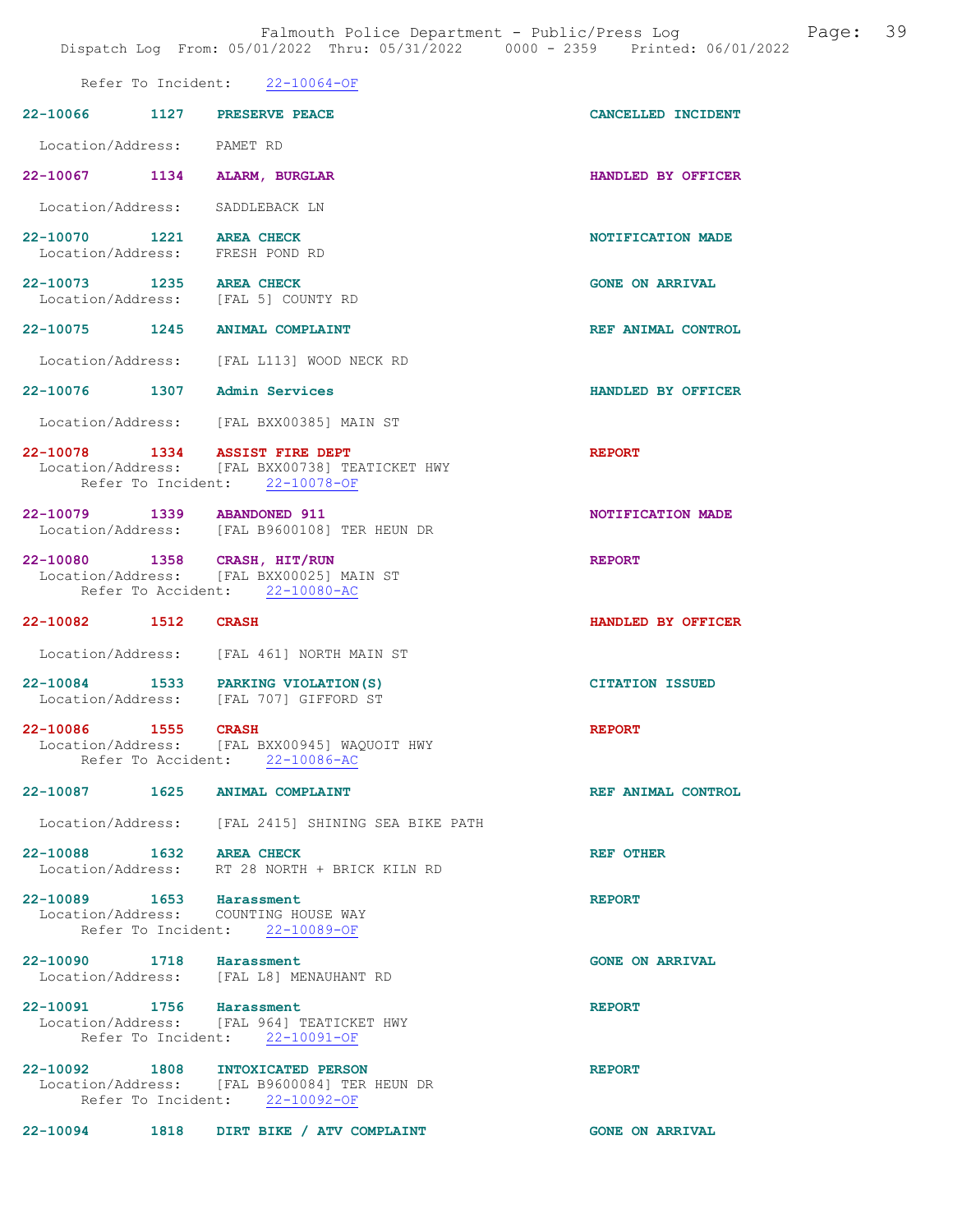|                                   | Falmouth Police Department - Public/Press Log<br>Dispatch Log From: 05/01/2022 Thru: 05/31/2022 0000 - 2359 Printed: 06/01/2022 |                    | Page: | 40 |
|-----------------------------------|---------------------------------------------------------------------------------------------------------------------------------|--------------------|-------|----|
|                                   | Location/Address: PINECREST BEACH DR + STUB TOE LN                                                                              |                    |       |    |
|                                   | 22-10095 1857 UNWANTED GUEST                                                                                                    | CANCELLED INCIDENT |       |    |
|                                   | Location/Address: COUNTRY CLUB LN                                                                                               |                    |       |    |
|                                   | 22-10096 1906 MOTOR VEHICLE STOP<br>Location/Address: OX BOW RD + FALMOUTH LANDING RD                                           | Verbal Warning     |       |    |
|                                   | 22-10097 1910 DISTURBANCE / DISORDERLY                                                                                          | Protective Custody |       |    |
|                                   | Location/Address: [FAL 588] SPRING BARS RD<br>Refer To P/C: 22-10097-AR                                                         |                    |       |    |
|                                   | 22-10098 2125 SUICIDE ATTEMPT / THREAT                                                                                          | CANCELLED INCIDENT |       |    |
| Location/Address:                 | WAQUOIT HWY + METOXIT RD                                                                                                        |                    |       |    |
| Location/Address: NICKEY LN       | 22-10100 2228 ASSIST CITIZEN                                                                                                    | NOTIFICATION MADE  |       |    |
|                                   | 22-10101 2230 ASSIST CITIZEN                                                                                                    | HANDLED BY OFFICER |       |    |
| Location/Address: CHESTER ST      |                                                                                                                                 |                    |       |    |
| For Date: $05/14/2022 -$ Saturday |                                                                                                                                 |                    |       |    |
|                                   | 22-10190 0030 Admin Services                                                                                                    | HANDLED BY OFFICER |       |    |
|                                   | Location/Address: [FAL FPD] MAIN ST                                                                                             |                    |       |    |
|                                   | 22-10103 0033 BUILDING / RESIDENCE CHECK<br>Location/Address: [FAL B9600031] MARAVISTA AVE EXT                                  | SECURED / CHECKED  |       |    |
|                                   | 22-10104 0041 PARKING VIOLATION (S)<br>Location/Address: [FAL B9800477] TOWN HALL SQ                                            | NO VIOLATION       |       |    |
|                                   | 22-10107 0102 BUILDING / RESIDENCE CHECK<br>Location/Address: [FAL 3202] PALMER AVE                                             | SECURED / CHECKED  |       |    |
| 22-10105 0103                     | BUILDING / RESIDENCE CHECK<br>Location/Address: [FAL B9600025] DAVISVILLE RD                                                    | SECURED / CHECKED  |       |    |
|                                   | 22-10106 0104 BUILDING / RESIDENCE CHECK<br>Location/Address: [FAL B9700958] EAST FALMOUTH HWY                                  | SECURED / CHECKED  |       |    |
| Location/Address:                 | 22-10108 0107 BUILDING / RESIDENCE CHECK<br>[FAL B9700084] TEATICKET HWY                                                        | SECURED / CHECKED  |       |    |
| Location/Address:                 | 22-10110 0147 BUILDING / RESIDENCE CHECK<br>[FAL B9900121] PALMER AVE                                                           | SECURED / CHECKED  |       |    |
| Location/Address:                 | 22-10113 0153 BUILDING / RESIDENCE CHECK<br>[FAL 964] TEATICKET HWY                                                             | SECURED / CHECKED  |       |    |
| Location/Address:                 | 22-10111 0155 PARKING VIOLATION(S)<br>LUSCOMBE AVE + WATER ST                                                                   | NO VIOLATION       |       |    |
|                                   | 22-10112 0211 PARKING VIOLATION(S)<br>Location/Address: [FAL B9600261] MAIN ST                                                  | NO VIOLATION       |       |    |
| Location/Address: ALTHEA RD       | 22-10114 0220 DISTURBANCE / DISORDERLY<br>Refer To Incident: 22-10114-OF                                                        | <b>REPORT</b>      |       |    |
|                                   | 22-10116 0324 PARKING VIOLATION(S)<br>Location/Address: [FAL B9600077] TOWN HALL SQ                                             | NO VIOLATION       |       |    |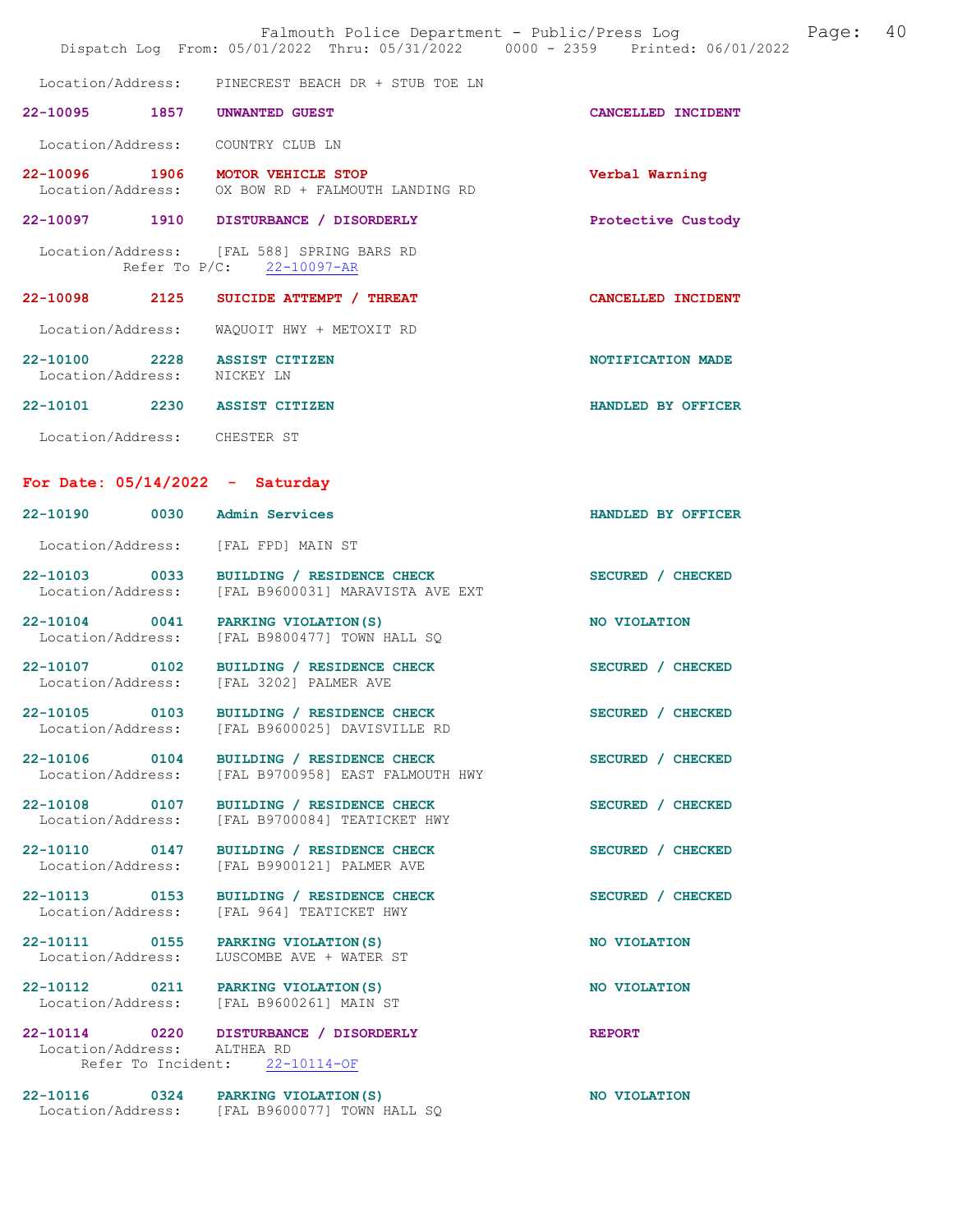| Falmouth Police Department - Public/Press Log<br>Dispatch Log From: 05/01/2022 Thru: 05/31/2022 0000 - 2359 Printed: 06/01/2022 |      |                                                                                                            |                        | Page: | 41 |
|---------------------------------------------------------------------------------------------------------------------------------|------|------------------------------------------------------------------------------------------------------------|------------------------|-------|----|
| $22 - 10122$                                                                                                                    | 0920 | <b>LOST PROPERTY</b><br>Location/Address: [FAL BXX00668] TEATICKET HWY                                     | HANDLED BY PARTY       |       |    |
| 22-10123 0943                                                                                                                   |      | MOTOR VEHICLE STOP<br>Location/Address: JOHN PARKER RD + CLARK ST                                          | <b>CITATION ISSUED</b> |       |    |
| 22-10127 1129                                                                                                                   |      | Admin Services                                                                                             | HANDLED BY OFFICER     |       |    |
| Location/Address:                                                                                                               |      | [FAL FPD] MAIN ST                                                                                          |                        |       |    |
| 22-10129 1149                                                                                                                   |      | ANIMAL COMPLAINT<br>Location/Address: [FAL B9600088] SCRANTON AVE                                          | <b>GONE ON ARRIVAL</b> |       |    |
| 22-10136 1439                                                                                                                   |      | <b>ASSIST FIRE DEPT</b>                                                                                    | HANDLED BY OFFICER     |       |    |
| Location/Address:                                                                                                               |      | LAKE SHORE DR NORTH                                                                                        |                        |       |    |
| 22-10137 1500<br>Location/Address:                                                                                              |      | RECOVERED PROPERTY<br>[FAL 1449] MAIN ST                                                                   | <b>UNFOUNDED</b>       |       |    |
| 22-10142 1655                                                                                                                   |      | ALARM, BURGLAR                                                                                             | HANDLED BY OFFICER     |       |    |
| Location/Address:                                                                                                               |      | [FAL 1322] PALMER AVE                                                                                      |                        |       |    |
| 22-10143 1659                                                                                                                   |      | DIRT BIKE / ATV COMPLAINT<br>Location/Address: OLD BARNSTABLE RD + PRINCE HENRY DR                         | <b>GONE ON ARRIVAL</b> |       |    |
| 22-10144 1720                                                                                                                   |      | <b>ANIMAL COMPLAINT</b>                                                                                    | REF ANIMAL CONTROL     |       |    |
| Location/Address:                                                                                                               |      | LAKE SHORE DR                                                                                              |                        |       |    |
| 22-10145 1745                                                                                                                   |      | <b>ABANDONED 911</b>                                                                                       | HANDLED BY OFFICER     |       |    |
| Location/Address:                                                                                                               |      | [FAL BXX00147] THOMAS B LANDERS RD                                                                         |                        |       |    |
| 22-10146 1749                                                                                                                   |      | <b>TRAFFIC HAZARD</b><br>Location/Address: F R LILLIE RD + OYSTER POND RD                                  | NOTIFICATION MADE      |       |    |
| 22-10147 1759                                                                                                                   |      | <b>CHECK WELFARE</b><br>Location/Address: SHINING SEA BIKE PATH                                            | <b>GONE ON ARRIVAL</b> |       |    |
| 22-10148<br>Location/Address:                                                                                                   | 1839 | DIRT BIKE / ATV COMPLAINT<br>JOURNEYS END RD                                                               | <b>GONE ON ARRIVAL</b> |       |    |
|                                                                                                                                 |      | 22-10149 1853 INTOXICATED PERSON<br>Location/Address: [FAL B9600084] TER HEUN DR                           | <b>GONE ON ARRIVAL</b> |       |    |
| 22-10152 1905 ERRATIC MV                                                                                                        |      |                                                                                                            | HANDLED BY OFFICER     |       |    |
|                                                                                                                                 |      | Location/Address: KING ST + MAIN ST                                                                        |                        |       |    |
|                                                                                                                                 |      | 22-10153 1908 ASSIST FIRE DEPT<br>Location/Address: [FAL B9600242] WOODS HOLE RD                           | REF FIRE DEPT          |       |    |
| Location/Address: MONTAUK ST                                                                                                    |      | 22-10155 2015 BUILDING / RESIDENCE CHECK                                                                   | SECURED / CHECKED      |       |    |
| 22-10157 2034 AREA CHECK<br>Location/Address: FRESH POND RD                                                                     |      |                                                                                                            | NOTIFICATION MADE      |       |    |
|                                                                                                                                 |      | 22-10158 2048 WARRANT SERVICE<br>Location/Address: [FAL 964] TEATICKET HWY<br>Refer To Arrest: 22-10158-AR | Arrest(s) Made         |       |    |
|                                                                                                                                 |      | 22-10159 2048 DIRT BIKE / ATV COMPLAINT<br>Location/Address: JOHN PARKER RD                                | <b>GONE ON ARRIVAL</b> |       |    |
| 22-10160 2112 CHECK WELFARE                                                                                                     |      |                                                                                                            | HANDLED BY OFFICER     |       |    |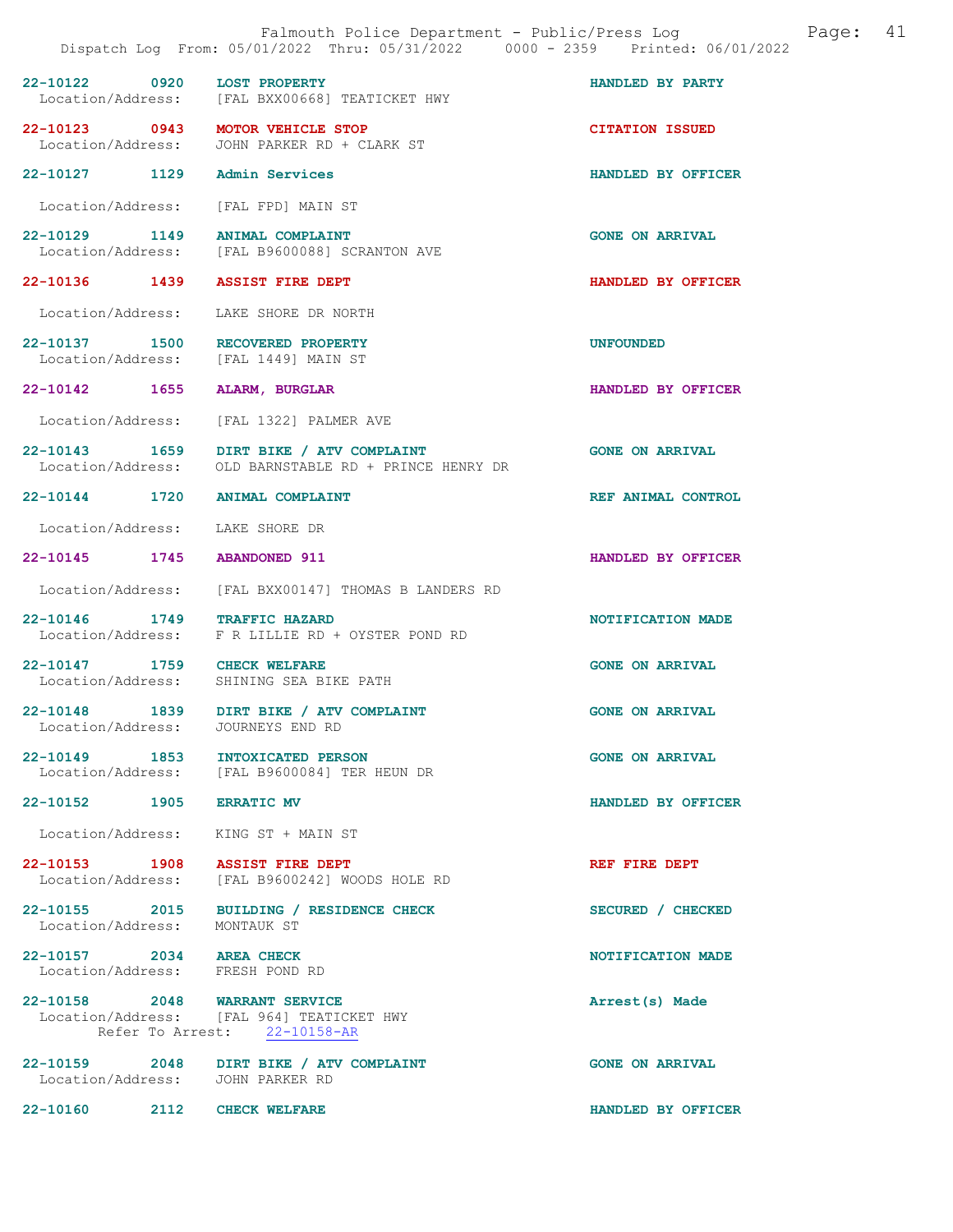| Falmouth Police Department - Public/Press Log Fage: 42<br>Dispatch Log From: 05/01/2022 Thru: 05/31/2022 0000 - 2359 Printed: 06/01/2022 |  |                                                                                            |                      |  |
|------------------------------------------------------------------------------------------------------------------------------------------|--|--------------------------------------------------------------------------------------------|----------------------|--|
| Location/Address: WEST AVE                                                                                                               |  |                                                                                            |                      |  |
| 22-10161 2205 Admin Services                                                                                                             |  |                                                                                            | HANDLED BY OFFICER   |  |
|                                                                                                                                          |  | Location/Address: [FAL BXX00810] MAIN ST                                                   |                      |  |
|                                                                                                                                          |  | 22-10162 2208 ATTEMPT TO LOCATE<br>Location/Address: [FAL 1726] PALMER AVE                 | UNABLE TO LOCATE     |  |
| 22-10163 2209 AREA CHECK                                                                                                                 |  | Location/Address: BOXBERRY HILL RD<br>Refer To Incident: 22-10163-OF                       | <b>UNFOUNDED</b>     |  |
|                                                                                                                                          |  | 22-10164 2231 FOLLOW UP INVESTIGATION                                                      | HANDLED BY OFFICER   |  |
| Location/Address:                                                                                                                        |  | BOXBERRY HILL RD                                                                           |                      |  |
| 22-10165 2243 OTHER TRAFFIC                                                                                                              |  | Location/Address: BOXBERRY HILL RD + RANCH RD                                              | <b>VEHICLE TOWED</b> |  |
| 22-10166 2251                                                                                                                            |  | <b>CRASH</b>                                                                               | HANDLED BY OFFICER   |  |
| Location/Address:                                                                                                                        |  | THOMAS B LANDERS RD                                                                        |                      |  |
| 22-10167 2316 DISABLED MV                                                                                                                |  | Location/Address: THOMAS B LANDERS RD                                                      | <b>VEHICLE TOWED</b> |  |
|                                                                                                                                          |  | 22-10168 2325 LOUD MUSIC / PARTY / NOISES                                                  | HANDLED BY OFFICER   |  |
|                                                                                                                                          |  | Location/Address: MORSE POND RD + LANTERN LN                                               |                      |  |
| For Date: $05/15/2022 -$ Sunday                                                                                                          |  |                                                                                            |                      |  |
|                                                                                                                                          |  | 22-10173 0125 BUILDING / RESIDENCE CHECK<br>Location/Address: [FAL B9600025] DAVISVILLE RD | SECURED / CHECKED    |  |
|                                                                                                                                          |  | 22-10174 0128 BUILDING / RESIDENCE CHECK<br>Location/Address: [FAL 964] TEATICKET HWY      | SECURED / CHECKED    |  |
| 22-10175 0130<br>Location/Address:                                                                                                       |  | BUILDING / RESIDENCE CHECK<br>[FAL B9600031] MARAVISTA AVE EXT                             | SECURED / CHECKED    |  |
| 22-10176 0132<br>Location/Address:                                                                                                       |  | BUILDING / RESIDENCE CHECK<br>[FAL 1322] PALMER AVE                                        | SECURED / CHECKED    |  |
| 22-10177 0138                                                                                                                            |  | <b>ABANDONED 911</b>                                                                       | HANDLED BY OFFICER   |  |
| Location/Address: SALT POND RD                                                                                                           |  |                                                                                            |                      |  |
| 22-10178 0146<br>Location/Address:                                                                                                       |  | BUILDING / RESIDENCE CHECK<br>[FAL B9700933] LOCUST ST                                     | SECURED / CHECKED    |  |
| 22-10179 0149<br>Location/Address:                                                                                                       |  | BUILDING / RESIDENCE CHECK<br>[FAL B9600051] HATCHVILLE RD                                 | SECURED / CHECKED    |  |
| 22-10180 0153<br>Location/Address:                                                                                                       |  | BUILDING / RESIDENCE CHECK<br>[FAL 302] SANDWICH RD                                        | SECURED / CHECKED    |  |
| 22-10181 0201<br>Location/Address:                                                                                                       |  | PARKING VIOLATION (S)<br>[FAL B9600203] TOWN HALL SQ                                       | <b>VEHICLE TOWED</b> |  |
| 22-10183 0201<br>Location/Address:                                                                                                       |  | BUILDING / RESIDENCE CHECK<br>[FAL L65] COUNTY RD                                          | SECURED / CHECKED    |  |
| 22-10184 0204<br>Location/Address:                                                                                                       |  | BUILDING / RESIDENCE CHECK<br>[FAL B9600030] OLD MAIN RD                                   | SECURED / CHECKED    |  |
| 22-10185 0217                                                                                                                            |  | BUILDING / RESIDENCE CHECK                                                                 | SECURED / CHECKED    |  |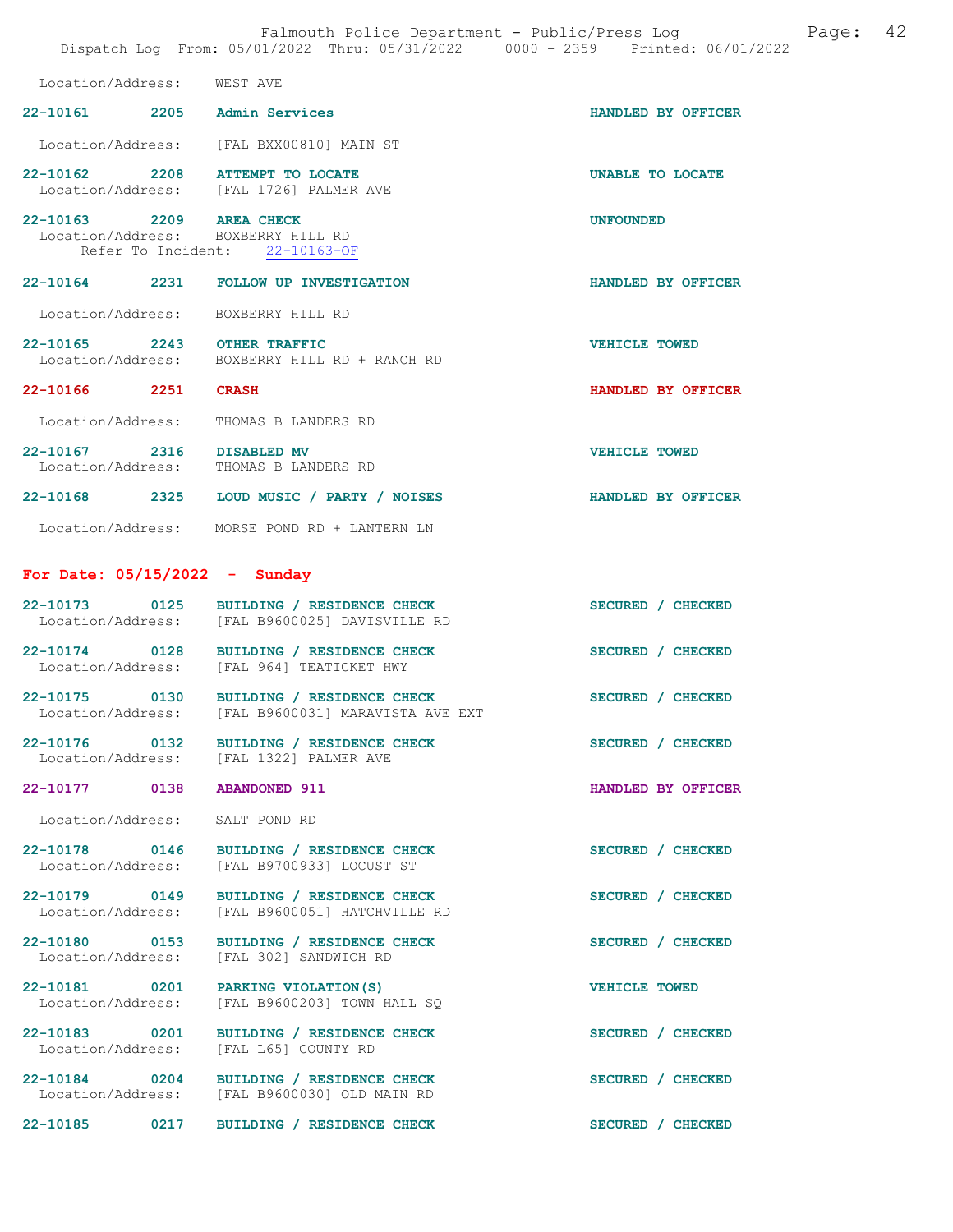|                                                                   | Falmouth Police Department - Public/Press Log<br>Dispatch Log From: 05/01/2022 Thru: 05/31/2022 0000 - 2359 Printed: 06/01/2022 | Page:              | 43 |
|-------------------------------------------------------------------|---------------------------------------------------------------------------------------------------------------------------------|--------------------|----|
|                                                                   | Location/Address: [FAL 28] EAST FALMOUTH HWY                                                                                    |                    |    |
|                                                                   | 22-10186 0219 PARKING VIOLATION (S)<br>Location/Address: [FAL B9600261] MAIN ST                                                 | NO VIOLATION       |    |
| 22-10187 0234<br>Location/Address:                                | BUILDING / RESIDENCE CHECK<br>[FAL 464] LOCUST ST                                                                               | SECURED / CHECKED  |    |
| 22-10188 0235<br>Location/Address:                                | BUILDING / RESIDENCE CHECK<br>[FAL B9600237] EAST FALMOUTH HWY                                                                  | SECURED / CHECKED  |    |
| 22-10189 0240<br>Location/Address:                                | BUILDING / RESIDENCE CHECK<br>[FAL BXX00810] MAIN ST                                                                            | SECURED / CHECKED  |    |
| 22-10191 0247                                                     | Admin Services                                                                                                                  | HANDLED BY OFFICER |    |
| Location/Address:                                                 | [FAL FPD] MAIN ST                                                                                                               |                    |    |
|                                                                   | 22-10192 0253 PARKING VIOLATION (S)<br>Location/Address: WATER ST + LUSCOMBE AVE                                                | NO VIOLATION       |    |
| Location/Address: LOCUSTFIELD RD                                  | 22-10193 0323 ASSIST OTHER AGENCY                                                                                               | NOTIFICATION MADE  |    |
| 22-10196 0507 CHECK WELFARE                                       | Location/Address: [FAL B9600453] ROSE MORIN LN                                                                                  | REF FIRE DEPT      |    |
| 22-10200 0620 Admin Services                                      |                                                                                                                                 | HANDLED BY OFFICER |    |
| Location/Address: [FAL FPD] MAIN ST                               |                                                                                                                                 |                    |    |
| 22-10201 0714 VANDALISM<br>Location/Address: LAKE SHORE DR        | Refer To Incident: 22-10201-OF                                                                                                  | <b>REPORT</b>      |    |
| 22-10202 0812 VANDALISM<br>Location/Address: LAKE SHORE DR        | Refer To Incident: 22-10202-OF                                                                                                  | <b>REPORT</b>      |    |
| 22-10203 0813 VANDALISM                                           | Location/Address: [FAL 3353] LAKE SHORE DR<br>Refer To Incident: 22-10203-OF                                                    | <b>REPORT</b>      |    |
| 22-10205 0836 LARCENY<br>Location/Address: TWO PONDS RD           | Refer To Incident: 22-10205-OF                                                                                                  | <b>REPORT</b>      |    |
| 22-10207 0922 LARCENY                                             | Location/Address: [FAL 1937] TWO PONDS RD<br>Refer To Incident: 22-10207-OF                                                     | <b>REPORT</b>      |    |
| 22-10208 0934 CRASH                                               | Location/Address: RT 28 SOUTH + RT 151                                                                                          | <b>REF OTHER</b>   |    |
| 22-10209 1001 CRASH                                               | Location/Address: EAST FALMOUTH HWY + JOHN PARKER RD<br>Refer To Accident: 22-10209-AC                                          | <b>REPORT</b>      |    |
| 22-10210 1009 ALARM, BURGLAR<br>Location/Address: INDIAN RIDGE RD |                                                                                                                                 | <b>UNFOUNDED</b>   |    |
| 22-10212 1038 MISSING PERSON                                      |                                                                                                                                 | HANDLED BY OFFICER |    |
| Location/Address: SACHEM DR                                       |                                                                                                                                 |                    |    |
| 22-10215 1132 ABANDONED 911<br>Location/Address: HORSESHOE LN     |                                                                                                                                 | <b>UNFOUNDED</b>   |    |
| 22-10216 1145                                                     | <b>ANIMAL COMPLAINT</b>                                                                                                         | REF ANIMAL CONTROL |    |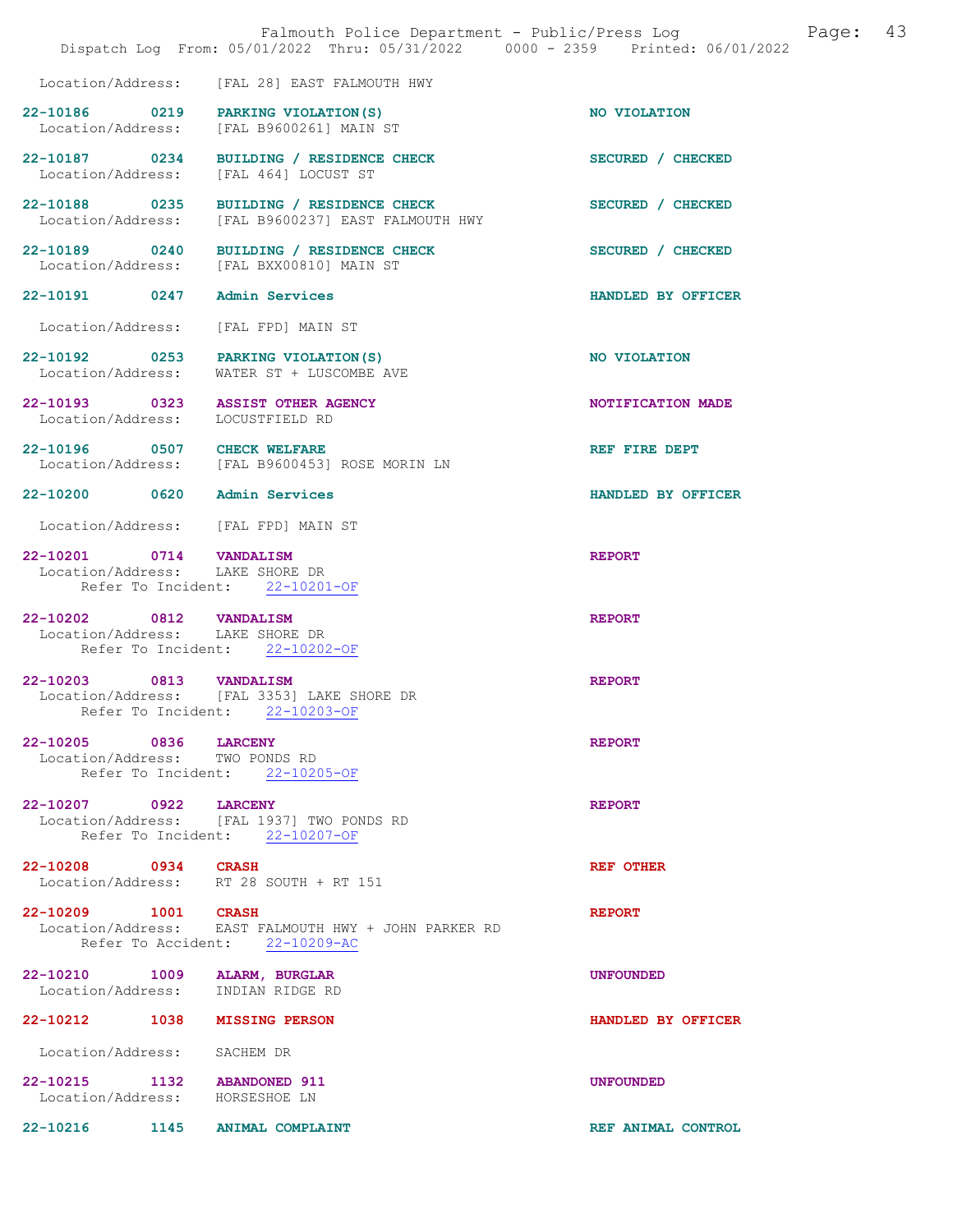| Location/Address: OAKWOOD AVE                                  |                                                                                         |                        |
|----------------------------------------------------------------|-----------------------------------------------------------------------------------------|------------------------|
| 22-10217 1152 CHECK WELFARE<br>Location/Address: SIDEWINDER RD | Refer To Incident: 22-10217-OF                                                          | <b>REPORT</b>          |
| 22-10218 1200 CHECK WELFARE                                    |                                                                                         | HANDLED BY OFFICER     |
| Location/Address: CENTRAL AVE                                  |                                                                                         |                        |
| 22-10220                                                       | 1213 ABANDONED 911                                                                      | HANDLED BY OFFICER     |
|                                                                | Location/Address: [FAL B9600108] TER HEUN DR                                            |                        |
| 22-10222                                                       | 1248 Admin Services                                                                     | HANDLED BY OFFICER     |
| Location/Address: [FAL FPD] MAIN ST                            |                                                                                         |                        |
| Location/Address: MEREDITH DR                                  | 22-10223 1318 BUILDING / RESIDENCE CHECK<br>Refer To Incident: 22-10223-OF              | <b>REPORT</b>          |
| 22-10224 1339 AREA CHECK                                       | Location/Address: [FAL L42] GIFFORD ST                                                  | SECURED / CHECKED      |
| 22-10225 1443 CHECK WELFARE                                    | Location/Address: WOODS HOLE RD + QUISSETT HARBOR RD                                    | <b>REF OTHER</b>       |
| 22-10226 1457 RECOVERED PROPERTY                               | Location/Address: [FAL 160] TEATICKET HWY<br>Refer To Incident: 22-10226-OF             | <b>REPORT</b>          |
| 22-10227 1536                                                  | <b>ERRATIC MV</b>                                                                       | HANDLED BY OFFICER     |
|                                                                | Location/Address: CHAPOQUOIT RD + OLD DOCK RD                                           |                        |
| 22-10229 1654 CHECK WELFARE                                    |                                                                                         | HANDLED BY OFFICER     |
| Location/Address: TEATICKET HWY                                |                                                                                         |                        |
| 22-10231 1714<br>Location/Address:                             | <b>CHECK WELFARE</b><br>[FAL 3297] TEATICKET HWY<br>Refer To Incident: 22-10231-OF      | REF FIRE DEPT          |
| 22-10233<br>1732                                               | Admin Services                                                                          | HANDLED BY OFFICER     |
| Location/Address: [FAL FPD] MAIN ST                            |                                                                                         |                        |
| 22-10235 1831 ABANDONED 911                                    |                                                                                         | HANDLED BY OFFICER     |
| Location/Address: HOMER AVE                                    |                                                                                         |                        |
|                                                                | 22-10236 1842 DIRT BIKE / ATV COMPLAINT<br>Location/Address: CENTRAL AVE + MENAUHANT RD | <b>GONE ON ARRIVAL</b> |
| 22-10237 1917 Harassment                                       |                                                                                         | HANDLED BY OFFICER     |
| Location/Address:                                              | TILLER DR                                                                               |                        |
| 22-10238 1919 CHECK WELFARE                                    |                                                                                         | HANDLED BY OFFICER     |
| Location/Address: SANDWICH RD                                  |                                                                                         |                        |
| Location/Address: FRESH POND RD                                | 22-10239 1943 BUILDING / RESIDENCE CHECK                                                | SECURED / CHECKED      |

22-10241 2007 CHECK WELFARE HANDLED BY OFFICER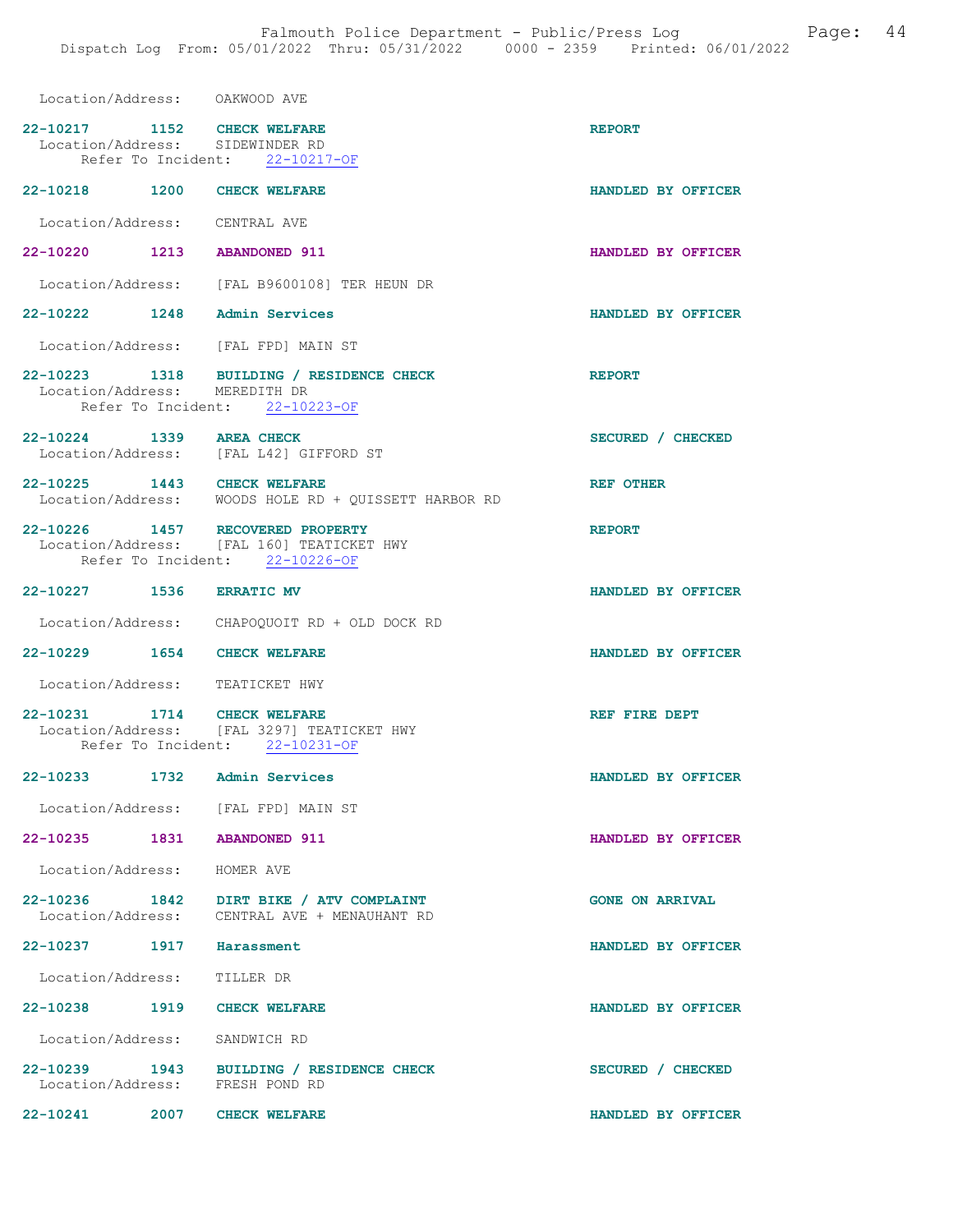|                                                         | Falmouth Police Department - Public/Press Log<br>Dispatch Log From: 05/01/2022 Thru: 05/31/2022 0000 - 2359 Printed: 06/01/2022 | 45<br>Page:        |
|---------------------------------------------------------|---------------------------------------------------------------------------------------------------------------------------------|--------------------|
| Location/Address: TEATICKET HWY                         |                                                                                                                                 |                    |
| 22-10243 2008                                           | <b>ABANDONED 911</b><br>Location/Address: [FAL 690] TER HEUN DR                                                                 | HANDLED BY PARTY   |
| 22-10245 2043<br>Location/Address:                      | <b>FIREWORKS COMPLAINT</b><br>[FAL 2000] COUNTRY CLUB LN                                                                        | <b>UNFOUNDED</b>   |
| 22-10246 2115<br>Location/Address:                      | <b>ERRATIC MV</b><br>WOODS HOLE RD                                                                                              | UNABLE TO LOCATE   |
| 22-10247 2129<br>Location/Address:                      | <b>ABANDONED 911</b><br>WESTWOOD RD                                                                                             | <b>UNFOUNDED</b>   |
| 22-10249 2231                                           | LOUD MUSIC / PARTY / NOISES                                                                                                     | HANDLED BY OFFICER |
| Location/Address:                                       | SHOREWOOD DR                                                                                                                    |                    |
| 22-10250 2234 AREA CHECK<br>Location/Address: HAYWAY RD |                                                                                                                                 | <b>UNFOUNDED</b>   |
| 22-10251 2255                                           | DISTURBANCE / DISORDERLY                                                                                                        | HANDLED BY OFFICER |
| Location/Address:                                       | [FAL B9600084] TER HEUN DR                                                                                                      |                    |
| 22-10253 2327<br>Location/Address:                      | BUILDING / RESIDENCE CHECK<br>[FAL B9600237] EAST FALMOUTH HWY                                                                  | SECURED / CHECKED  |
| 22-10254 2348                                           | <b>AREA CHECK</b><br>Location/Address: [FAL 3214] HATCHVILLE RD                                                                 | SECURED / CHECKED  |
| 22-10255 2357 AREA CHECK                                | Location/Address: [FAL B9600005] RT 151                                                                                         | SECURED / CHECKED  |
| For Date: $05/16/2022 -$ Monday                         |                                                                                                                                 |                    |
| 22-10256 0002 ASSIST CITIZEN                            |                                                                                                                                 | HANDLED BY OFFICER |
| Location/Address: SANDWICH RD                           |                                                                                                                                 |                    |
| 0009<br>$22 - 10257$                                    | INTOXICATED PERSON<br>Location/Address: [FAL B9600084] TER HEUN DR<br>Refer To Incident: 22-10257-OF                            | <b>REPORT</b>      |
| 22-10259 0043                                           | BUILDING / RESIDENCE CHECK<br>Location/Address: [FAL B9600260] MAIN ST                                                          | SECURED / CHECKED  |
| 22-10260 0045<br>Location/Address:                      | BUILDING / RESIDENCE CHECK<br>[FAL 964] TEATICKET HWY                                                                           | SECURED / CHECKED  |
| 22-10261 0100<br>Location/Address:                      | BUILDING / RESIDENCE CHECK<br>[FAL 302] SANDWICH RD                                                                             | SECURED / CHECKED  |
| 22-10262 0111                                           | BUILDING / RESIDENCE CHECK<br>Location/Address: [FAL B9600031] MARAVISTA AVE EXT                                                | SECURED / CHECKED  |
| 22-10263 0118                                           | BUILDING / RESIDENCE CHECK<br>Location/Address: [FAL BXX00810] MAIN ST                                                          | SECURED / CHECKED  |
| 22-10264 0124 AREA CHECK                                | Location/Address: [FAL B9600030] OLD MAIN RD                                                                                    | SECURED / CHECKED  |
| 22-10265 0134<br>Location/Address:                      | BUILDING / RESIDENCE CHECK<br>WATER ST                                                                                          | SECURED / CHECKED  |
| 22-10267 0153 PARKING VIOLATION (S)                     | Location/Address: [FAL B9600261] MAIN ST                                                                                        | NO VIOLATION       |
| 22-10268 0155                                           | PARKING VIOLATION (S)                                                                                                           | NO VIOLATION       |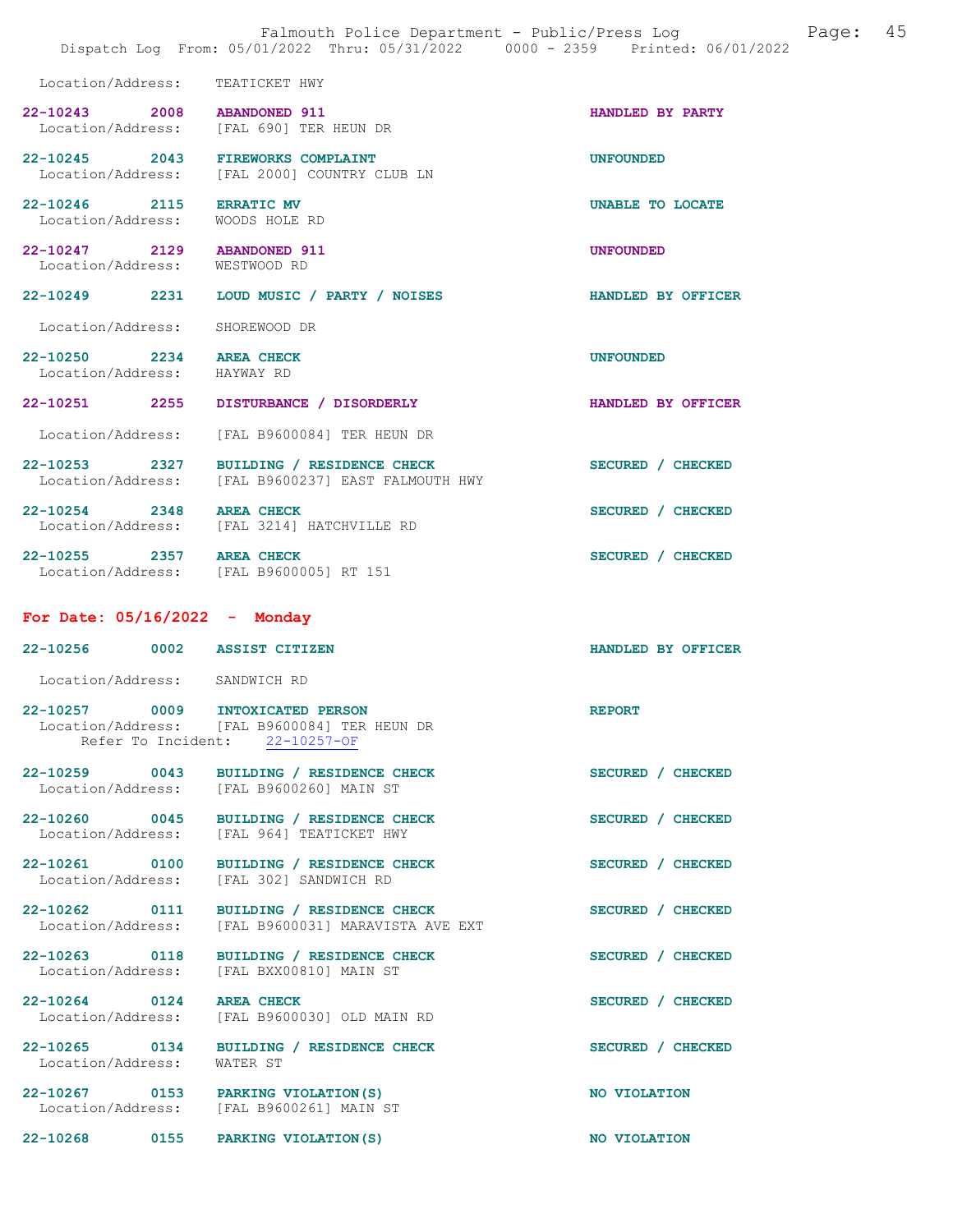|                                            | Falmouth Police Department - Public/Press Log<br>Dispatch Log From: 05/01/2022 Thru: 05/31/2022 0000 - 2359 Printed: 06/01/2022                           | 46<br>Page:              |
|--------------------------------------------|-----------------------------------------------------------------------------------------------------------------------------------------------------------|--------------------------|
|                                            | Location/Address: [FAL B9600203] TOWN HALL SQ                                                                                                             |                          |
|                                            | 22-10270 0238 B & E COMMERCIAL<br>Location/Address: [FAL B9600040] NORTH FALMOUTH HWY<br>Refer To Arrest: $22-10270-A-AR$<br>Refer To Arrest: 22-10270-AR | Arrest(s) Made           |
| 22-10271 0440                              | DISTURBANCE / DISORDERLY<br>Location/Address: [FAL B9600069] TER HEUN DR                                                                                  | UNABLE TO LOCATE         |
| 22-10272 0449                              | <b>ALARM, BURGLAR</b>                                                                                                                                     | HANDLED BY OFFICER       |
| Location/Address:                          | [FAL 3202] PALMER AVE                                                                                                                                     |                          |
| 22-10273 0535                              | <b>ALARM, BURGLAR</b>                                                                                                                                     | HANDLED BY OFFICER       |
| Location/Address:                          | [FAL 3202] PALMER AVE                                                                                                                                     |                          |
| 22-10275                                   | 0614<br>Admin Services                                                                                                                                    | HANDLED BY OFFICER       |
|                                            | Location/Address: [FAL FPD] MAIN ST                                                                                                                       |                          |
| 22-10276 0616 LARCENY<br>Location/Address: | WORCESTER CT<br>Refer To Incident: 22-10276-OF                                                                                                            | <b>REPORT</b>            |
| 22-10277 0622                              | <b>LARCENY</b>                                                                                                                                            | Merge: 22-10276 By: MEIS |
| Location/Address:                          | WORCESTER CT                                                                                                                                              |                          |
| $22 - 10279$<br>0713                       | <b>TRAFFIC HAZARD</b>                                                                                                                                     | HANDLED BY OFFICER       |
| Location/Address:                          | PALMER AVE + SWIFT LN                                                                                                                                     |                          |
| 22-10281 0837<br>Location/Address:         | TRANSPORT / ESCORT<br>[FAL B9600063] JONES RD                                                                                                             | <b>TRANSPORT</b>         |
| 22-10284 0850<br>Location/Address:         | <b>ASSIST FIRE DEPT</b><br>[FAL 3363] THOMAS B LANDERS RD                                                                                                 | REF FIRE DEPT            |
| 22-10286 0904<br>Location/Address:         | DISTURBANCE / DISORDERLY<br>[FAL 1084] KATHARINE LEE BATES<br>Refer To Incident: 22-10286-OF                                                              | <b>REPORT</b>            |
| 22-10287                                   | 0910<br><b>CHECK WELFARE</b>                                                                                                                              | HANDLED BY OFFICER       |
|                                            | Location/Address: [FAL B9600070] SCRANTON AVE                                                                                                             |                          |
| 22-10290 0922<br>Location/Address:         | ALARM, BURGLAR<br>BEN DAVIS LN                                                                                                                            | <b>UNFOUNDED</b>         |
|                                            | 22-10291 0926 ALARM, BURGLAR                                                                                                                              | CANCELLED INCIDENT       |
|                                            | Location/Address: [FAL 44] MAIN ST                                                                                                                        |                          |
|                                            | 22-10292 0928 CHECK WELFARE                                                                                                                               | HANDLED BY OFFICER       |
|                                            | Location/Address: [FAL B9600069] TER HEUN DR                                                                                                              |                          |
| Location/Address: MUSKEGAT RD              | 22-10293 0947 Admin Services<br>Refer To Incident: 22-10293-OF                                                                                            | <b>REPORT</b>            |
|                                            | 22-10296 1028 ASSIST CITIZEN                                                                                                                              | HANDLED BY OFFICER       |
|                                            | Location/Address: RICKENBACKER RD                                                                                                                         |                          |
|                                            | 22-10298 1046 CHECK WELFARE<br>Location/Address: PENNSYLVANIA AVE                                                                                         | <b>REPORT</b>            |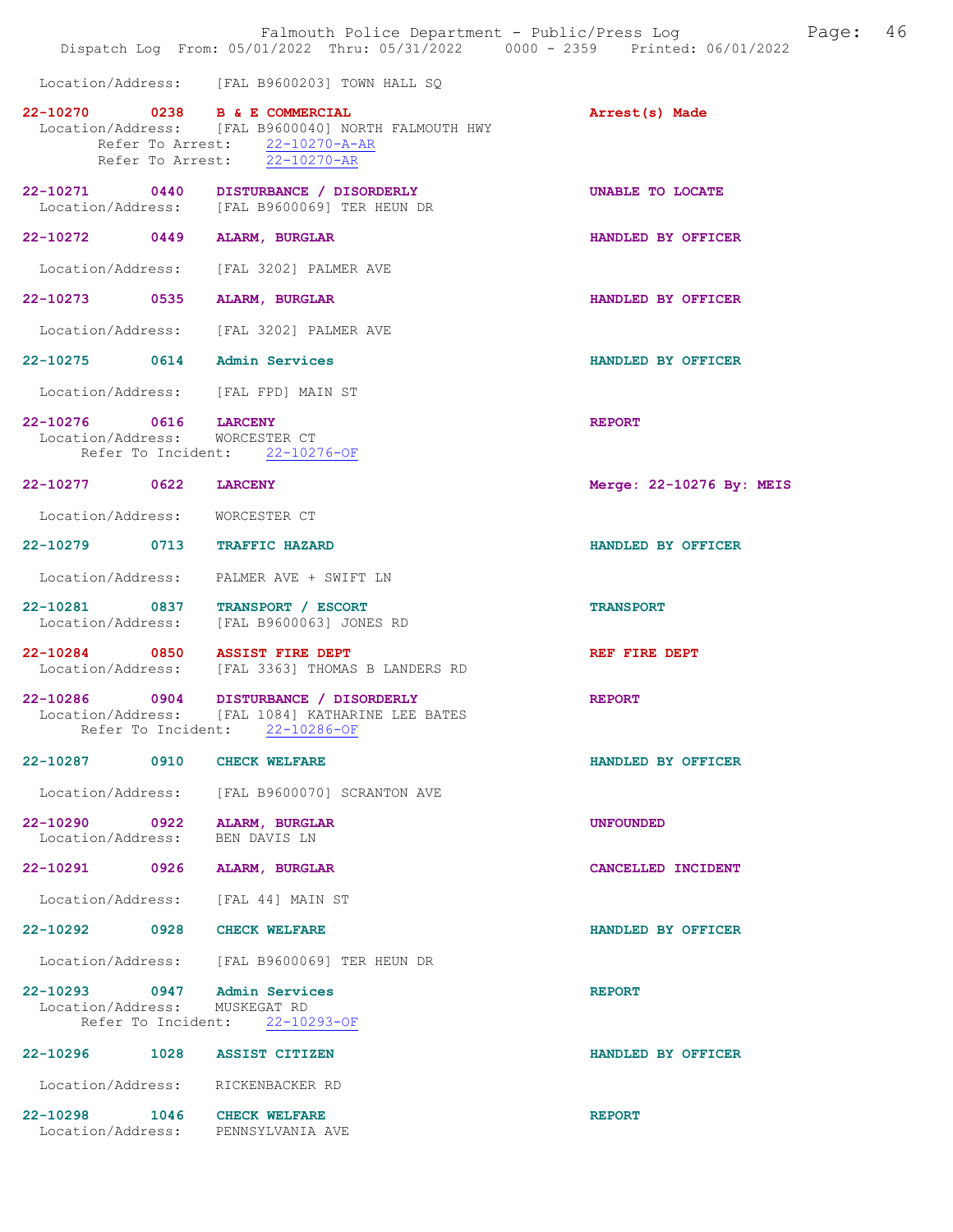|                                                      | Dispatch Log From: 05/01/2022 Thru: 05/31/2022 0000 - 2359 Printed: 06/01/2022                           | Falmouth Police Department - Public/Press Log Fage: 47 |  |
|------------------------------------------------------|----------------------------------------------------------------------------------------------------------|--------------------------------------------------------|--|
|                                                      | Refer To Incident: 22-10298-OF                                                                           |                                                        |  |
|                                                      | 22-10300 1053 Alcohol/Drug (Sec 35)<br>Location/Address: BROKEN BOW LN<br>Refer To Incident: 22-10300-OF | <b>REPORT</b>                                          |  |
|                                                      | 22-10301 1107 Admin Services                                                                             | HANDLED BY OFFICER                                     |  |
|                                                      | Location/Address: [FAL B9600063] JONES RD                                                                |                                                        |  |
|                                                      | 22-10302 1111 ABANDONED 911                                                                              | HANDLED BY OFFICER                                     |  |
|                                                      | Location/Address: [FAL B9601012] ELGIN AVE                                                               |                                                        |  |
| 22-10306 1124 LARCENY<br>Location/Address: WALKER ST | Refer To Incident: 22-10306-OF                                                                           | <b>REPORT</b>                                          |  |
| Location/Address: ALTONS LN                          | 22-10309 1206 Harassment Order Service                                                                   | UNABLE TO LOCATE                                       |  |
| 22-10310 1216 PRIVATE TOW                            | Location/Address: [FAL B9600019] CHURCH ST                                                               | PRIVATE TOW                                            |  |
|                                                      | 22-10312 1231 ASSIST OTHER AGENCY<br>Location/Address: [FAL B9700460] CARAVEL DR                         | UNABLE TO LOCATE                                       |  |
| Location/Address: CAREY LN                           | 22-10313 1237 ALARM, BURGLAR                                                                             | <b>UNFOUNDED</b>                                       |  |
|                                                      | 22-10318 1305 OTHER TRAFFIC<br>Location/Address: [FAL B9600028] JONES RD                                 | NOTIFICATION MADE                                      |  |
|                                                      | 22-10319 1307 MOTOR VEHICLE STOP<br>Location/Address: MARAVISTA AVE + NICKERSON ST                       | Verbal Warning                                         |  |
|                                                      | 22-10320 1311 BUILDING / RESIDENCE CHECK                                                                 | HANDLED BY OFFICER                                     |  |
|                                                      | Location/Address: [FAL B9600031] MARAVISTA AVE EXT                                                       |                                                        |  |
|                                                      | 22-10321 1318 ID Theft / Fraud<br>Location/Address: NANCY AVE<br>Refer To Incident: 22-10321-OF          | <b>REPORT</b>                                          |  |
| Location/Address: CEA RD                             | 22-10324 1428 BUILDING / RESIDENCE CHECK<br>Refer To Incident: 22-10324-OF                               | <b>REPORT</b>                                          |  |
| 22-10327 1438 LARCENY                                | Location/Address: [FAL 2388] LAKEVIEW AVE<br>Refer To Incident: 22-10327-OF                              | <b>REPORT</b>                                          |  |
|                                                      | 22-10329 1528 OTHER TRAFFIC<br>Location/Address: RT 28 SOUTH + BRICK KILN RD                             | <b>UNFOUNDED</b>                                       |  |
| 22-10330 1532 DISABLED MV                            |                                                                                                          | HANDLED BY OFFICER                                     |  |
|                                                      | Location/Address: [FAL 1088] MAIN ST                                                                     |                                                        |  |
|                                                      | 22-10331 1557 ABANDONED 911                                                                              | HANDLED BY OFFICER                                     |  |
| Location/Address: PEBBLE LN                          |                                                                                                          |                                                        |  |
|                                                      | 22-10332 1629 ABANDONED 911                                                                              | CANCELLED INCIDENT                                     |  |
|                                                      | Location/Address: [FAL 690] TER HEUN DR                                                                  |                                                        |  |
|                                                      | 22-10334 1645 ALARM, BURGLAR<br>Location/Address: [FAL 1289] EDGERTON DR                                 | <b>UNFOUNDED</b>                                       |  |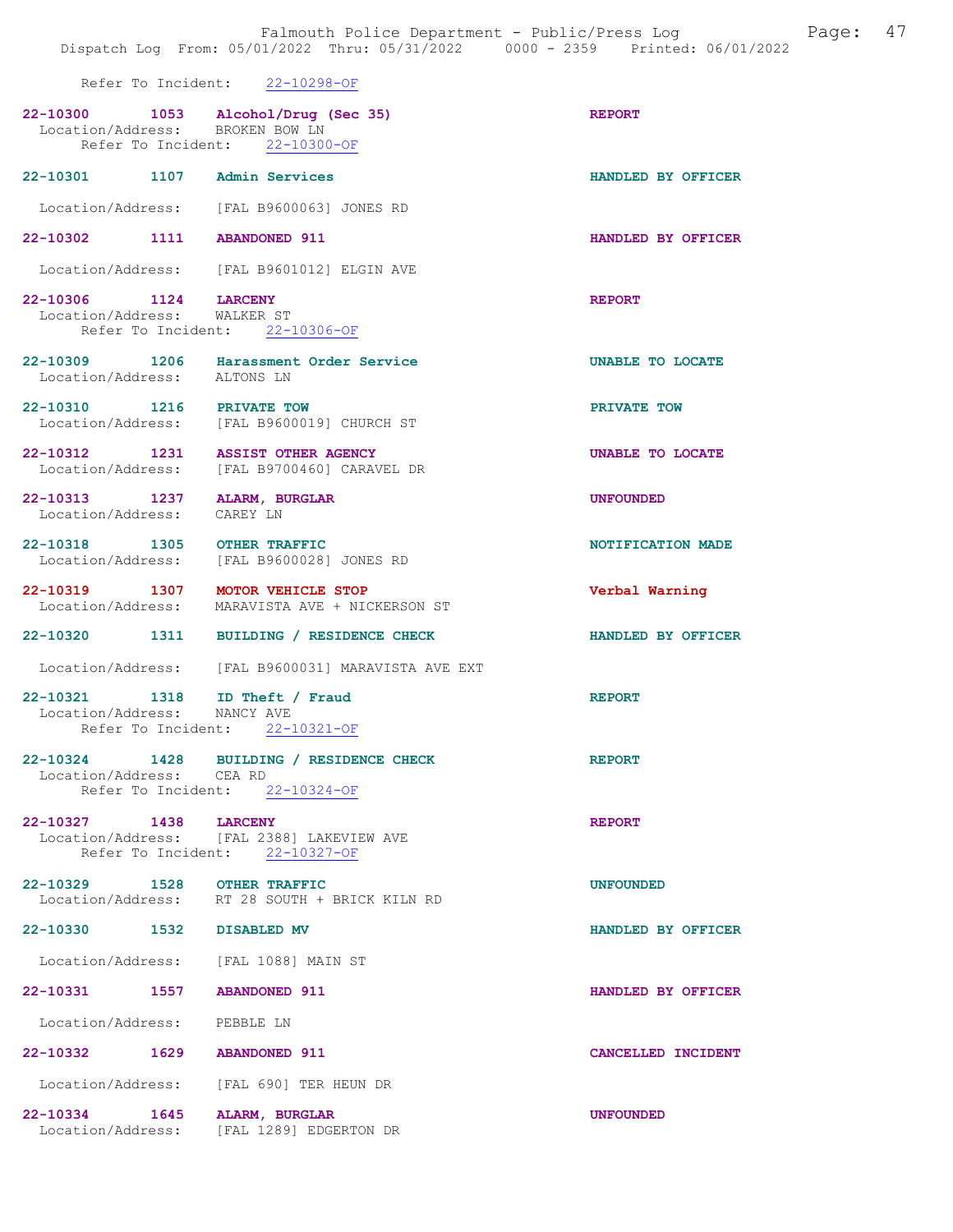22-10335 1645 CHECK WELFARE HANDLED BY OFFICER Location/Address: [FAL B9600453] ROSE MORIN LN 22-10336 1710 CRASH REPORT Location/Address: [FAL BXX00885] MAIN ST Refer To Accident: 22-10336-AC 22-10337 1720 MOTOR VEHICLE STOP **REPORT**  Location/Address: DILLINGHAM AVE + GIFFORD ST Refer To Incident: 22-10337-OF 22-10340 1737 INTOXICATED PERSON GONE ON ARRIVAL Location/Address: [FAL 160] TEATICKET HWY 22-10339 1739 CRASH Arrest(s) Made Location/Address: ELAIN AVE Refer To Accident: 22-10339-AC<br>Refer To Arrest: 22-10339-AR Refer To Arrest: 22-10343 1800 SUICIDE ATTEMPT / THREAT HANDLED BY OFFICER Location/Address: BLUEBERRY LN Refer To Incident: 22-10343-OF 22-10346 1834 CRASH HANDLED BY OFFICER Location/Address: [FAL B0200069] TEATICKET HWY 22-10347 1859 ABANDONED 911 CANCELLED INCIDENT Location/Address: [FAL 690] TER HEUN DR 22-10349 1912 ABANDONED 911 HANDLED BY OFFICER Location/Address: PLUM HOLLOW RD 22-10351 1926 CRASH REPORT Location/Address: EAST FALMOUTH HWY + SHOREWOOD DR Refer To Accident:  $\frac{22-10351-AC}{22-10351-OF}$ Refer To Incident: 22-10353 1945 AREA CHECK GONE ON ARRIVAL Location/Address: [FAL B9900230] JONES RD 22-10358 2206 ALARM, BURGLAR SECURED / CHECKED Location/Address: WOODS HOLE RD Location/Address: 22-10359 2315 MOTOR VEHICLE STOP REPORT Location/Address: WAQUOIT HWY + WAQUOIT LANDING RD Refer To Incident: 22-10359-OF For Date: 05/17/2022 - Tuesday 22-10361 0002 BUILDING / RESIDENCE CHECK<br>
Location/Address: [FAL B9600051] HATCHVILLE RD [FAL B9600051] HATCHVILLE RD 22-10362 0025 ALARM, BURGLAR UNFOUNDED<br>
Location/Address: WILLOW FIELD DR Location/Address: 22-10363 0052 BUILDING / RESIDENCE CHECK SECURED / CHECKED Location/Address: [FAL 302] SANDWICH RD 22-10364 0057 BUILDING / RESIDENCE CHECK SECURED / CHECKED Location/Address: [FAL B9800292] DAVIS STRAITS

22-10365 0102 AREA CHECK SECURED / CHECKED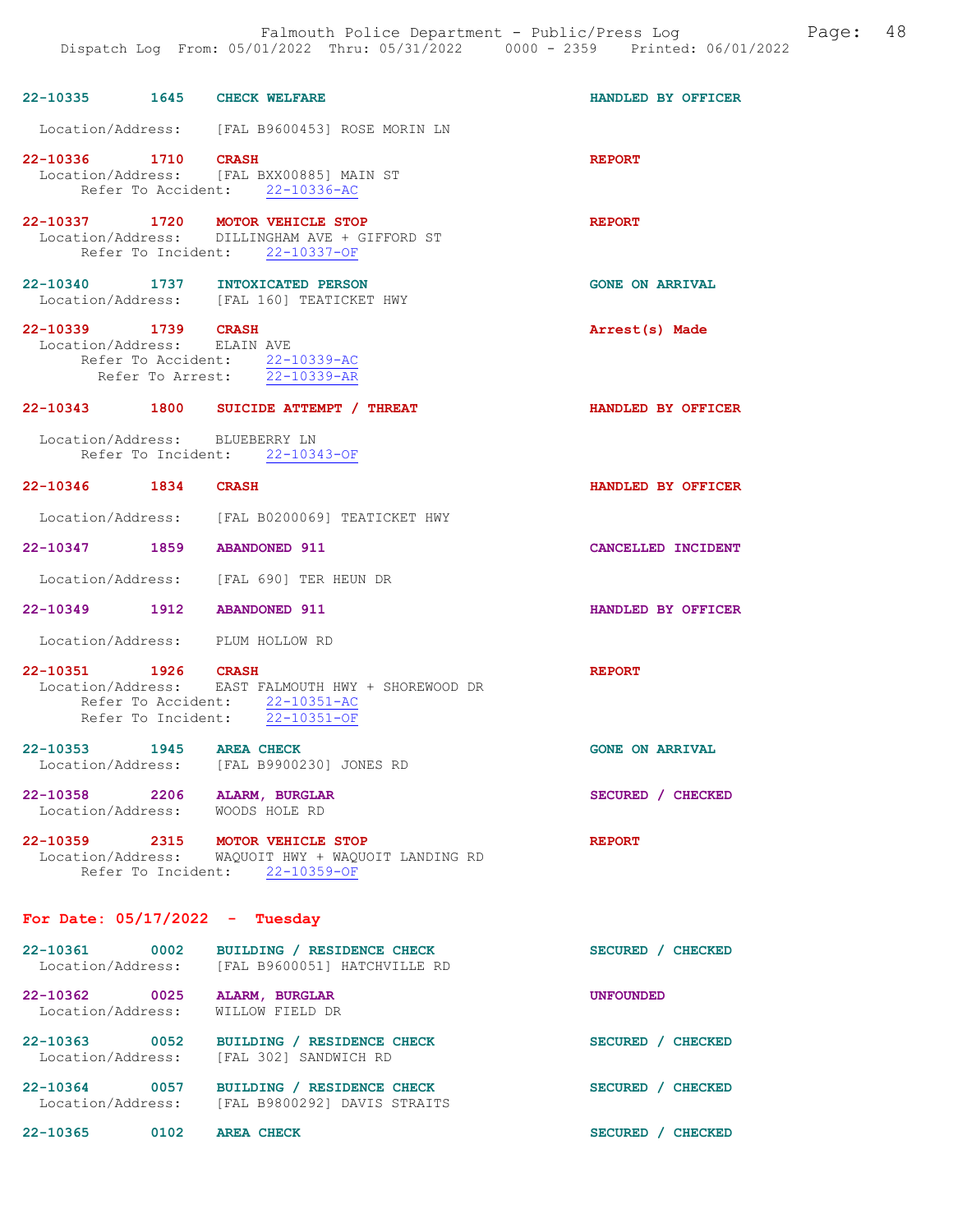|                                                                | Dispatch Log From: 05/01/2022 Thru: 05/31/2022 0000 - 2359 Printed: 06/01/2022   |                    |
|----------------------------------------------------------------|----------------------------------------------------------------------------------|--------------------|
| Location/Address:                                              | [FAL 159] GRAND AVE                                                              |                    |
| 22-10366 0104<br>Location/Address:                             | <b>AREA CHECK</b><br>[FAL B9600084] TER HEUN DR                                  | SECURED / CHECKED  |
| 22-10367 0108                                                  | <b>AREA CHECK</b><br>Location/Address: [FAL B9600012] DEPOT AVE                  | SECURED / CHECKED  |
| 22-10368 0111<br>Location/Address:                             | BUILDING / RESIDENCE CHECK<br>[FAL B9600031] MARAVISTA AVE EXT                   | SECURED / CHECKED  |
| 22-10369 0116<br>Location/Address:                             | <b>AREA CHECK</b><br>MBL ST                                                      | SECURED / CHECKED  |
| 22-10372 0117                                                  | BUILDING / RESIDENCE CHECK<br>Location/Address: [FAL B9700958] EAST FALMOUTH HWY | SECURED / CHECKED  |
| 22-10373 0118                                                  | BUILDING / RESIDENCE CHECK<br>Location/Address: [FAL B9600025] DAVISVILLE RD     | SECURED / CHECKED  |
| 22-10370 0120<br>Location/Address:                             | <b>AREA CHECK</b><br>[FAL 2400] RAILROAD AVE                                     | SECURED / CHECKED  |
| 22-10374 0122<br>Location/Address:                             | <b>AREA CHECK</b><br>OLD WAQUOIT RD                                              | SECURED / CHECKED  |
| 22-10371 0123                                                  | BUILDING / RESIDENCE CHECK<br>Location/Address: [FAL 964] TEATICKET HWY          | SECURED / CHECKED  |
| 22-10375 0152<br>Location/Address:                             | PARKING VIOLATION (S)<br>LUSCOMBE AVE                                            | NO VIOLATION       |
| 22-10376 0207<br>Location/Address:                             | PARKING VIOLATION (S)<br>[FAL B9600203] TOWN HALL SQ                             | NO VIOLATION       |
| 22-10377 0208<br>Location/Address:                             | BUILDING / RESIDENCE CHECK<br>[FAL 840] TECHNOLOGY PARK DR                       | SECURED / CHECKED  |
| 22-10378 0209                                                  | PARKING VIOLATION (S)<br>Location/Address: [FAL B9600261] MAIN ST                | NO VIOLATION       |
| 22-10379 0221 AREA CHECK<br>Location/Address: CEDAR MEADOWS DR |                                                                                  | SECURED / CHECKED  |
| 22-10383 0728                                                  | ANIMAL COMPLAINT                                                                 | REF ANIMAL CONTROL |
|                                                                | Location/Address: POST OFFICE RD + KATHARINE LEE BATES                           |                    |
| 22-10386 0829 ABANDONED 911                                    |                                                                                  | HANDLED BY OFFICER |
|                                                                | Location/Address: [FAL 690] TER HEUN DR                                          |                    |
| 22-10387 0835 ANIMAL COMPLAINT                                 |                                                                                  | REF ANIMAL CONTROL |
| Location/Address: RT 151                                       |                                                                                  |                    |
| 22-10388 0855 ANIMAL COMPLAINT                                 |                                                                                  | REF ANIMAL CONTROL |
| Location/Address: OAKWOOD AVE                                  |                                                                                  |                    |
| 22-10391 0910 DISABLED MV                                      |                                                                                  | HANDLED BY OFFICER |
|                                                                | Location/Address: [FAL 656] MENAUHANT RD                                         |                    |
| 22-10392 0936<br>Location/Address: NANCY AVE                   | Admin Services                                                                   | UNABLE TO LOCATE   |
| 22-10393 0942 Admin Services                                   |                                                                                  | HANDLED BY OFFICER |
|                                                                | Location/Address: [FAL BXX00385] MAIN ST                                         |                    |

Falmouth Police Department - Public/Press Log and Page: 49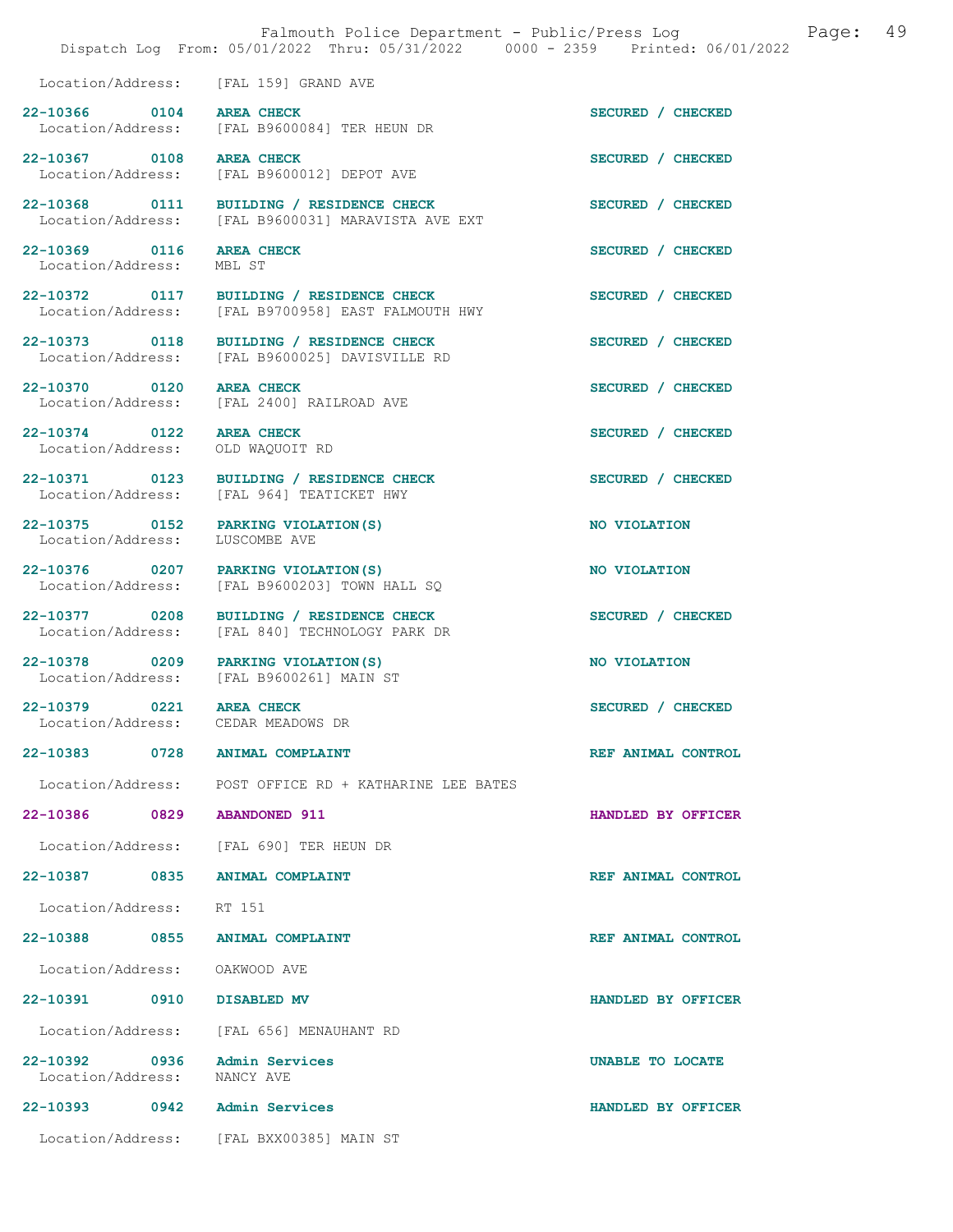|                                                      |      | 22-10394 0950 DISABLED MV                                                                                            | HANDLED BY OFFICER       |
|------------------------------------------------------|------|----------------------------------------------------------------------------------------------------------------------|--------------------------|
|                                                      |      | Location/Address: WORCESTER CT + TEATICKET HWY                                                                       |                          |
|                                                      |      | 22-10397 1029 FOLLOW UP INVESTIGATION                                                                                | HANDLED BY OFFICER       |
|                                                      |      | Location/Address: [FAL B9600025] DAVISVILLE RD                                                                       |                          |
| 22-10398 1047 THREAT<br>Location/Address: BARROWS RD |      | Refer To Arrest: 22-10398-AR                                                                                         | Arrest(s) Made           |
| 22-10401 1148 AREA CHECK                             |      | Location/Address: [FAL BXX00869] NORTH FALMOUTH HWY                                                                  | UNABLE TO LOCATE         |
|                                                      |      | 22-10402 1237 CHECK WELFARE<br>Location/Address: BRAEBURN CT<br>Refer To Incident: 22-10402-OF                       | <b>REPORT</b>            |
|                                                      |      | 22-10403 1239 ANIMAL COMPLAINT                                                                                       | REF ANIMAL CONTROL       |
| Location/Address: RAYMOND ST                         |      |                                                                                                                      |                          |
|                                                      |      | 22-10405 1342 CHECK WELFARE<br>Location/Address: [FAL 3267] MAIN ST                                                  | <b>GONE ON ARRIVAL</b>   |
|                                                      |      | 22-10406 1436 Admin Services<br>Location/Address: [FAL B0300047] SHORE ST                                            | HANDLED BY PARTY         |
|                                                      |      | 22-10407 1545 SUICIDE ATTEMPT / THREAT                                                                               | Merge: 22-10408 By: BLIN |
|                                                      |      | Location/Address: [FAL 2438] SANDWICH RD                                                                             |                          |
|                                                      |      | 22-10408 1547 SUICIDE ATTEMPT / THREAT<br>Location/Address: [FAL 2438] SANDWICH RD<br>Refer To Incident: 22-10408-OF | <b>REPORT</b>            |
|                                                      |      | 22-10411 1601 Admin Services<br>Location/Address: [FAL B9600530] FARVIEW LN                                          | HANDLED BY PARTY         |
|                                                      |      | 22-10412 1607 ALARM, BURGLAR                                                                                         | CANCELLED INCIDENT       |
|                                                      |      | Location/Address: [FAL 2002] OSTROM RD                                                                               |                          |
| $22 - 10413$                                         | 1610 | <b>CHECK WELFARE</b><br>Location/Address: [FAL L8] MENAUHANT RD<br>Refer To Incident: 22-10413-OF                    | <b>REPORT</b>            |
|                                                      |      | 22-10415 1618 INTOXICATED PERSON<br>Location/Address: [FAL BXX00335] MAIN ST                                         | REF FIRE DEPT            |
| Location/Address: ALTHEA RD                          |      | 22-10418  1649  B & E MV / TRL<br>Refer To Incident: 22-10418-OF                                                     | <b>REPORT</b>            |
|                                                      |      | 22-10421 1716 INTOXICATED PERSON                                                                                     | HANDLED BY OFFICER       |
|                                                      |      | Location/Address: [FAL B9600069] TER HEUN DR                                                                         |                          |
|                                                      |      | 22-10422 1754 ASSIST CITIZEN                                                                                         | HANDLED BY OFFICER       |
|                                                      |      | Location/Address: [FAL B9900229] PARSONS LN                                                                          |                          |
|                                                      |      | 22-10424 1822 ASSIST CITIZEN                                                                                         | HANDLED BY OFFICER       |
|                                                      |      | Location/Address: [FAL FPD] MAIN ST                                                                                  |                          |
|                                                      |      | 22-10425 1831 ASSIST OTHER AGENCY                                                                                    | UNABLE TO LOCATE         |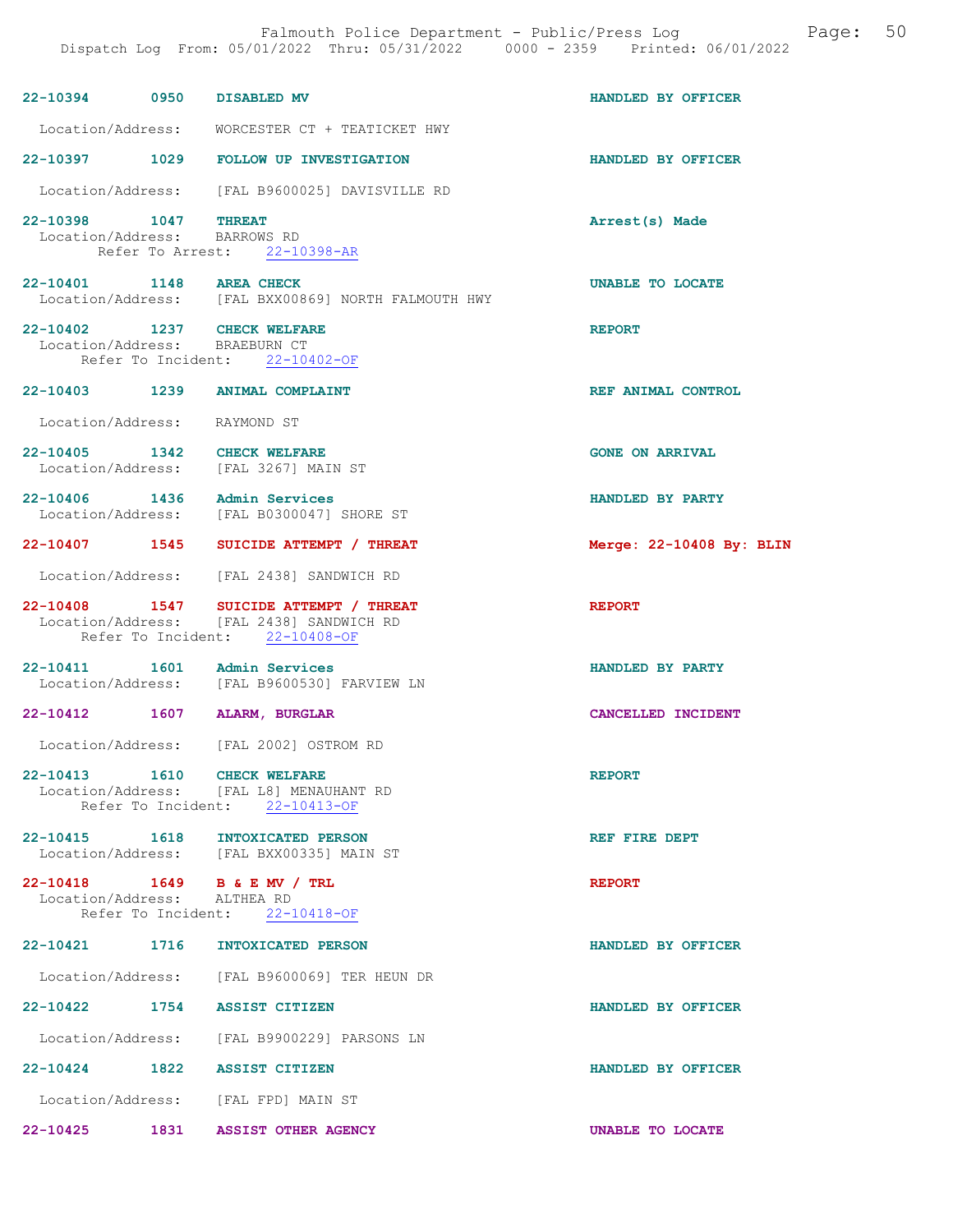|                                                             | Falmouth Police Department - Public/Press Log<br>Dispatch Log From: 05/01/2022 Thru: 05/31/2022 0000 - 2359 Printed: 06/01/2022 | 51<br>Page:           |  |
|-------------------------------------------------------------|---------------------------------------------------------------------------------------------------------------------------------|-----------------------|--|
|                                                             | Location/Address: CEDAR MEADOWS DR                                                                                              |                       |  |
| 22-10426 1834 ASSIST CITIZEN                                |                                                                                                                                 | HANDLED BY OFFICER    |  |
|                                                             | Location/Address: [FAL 3312] PALMER AVE                                                                                         |                       |  |
| 22-10427 1858 Admin Services<br>Location/Address: NANCY AVE | Refer To Incident: 22-10427-OF                                                                                                  | <b>SERVED IN HAND</b> |  |
| Location/Address: OHIO LN                                   | 22-10429 1955 DEAD ON ARRIVAL<br>Refer To Incident: 22-10429-OF                                                                 | <b>REPORT</b>         |  |
| 22-10433 2036 ERRATIC MV                                    |                                                                                                                                 | HANDLED BY OFFICER    |  |
| Location/Address: MARAVISTA AVE                             |                                                                                                                                 |                       |  |
|                                                             | 22-10434 2104 LOUD MUSIC / PARTY / NOISES                                                                                       | HANDLED BY OFFICER    |  |
| Location/Address: HAYWAY RD                                 |                                                                                                                                 |                       |  |
| Location/Address: CHESTER ST                                | 22-10435 2109 DISTURBANCE / DISORDERLY<br>Refer To Incident: 22-10435-OF                                                        | <b>REPORT</b>         |  |
|                                                             | 22-10436 2122 ANIMAL COMPLAINT                                                                                                  | REF ANIMAL CONTROL    |  |
|                                                             | Location/Address: WILD HARBOR RD                                                                                                |                       |  |
| 22-10437 2241 UNWANTED GUEST                                |                                                                                                                                 | HANDLED BY OFFICER    |  |
|                                                             | Location/Address: [FAL 1321] ESKER PL                                                                                           |                       |  |
| 22-10438 2246 ASSIST CITIZEN                                |                                                                                                                                 | HANDLED BY OFFICER    |  |
| Location/Address: PALMER AVE                                |                                                                                                                                 |                       |  |
| 22-10439 2309 Harassment                                    |                                                                                                                                 | HANDLED BY OFFICER    |  |
| Location/Address: CHESTER ST                                |                                                                                                                                 |                       |  |
| 22-10440 2332                                               | <b>OTHER TRAFFIC</b>                                                                                                            | HANDLED BY OFFICER    |  |
|                                                             | Vicinity of: SEACOAST SHORES BLVD                                                                                               |                       |  |
|                                                             | 22-10441 2355 BUILDING / RESIDENCE CHECK<br>Location/Address: [FAL B9600237] EAST FALMOUTH HWY                                  | SECURED / CHECKED     |  |
|                                                             | 22-10442 2355 BUILDING / RESIDENCE CHECK<br>Location/Address: [FAL B9600034] CHESTER ST                                         | SECURED / CHECKED     |  |
|                                                             | 22-10443 2358 BUILDING / RESIDENCE CHECK<br>Location/Address: [FAL 169] EAST FALMOUTH HWY                                       | SECURED / CHECKED     |  |
|                                                             | For Date: $05/18/2022 -$ Wednesday                                                                                              |                       |  |
| 22-10444 0000                                               | BUILDING / RESIDENCE CHECK<br>Location/Address: [FAL B9600025] DAVISVILLE RD                                                    | SECURED / CHECKED     |  |
|                                                             | 22-10445 0043 BUILDING / RESIDENCE CHECK<br>Location/Address: [FAL 302] SANDWICH RD                                             | SECURED / CHECKED     |  |
| 22-10447 0108 AREA CHECK                                    | Location/Address: OLD WAQUOIT RD + OLD BARNSTABLE RD                                                                            | SECURED / CHECKED     |  |
|                                                             | 22-10448 0113 BUILDING / RESIDENCE CHECK<br>Location/Address: [FAL B9600051] HATCHVILLE RD                                      | SECURED / CHECKED     |  |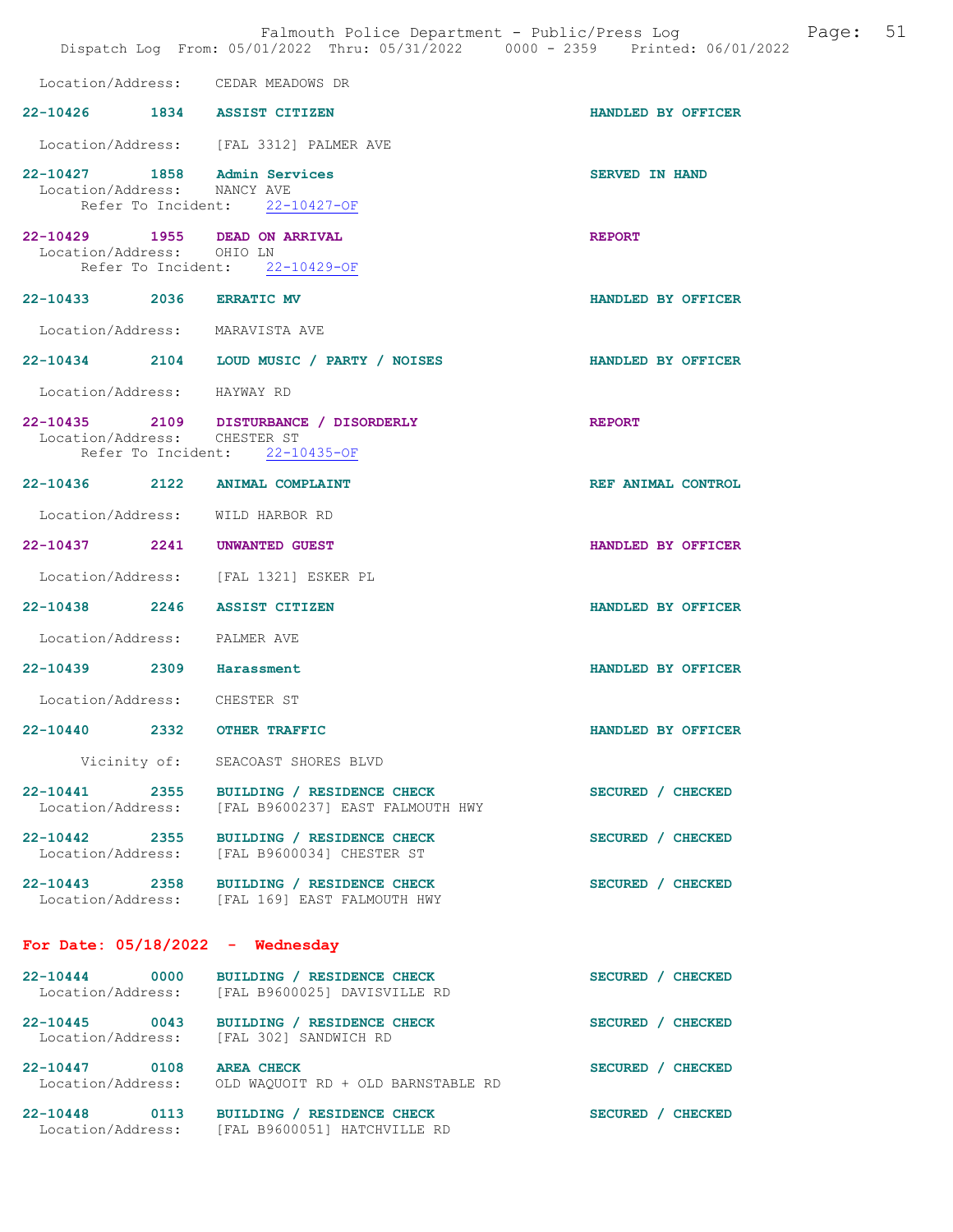22-10449 0129 BUILDING / RESIDENCE CHECK SECURED / CHECKED Location/Address: [FAL B9800292] DAVIS STRAITS

22-10451 0131 BUILDING / RESIDENCE CHECK<br>
Location/Address: [FAL 964] TEATICKET HWY [FAL 964] TEATICKET HWY

Location/Address: [FAL B9600084] TER HEUN DR

22-10452 0138 AREA CHECK SECURED / CHECKED Location/Address: [FAL B9600012] DEPOT AVE

22-10454 0141 AREA CHECK SECURED / CHECKED Location/Address: CEDAR MEADOWS DR

Location/Address: [FAL B9600031] MARAVISTA AVE EXT

22-10453 0147 AREA CHECK SECURED / CHECKED Location/Address: MBL ST

22-10455 0150 PARKING VIOLATION(S) NO VIOLATION<br>
Location/Address: LUSCOMBE AVE Location/Address:

22-10458 0159 AREA CHECK SECURED / CHECKED Location/Address: [FAL 159] GRAND AVE

Location/Address: [FAL FPD] MAIN ST

22-10459 0208 PARKING VIOLATION(S) NO VIOLATION Location/Address: [FAL B9600261] MAIN ST

22-10460 0209 PARKING VIOLATION(S) NO VIOLATION Location/Address: [FAL B9600203] TOWN HALL SQ

22-10462 0240 BUILDING / RESIDENCE CHECK SECURED / CHECKED Location/Address: [FAL 840] TECHNOLOGY PARK DR [FAL 840] TECHNOLOGY PARK DR

22-10467 0658 RECOVERED PROPERTY<br>
Location/Address: [FAL FPD] MAIN ST Location/Address: Refer To Incident: 22-10467-OF

22-10470 0751 ASSIST CITIZEN NOTIFICATION MADE Location/Address: [FAL 588] SPRING BARS RD

22-10468 0755 ALARM, BURGLAR CANCELLED INCIDENT

Location/Address: NICKERSON ST

22-10469 0756 CRASH REPORT Location/Address: MARAVISTA AVE + RANDOLPH ST Refer To Accident: 22-10469-AC

22-10471 0827 Admin Services HANDLED BY OFFICER

Location/Address: [FAL FFD5] EAST FALMOUTH HWY

22-10472 0851 CHECK WELFARE HANDLED BY OFFICER

Location/Address: EAST FALMOUTH HWY

22-10473 0859 ASSIST OTHER AGENCY HANDLED BY OFFICER Location/Address: [FAL B9600084] TER HEUN DR

22-10474 0944 PRIVATE TOW PRIVATE TOW

22-10450 0136 AREA CHECK SECURED / CHECKED

22-10456 0144 BUILDING / RESIDENCE CHECK SECURED / CHECKED

22-10461 0204 Admin Services HANDLED BY OFFICER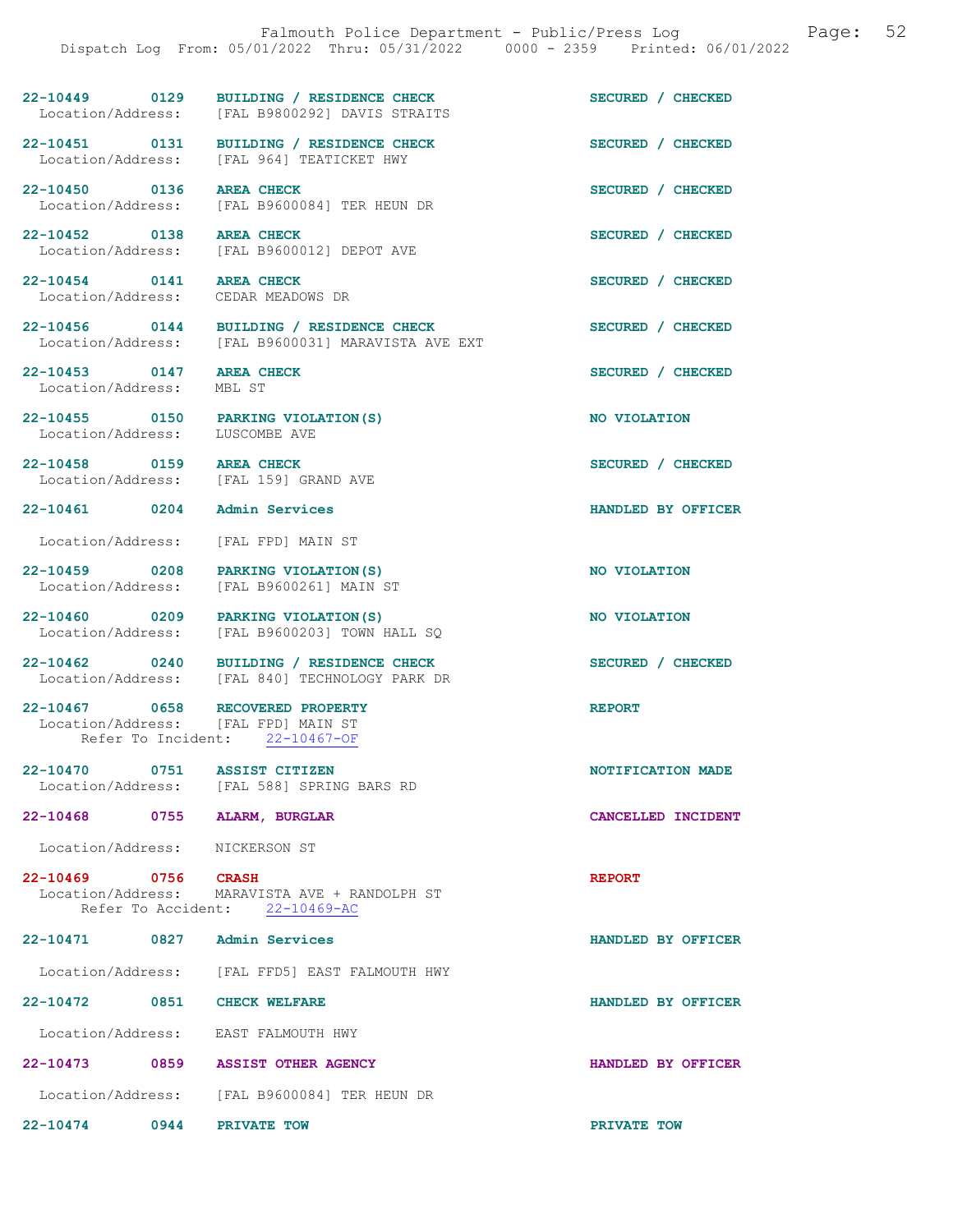|                                                                 | Dispatch Log From: 05/01/2022 Thru: 05/31/2022 0000 - 2359 Printed: 06/01/2022   | Falmouth Police Department - Public/Press Log Cage: | 53 |
|-----------------------------------------------------------------|----------------------------------------------------------------------------------|-----------------------------------------------------|----|
|                                                                 | Location/Address: [FAL B9900129] DAVIS STRAITS                                   |                                                     |    |
| 22-10475 1009 Harassment<br>Location/Address: BARROWS RD        |                                                                                  | UNABLE TO LOCATE                                    |    |
| 22-10477 1019 ALARM, BURGLAR                                    | Location/Address: [FAL 310] MEADOW NECK RD                                       | SECURED / CHECKED                                   |    |
| Location/Address: GEGGATT RD                                    | 22-10478  1021  RECOVERED PROPERTY                                               | NOTIFICATION MADE                                   |    |
|                                                                 | 22-10479   1025   TRANSPORT / ESCORT                                             | HANDLED BY OFFICER                                  |    |
|                                                                 | Location/Address: [FAL B9700809] WEST FALMOUTH HWY                               |                                                     |    |
| 22-10430 1030 OTHER TRAFFIC                                     |                                                                                  | HANDLED BY OFFICER                                  |    |
|                                                                 | Location/Address: [FAL B9700809] WEST FALMOUTH HWY                               |                                                     |    |
| 22-10480 1033 CRASH                                             | Location/Address: [FAL BXX00620] TEATICKET HWY                                   | UNABLE TO LOCATE                                    |    |
| 22-10481 1048 ANIMAL COMPLAINT<br>Location/Address: COMPTON DR  |                                                                                  | REF DNR                                             |    |
| 22-10483 1132 ASSAULT, PAST<br>Location/Address: MARAVISTA AVE  | Refer To Incident: 22-10483-OF                                                   | <b>REPORT</b>                                       |    |
| 22-10484 1135 ASSAULT, PAST                                     | Location/Address: [FAL B9600027] LAKEVIEW AVE<br>Refer To Incident: 22-10484-OF  | <b>REPORT</b>                                       |    |
| 22-10485 1146 CRASH, HIT/RUN                                    | Location/Address: [FAL 2433] NASHAWENA ST<br>Refer To Accident: 22-10485-AC      | <b>REPORT</b>                                       |    |
|                                                                 | 22-10486 1206 FOLLOW UP INVESTIGATION                                            | HANDLED BY OFFICER                                  |    |
| Location/Address: MARAVISTA AVE                                 |                                                                                  |                                                     |    |
| 22-10487<br>1207<br>Location/Address: LOREN RD                  | <b>ALARM, BURGLAR</b>                                                            | SECURED / CHECKED                                   |    |
|                                                                 | 22-10489 1256 DISTURBANCE / DISORDERLY<br>Location/Address: SANDWICH RD          | REF FIRE DEPT                                       |    |
|                                                                 | 22-10492 1307 INTOXICATED PERSON<br>Location/Address: [FAL B9600084] TER HEUN DR | <b>UNABLE TO LOCATE</b>                             |    |
| 22-10493 1310 AREA CHECK                                        |                                                                                  | Merge: 22-10492 By: MEIS                            |    |
|                                                                 | Location/Address: [FAL B9600084] TER HEUN DR                                     |                                                     |    |
| 22-10494 1311 ANIMAL COMPLAINT<br>Location/Address: OAKWOOD AVE | Refer To Incident: 22-10494-OF                                                   | <b>REPORT</b>                                       |    |
| 22-10496 1315 LOST PROPERTY                                     |                                                                                  | <b>REPORT</b>                                       |    |
|                                                                 | Location/Address: [FAL BXX00863] TEATICKET HWY<br>Refer To Incident: 22-10496-OF |                                                     |    |
| Location/Address: MARAVISTA AVE                                 | 22-10495 1317 FOLLOW UP INVESTIGATION                                            | <b>UNFOUNDED</b>                                    |    |
| 22-10399 1330 PRESERVE PEACE                                    |                                                                                  | HANDLED BY OFFICER                                  |    |
| Location/Address: PAMET RD                                      |                                                                                  |                                                     |    |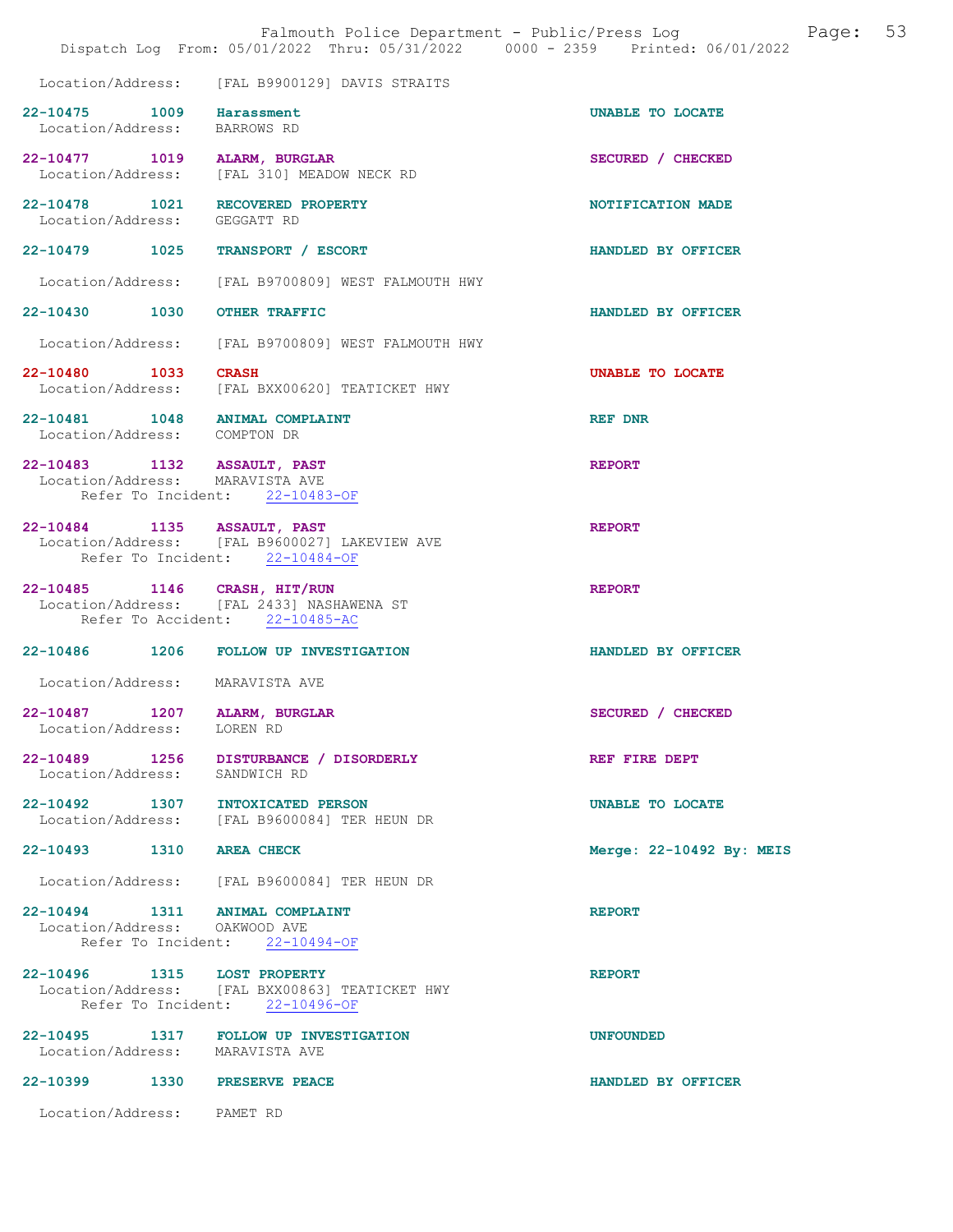|                                                          | Dispatch Log From: 05/01/2022 Thru: 05/31/2022 0000 - 2359 Printed: 06/01/2022                             |                    |
|----------------------------------------------------------|------------------------------------------------------------------------------------------------------------|--------------------|
| 1413<br>$22 - 10499$                                     | <b>FOLLOW UP INVESTIGATION</b>                                                                             | HANDLED BY OFFICER |
|                                                          | Location/Address: MARAVISTA AVE                                                                            |                    |
|                                                          | 22-10501 1419 ABANDONED 911                                                                                | HANDLED BY OFFICER |
|                                                          | Location/Address: [FAL 184] RT 151                                                                         |                    |
| 22-10502 1427<br>Location/Address:                       | <b>ABANDONED 911</b><br>[FAL B9600203] TOWN HALL SO                                                        | NOTIFICATION MADE  |
|                                                          | 22-10503 1435 CHECK WELFARE<br>Location/Address: [FAL B9600084] TER HEUN DR                                | <b>TRANSPORT</b>   |
|                                                          | 22-10505 1555 FOLLOW UP INVESTIGATION                                                                      | HANDLED BY OFFICER |
|                                                          | Location/Address: [FAL 1440] WORCESTER CT                                                                  |                    |
| 22-10506 1600                                            | <b>ABANDONED 911</b><br>Location/Address: [FAL 188] KATHARINE LEE BATES                                    | NOTIFICATION MADE  |
|                                                          | 22-10507 1642 TRAFFIC HAZARD<br>Location/Address: RT 28 NORTH                                              | NOTIFICATION MADE  |
|                                                          | 22-10508 1711 DIRT BIKE / ATV COMPLAINT<br>Location/Address: ROYAL CIR + BARROWS RD                        | UNABLE TO LOCATE   |
|                                                          | 22-10509 1742 Admin Services                                                                               | HANDLED BY OFFICER |
|                                                          | Location/Address: [FAL FPD] MAIN ST                                                                        |                    |
| 22-10510 1743                                            | Illegal Dumping                                                                                            | HANDLED BY OFFICER |
|                                                          | Location/Address: DEER POND RD                                                                             |                    |
| 22-10511 1755 DISABLED MV                                |                                                                                                            | HANDLED BY OFFICER |
| Location/Address: GRAND AVE                              |                                                                                                            |                    |
|                                                          | 22-10512 1837 CHECK WELFARE<br>Location/Address: [FAL B0300037] TEATICKET HWY<br>Refer To P/C: 22-10512-AR | Arrest(s) Made     |
| 22-10516 1935 AREA CHECK<br>Location/Address: BARROWS RD |                                                                                                            | <b>UNFOUNDED</b>   |
|                                                          | 22-10517 1944 RECOVERED PROPERTY<br>Location: BIKE PATH WEST FALMOUTH<br>Refer To Incident: 22-10517-OF    | <b>REPORT</b>      |
| 22-10518 1945 ERRATIC MV                                 | Location/Address: RT 151 + BOXBERRY HILL RD                                                                | <b>UNFOUNDED</b>   |
|                                                          | 22-10519 2001 MOTOR VEHICLE STOP<br>Location/Address: FRESH POND RD<br>Refer To Incident: 22-10519-OF      | <b>REPORT</b>      |
| 22-10520 2011 ERRATIC MV                                 | Location/Address: [FAL B9700084] TEATICKET HWY                                                             | UNABLE TO LOCATE   |
|                                                          | 22-10521 2048 Admin Services                                                                               | HANDLED BY OFFICER |
|                                                          | Location/Address: [FAL FPD] MAIN ST                                                                        |                    |
|                                                          | 22-10522 2049 MISSING PERSON<br>Location/Address: SEACOAST SHORES BLVD<br>Refer To Incident: 22-10522-OF   | <b>REPORT</b>      |
|                                                          | 22-10523 2058 MOTOR VEHICLE STOP                                                                           | Verbal Warning     |

Falmouth Police Department - Public/Press Log and Page: 54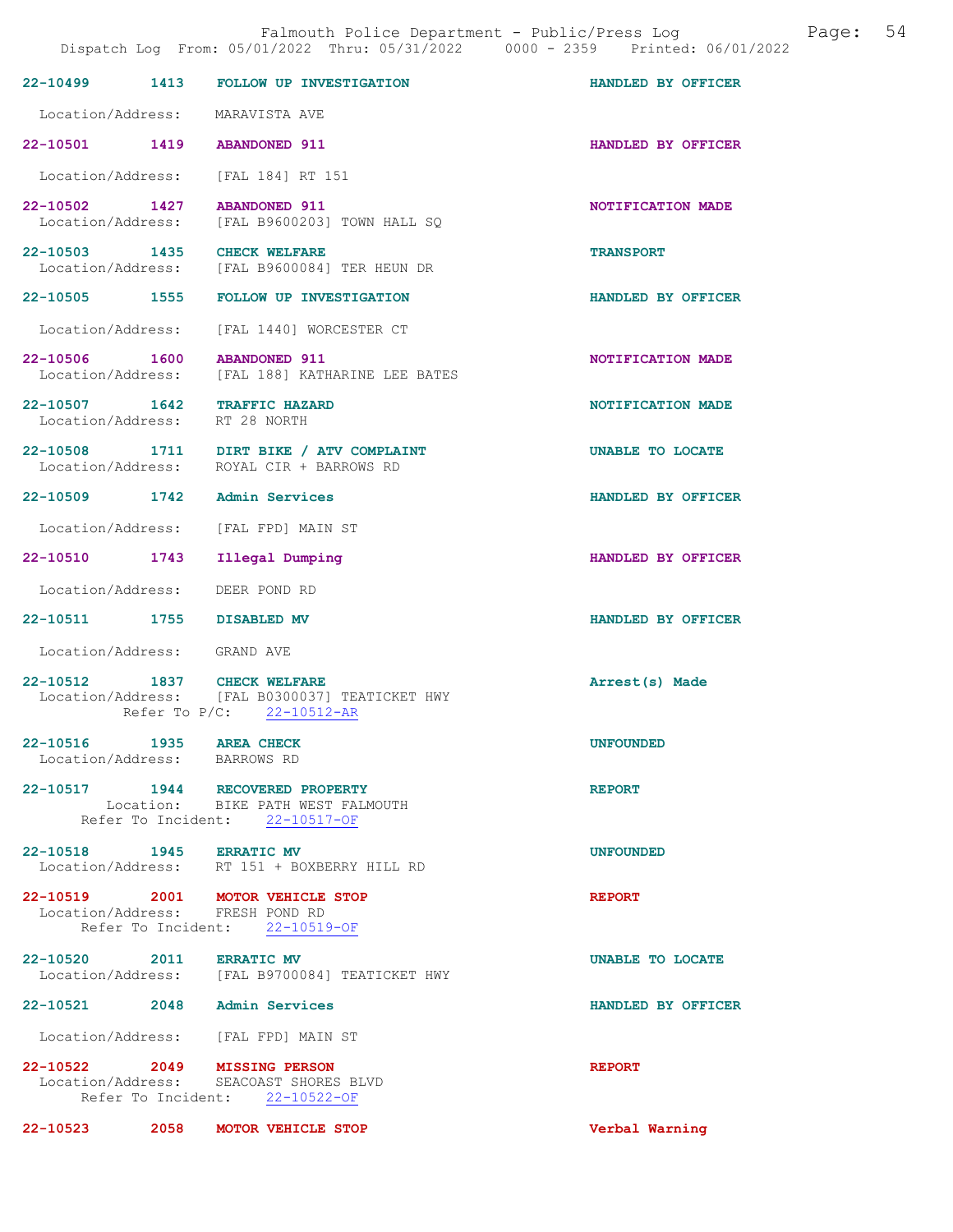|                                                                     | Falmouth Police Department - Public/Press Log<br>Dispatch Log From: 05/01/2022 Thru: 05/31/2022 0000 - 2359 Printed: 06/01/2022 | 55<br>Page:          |
|---------------------------------------------------------------------|---------------------------------------------------------------------------------------------------------------------------------|----------------------|
|                                                                     | Location/Address: [FAL B9900230] JONES RD                                                                                       |                      |
| 22-10525 2115 ERRATIC MV                                            | Location/Address: BRICK KILN RD + SERVICE RD                                                                                    | UNABLE TO LOCATE     |
| 22-10527 2204 CHECK WELFARE                                         |                                                                                                                                 | HANDLED BY OFFICER   |
|                                                                     | Location/Address: [FAL 2090] GIFFORD ST                                                                                         |                      |
| 22-10528 2218                                                       | <b>ERRATIC MV</b>                                                                                                               | HANDLED BY OFFICER   |
|                                                                     | Location/Address: RT 28 SOUTH + THOMAS B LANDERS RD                                                                             |                      |
| 22-10529 2250 DISABLED MV<br>Location/Address: RT 28 NORTH          |                                                                                                                                 | <b>VEHICLE TOWED</b> |
| 22-10530 2338 CHECK WELFARE                                         | Location/Address: SANDWICH RD + TEATICKET HWY                                                                                   | UNABLE TO LOCATE     |
|                                                                     | 22-10531 2356 BUILDING / RESIDENCE CHECK<br>Location/Address: [FAL BXX00272] LOCUST ST                                          | SECURED / CHECKED    |
| For Date: $05/19/2022 - Thursday$                                   |                                                                                                                                 |                      |
| 22-10532 0006 AREA CHECK<br>Location/Address: [FAL L97] GOSNOLD RD  |                                                                                                                                 | SECURED / CHECKED    |
|                                                                     | 22-10533 0033 BUILDING / RESIDENCE CHECK<br>Location/Address: [FAL 3214] HATCHVILLE RD                                          | SECURED / CHECKED    |
| Location/Address: [FAL 302] SANDWICH RD                             | 22-10534 0034 BUILDING / RESIDENCE CHECK                                                                                        | SECURED / CHECKED    |
| 22-10535 0102 ASSIST CITIZEN<br>Location/Address: [FAL FPD] MAIN ST |                                                                                                                                 | REF OTHER            |
| 22-10537 0106 AREA CHECK<br>Location/Address: [FAL L65] COUNTY RD   |                                                                                                                                 | SECURED / CHECKED    |
|                                                                     | 22-10536 0107 BUILDING / RESIDENCE CHECK<br>Location/Address: [FAL B9700084] TEATICKET HWY                                      | SECURED / CHECKED    |
|                                                                     | 22-10538 0126 BUILDING / RESIDENCE CHECK<br>Location/Address: [FAL BXX00131] EAST FALMOUTH HWY                                  | SECURED / CHECKED    |
| 22-10540 0130<br>Location/Address:                                  | BUILDING / RESIDENCE CHECK<br>BARROWS RD                                                                                        | SECURED / CHECKED    |
| 22-10541 0134                                                       | BUILDING / RESIDENCE CHECK<br>Location/Address: [FAL B9800292] DAVIS STRAITS                                                    | SERVED IN HAND       |
| 22-10542 0138<br>Location/Address:                                  | <b>AREA CHECK</b><br>OLD WAQUOIT RD                                                                                             | SECURED / CHECKED    |
| 22-10543 0147                                                       | BUILDING / RESIDENCE CHECK<br>Location/Address: [FAL 3214] HATCHVILLE RD                                                        | SECURED / CHECKED    |
| 22-10545 0148<br>Location/Address:                                  | BUILDING / RESIDENCE CHECK<br>[FAL B9600031] MARAVISTA AVE EXT                                                                  | SECURED / CHECKED    |
| 22-10544 0200<br>Location/Address:                                  | BUILDING / RESIDENCE CHECK<br>CHESTER ST                                                                                        | SECURED / CHECKED    |
| Location/Address:                                                   | 22-10546 0209 PARKING VIOLATION (S)<br>[FAL B9600077] TOWN HALL SQ                                                              | NO VIOLATION         |
|                                                                     | 22-10547 0225 BUILDING / RESIDENCE CHECK<br>Location/Address: [FAL 357] GIFFORD ST                                              | SECURED / CHECKED    |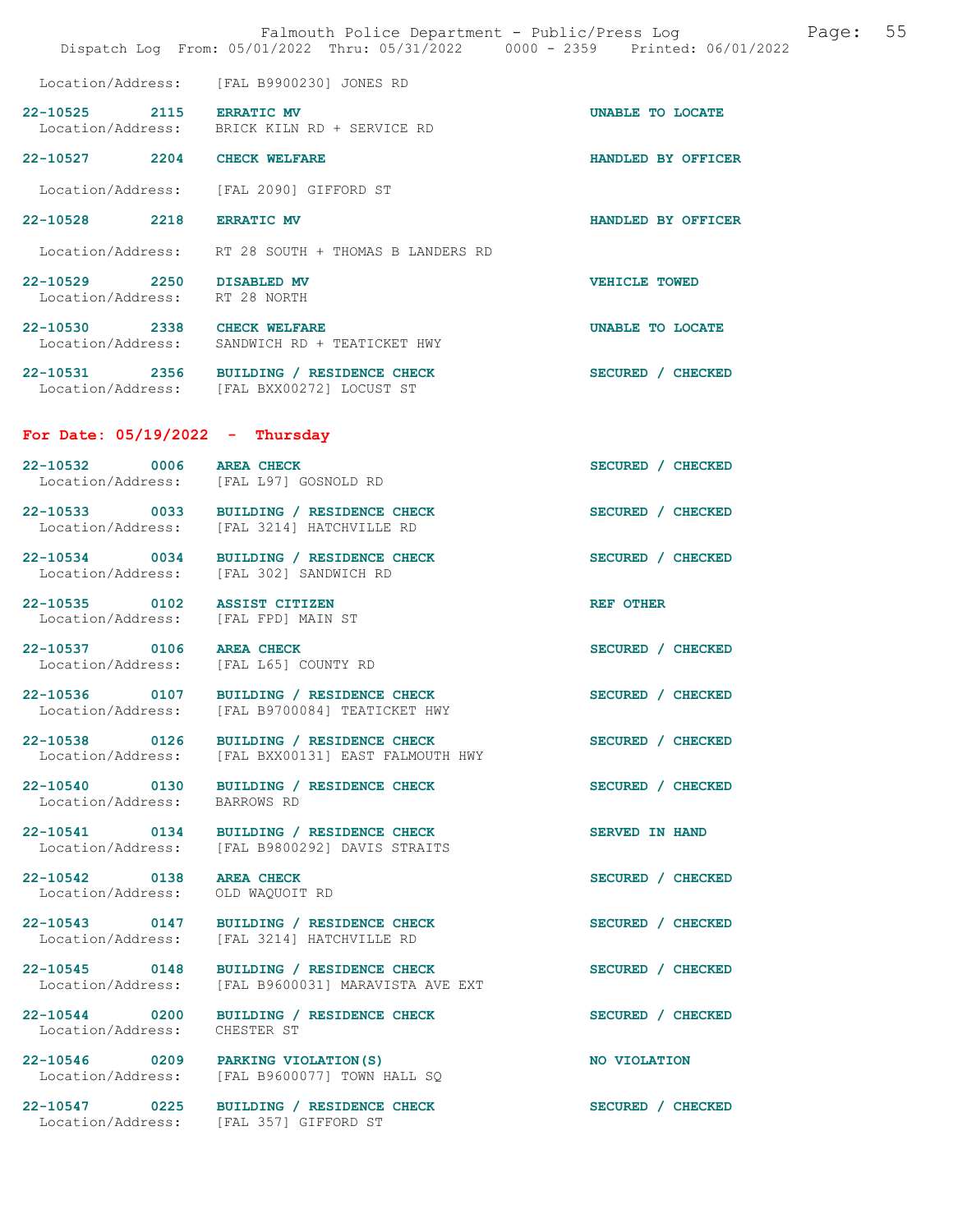|                                                               | Falmouth Police Department - Public/Press Log<br>Dispatch Log From: 05/01/2022 Thru: 05/31/2022 0000 - 2359 Printed: 06/01/2022 |                        | Page: | 56 |
|---------------------------------------------------------------|---------------------------------------------------------------------------------------------------------------------------------|------------------------|-------|----|
|                                                               | 22-10548 0229 PARKING VIOLATION (S)<br>Location/Address: LUSCOMBE AVE + WATER ST                                                | NO VIOLATION           |       |    |
|                                                               | 22-10549 0232 BUILDING / RESIDENCE CHECK<br>Location/Address: [FAL 964] TEATICKET HWY                                           | SECURED / CHECKED      |       |    |
| 22-10550 0254 ALARM, BURGLAR<br>Location/Address: RICHARDS RD |                                                                                                                                 | <b>UNFOUNDED</b>       |       |    |
|                                                               | 22-10551 0307 PARKING VIOLATION (S)<br>Location/Address: [FAL B9600261] MAIN ST                                                 | NO VIOLATION           |       |    |
|                                                               | 22-10552 0521 SUICIDE ATTEMPT / THREAT<br>Location/Address: [FAL 169] EAST FALMOUTH HWY<br>Refer To Incident: 22-10552-OF       | <b>REPORT</b>          |       |    |
|                                                               | 22-10554 0556 FOLLOW UP INVESTIGATION                                                                                           | HANDLED BY OFFICER     |       |    |
| Location/Address: WINDSWEPT RD                                |                                                                                                                                 |                        |       |    |
| 22-10555 0620 Admin Services                                  |                                                                                                                                 | HANDLED BY OFFICER     |       |    |
|                                                               | Location/Address: [FAL FFD5] EAST FALMOUTH HWY                                                                                  |                        |       |    |
| 22-10557 0733 OVERDOSE<br>Location/Address: CINROC CIR        | Refer To Incident: 22-10557-OF                                                                                                  | <b>REPORT</b>          |       |    |
| 22-10558 0814 ALARM, BURGLAR                                  | Location/Address: [FAL B9600307] PALMER AVE                                                                                     | <b>UNFOUNDED</b>       |       |    |
| 22-10559 0851 TRAFFIC HAZARD                                  | Location/Address: SEACOAST SHORES BLVD + ASHLEY DR                                                                              | <b>UNFOUNDED</b>       |       |    |
| 22-10560 0858 ALARM, BURGLAR                                  |                                                                                                                                 | CANCELLED INCIDENT     |       |    |
|                                                               | Location/Address: [FAL 76] FOSTER RD                                                                                            |                        |       |    |
|                                                               | 22-10561 0901 ASSIST OTHER AGENCY<br>Location/Address: [FAL B9600026] GIFFORD EXT ST<br>Refer To Incident: 22-10561-OF          | <b>REPORT</b>          |       |    |
| 22-10563 1042                                                 | <b>THREAT</b><br>Location/Address: [FAL BXX00437] TEATICKET HWY                                                                 | <b>GONE ON ARRIVAL</b> |       |    |
| 22-10565 1058 THREAT<br>Location/Address: ELAIN AVE           | Refer To Incident: 22-10565-OF                                                                                                  | <b>REPORT</b>          |       |    |
| 22-10566 1127 ALARM, BURGLAR                                  | Location/Address: [FAL B9600084] TER HEUN DR                                                                                    | HANDLED BY PARTY       |       |    |
| 22-10569 1142                                                 | <b>Admin Services</b>                                                                                                           | HANDLED BY OFFICER     |       |    |
| Location/Address:                                             | [FAL FPD] MAIN ST                                                                                                               |                        |       |    |
| 22-10570 1146                                                 | <b>CHECK WELFARE</b>                                                                                                            | HANDLED BY OFFICER     |       |    |
| Location/Address:                                             | [FAL BXX00620] TEATICKET HWY                                                                                                    |                        |       |    |
| 22-10573 1223<br>Location/Address:                            | <b>ASSIST FIRE DEPT</b><br>[FAL 3210] GANSETT RD                                                                                | REF FIRE DEPT          |       |    |
| 22-10574 1236 OTHER TRAFFIC                                   | Location/Address: [FAL B9600005] RT 151                                                                                         | NOTIFICATION MADE      |       |    |
| 22-10575 1333 ABANDONED 911                                   | Location/Address: [FAL 1660] MAIN ST                                                                                            | HANDLED BY PARTY       |       |    |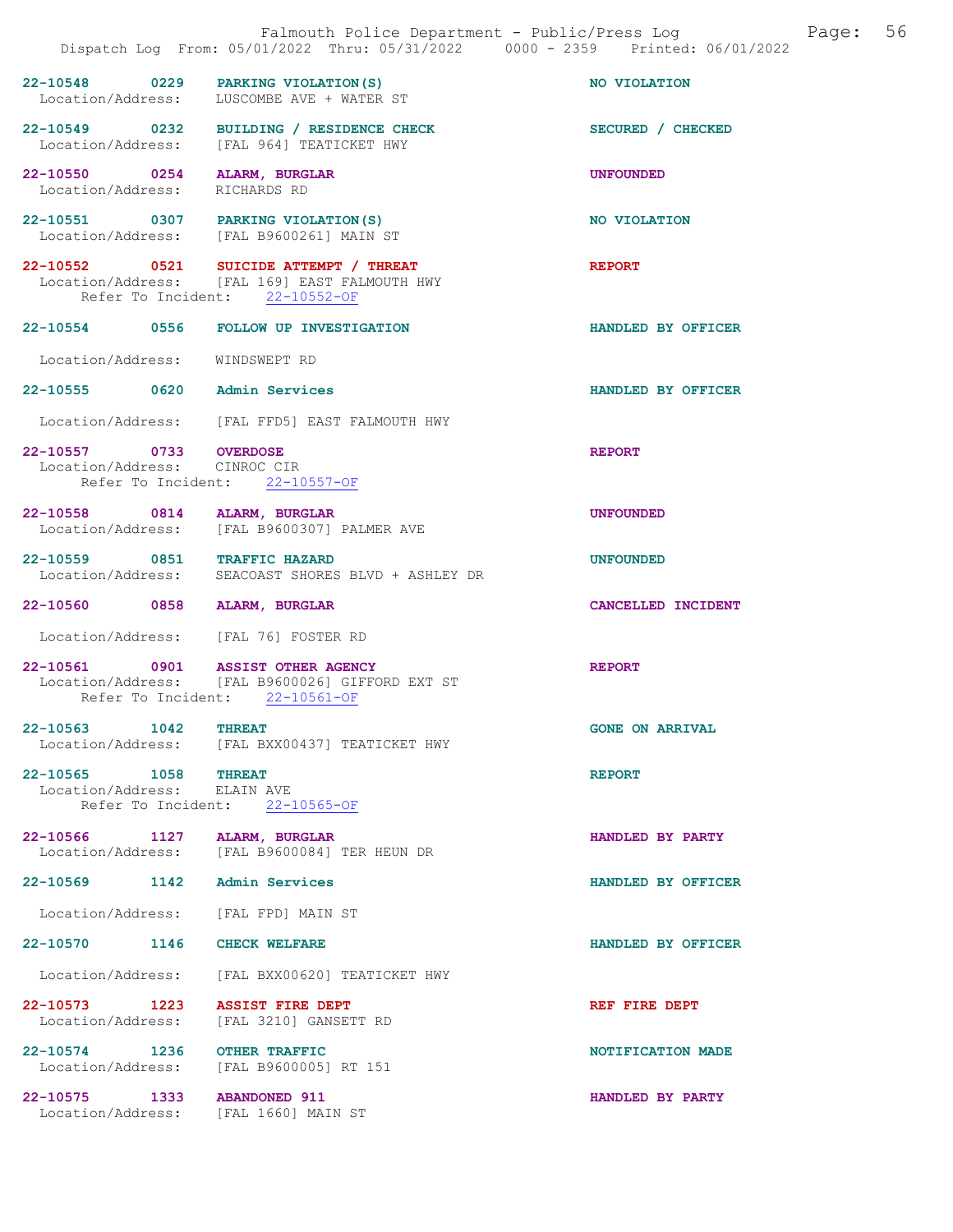| 22-10576 1335 Admin Services                                        | Location/Address: [FAL BXX00791] WOODS HOLE RD                                                                       | HANDLED BY PARTY       |
|---------------------------------------------------------------------|----------------------------------------------------------------------------------------------------------------------|------------------------|
| 22-10577 1339 LARCENY<br>Location/Address: [FAL FPD] MAIN ST        | Refer To Incident: 22-10577-OF                                                                                       | <b>REPORT</b>          |
| 22-10578 1406 OTHER TRAFFIC                                         |                                                                                                                      | CANCELLED INCIDENT     |
|                                                                     | Location/Address: SCRANTON AVE + QUEEN ST                                                                            |                        |
| 22-10580 1434 Admin Services<br>Location/Address: FAIRWAY POINTE RD |                                                                                                                      | HANDLED BY PARTY       |
| 22-10582 1505 Admin Services                                        |                                                                                                                      | HANDLED BY OFFICER     |
|                                                                     | Location/Address: [FAL FFD5] EAST FALMOUTH HWY                                                                       |                        |
| 22-10584 1518 MOTOR VEHICLE STOP                                    |                                                                                                                      | HANDLED BY OFFICER     |
|                                                                     | Location/Address: [FAL BXX00620] TEATICKET HWY                                                                       |                        |
| 22-10586 1535 MOTOR VEHICLE STOP                                    |                                                                                                                      | HANDLED BY OFFICER     |
|                                                                     | Location/Address: [FAL BXX002351 MAIN ST                                                                             |                        |
| 22-10587 1539 TRAFFIC HAZARD                                        | Location/Address: CENTRAL AVE + MENAUHANT RD                                                                         | UNABLE TO LOCATE       |
| Location/Address: CARLSON LN                                        | 22-10588 1547 MENTAL ILLNESS (SEC 12)<br>Refer To Incident: 22-10588-OF                                              | <b>REPORT</b>          |
| 22-10589 1552 MOTOR VEHICLE STOP                                    |                                                                                                                      | HANDLED BY OFFICER     |
|                                                                     | Location/Address: [FAL BXX00190] DAVIS STRAITS                                                                       |                        |
| 22-10590 1600                                                       | MOTOR VEHICLE STOP                                                                                                   | HANDLED BY OFFICER     |
|                                                                     | Location/Address: [FAL 1512] DAVIS STRAITS                                                                           |                        |
| 22-10592 1608 MOTOR VEHICLE STOP                                    |                                                                                                                      | HANDLED BY OFFICER     |
| Location/Address: FALMOUTH HEIGHTS RD                               |                                                                                                                      |                        |
| 1616<br>22-10593                                                    | MOTOR VEHICLE STOP                                                                                                   | HANDLED BY OFFICER     |
|                                                                     | Location/Address: [FAL BXX00159] DAVIS STRAITS                                                                       |                        |
| 22-10595 1618 ALARM, BURGLAR<br>Location/Address: CAPTAIN DAVIS LN  |                                                                                                                      | <b>UNFOUNDED</b>       |
| 22-10596 1633 AREA CHECK                                            |                                                                                                                      | HANDLED BY OFFICER     |
| Location/Address: FRESH POND RD                                     |                                                                                                                      |                        |
| 22-10597 1643 MOTOR VEHICLE STOP                                    | Location/Address: [FAL 664] TEATICKET HWY                                                                            | <b>CITATION ISSUED</b> |
|                                                                     | 22-10598 1704 MOTOR VEHICLE STOP<br>Location/Address: [FAL BXX00190] DAVIS STRAITS<br>Refer To Incident: 22-10598-OF | <b>REPORT</b>          |
| 22-10600 1726 MOTOR VEHICLE STOP                                    | Location/Address: [FAL 3326] DAVIS STRAITS                                                                           | <b>CITATION ISSUED</b> |
| 22-10601 1738 PRESERVE PEACE                                        | Location/Address: [FAL BXX00486] PALMER AVE                                                                          | <b>GONE ON ARRIVAL</b> |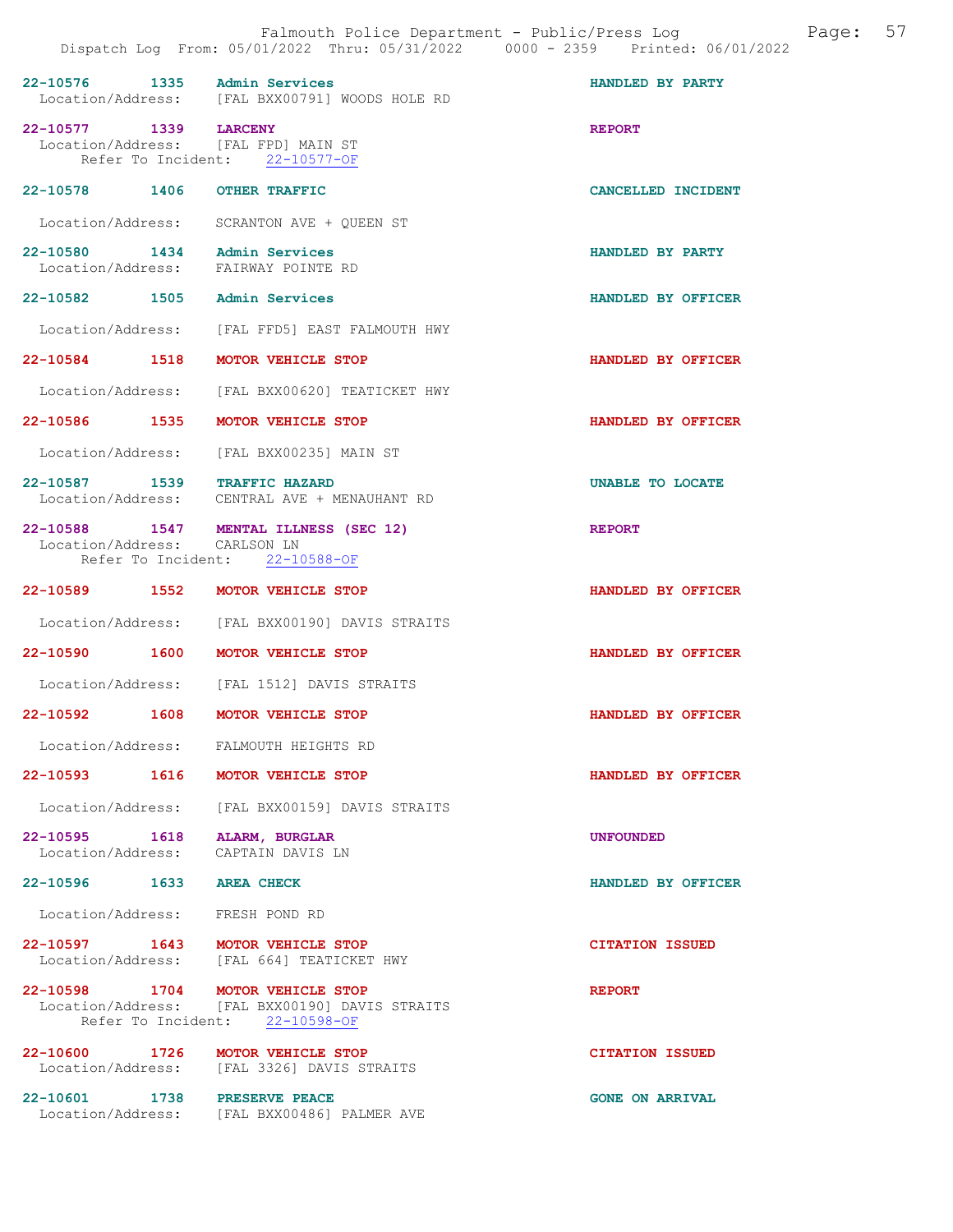|                                               | Falmouth Police Department - Public/Press Log<br>Dispatch Log From: 05/01/2022 Thru: 05/31/2022 0000 - 2359 Printed: 06/01/2022 | Page:                  | 58 |
|-----------------------------------------------|---------------------------------------------------------------------------------------------------------------------------------|------------------------|----|
|                                               | 22-10603 1742 MOTOR VEHICLE STOP<br>Location/Address: [FAL B0000225] TEATICKET HWY                                              | <b>CITATION ISSUED</b> |    |
|                                               | 22-10605 1753 MOTOR VEHICLE STOP<br>Location/Address: [FAL B9600047] TEATICKET HWY                                              | <b>CITATION ISSUED</b> |    |
| 22-10606 1806 CRASH, HIT/RUN                  | Location/Address: [FAL 737] PALMER AVE<br>Refer To Accident: 22-10606-AC                                                        | <b>REPORT</b>          |    |
|                                               | 22-10607 1821 MOTOR VEHICLE STOP                                                                                                | HANDLED BY OFFICER     |    |
|                                               | Location/Address: [FAL FPD] MAIN ST                                                                                             |                        |    |
| 22-10609 1840 CRASH, HIT/RUN                  | Location/Address: [FAL L104] MAIN ST<br>Refer To Accident: 22-10609-AC<br>Refer To Incident: 22-10609-OF                        | <b>REPORT</b>          |    |
|                                               | 22-10610 1925 MOTOR VEHICLE STOP<br>Location/Address: [FAL 2930] DAVIS STRAITS                                                  | <b>CITATION ISSUED</b> |    |
| 22-10611 1936 CHECK WELFARE                   |                                                                                                                                 | HANDLED BY OFFICER     |    |
|                                               | Location/Address: [FAL 3075] JONES RD                                                                                           |                        |    |
| 22-10612 2015 ABANDONED 911                   |                                                                                                                                 | HANDLED BY OFFICER     |    |
|                                               | Location/Address: [FAL 707] GIFFORD ST                                                                                          |                        |    |
|                                               | 22-10614 2130 BUILDING / RESIDENCE CHECK<br>Location/Address: [FAL 964] TEATICKET HWY                                           | SECURED / CHECKED      |    |
| 22-10615 2155 ANIMAL COMPLAINT                |                                                                                                                                 | HANDLED BY OFFICER     |    |
| Location/Address: ESKER PL                    |                                                                                                                                 |                        |    |
| 22-10616 2255 ABANDONED 911                   |                                                                                                                                 | HANDLED BY OFFICER     |    |
| Location/Address: RIDDLE HILL RD              |                                                                                                                                 |                        |    |
| 22-10617<br>2344                              | Admin Services                                                                                                                  | HANDLED BY OFFICER     |    |
|                                               | Location/Address: [FAL B9600038] EAST FALMOUTH HWY                                                                              |                        |    |
| For Date: $05/20/2022 -$ Friday               |                                                                                                                                 |                        |    |
| 22-10618 0019<br>Location/Address:            | BUILDING / RESIDENCE CHECK<br>[FAL B9600029] KATHARINE LEE BATES                                                                | SECURED / CHECKED      |    |
|                                               | 22-10619 0035 BUILDING / RESIDENCE CHECK<br>Location/Address: [FAL B9900121] PALMER AVE                                         | SECURED / CHECKED      |    |
| 22-10620 0042 AREA CHECK<br>Location/Address: | [FAL B9600044] CARRIAGE SHOP RD                                                                                                 | SECURED / CHECKED      |    |
| 22-10621 0044                                 | BUILDING / RESIDENCE CHECK<br>Location/Address: [FAL 3214] HATCHVILLE RD                                                        | SECURED / CHECKED      |    |
| 22-10622 0045 AREA CHECK<br>Location/Address: | BARROWS RD                                                                                                                      | SECURED / CHECKED      |    |
| 22-10623 0049                                 | BUILDING / RESIDENCE CHECK<br>Location/Address: [FAL 302] SANDWICH RD                                                           | SECURED / CHECKED      |    |
| 22-10624 0101 AREA CHECK                      | Location/Address: [FAL L65] COUNTY RD                                                                                           | SECURED / CHECKED      |    |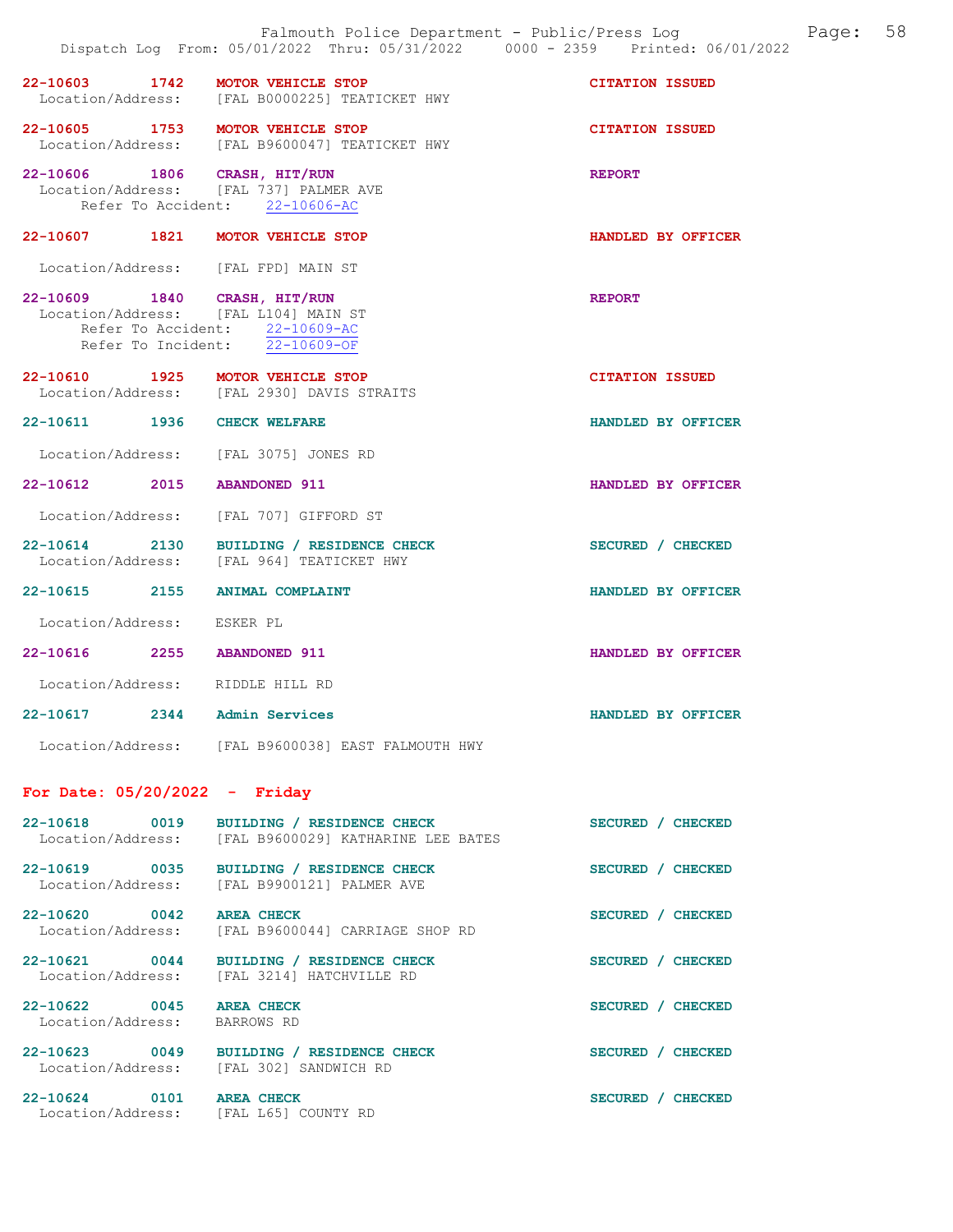|                                    |                    | Falmouth Police Department - Public/Press Log<br>Dispatch Log From: 05/01/2022 Thru: 05/31/2022 0000 - 2359 Printed: 06/01/2022 | 59<br>Page:        |
|------------------------------------|--------------------|---------------------------------------------------------------------------------------------------------------------------------|--------------------|
| 22-10625 0102<br>Location/Address: |                    | BUILDING / RESIDENCE CHECK<br>CHESTER ST                                                                                        | SECURED / CHECKED  |
| 22-10629 0104                      |                    | BUILDING / RESIDENCE CHECK<br>Location/Address: [FAL BXX00810] MAIN ST                                                          | SECURED / CHECKED  |
| 22-10627 0118<br>Location/Address: |                    | BUILDING / RESIDENCE CHECK<br>[FAL B9600031] MARAVISTA AVE EXT                                                                  | SECURED / CHECKED  |
| 22-10628 0130<br>Location/Address: |                    | BUILDING / RESIDENCE CHECK<br>[FAL 964] TEATICKET HWY                                                                           | SECURED / CHECKED  |
| 22-10630 0200<br>Location/Address: |                    | BUILDING / RESIDENCE CHECK<br>[FAL BXX00272] LOCUST ST                                                                          | SECURED / CHECKED  |
| 22-10631 0200<br>Location/Address: |                    | PARKING VIOLATION (S)<br>[FAL B9600261] MAIN ST                                                                                 | NO VIOLATION       |
| 22-10632 0201                      |                    | BUILDING / RESIDENCE CHECK<br>Location/Address: [FAL B9600026] GIFFORD EXT ST                                                   | SECURED / CHECKED  |
| 22-10633 0220                      |                    | BUILDING / RESIDENCE CHECK<br>Location/Address: [FAL B9600028] JONES RD                                                         | SECURED / CHECKED  |
| 22-10634 0227                      |                    | <b>CHECK WELFARE</b>                                                                                                            | HANDLED BY OFFICER |
| Location/Address:                  |                    | WEST FALMOUTH HWY                                                                                                               |                    |
| Location/Address:                  |                    | 22-10635 0240 PARKING VIOLATION (S)<br>[FAL B9600203] TOWN HALL SQ                                                              | NO VIOLATION       |
| Location/Address:                  |                    | 22-10637 0303 PARKING VIOLATION(S)<br>WATER ST + LUSCOMBE AVE                                                                   | NO VIOLATION       |
| 22-10640                           | 0551               | ALARM, BURGLAR                                                                                                                  | CANCELLED INCIDENT |
|                                    |                    | Location/Address: [FAL L74] NOBSKA RD                                                                                           |                    |
|                                    | Refer To Incident: | 22-10641 0610 RECOVERED PROPERTY<br>Location/Address: [FAL FPD] MAIN ST<br>$22 - 10641 - OF$                                    | <b>REPORT</b>      |
| 22-10645                           | 0746               | <b>MISSING PERSON</b>                                                                                                           | HANDLED BY OFFICER |
|                                    |                    | Location/Address: [FAL B9600093] SCRANTON AVE                                                                                   |                    |
| 22-10647 0818                      |                    | <b>Admin Services</b>                                                                                                           | HANDLED BY OFFICER |
| Location/Address:                  |                    | [FAL FPD] MAIN ST                                                                                                               |                    |
| 22-10648 0915                      |                    | PARKING VIOLATION (S)                                                                                                           | HANDLED BY OFFICER |
| Location/Address:                  |                    | HIDDEN VILLAGE RD                                                                                                               |                    |
| 22-10649 0928 CRASH                |                    | Location/Address: [FAL B9600039] MAIN ST<br>Refer To Accident: 22-10649-AC                                                      | <b>REPORT</b>      |
|                                    |                    | 22-10650 0937 ALARM, BURGLAR                                                                                                    | CANCELLED INCIDENT |
|                                    |                    | Location/Address: [FAL B9601511] BRIDGE ST                                                                                      |                    |
|                                    |                    | 22-10652 1033 B & E MV / TRL<br>Location/Address: [FAL BXX00147] THOMAS B LANDERS RD<br>Refer To Incident: 22-10652-OF          | <b>REPORT</b>      |
| 22-10659                           | 1333               | Illegal Dumping                                                                                                                 | HANDLED BY OFFICER |
|                                    |                    | Location/Address: EDGEWATER DR WEST                                                                                             |                    |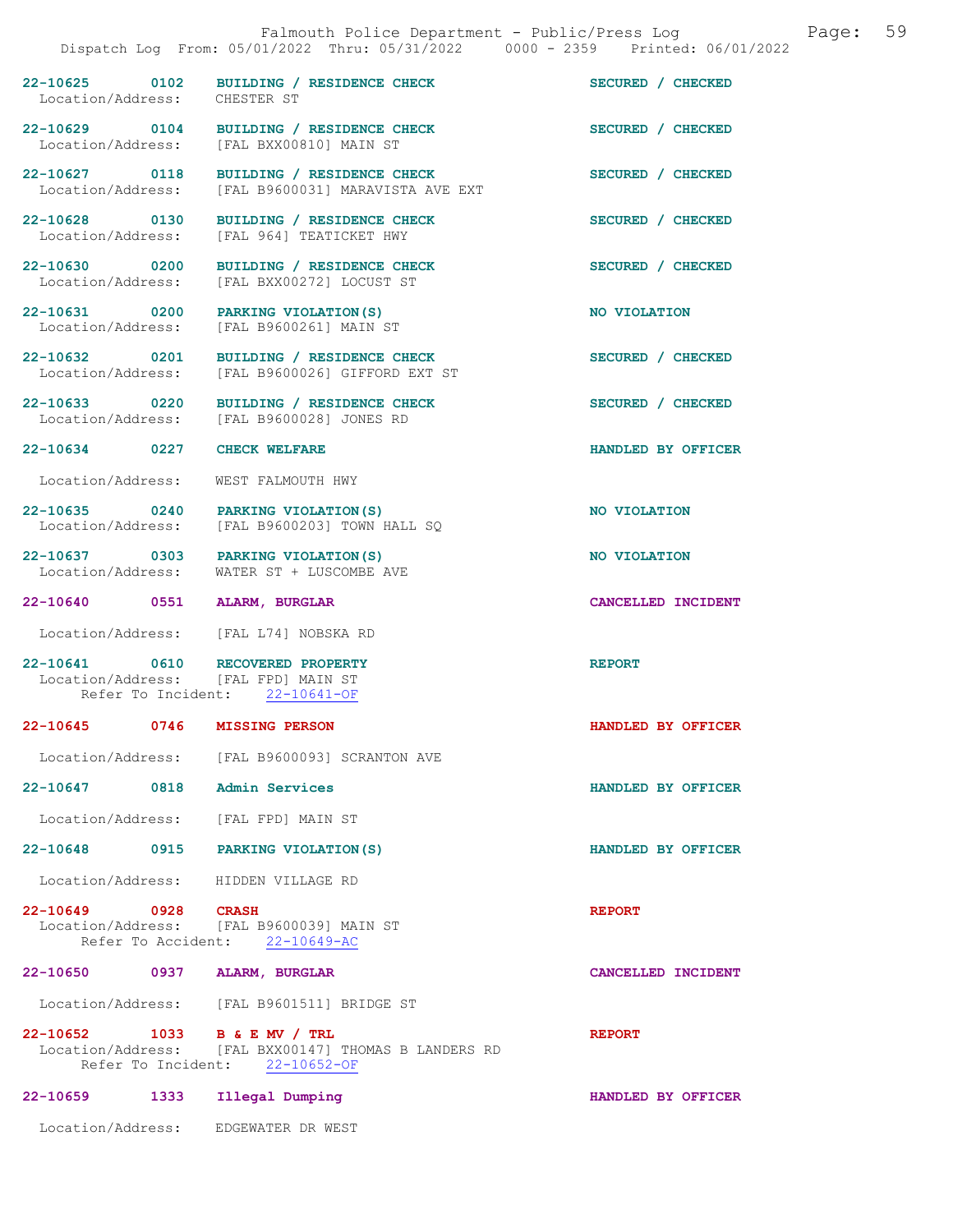| 22-10660 1341 SUSPICIOUS PERSON(S)<br>Location/Address: SADDLEBACK LN |                                                                                                    | UNABLE TO LOCATE       |
|-----------------------------------------------------------------------|----------------------------------------------------------------------------------------------------|------------------------|
| 22-10662 1415 CRASH<br>Location/Address: GIFFORD EXT ST               | Refer To Accident: 22-10662-AC                                                                     | <b>REPORT</b>          |
| 22-10663 1447 ERRATIC MV                                              | Location/Address: GIFFORD ST + DILLINGHAM AVE                                                      | <b>GONE ON ARRIVAL</b> |
| 22-10664 1453 ALARM, BURGLAR                                          |                                                                                                    | CANCELLED INCIDENT     |
| Location/Address: MARAVISTA AVE                                       |                                                                                                    |                        |
| 22-10666 1519 CRASH<br>Location/Address: [FAL 147] MAIN ST            | Refer To Accident: 22-10666-AC                                                                     | <b>REPORT</b>          |
| Location/Address: EAST FALMOUTH HWY                                   | 22-10668 1523 MENTAL ILLNESS (SEC 12)<br>Refer To Incident: 22-10668-OF                            | <b>REPORT</b>          |
| 22-10669 1542 ABANDONED 911                                           |                                                                                                    | HANDLED BY OFFICER     |
|                                                                       | Location/Address: [FAL B9600326] TEATICKET HWY                                                     |                        |
| 22-10670 1555 ALARM, BURGLAR                                          |                                                                                                    | HANDLED BY OFFICER     |
|                                                                       | Location/Address: [FAL 3214] HATCHVILLE RD                                                         |                        |
| 22-10671 1556 CHECK WELFARE                                           |                                                                                                    | HANDLED BY OFFICER     |
|                                                                       | Location/Address: [FAL 964] TEATICKET HWY                                                          |                        |
| 22-10672 1613 AREA CHECK                                              |                                                                                                    | HANDLED BY OFFICER     |
|                                                                       | Location/Address: [FAL BXX00724] TEATICKET HWY                                                     |                        |
| 22-10673 1617 ASSIST CITIZEN                                          |                                                                                                    | HANDLED BY OFFICER     |
| Location/Address: DAVISVILLE RD                                       |                                                                                                    |                        |
| 22-10674 1634 Harassment                                              | Location/Address: [FAL BA170R] GIFFORD ST                                                          | HANDLED BY PARTY       |
| 22-10675<br>1649<br>Location/Address:                                 | <b>CRASH</b><br>[FAL B0200069] TEATICKET HWY                                                       | HANDLED BY PARTY       |
| 22-10677<br>1655                                                      | <b>ABANDONED 911</b>                                                                               | HANDLED BY OFFICER     |
| Location/Address: [FAL 239] MAIN ST                                   |                                                                                                    |                        |
| 22-10678<br>1655                                                      | <b>ALARM, BURGLAR</b>                                                                              | CANCELLED INCIDENT     |
| Location/Address:                                                     | [FAL B9700519] PALMER AVE                                                                          |                        |
| 22-10679 1725<br>Location/Address:                                    | Harassment Order Service<br>VIBER LN                                                               | <b>SERVED IN HAND</b>  |
| 22-10681 1728                                                         | Harassment<br>Location/Address: [FAL B9700958] EAST FALMOUTH HWY<br>Refer To Incident: 22-10681-OF | <b>REPORT</b>          |
| 22-10682 1738                                                         | <b>ABANDONED MV</b>                                                                                | HANDLED BY OFFICER     |
| Location/Address:                                                     | JAMES ST                                                                                           |                        |
| 22-10684<br>1750                                                      | <b>TRESPASS</b>                                                                                    | HANDLED BY OFFICER     |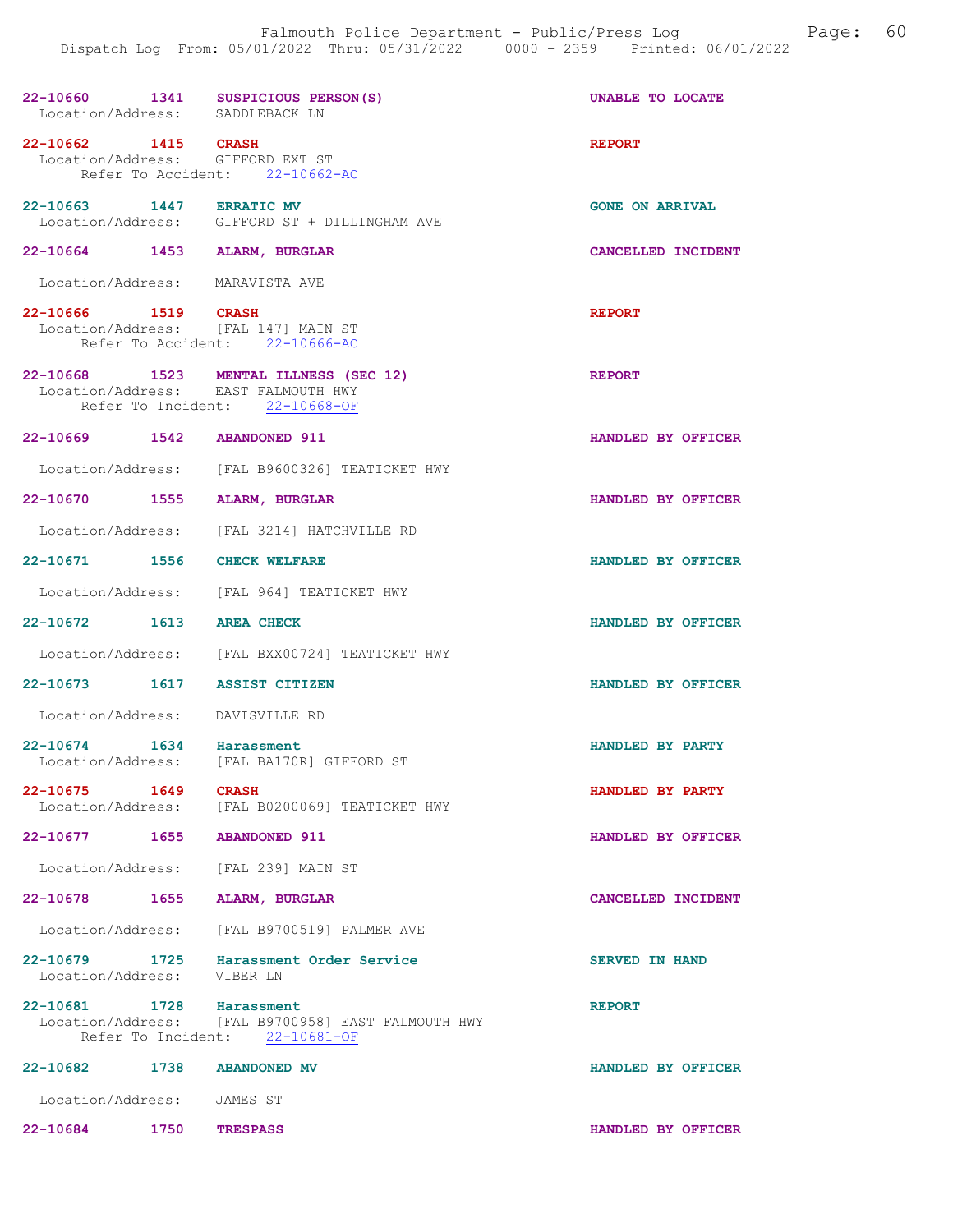| Location/Address:                 |      | BARROWS RD                                     |                    |
|-----------------------------------|------|------------------------------------------------|--------------------|
| $22 - 10683$                      | 1752 | <b>ASSIST CITIZEN</b>                          | HANDLED BY OFFICER |
| Location/Address:                 |      | ELAIN AVE                                      |                    |
| 22-10686                          | 1823 | <b>ALARM, BURGLAR</b>                          | CANCELLED INCIDENT |
| Location/Address:                 |      | EEL RIVER RD                                   |                    |
| $22 - 10689$                      | 1909 | <b>ABANDONED 911</b>                           | HANDLED BY OFFICER |
| Location/Address:                 |      | [FAL B9700785] MINOT ST                        |                    |
| $22 - 10693$<br>Location/Address: | 2044 | DISTURBANCE / DISORDERLY<br>WHITES LANDING RD  | <b>UNFOUNDED</b>   |
| $22 - 10694$<br>Location/Address: | 2123 | <b>ANIMAL COMPLAINT</b><br>[FAL 1321] ESKER PL | HANDLED BY PARTY   |

22-10695 2252 MENTAL ILLNESS (SEC 12) REPORT Location/Address: [FAL B0000242] EAST FALMOUTH HWY Refer To Incident: 22-10695-OF

22-10697 2339 UNWANTED GUEST REPORT Location/Address: [FAL 287] SANDWICH RD Refer To Incident: 22-10697-OF

## For Date: 05/21/2022 - Saturday

| 22-10698 0000                                                | BUILDING / RESIDENCE CHECK<br>Location/Address: [FAL B9600012] DEPOT AVE               | SECURED / CHECKED  |
|--------------------------------------------------------------|----------------------------------------------------------------------------------------|--------------------|
| 22-10700 0005 AREA CHECK<br>Location/Address: OLD WAQUOIT RD |                                                                                        | SECURED / CHECKED  |
| 22-10701 0013                                                | LOUD MUSIC / PARTY / NOISES                                                            | HANDLED BY OFFICER |
| Location/Address: NORTH FALMOUTH HWY                         |                                                                                        |                    |
| 22-10702 0025                                                | BUILDING / RESIDENCE CHECK<br>Location/Address: [FAL B9600038] EAST FALMOUTH HWY       | SECURED / CHECKED  |
| 22-10703 0036                                                | <b>ERRATIC MV</b><br>Location/Address: [FAL BXX00620] TEATICKET HWY                    | UNABLE TO LOCATE   |
| 22-10704 0042                                                | BUILDING / RESIDENCE CHECK<br>Location/Address: [FAL B9700812] QUAKER RD               | SECURED / CHECKED  |
| 22-10705 0045                                                | BUILDING / RESIDENCE CHECK<br>Location/Address: [FAL B9600030] OLD MAIN RD             | SECURED / CHECKED  |
| Location/Address:                                            | 22-10706 0046 BUILDING / RESIDENCE CHECK<br>CHESTER ST                                 | SECURED / CHECKED  |
|                                                              | 22-10707 0055 BUILDING / RESIDENCE CHECK<br>Location/Address: [FAL L65] COUNTY RD      | SECURED / CHECKED  |
| 22-10709 0058                                                | BUILDING / RESIDENCE CHECK<br>Location/Address: [FAL 964] TEATICKET HWY                | SECURED / CHECKED  |
| 22-10708 0104                                                | BUILDING / RESIDENCE CHECK<br>Location/Address: [FAL B9600051] HATCHVILLE RD           | SECURED / CHECKED  |
|                                                              | 22-10710 0112 BUILDING / RESIDENCE CHECK<br>Location/Address: [FAL BXX00072] DEPOT AVE | SECURED / CHECKED  |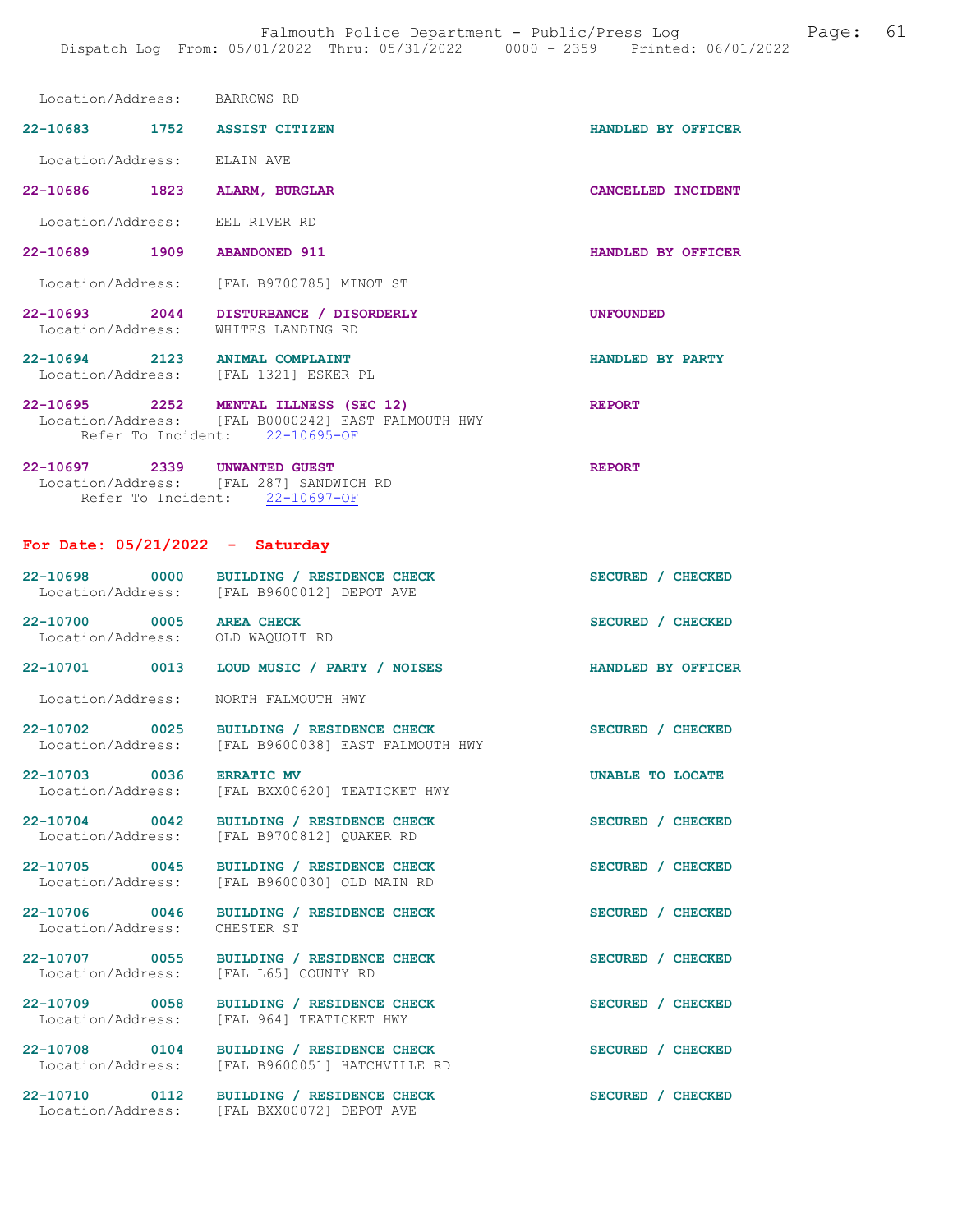|                                                   | Falmouth Police Department - Public/Press Log<br>Dispatch Log From: 05/01/2022 Thru: 05/31/2022 0000 - 2359 Printed: 06/01/2022 | 62<br>Page:            |
|---------------------------------------------------|---------------------------------------------------------------------------------------------------------------------------------|------------------------|
| $22 - 10711$<br>0118<br>Location/Address:         | <b>AREA CHECK</b><br>[FAL B9800292] DAVIS STRAITS                                                                               | SECURED / CHECKED      |
| 22-10712 0136<br>Location/Address:                | BUILDING / RESIDENCE CHECK<br>[FAL B9600044] CARRIAGE SHOP RD                                                                   | SECURED / CHECKED      |
| 22-10718 0201<br>Location/Address:                | BUILDING / RESIDENCE CHECK<br>[FAL B9700933] LOCUST ST                                                                          | SECURED / CHECKED      |
| 22-10713 0207<br>Location/Address:                | PARKING VIOLATION (S)<br>[FAL B9600203] TOWN HALL SQ                                                                            | NO VIOLATION           |
| 22-10714 0214<br>Location/Address:                | BUILDING / RESIDENCE CHECK<br>[FAL BXX00810] MAIN ST                                                                            | SECURED / CHECKED      |
| 22-10715 0217<br>Location/Address:                | BUILDING / RESIDENCE CHECK<br>[FAL B9600260] MAIN ST                                                                            | SECURED / CHECKED      |
| 22-10716 0220<br>Location/Address:                | BUILDING / RESIDENCE CHECK<br>[FAL B9600237] EAST FALMOUTH HWY                                                                  | SECURED / CHECKED      |
| 22-10719 0238<br>Location/Address:                | PARKING VIOLATION (S)<br>WATER ST                                                                                               | NO VIOLATION           |
| $22 - 10720$<br>0322                              | <b>AREA CHECK</b>                                                                                                               | HANDLED BY OFFICER     |
| Location/Address:                                 | [FAL BXX00801] QUAKER RD                                                                                                        |                        |
| 22-10722<br>0737                                  | ALARM, BURGLAR                                                                                                                  | CANCELLED INCIDENT     |
| Location/Address:                                 | [FAL B9701104] ACAPESKET RD                                                                                                     |                        |
| 22-10723 0814 B & E MV / TRL                      | Location/Address: [FAL B9700270] LAWRENCE ST<br>Refer To Incident: 22-10723-OF                                                  | <b>REPORT</b>          |
| 22-10725<br>0942                                  | MOTOR VEHICLE STOP                                                                                                              | HANDLED BY OFFICER     |
| Location/Address:                                 | PALMER AVE + DAVIS RD                                                                                                           |                        |
| 22-10726<br>1002<br>Location/Address: RT 28 NORTH | MOTOR VEHICLE STOP<br>Refer To Incident: 22-10726-OF                                                                            | <b>CITATION ISSUED</b> |
|                                                   |                                                                                                                                 |                        |
| Location/Address: REDLANDS RD                     | 22-10727 1011 ASSIST OTHER AGENCY                                                                                               | NOTIFICATION MADE      |
| 22-10728 1014 ANIMAL COMPLAINT                    |                                                                                                                                 | REF ANIMAL CONTROL     |
| Location/Address: ESKER PL                        |                                                                                                                                 |                        |
| 22-10729 1014 CHECK WELFARE                       |                                                                                                                                 | HANDLED BY OFFICER     |
|                                                   | Location/Address: SANDWICH RD + BRICK KILN RD                                                                                   |                        |
| 22-10731 1021 DISABLED MV                         | Location/Address: RT 28 NORTH + BRICK KILN RD                                                                                   | REF OTHER              |
| 22-10732 1031                                     | <b>RECOVERED PROPERTY</b>                                                                                                       | HANDLED BY OFFICER     |
|                                                   | Location/Address: [FAL 2104] WAQUOIT HWY                                                                                        |                        |
| 22-10733 1040<br>Location/Address:                | MOTOR VEHICLE STOP<br>[FAL 427] TEATICKET HWY                                                                                   | <b>CITATION ISSUED</b> |
| 22-10735 1100<br>Location/Address:                | <b>MOTOR VEHICLE STOP</b><br>[FAL 3326] DAVIS STRAITS                                                                           | <b>CITATION ISSUED</b> |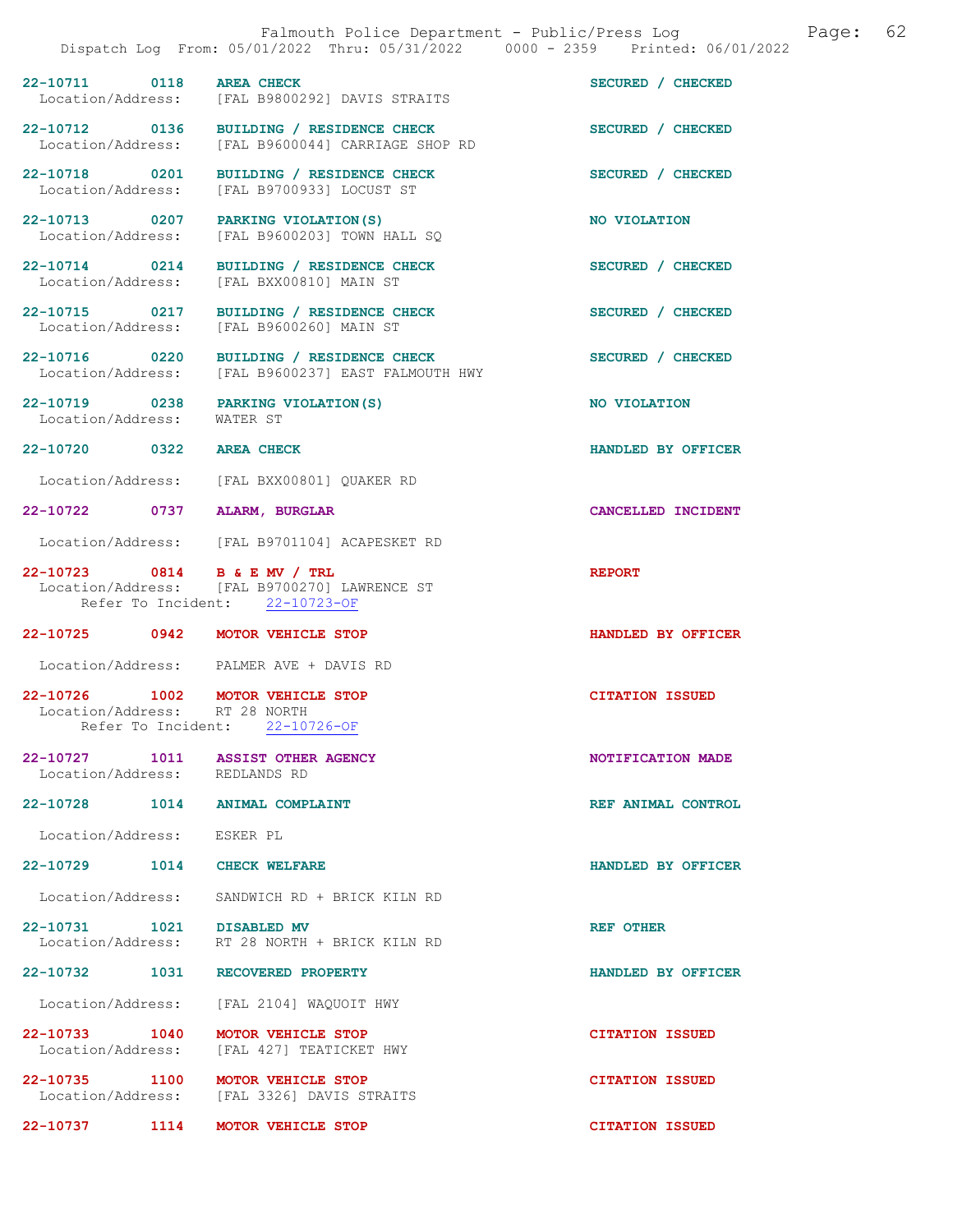|                                                                 |      | Falmouth Police Department - Public/Press Log<br>Dispatch Log From: 05/01/2022 Thru: 05/31/2022 0000 - 2359 Printed: 06/01/2022 |                        | Page: | 63 |
|-----------------------------------------------------------------|------|---------------------------------------------------------------------------------------------------------------------------------|------------------------|-------|----|
| Location/Address:                                               |      | [FAL B9600055] CENTRAL PARK CT                                                                                                  |                        |       |    |
| 22-10738 1128<br>Location/Address:                              |      | MOTOR VEHICLE STOP<br>[FAL BXX00175] MAIN ST                                                                                    | <b>CITATION ISSUED</b> |       |    |
| 22-10739 1138<br>Location/Address:                              |      | MOTOR VEHICLE STOP<br>[FAL 873] DAVIS STRAITS                                                                                   | <b>CITATION ISSUED</b> |       |    |
| 22-10740 1150                                                   |      | MOTOR VEHICLE STOP                                                                                                              | HANDLED BY OFFICER     |       |    |
| Location/Address:                                               |      | [FAL B0300074] MAIN ST                                                                                                          |                        |       |    |
| 22-10741 1155                                                   |      | <b>CRASH</b><br>Location/Address: CURRIER RD + RT 151                                                                           | HANDLED BY PARTY       |       |    |
|                                                                 |      | 22-10742 1156 MOTOR VEHICLE STOP<br>Location/Address: [FAL FPD] MAIN ST                                                         | <b>CITATION ISSUED</b> |       |    |
| 22-10743 1200 ANIMAL COMPLAINT<br>Location/Address: VINEYARD ST |      |                                                                                                                                 | UNABLE TO LOCATE       |       |    |
| 22-10744 1224                                                   |      | <b>CRASH</b><br>Location/Address: [FAL 287] SANDWICH RD                                                                         | HANDLED BY PARTY       |       |    |
| 22-10746 1225 ABANDONED 911                                     |      |                                                                                                                                 | HANDLED BY OFFICER     |       |    |
| Location/Address:                                               |      | [FAL B9600093] SCRANTON AVE                                                                                                     |                        |       |    |
| 22-10745 1226<br>Location/Address: RT 28 SOUTH                  |      | MOTOR VEHICLE STOP                                                                                                              | <b>CITATION ISSUED</b> |       |    |
| Location/Address: RT 28 SOUTH                                   |      | 22-10747 1235 MOTOR VEHICLE STOP                                                                                                | <b>CITATION ISSUED</b> |       |    |
|                                                                 |      | 22-10749 1253 MOTOR VEHICLE STOP<br>Location/Address: BRICK KILN RD + INDIAN MOUND LN                                           | <b>CITATION ISSUED</b> |       |    |
| 22-10750 1316                                                   |      | MOTOR VEHICLE STOP                                                                                                              | HANDLED BY OFFICER     |       |    |
| Location/Address:                                               |      | [FAL 1230] DAVIS STRAITS                                                                                                        |                        |       |    |
| 22-10751<br>Location/Address:                                   | 1329 | AREA CHECK<br>PILOT WAY                                                                                                         | UNABLE TO LOCATE       |       |    |
| 22-10752 1349 PRESERVE PEACE                                    |      |                                                                                                                                 | HANDLED BY OFFICER     |       |    |
| Location/Address:                                               |      | WALKER ST                                                                                                                       |                        |       |    |
| 22-10754 1423                                                   |      | <b>ANIMAL COMPLAINT</b>                                                                                                         | CANCELLED INCIDENT     |       |    |
|                                                                 |      | Location/Address: [FAL BXX00668] TEATICKET HWY                                                                                  |                        |       |    |
| 22-10756 1433 VANDALISM                                         |      |                                                                                                                                 | <b>REPORT</b>          |       |    |
| Refer To Incident:                                              |      | Location/Address: [FAL BXX00810] MAIN ST<br>22-10756-OF                                                                         |                        |       |    |
| 22-10760 1538                                                   |      | <b>AREA CHECK</b>                                                                                                               | HANDLED BY OFFICER     |       |    |
| Location/Address:                                               |      | [FAL BXX00340] SCRANTON AVE                                                                                                     |                        |       |    |
| 22-10761 1544<br>Location/Address:                              |      | Water Complaint<br>OUISSETT AVE                                                                                                 | NOTIFICATION MADE      |       |    |
|                                                                 |      | 22-10762 1547 DIRT BIKE / ATV COMPLAINT<br>Location/Address: ALEXANDER BOOKER RD                                                | <b>GONE ON ARRIVAL</b> |       |    |
| 22-10764 1609                                                   |      | <b>CRASH</b><br>Location/Address: BARROWS RD + WAQUOIT HWY<br>Refer To Accident: 22-10764-AC                                    | <b>REPORT</b>          |       |    |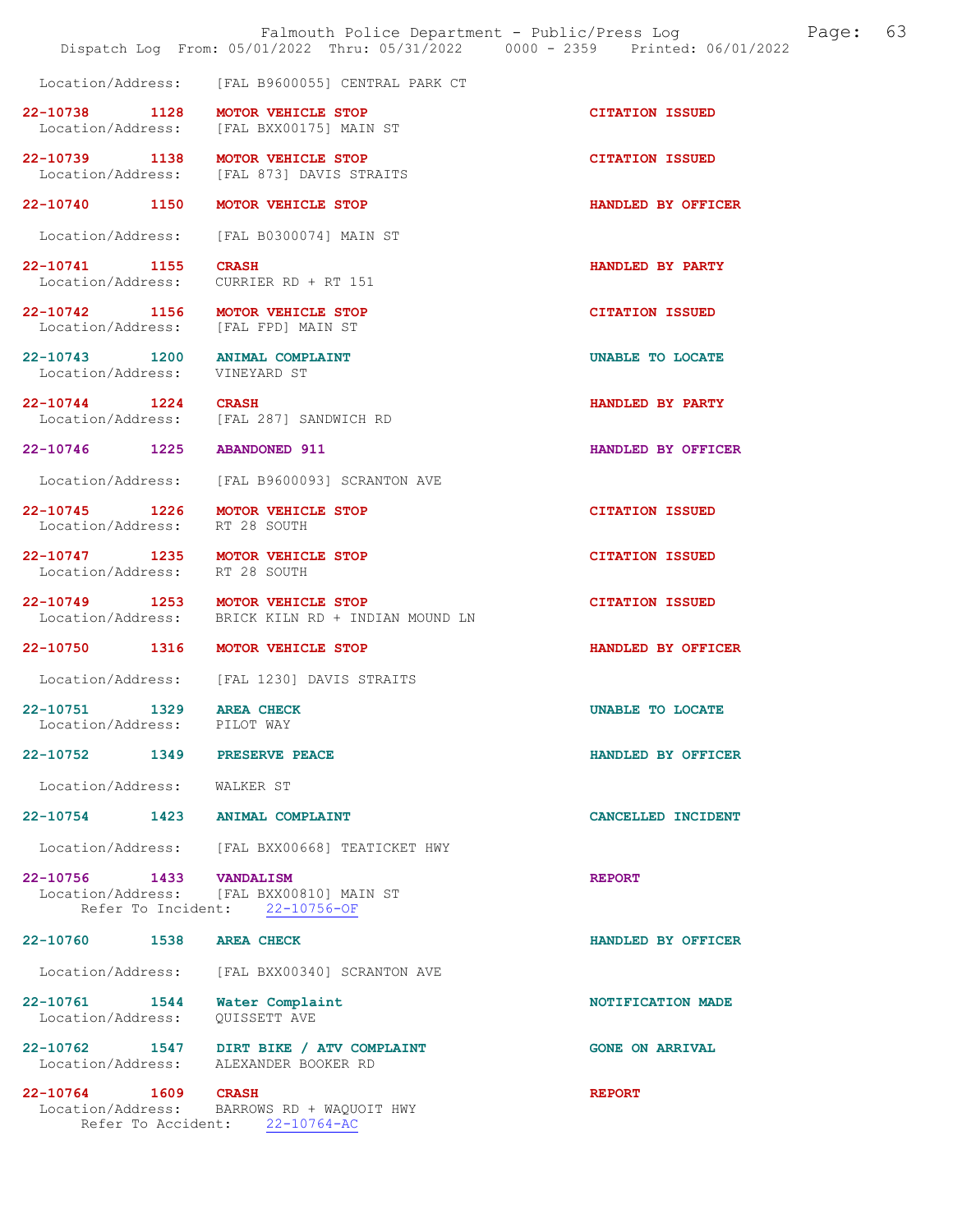22-10765 1615 SUMMONS SERVICE SERVED IN HAND<br>
Location/Address: WALKER ST Location/Address: 22-10766 1624 SUMMONS SERVICE SERVED IN HAND Location/Address: HOMESTEAD LN 22-10768 1712 ANIMAL COMPLAINT NOTIFICATION MADE Location/Address: LAKE SHORE DR Location/Address: 22-10770 1816 ALARM, BURGLAR SECURED / CHECKED Location/Address: [FAL 845] SURF DR 22-10772 1831 ERRATIC MV GONE ON ARRIVAL Location/Address: QUEEN ST + KING ST 22-10773 1854 ANIMAL COMPLAINT 1991 1854 ANIMAL COMPLAINT NOTIFICATION MADE [FAL 89] SANDWICH RD 22-10774 1907 Admin Services<br>
Location/Address: TEATICKET HWY + JONES RD TEATICKET HWY + JONES RD 22-10776 1929 B & E RESIDENT REPORT Location/Address: CORTE REAL AVE Refer To Incident: 22-10776-OF 22-10777 1934 ERRATIC MV 60NE ON ARRIVAL Location/Address: RT 151 + SANDWICH RD 22-10778 1955 LOUD MUSIC / PARTY / NOISES HANDLED BY OFFICER Location/Address: NORTH FALMOUTH HWY + PEBBLE LN 22-10780 2053 LOUD MUSIC / PARTY / NOISES GONE ON ARRIVAL Location/Address: MATTAPAN ST 22-10781 2108 Admin Services HANDLED BY OFFICER Location/Address: [FAL FPD] MAIN ST 22-10782 2118 LOUD MUSIC / PARTY / NOISES GONE ON ARRIVAL Location/Address: [FAL BXX00844] MAIN ST 22-10783 2125 THREAT REPORT Location/Address: JONES RD<br>Refer To Incident: 22-10783-OF Refer To Incident: 22-10786 2221 MOTOR VEHICLE STOP Verbal Warning<br>
Location/Address: LANTERN LN + MAIN ST LANTERN LN + MAIN ST 22-10787 2237 CHECK WELFARE HANDLED BY OFFICER Location/Address: [FAL B9600099] GRAND AVE 22-10788 2306 LOUD MUSIC / PARTY / NOISES HANDLED BY OFFICER Location/Address: OLD BARNSTABLE RD 22-10789 2330 AREA CHECK SECURED / CHECKED Location/Address: MARAVISTA AVE

22-10790 2352 BUILDING / RESIDENCE CHECK SECURED / CHECKED Location/Address: [FAL 302] SANDWICH RD

22-10791 2356 ALARM, BURGLAR UNFOUNDED Location/Address: [FAL 3214] HATCHVILLE RD

For Date: 05/22/2022 - Sunday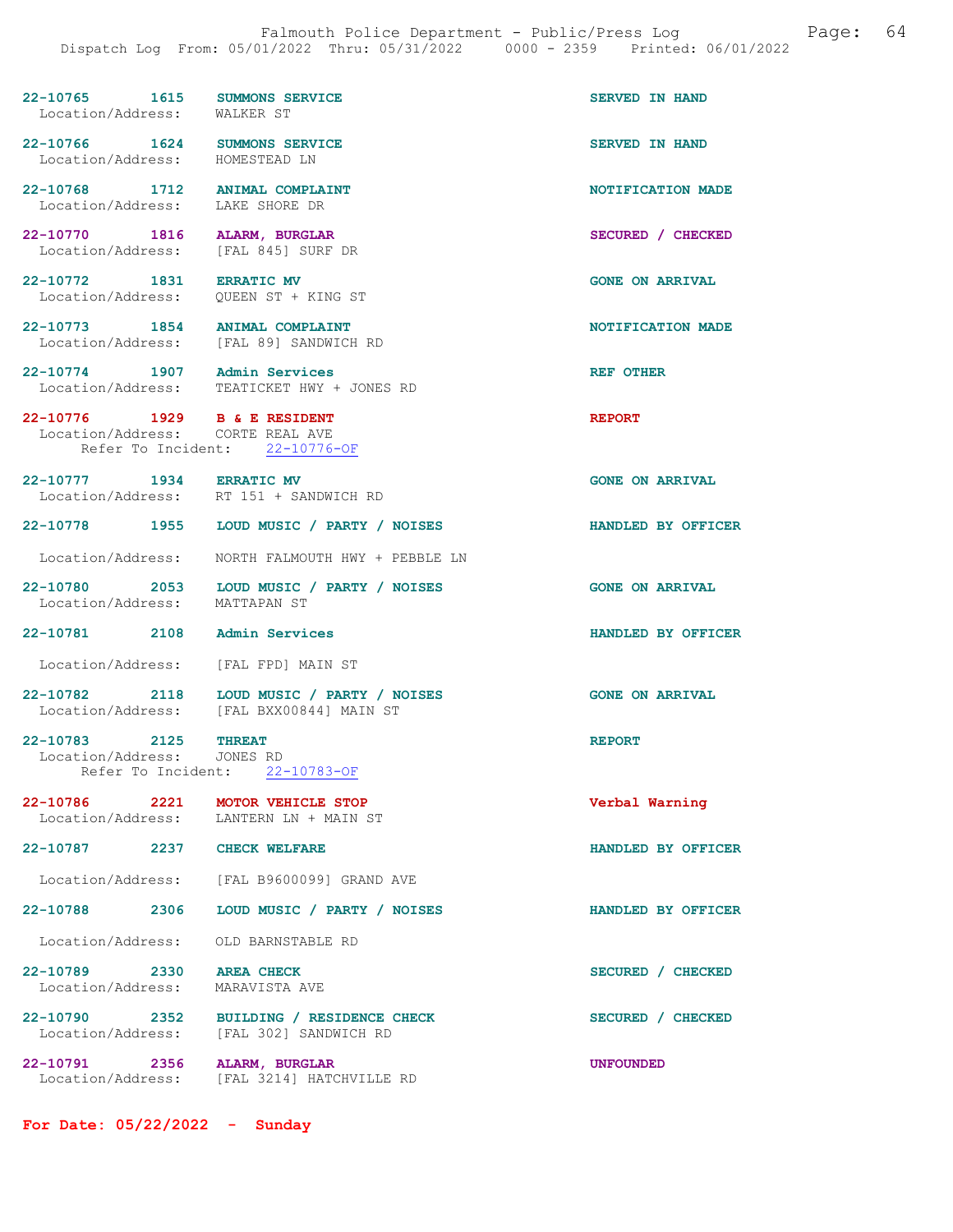22-10793 0018 BUILDING / RESIDENCE CHECK<br>
Location/Address: [FAL B9600237] EAST FALMOUTH HWY [FAL B9600237] EAST FALMOUTH HWY

22-10794 0030 BUILDING / RESIDENCE CHECK<br>
Location/Address: [FAL B9600031] MARAVISTA AVE EXT

Location/Address:

22-10806 0205 AREA CHECK SECURED / CHECKED SECURED / CHECKED Location/Address:

22-10809 0243 AREA CHECK SECURED / CHECKED

22-10811 0353 ALARM, BURGLAR UNE CONSIDER UNFOUNDED<br>
Location/Address: BRAGETTI LN Location/Address:

22-10814 0903 ALARM, BURGLAR CANCELLED INCIDENT

22-10815 0959 Admin Services HANDLED BY OFFICER

Location/Address: [FAL FPD] MAIN ST

22-10817 1030 ALARM, BURGLAR UNFOUNDED

Location/Address:

 Location/Address: [FAL B9600031] MARAVISTA AVE EXT 22-10795 0030 LOUD MUSIC / PARTY / NOISES UNFOUNDED<br>
Location/Address: OLD BARNSTABLE RD

22-10796 0041 LOUD MUSIC / PARTY / NOISES HANDLED BY OFFICER

Location/Address: [FAL B9700685] CANTERBURY LN

22-10797 0052 BUILDING / RESIDENCE CHECK<br>
Location/Address: [FAL B9600051] HATCHVILLE RD [FAL B9600051] HATCHVILLE RD

22-10798 0100 BUILDING / RESIDENCE CHECK SECURED / CHECKED Location/Address: [FAL 3202] PALMER AVE [FAL 3202] PALMER AVE

22-10799 0112 PARKING VIOLATION(S) NO VIOLATION Location/Address: [FAL B9600261] MAIN ST

22-10800 0113 BUILDING / RESIDENCE CHECK SECURED / CHECKED Location/Address: [FAL 964] TEATICKET HWY

22-10801 0113 PARKING VIOLATION(S) NO VIOLATION<br>
Location/Address: [FAL B9600203] TOWN HALL SO [FAL B9600203] TOWN HALL SQ

22-10803 0139 BUILDING / RESIDENCE CHECK SECURED / CHECKED Location/Address: [FAL B9900121] PALMER AVE

22-10804 0159 PARKING VIOLATION(S) NO VIOLATION Location/Address: WATER ST + LUSCOMBE AVE

22-10805 0200 BUILDING / RESIDENCE CHECK SECURED / CHECKED Location/Address: [FAL 3175] DAVIS STRAITS

22-10807 0205 BUILDING / RESIDENCE CHECK<br>
Location/Address: [FAL B9700958] EAST FALMOUTH HWY [FAL B9700958] EAST FALMOUTH HWY

22-10808 0207 BUILDING / RESIDENCE CHECK SECURED / CHECKED Location/Address: [FAL B9600025] DAVISVILLE RD

Location/Address: [FAL 639] BRICK KILN RD

22-10813 0751 ALARM, BURGLAR<br>
Location/Address: [FAL B9600307] PALMER AVE [FAL B9600307] PALMER AVE

Location/Address: [FAL 1373] VINEYARD ST

Location/Address: [FAL 568] RICHARDS RD

22-10819 1114 LOUD MUSIC / PARTY / NOISES UNFOUNDED<br>
Location/Address: ELM RD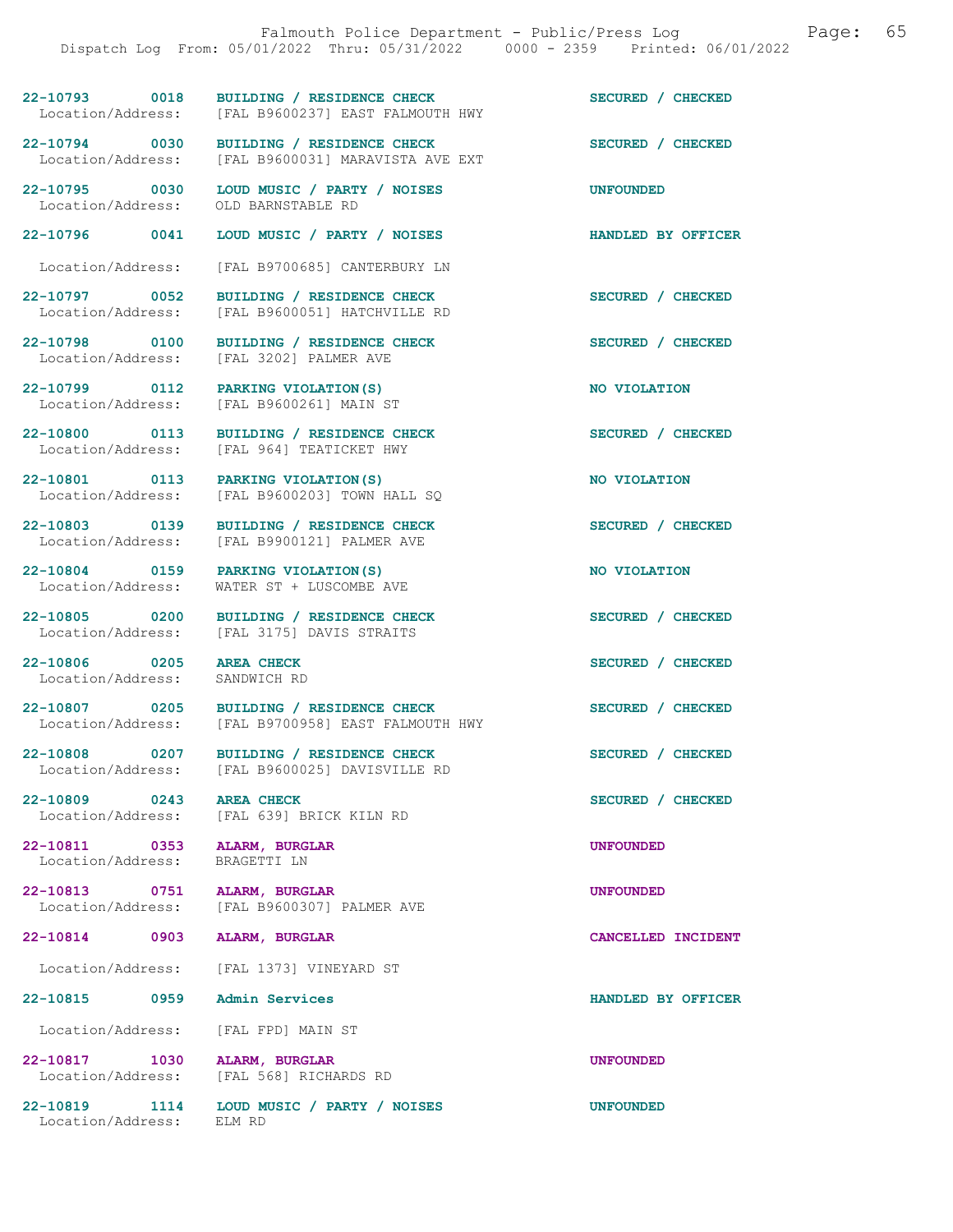|                                                              |                                                                                                                      | Dispatch Log From: 05/01/2022 Thru: 05/31/2022 - 0000 - 2359 - Printed: 06/01/202 |
|--------------------------------------------------------------|----------------------------------------------------------------------------------------------------------------------|-----------------------------------------------------------------------------------|
| 22-10820 1140 ABANDONED 911                                  |                                                                                                                      | HANDLED BY OFFICER                                                                |
|                                                              | Location/Address: [FAL BXX00863] TEATICKET HWY                                                                       |                                                                                   |
| 22-10821 1155 AREA CHECK                                     | Location/Address: [FAL L65] COUNTY RD                                                                                | UNABLE TO LOCATE                                                                  |
| 22-10823 1217 ABANDONED 911                                  | Location/Address: [FAL 887] SCRANTON AVE                                                                             | UNABLE TO LOCATE                                                                  |
|                                                              | 22-10818 1220 PARKING VIOLATION (S)<br>Location/Address: ROBBINS RD                                                  | <b>UNFOUNDED</b>                                                                  |
| 22-10824 1242 ALARM, BURGLAR                                 |                                                                                                                      | CANCELLED INCIDENT                                                                |
|                                                              | Location/Address: [FAL 1925] BLACKSMITH SHOP RD                                                                      |                                                                                   |
| 22-10825 1251 CRASH                                          | Location/Address: BRICK KILN RD + SANDWICH RD<br>Refer To Accident: 22-10825-AC                                      | <b>REPORT</b>                                                                     |
| 22-10827 1254 PRESERVE PEACE<br>Location/Address: WALKER ST  |                                                                                                                      | <b>UNABLE TO LOCATE</b>                                                           |
|                                                              | 22-10829 1304 RECOVERED PROPERTY<br>Location/Address: [FAL 486] QUISSETT HARBOR RD<br>Refer To Incident: 22-10829-OF | <b>REPORT</b>                                                                     |
| 22-10830 1318 LARCENY                                        | Location/Address: [FAL 3174] DAVIS STRAITS<br>Refer To Incident: 22-10830-OF                                         | <b>REPORT</b>                                                                     |
| 22-10831 1330 CRASH                                          | Location/Address: [FAL B9600296] DAVIS STRAITS<br>Refer To Accident: 22-10831-AC                                     | <b>REPORT</b>                                                                     |
| 22-10832 1330 LARCENY<br>Location/Address: OLD BARNSTABLE RD | Refer To Incident: 22-10832-OF                                                                                       | <b>REPORT</b>                                                                     |
| 22-10833 1339 INTOXICATED PERSON                             | Location/Address: [FAL B9600084] TER HEUN DR<br>Refer To Incident: 22-10833-OF                                       | <b>REPORT</b>                                                                     |
| 22-10838 1428                                                | LOUD MUSIC / PARTY / NOISES                                                                                          | HANDLED BY OFFICER                                                                |
|                                                              | Location/Address: EDGEWATER DR EAST                                                                                  |                                                                                   |
| 22-10840 1437 DISABLED MV<br>Location/Address: RT 28 SOUTH   |                                                                                                                      | UNABLE TO LOCATE                                                                  |
|                                                              | 22-10841 1444 SUICIDE / COMPLETED<br>Location/Address: [FAL 55] MENAUHANT RD<br>Refer To Incident: 22-10841-OF       | <b>REPORT</b>                                                                     |
| 22-10843 1450 ANIMAL COMPLAINT                               |                                                                                                                      | REF ANIMAL CONTROL                                                                |
| Location/Address: SIDERS POND RD                             |                                                                                                                      |                                                                                   |
| 22-10845 1514 OVERDOSE<br>Location/Address:                  | [FAL 2862] QUAKER RD                                                                                                 | <b>GONE ON ARRIVAL</b>                                                            |
| 22-10847 1525 AREA CHECK<br>Location/Address: DA SILVA DR    |                                                                                                                      | <b>GONE ON ARRIVAL</b>                                                            |
| 22-10849<br>1537                                             | <b>ABANDONED 911</b>                                                                                                 | HANDLED BY OFFICER                                                                |

Location/Address: [FAL BXX00016] TEATICKET HWY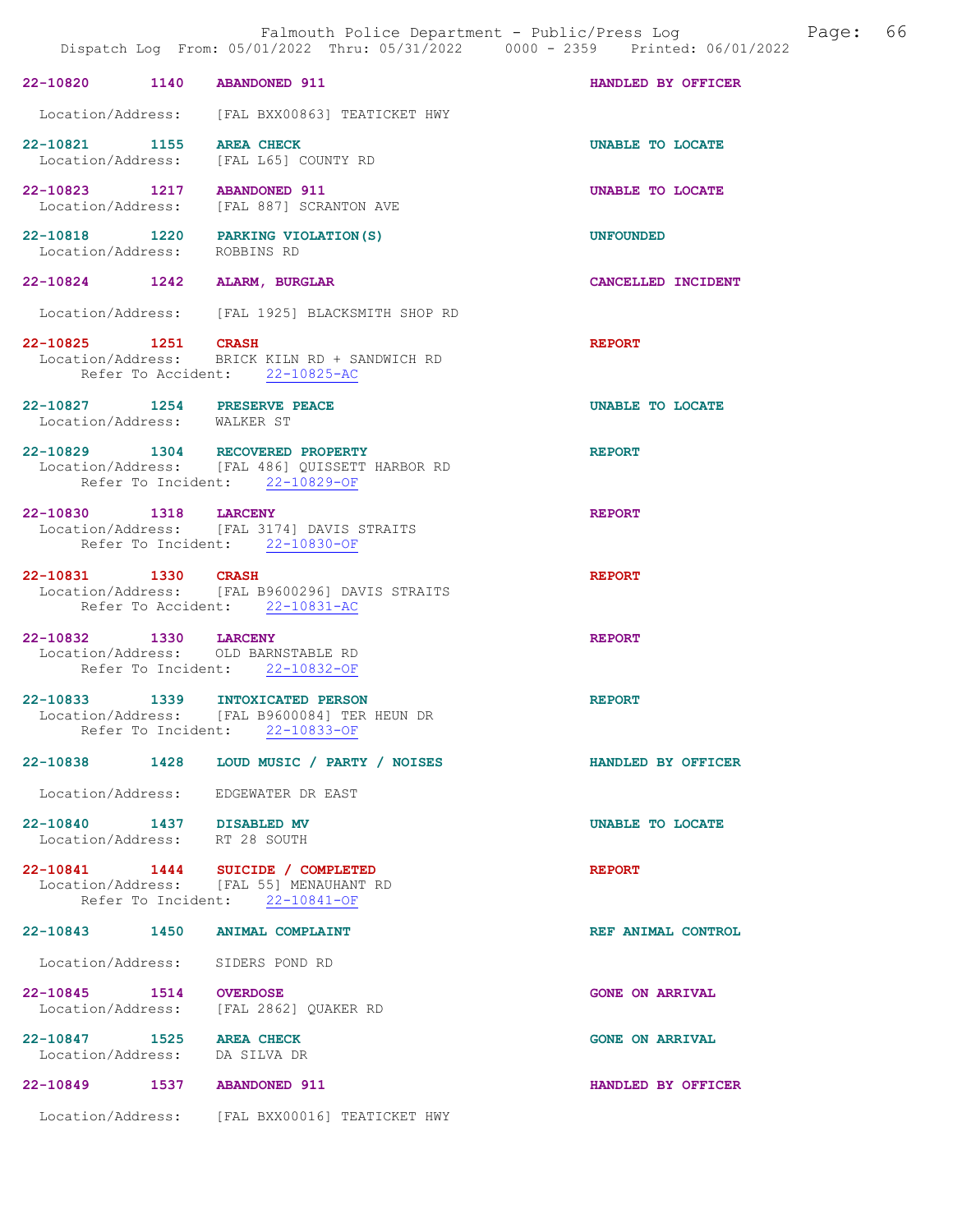| 22-10850 1541 ASSIST FIRE DEPT<br>Location/Address: CENTRAL AVE |                                                                                  | REF FIRE DEPT            |
|-----------------------------------------------------------------|----------------------------------------------------------------------------------|--------------------------|
| 22-10853 1644 ERRATIC MV                                        |                                                                                  | HANDLED BY OFFICER       |
| Location/Address: CORTE REAL AVE                                |                                                                                  |                          |
| 22-10855 1654 Admin Services                                    |                                                                                  | HANDLED BY OFFICER       |
| Location/Address: [FAL FPD] MAIN ST                             |                                                                                  |                          |
| 22-10856 1655 LOST PROPERTY                                     |                                                                                  | HANDLED BY OFFICER       |
|                                                                 | Location/Address: [FAL L8] MENAUHANT RD                                          |                          |
| Location/Address: [FAL L78] QUAKER RD                           | 22-10857 1718 DISTURBANCE / DISORDERLY                                           | <b>GONE ON ARRIVAL</b>   |
| 22-10858 1719 INTOXICATED PERSON                                | Location/Address: [FAL B0100017] NORTH FALMOUTH HWY                              | <b>UNABLE TO LOCATE</b>  |
| 22-10861 1813 ERRATIC MV<br>Location/Address: WATER ST          |                                                                                  | UNABLE TO LOCATE         |
| 22-10862 1819 ERRATIC MV                                        | Location/Address: HAYWAY RD + CARRIAGE SHOP RD                                   | UNABLE TO LOCATE         |
|                                                                 | 22-10863 1834 DISTURBANCE / DISORDERLY<br>Location/Address: [FAL 2862] OUAKER RD | <b>GONE ON ARRIVAL</b>   |
| 22-10864 1853 CHECK WELFARE                                     | Location/Address: [FAL B9600028] JONES RD                                        | <b>UNABLE TO LOCATE</b>  |
| 22-10865 1940 ASSIST CITIZEN                                    |                                                                                  | Merge: 22-10866 By: BLIN |
| Location/Address: CORNELL WAY                                   |                                                                                  |                          |
| 22-10869 1954 ASSIST FIRE DEPT                                  | Location/Address: [FAL B9600006] ROSE MORIN LN                                   | REF FIRE DEPT            |
| 22-10870 2002 ERRATIC MV                                        | Location/Address: SIPPEWISSETT RD + QUISSETT AVE                                 | UNABLE TO LOCATE         |
| 22-10872 2037 AREA CHECK                                        |                                                                                  | HANDLED BY OFFICER       |
| Location/Address: FRESH POND RD                                 |                                                                                  |                          |
| 22-10874 2111 CRASH                                             | Location/Address: [FAL 964] TEATICKET HWY<br>Refer To Accident: 22-10874-AC      | <b>REPORT</b>            |
| 22-10875 2117 FIREWORKS COMPLAINT<br>Location/Address: DORAN DR |                                                                                  | <b>UNFOUNDED</b>         |
| 22-10877 2135 LOST PROPERTY                                     |                                                                                  | HANDLED BY OFFICER       |
|                                                                 | Location/Address: [FAL 46] CHAPOQUOIT RD                                         |                          |
| 22-10878 2152 CHECK WELFARE<br>Location/Address: MAIN ST        |                                                                                  | HANDLED BY PARTY         |
| 22-10879 2158 ALARM, BURGLAR                                    |                                                                                  | CANCELLED INCIDENT       |
|                                                                 | Location/Address: [FAL B9600530] FARVIEW LN                                      |                          |
| 22-10880 2216<br>Location/Address: [FAL L78] QUAKER RD          | <b>FIREWORKS COMPLAINT</b>                                                       | <b>GONE ON ARRIVAL</b>   |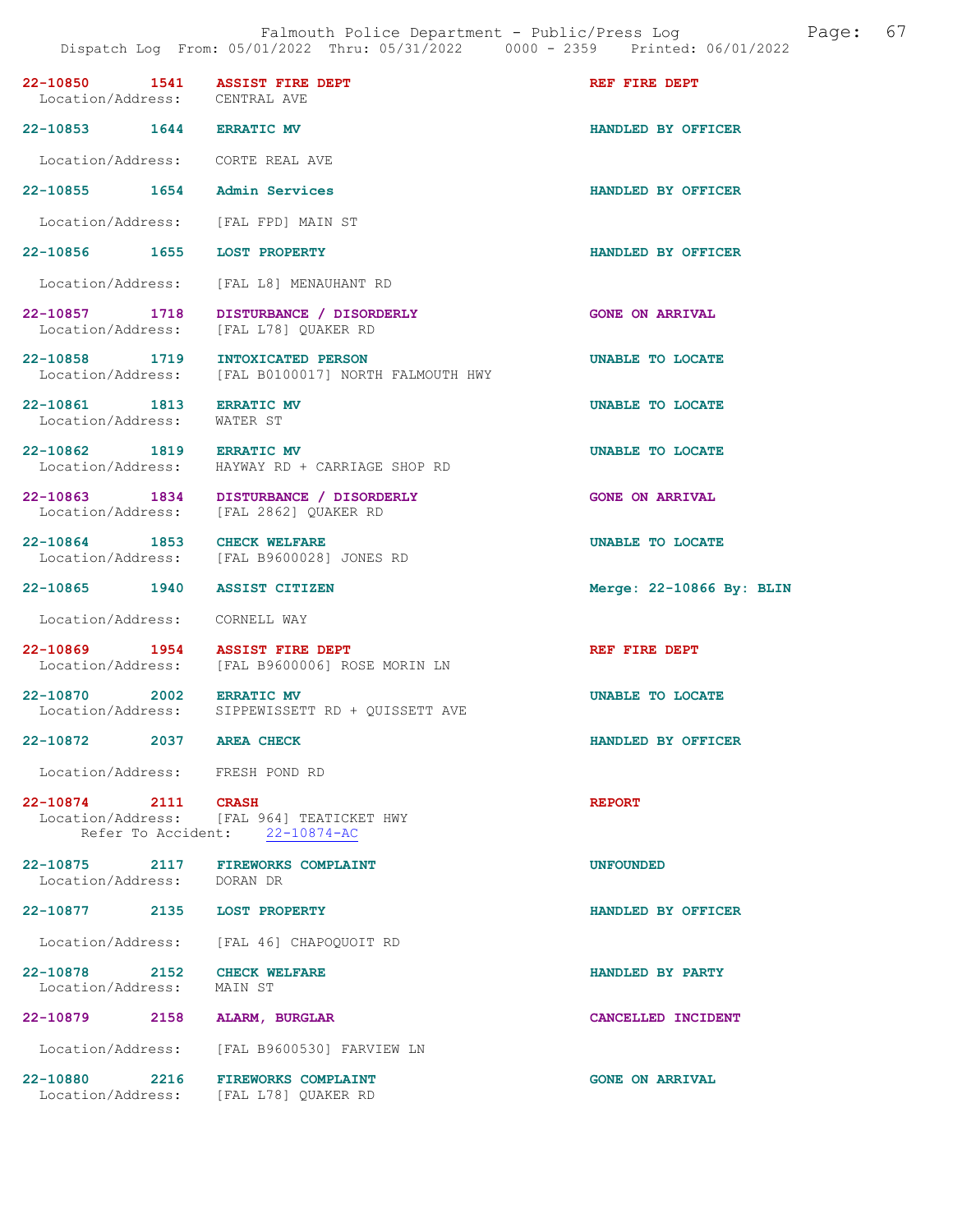For Date: 05/23/2022 - Monday

| 22-10882 0017<br>Location/Address:                           | BUILDING / RESIDENCE CHECK<br>[FAL B9600237] EAST FALMOUTH HWY                       | SECURED / CHECKED |
|--------------------------------------------------------------|--------------------------------------------------------------------------------------|-------------------|
| 22-10883 0019<br>Location/Address:                           | BUILDING / RESIDENCE CHECK<br>[FAL B9700958] EAST FALMOUTH HWY                       | SECURED / CHECKED |
| 22-10884 0022<br>Location/Address:                           | BUILDING / RESIDENCE CHECK<br>[FAL B9600025] DAVISVILLE RD                           | SECURED / CHECKED |
| 22-10885 0024<br>Location/Address:                           | BUILDING / RESIDENCE CHECK<br>[FAL B9600028] JONES RD                                | SECURED / CHECKED |
| 22-10886 0032<br>Location/Address:                           | <b>AREA CHECK</b><br>OLD WAQUOIT RD + OLD BARNSTABLE RD                              | SECURED / CHECKED |
| 22-10887 0049<br>Location/Address:                           | BUILDING / RESIDENCE CHECK<br>[FAL B9800292] DAVIS STRAITS                           | SECURED / CHECKED |
| 22-10889 0058<br>Location/Address:                           | <b>AREA CHECK</b><br>[FAL L8] MENAUHANT RD                                           | SECURED / CHECKED |
| 22-10890 0106<br>Location/Address:                           | BUILDING / RESIDENCE CHECK<br>[FAL BXX00810] MAIN ST                                 | SECURED / CHECKED |
| 22-10891 0107<br>Location/Address:                           | <b>AREA CHECK</b><br>[FAL B9600444] LUSCOMBE AVE                                     | SECURED / CHECKED |
| 22-10894 0108<br>Location/Address:                           | BUILDING / RESIDENCE CHECK<br>[FAL LZ9] SANDWICH RD                                  | SECURED / CHECKED |
| 22-10892 0110<br>Location/Address:                           | AREA CHECK<br>[FAL L98] SURF DR                                                      | SECURED / CHECKED |
| 22-10893 0110<br>Location/Address:                           | BUILDING / RESIDENCE CHECK<br>[FAL B9600031] MARAVISTA AVE EXT                       | SECURED / CHECKED |
| 22-10897 0115<br>Location/Address:                           | BUILDING / RESIDENCE CHECK<br>[FAL 302] SANDWICH RD                                  | SECURED / CHECKED |
| 22-10895 0117 PARKING VIOLATION(S)                           | Location/Address: WATER ST + LUSCOMBE AVE                                            | NO VIOLATION      |
| 22-10896 0119 AREA CHECK                                     | Location/Address: [FAL B9600043] WATER ST                                            | SECURED / CHECKED |
| 22-10898 0119<br>Location/Address: MEREDITH DR               | BUILDING / RESIDENCE CHECK                                                           | SECURED / CHECKED |
|                                                              | 22-10899 0119 BUILDING / RESIDENCE CHECK<br>Location/Address: [FAL 3327] SANDWICH RD | SECURED / CHECKED |
| 22-10900 0154<br>Location/Address:                           | TRANSPORT / ESCORT<br>CORNELL WAY                                                    | <b>TRANSPORT</b>  |
| 22-10901 0210 PARKING VIOLATION (S)<br>Location/Address:     | [FAL B9600203] TOWN HALL SQ                                                          | NO VIOLATION      |
| 22-10902 0210<br>Location/Address:                           | PARKING VIOLATION (S)<br>[FAL B9600261] MAIN ST                                      | NO VIOLATION      |
| 22-10904 0306<br>Location/Address:                           | BUILDING / RESIDENCE CHECK<br>[FAL 964] TEATICKET HWY                                | SECURED / CHECKED |
| 22-10905 0457<br>Location/Address: [FAL FPD] MAIN ST         | MEDICAL (PD)                                                                         | REF FIRE DEPT     |
| 22-10907 0608 PRIVATE TOW<br>Location/Address: CHALLENGER DR |                                                                                      | PRIVATE TOW       |
|                                                              |                                                                                      |                   |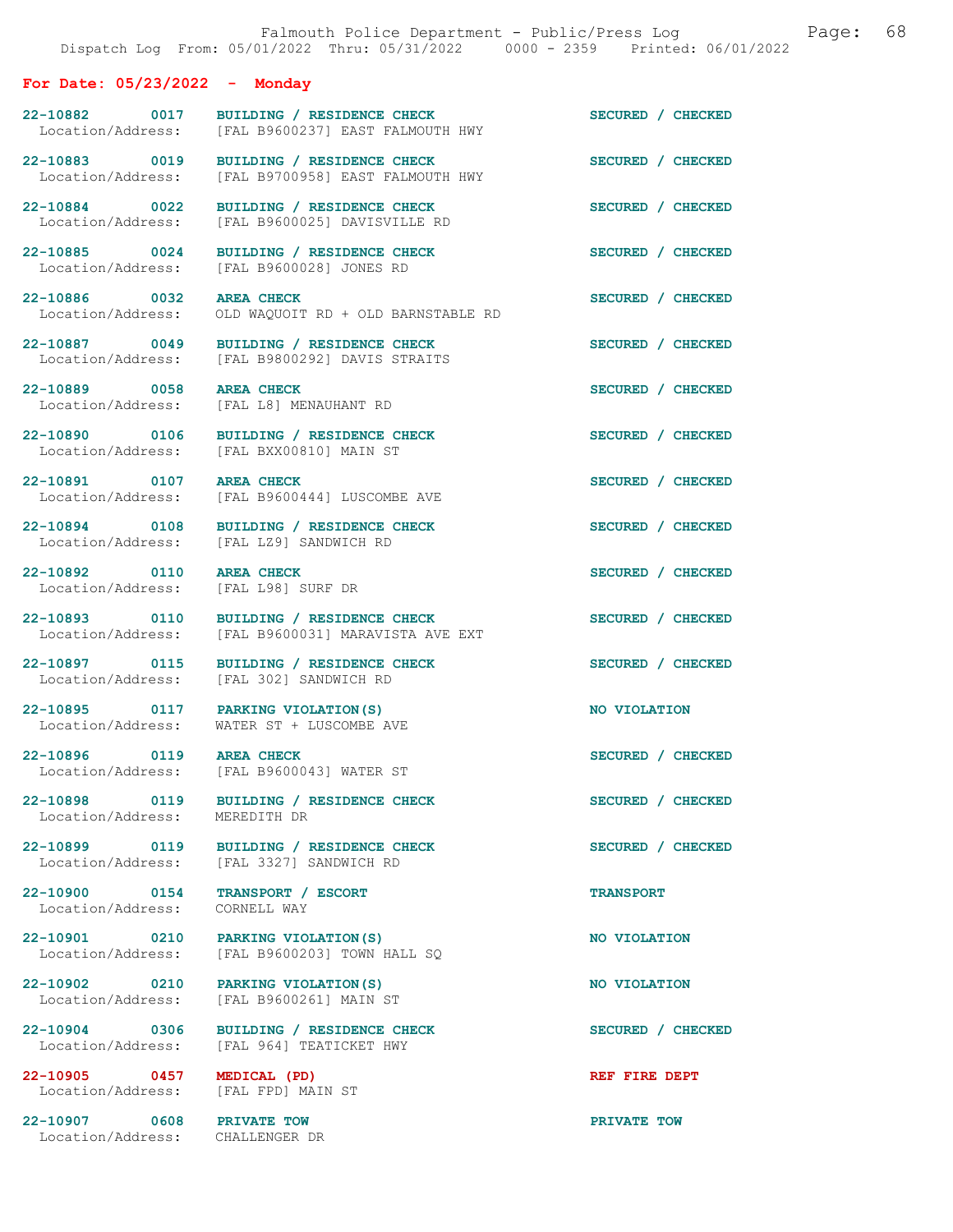| 22-10908 0614                  |      | <b>PRIVATE TOW</b><br>Location/Address: [FAL BA2153] SCHOOL ST                                                          | PRIVATE TOW        |
|--------------------------------|------|-------------------------------------------------------------------------------------------------------------------------|--------------------|
| Location/Address: HILLCREST DR |      | 22-10910 0716 RECOVERED PROPERTY<br>Refer To Incident: 22-10910-OF                                                      | UNABLE TO LOCATE   |
|                                |      | 22-10911 0743 LIQUOR LICENSE INSPECTION<br>Location/Address: [FAL B9800715] OX BOW RD<br>Refer To Incident: 22-10911-OF | <b>REPORT</b>      |
|                                |      | 22-10912 0745 RECOVERED PROPERTY                                                                                        | HANDLED BY OFFICER |
|                                |      | Location/Address: [FAL 159] GRAND AVE                                                                                   |                    |
| 22-10913 0803 Admin Services   |      |                                                                                                                         | HANDLED BY OFFICER |
|                                |      | Location/Address: WATER ST + LUSCOMBE AVE                                                                               |                    |
| 22-10914 0916 Admin Services   |      |                                                                                                                         | HANDLED BY OFFICER |
|                                |      | Location/Address: [FAL FPD] MAIN ST                                                                                     |                    |
| 22-10915 0937                  |      | Illegal Dumping                                                                                                         | HANDLED BY OFFICER |
|                                |      | Location/Address: CROWELL RD + SUNRISE LN                                                                               |                    |
| 22-10916 0951 OTHER TRAFFIC    |      |                                                                                                                         | HANDLED BY OFFICER |
|                                |      | Location/Address: [FAL B9600029] KATHARINE LEE BATES                                                                    |                    |
| 22-10917 1001 TRAFFIC HAZARD   |      |                                                                                                                         | HANDLED BY OFFICER |
|                                |      | Location/Address: RACING BEACH AVE + SIPPEWISSETT RD                                                                    |                    |
| 22-10919 1014 CRASH            |      | Location/Address: RT 151 + SANDWICH RD<br>Refer To Accident: 22-10919-AC                                                | <b>REPORT</b>      |
|                                |      | 22-10922 1035 Alcohol/Drug (Sec 35)<br>Location/Address: [FAL B9600069] TER HEUN DR<br>Refer To Incident: 22-10922-OF   | <b>REPORT</b>      |
| 22-10928                       | 1035 | PRIVATE TOW<br>Location/Address: [FAL B9600019] CHURCH ST                                                               | PRIVATE TOW        |
| 22-10923 1039 ABANDONED MV     |      |                                                                                                                         | CANCELLED INCIDENT |
| Location/Address: SEAPIT RD    |      |                                                                                                                         |                    |
| 22-10924 1040 VANDALISM        |      |                                                                                                                         | HANDLED BY OFFICER |
| Location/Address: PERCIVAL RD  |      |                                                                                                                         |                    |
|                                |      | 22-10925 1041 ASSIST OTHER AGENCY<br>Location/Address: [FAL B9600026] GIFFORD EXT ST<br>Refer To Incident: 22-10925-OF  | <b>REPORT</b>      |
| 22-10929 1119 ALARM, BURGLAR   |      | Location/Address: [FAL B9600653] SEASPRAY DR                                                                            | <b>UNFOUNDED</b>   |
|                                |      | 22-10918 1120 BUILDING / RESIDENCE CHECK<br>Location/Address: RIDDLE HILL RD                                            | SECURED / CHECKED  |
| 22-10930 1131 PRESERVE PEACE   |      |                                                                                                                         | HANDLED BY OFFICER |
| Location/Address: CORNELL WAY  |      |                                                                                                                         |                    |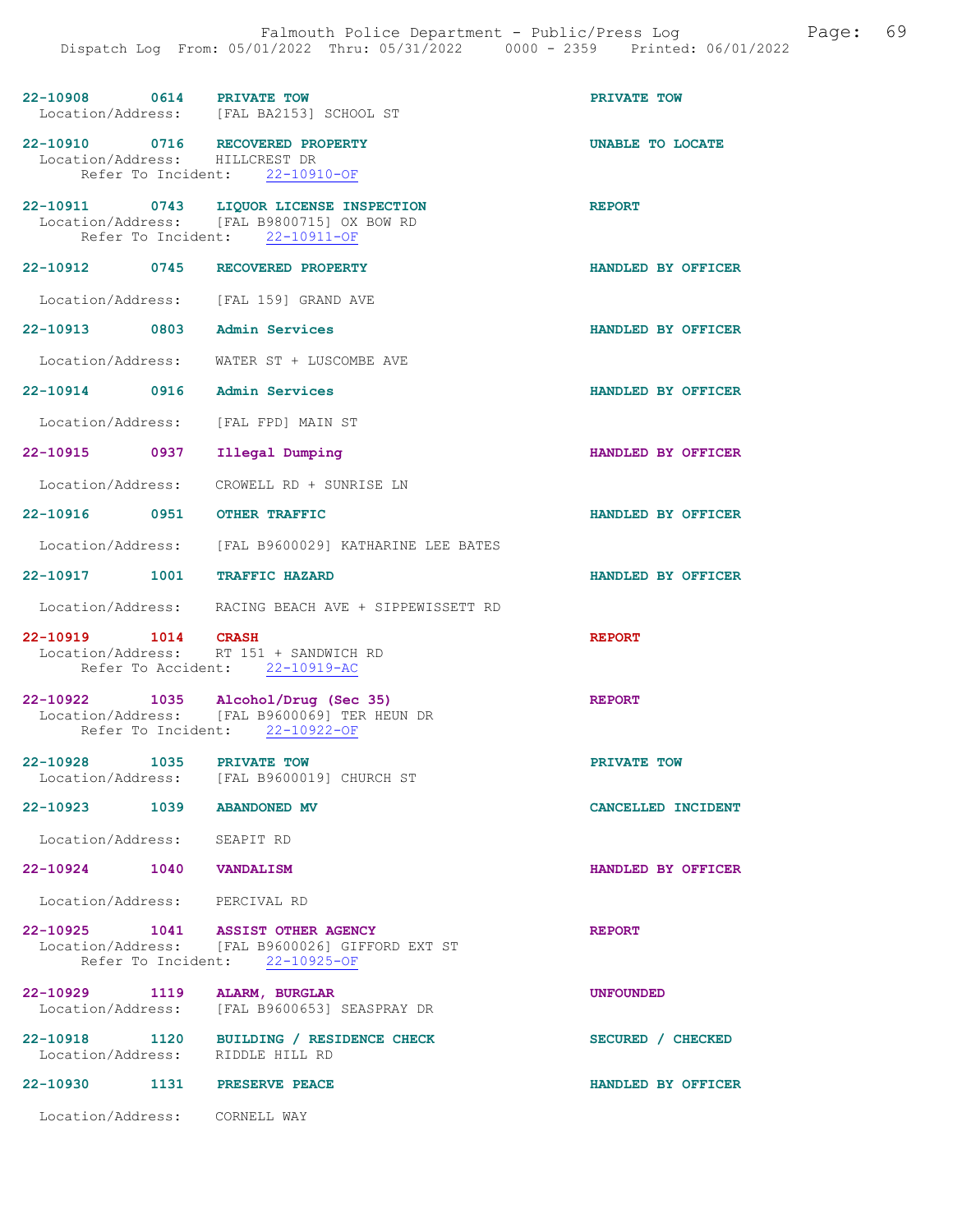|                                    | Falmouth Police Department - Public/Press Log<br>Dispatch Log From: 05/01/2022 Thru: 05/31/2022 0000 - 2359 Printed: 06/01/2022 |                    | Page: | 70 |
|------------------------------------|---------------------------------------------------------------------------------------------------------------------------------|--------------------|-------|----|
| 22-10933 1329                      | ANIMAL COMPLAINT                                                                                                                | REF ANIMAL CONTROL |       |    |
|                                    | Location/Address: CAPTAIN DAVIS LN                                                                                              |                    |       |    |
|                                    | 22-10934 1357 CRASH, HIT/RUN                                                                                                    | HANDLED BY OFFICER |       |    |
|                                    | Location/Address: [FAL B0100152] TEATICKET HWY<br>Refer To Accident: 22-10934-AC                                                |                    |       |    |
|                                    | 22-10937 1441 ASSIST CITIZEN                                                                                                    | HANDLED BY OFFICER |       |    |
|                                    | Location/Address: FISHERMANS COVE RD                                                                                            |                    |       |    |
| 22-10938 1518                      | Admin Services                                                                                                                  | HANDLED BY OFFICER |       |    |
|                                    | Location/Address: THOMAS B LANDERS RD                                                                                           |                    |       |    |
|                                    | 22-10939 1519 CRASH, HIT/RUN<br>Location/Address: [FAL B0100165] BERNARD E ST JEAN DR<br>Refer To Accident: 22-10939-AC         | <b>REPORT</b>      |       |    |
|                                    | 22-10941 1543 FOLLOW UP INVESTIGATION                                                                                           | HANDLED BY OFFICER |       |    |
|                                    | Location/Address: [FAL B9800292] DAVIS STRAITS                                                                                  |                    |       |    |
| 22-10942 1547                      | <b>ANIMAL COMPLAINT</b>                                                                                                         | REF ANIMAL CONTROL |       |    |
|                                    | Location/Address: JUDY ANN DR                                                                                                   |                    |       |    |
|                                    | 22-10943 1555 MISSING PERSON<br>Location/Address: [FAL BA170R] GIFFORD ST<br>Refer To Incident: 22-10943-OF                     | <b>REPORT</b>      |       |    |
| 22-10945 1622<br>Location/Address: | <b>INTOXICATED PERSON</b><br>SHANNONS WAY<br>Refer To Incident: 22-10945-OF                                                     | <b>REPORT</b>      |       |    |
| $22 - 10947$                       | 1647 AREA CHECK<br>Location/Address: OLD CAMPUS DR                                                                              | UNABLE TO LOCATE   |       |    |
| 22-10951                           | 1720 SUMMONS SERVICE<br>Location/Address: TEATICKET HWY                                                                         | UNABLE TO LOCATE   |       |    |
| 22-10952 1728 CRASH                | Location/Address: NURSERY RD<br>Refer To Accident: 22-10952-AC<br>Refer To Incident: $\frac{1}{22-10952-OF}$                    | <b>REPORT</b>      |       |    |
|                                    | 22-10954 1754 ABANDONED MV                                                                                                      | HANDLED BY OFFICER |       |    |
|                                    | Location/Address: [FAL BXX00600] MAIN ST                                                                                        |                    |       |    |
| 22-10955 1829                      | DISTURBANCE / DISORDERLY                                                                                                        | HANDLED BY OFFICER |       |    |
| Location/Address:                  | [FAL B9600084] TER HEUN DR                                                                                                      |                    |       |    |
| Location/Address: HAYWAY RD        | 22-10957 1909 AREA CHECK                                                                                                        | <b>UNFOUNDED</b>   |       |    |
|                                    | 22-10958 1929 CHECK WELFARE                                                                                                     | HANDLED BY OFFICER |       |    |
|                                    | Location/Address: BRAEBURN CT                                                                                                   |                    |       |    |
| 22-10960 2032                      | TRESPASS<br>Location/Address: NORTH FALMOUTH HWY                                                                                | <b>UNFOUNDED</b>   |       |    |
|                                    | 22-10961 2054 LOUD MUSIC / PARTY / NOISES                                                                                       | HANDLED BY OFFICER |       |    |
|                                    | Location/Address: PALMER AVE                                                                                                    |                    |       |    |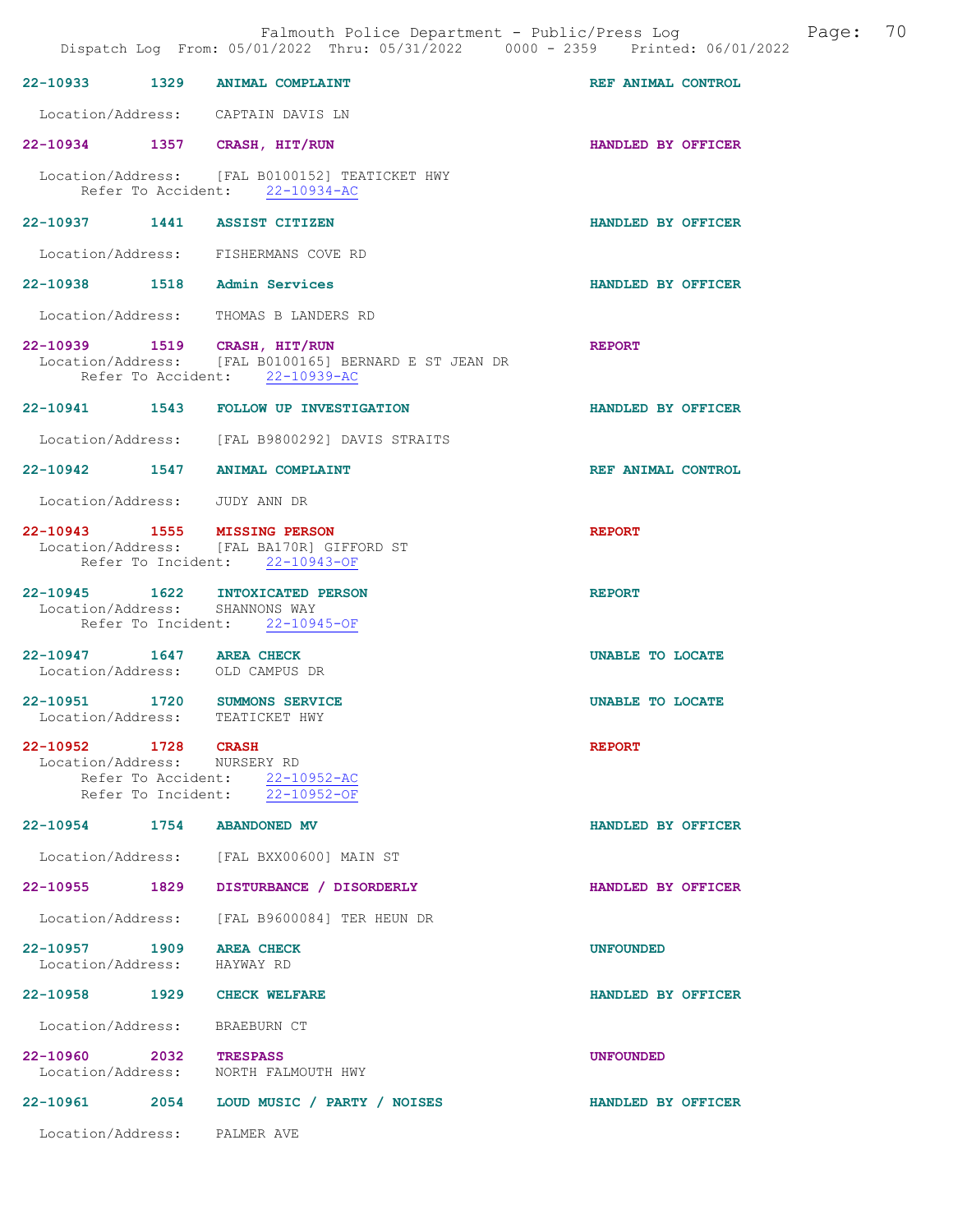| 22-10963<br>Location/Address: | 2110 | INTOXICATED PERSON<br>OX BOW RD                | <b>GONE ON ARRIVAL</b> |
|-------------------------------|------|------------------------------------------------|------------------------|
| 22-10964<br>Location/Address: | 2113 | <b>ERRATIC MV</b><br>TEATICKET HWY + OX BOW RD | UNABLE TO LOCATE       |
| 22-10966                      | 2248 | <b>OVERDOSE</b>                                | <b>REPORT</b>          |

 Location/Address: [FAL B9600084] TER HEUN DR Refer To Incident: 22-10966-OF

NORTH FALMOUTH HWY

## For Date:  $05/24/2022 -$  Tuesday

| 22-10971          | 0005 | BUILDING / RESIDENCE CHECK       | SECURED / CHECKED  |
|-------------------|------|----------------------------------|--------------------|
| Location/Address: |      | [FAL B9600038] EAST FALMOUTH HWY |                    |
| 22-10972          | 0005 | MEDICAL (PD)                     | HANDLED BY OFFICER |

Location/Address: TANGLEWOOD DR

22-10974 0031 TRANSPORT / ESCORT<br>
Vicinity of: MORTH FALMOUTH HWY

Location/Address: [FAL 964] TEATICKET HWY

Location/Address: [FAL BXX00620] TEATICKET HWY

22-10977 0058 BUILDING / RESIDENCE CHECK SECURED / CHECKED Location/Address: [FAL B9600031] MARAVISTA AVE EXT

22-10981 0127 AREA CHECK SECURED / CHECKED<br>
Location/Address: [FAL L65] COUNTY RD Location/Address:

Location/Address: CHESTER ST

22-10978 0109 BUILDING / RESIDENCE CHECK SECURED / CHECKED Location/Address: [FAL B9800292] DAVIS STRAITS

22-10979 0122 BUILDING / RESIDENCE CHECK<br>
Location/Address: [FAL B9600030] OLD MAIN RD [FAL B9600030] OLD MAIN RD

22-10983 0153 BUILDING / RESIDENCE CHECK SECURED / CHECKED Location/Address: [FAL B9600025] DAVISVILLE RD

22-10984 0153 AREA CHECK SECURED / CHECKED Location/Address: [FAL 302] SANDWICH RD

22-10985 0158 AREA CHECK SECURED / CHECKED<br>Location/Address: [FAL B9600051] HATCHVILLE RD [FAL B9600051] HATCHVILLE RD

22-10986 0204 PARKING VIOLATION(S) NO VIOLATION<br>
Location/Address: [FAL B9600203] TOWN HALL SO [FAL B9600203] TOWN HALL SO

22-10987 0206 PARKING VIOLATION(S) NO VIOLATION Location/Address: [FAL B9600261] MAIN ST

22-10988 0234 BUILDING / RESIDENCE CHECK SECURED / CHECKED Location/Address: [FAL 3202] PALMER AVE [FAL 3202] PALMER AVE

22-10989 0242 BUILDING / RESIDENCE CHECK SECURED / CHECKED Location/Address: [FAL B9900121] PALMER AVE

22-10990 0246 PARKING VIOLATION(S) NO VIOLATION Location/Address: WATER ST + LUSCOMBE AVE

22-10991 0249 BUILDING / RESIDENCE CHECK SECURED / CHECKED

22-10975 0057 BUILDING / RESIDENCE CHECK SECURED / CHECKED

22-10976 0057 BUILDING / RESIDENCE CHECK SECURED / CHECKED

22-10982 0129 AREA CHECK SECURED / CHECKED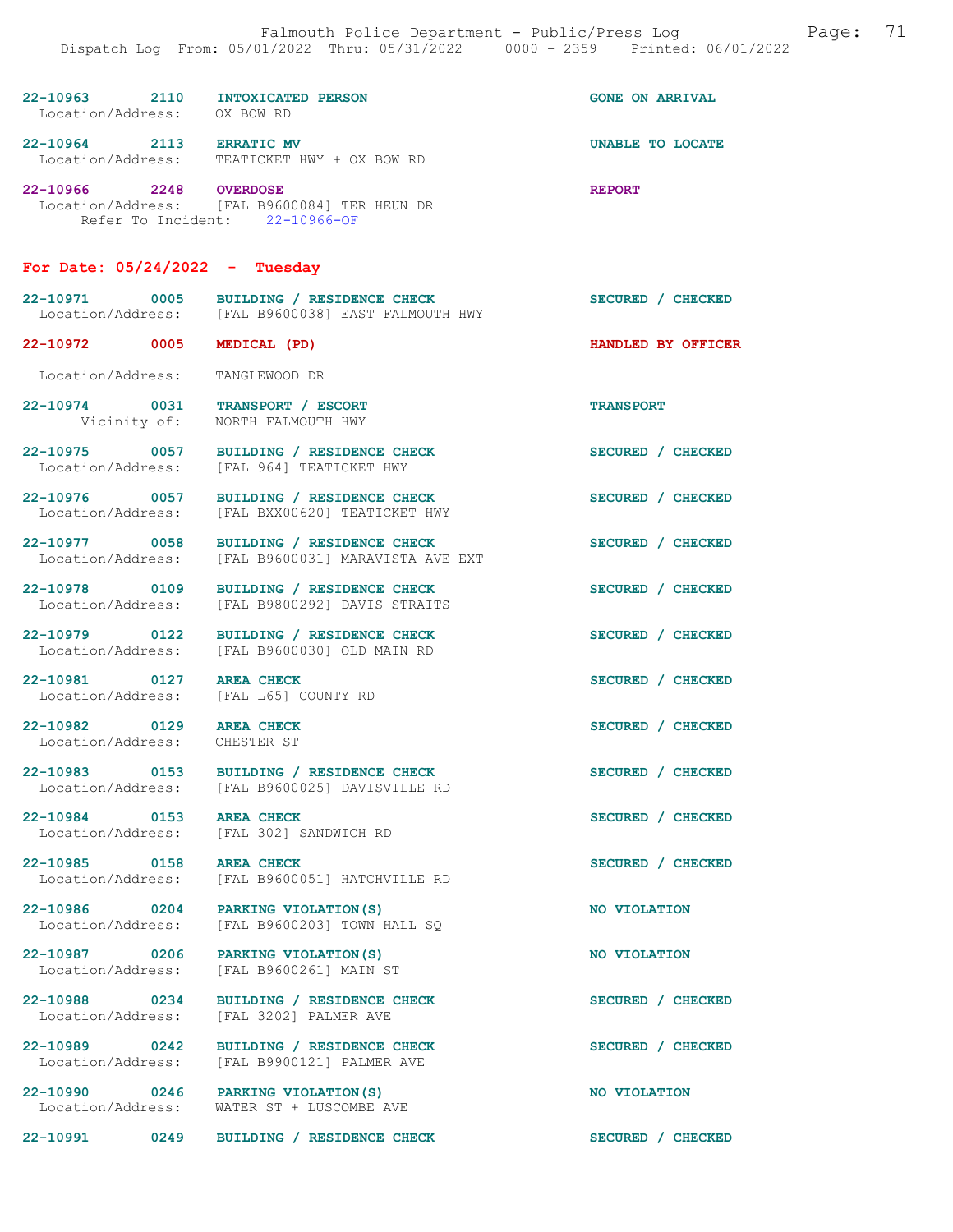|                                                  | Falmouth Police Department - Public/Press Log<br>Dispatch Log From: 05/01/2022 Thru: 05/31/2022 0000 - 2359 Printed: 06/01/2022 |                      | Page: | 72 |
|--------------------------------------------------|---------------------------------------------------------------------------------------------------------------------------------|----------------------|-------|----|
|                                                  | Location/Address: [FAL B9700933] LOCUST ST                                                                                      |                      |       |    |
| 22-10992 0303<br>Location/Address:               | BUILDING / RESIDENCE CHECK<br>[FAL B9700958] EAST FALMOUTH HWY                                                                  | SECURED / CHECKED    |       |    |
| 22-10993 0401<br>Location/Address:               | ALARM, BURGLAR<br><b>DUSTY MILLER RD</b>                                                                                        | SECURED / CHECKED    |       |    |
| 22-10995 0629 ABANDONED 911<br>Location/Address: | [FAL B9600069] TER HEUN DR                                                                                                      | NOTIFICATION MADE    |       |    |
| 22-10996 0813                                    | <b>ALARM, BURGLAR</b>                                                                                                           | CANCELLED INCIDENT   |       |    |
| Location/Address:                                | RACING BEACH AVE                                                                                                                |                      |       |    |
| Location/Address:                                | 22-10997 0817 DISTURBANCE / DISORDERLY<br>MCCALLUM DR                                                                           | REF FIRE DEPT        |       |    |
| 22-10999 0830 TRAFFIC HAZARD                     |                                                                                                                                 | CANCELLED INCIDENT   |       |    |
|                                                  | Location/Address: RT 28 SOUTH + RT 151                                                                                          |                      |       |    |
| 22-11000 0853 ABANDONED 911                      |                                                                                                                                 | HANDLED BY OFFICER   |       |    |
| Location/Address:                                | [FAL FPD] MAIN ST                                                                                                               |                      |       |    |
|                                                  | 22-11001 0904 FOLLOW UP INVESTIGATION<br>Location/Address: [FAL FPD] GIFFORD ST                                                 | <b>REF OTHER</b>     |       |    |
| 22-11005 0948                                    | <b>TRAFFIC HAZARD</b>                                                                                                           | HANDLED BY OFFICER   |       |    |
| Location/Address:                                | RT 151 + SANDWICH RD                                                                                                            |                      |       |    |
| 22-11006 1009                                    | ALARM, BURGLAR                                                                                                                  | CANCELLED INCIDENT   |       |    |
|                                                  | Location/Address: [FAL B9700216] RACING BEACH AVE                                                                               |                      |       |    |
| 22-11009 1026 ANIMAL COMPLAINT                   |                                                                                                                                 | REF ANIMAL CONTROL   |       |    |
| Location/Address: OCEAN AVE                      |                                                                                                                                 |                      |       |    |
| 22-11011<br>1054<br>Location/Address:            | <b>ATTEMPT TO LOCATE</b><br>ROYAL CIR                                                                                           | UNABLE TO LOCATE     |       |    |
| 22-11045 1100 CRASH, HIT/RUN                     | Location/Address: [FAL BXX00229] WAQUOIT HWY<br>Refer To Accident: 22-11045-AC                                                  | <b>REPORT</b>        |       |    |
| 1111<br>$22 - 11013$                             | <b>ABANDONED 911</b>                                                                                                            | HANDLED BY OFFICER   |       |    |
| Location/Address:                                | [FAL 1660] MAIN ST                                                                                                              |                      |       |    |
| 22-11014 1116<br>Location/Address:               | <b>CHECK WELFARE</b><br>[FAL 712] RANCH RD                                                                                      | <b>TRANSPORT</b>     |       |    |
| 22-11016<br>1133                                 | <b>ASSIST CITIZEN</b>                                                                                                           | CANCELLED INCIDENT   |       |    |
| Location/Address:                                | [FAL 256] ROBBINS RD                                                                                                            |                      |       |    |
| 22-11017 1139                                    | <b>ABANDONED 911</b>                                                                                                            | HANDLED BY OFFICER   |       |    |
| Location/Address:                                | [FAL 256] ROBBINS RD                                                                                                            |                      |       |    |
| 22-11018 1142<br>Location/Address:               | PRIVATE TOW<br>[FAL 3162] PALMER AVE                                                                                            | <b>VEHICLE TOWED</b> |       |    |
| 22-11019 1203<br>Location/Address:               | Admin Services<br>[FAL 640] ACAPESKET RD                                                                                        | HANDLED BY PARTY     |       |    |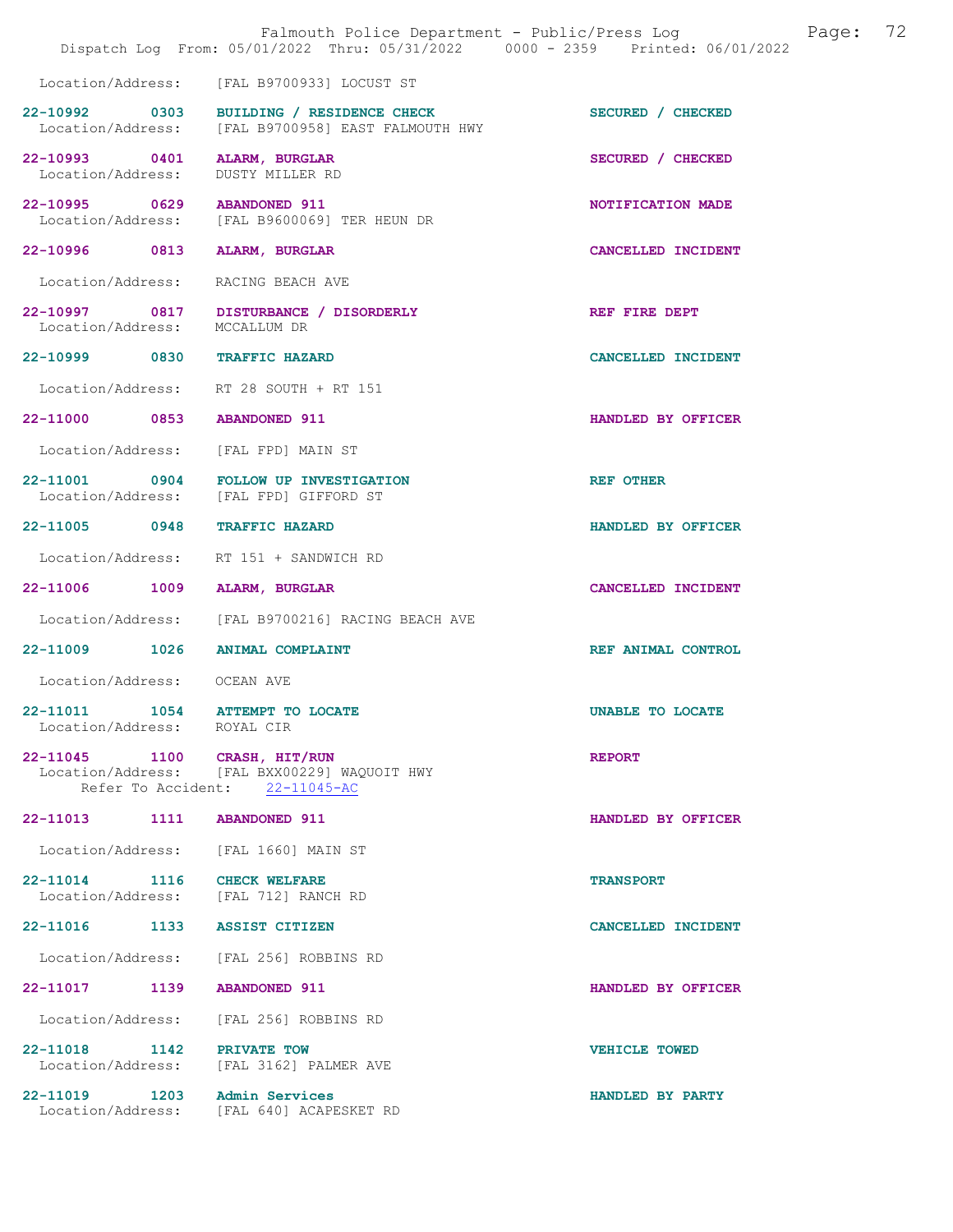|                     |                                                                                                                          | 73<br>Falmouth Police Department - Public/Press Log<br>Page:<br>Dispatch Log From: 05/01/2022 Thru: 05/31/2022 0000 - 2359 Printed: 06/01/2022 |  |
|---------------------|--------------------------------------------------------------------------------------------------------------------------|------------------------------------------------------------------------------------------------------------------------------------------------|--|
|                     | 22-11020 1205 ALARM, BURGLAR                                                                                             | CANCELLED INCIDENT                                                                                                                             |  |
|                     | Location/Address: OYSTER POND RD                                                                                         |                                                                                                                                                |  |
|                     | 22-11023 1205 Admin Services<br>Location/Address: TEATICKET HWY                                                          | NOTIFICATION MADE                                                                                                                              |  |
|                     | 22-11021 1207 CRASH<br>Location/Address: RT 151 + CURRIER RD<br>Refer To Accident: 22-11021-AC                           | <b>REPORT</b>                                                                                                                                  |  |
|                     | 22-11024 1214 TRAFFIC HAZARD<br>Location/Address: [FAL B9600235] BAR NECK RD                                             | PARKING TICKET                                                                                                                                 |  |
|                     | 22-11027 1251 Admin Services                                                                                             | HANDLED BY OFFICER                                                                                                                             |  |
|                     | Location/Address: [FAL FPD] MAIN ST                                                                                      |                                                                                                                                                |  |
|                     | 22-11028 1323 CHECK WELFARE<br>Location/Address: THOMAS B LANDERS RD + RIVER HILL RD                                     | REF FIRE DEPT                                                                                                                                  |  |
|                     | 22-11030 1332 OTHER TRAFFIC<br>Vicinity of: RT 28 SOUTH                                                                  | <b>CITATION ISSUED</b>                                                                                                                         |  |
|                     | 22-11031 1332 SUSPICIOUS MV                                                                                              | HANDLED BY OFFICER                                                                                                                             |  |
|                     | Location/Address: BOXBERRY HILL RD                                                                                       |                                                                                                                                                |  |
|                     | 22-11032 1334 Forgery / Uttering<br>Location/Address: OCEAN VIEW AVE<br>Refer To Incident: 22-11032-OF                   | <b>REPORT</b>                                                                                                                                  |  |
|                     | 22-11033 1416 Admin Services<br>Location/Address: SANDCASTLE DR                                                          | HANDLED BY PARTY                                                                                                                               |  |
|                     | 22-11034 1419 LARCENY<br>Location/Address: [FAL 1944] FREDERICK B DOUGLAS<br>Refer To Incident: 22-11034-OF              | <b>REPORT</b>                                                                                                                                  |  |
|                     | 22-11037 1448 ERRATIC MV<br>Location/Address: W FALMOUTH HWY + PALMER AVE                                                | UNABLE TO LOCATE                                                                                                                               |  |
| 22-11036 1450 CRASH | Location/Address: [FAL B0100152] TEATICKET HWY<br>Refer To Accident: 22-11036-AC                                         | <b>REPORT</b>                                                                                                                                  |  |
|                     | 22-11038 1450 Alcohol/Drug (Sec 35)                                                                                      | CANCELLED INCIDENT                                                                                                                             |  |
|                     | Location/Address: SAINT ANNES LN                                                                                         |                                                                                                                                                |  |
|                     | 22-11039 1510 ALARM, BURGLAR                                                                                             | CANCELLED INCIDENT                                                                                                                             |  |
|                     | Location/Address: BONITO AVE                                                                                             |                                                                                                                                                |  |
| 22-11040 1513 CRASH | Location/Address: [FAL B0000242] EAST FALMOUTH HWY<br>Refer To Accident: 22-11040-AC<br>Refer To Incident: $22-11040-OF$ | <b>REPORT</b>                                                                                                                                  |  |
|                     | 22-11044   1624   PRIVATE TOW<br>Location/Address: PALMER AVE                                                            | PRIVATE TOW                                                                                                                                    |  |
| 22-11046 1657 CRASH | Location/Address: [FAL 3199] TEATICKET HWY<br>Refer To Accident: 22-11046-AC                                             | <b>REPORT</b>                                                                                                                                  |  |
|                     | 22-11047 1700 FOLLOW UP INVESTIGATION                                                                                    | HANDLED BY OFFICER                                                                                                                             |  |
|                     | Location/Address: [FAL FPD] MAIN ST                                                                                      |                                                                                                                                                |  |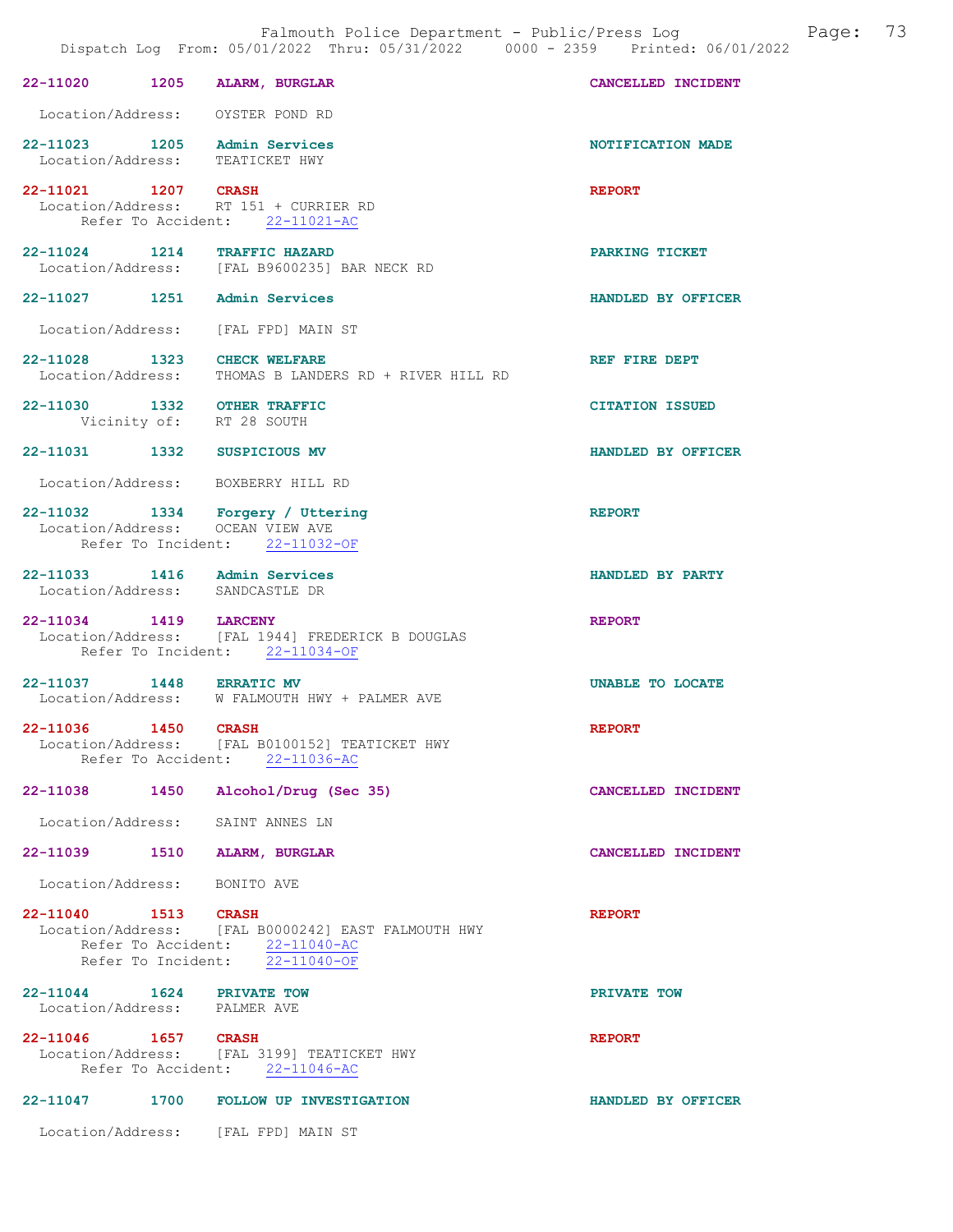|                                              |      | 22-11048 1705 PARKING VIOLATION (S)                                                                              | HANDLED BY OFFICER      |
|----------------------------------------------|------|------------------------------------------------------------------------------------------------------------------|-------------------------|
| Location/Address: MILLFIELD ST               |      |                                                                                                                  |                         |
|                                              |      | 22-11052 1710 ASSIST CITIZEN<br>Location/Address: [FAL B9601749] SCRANTON AVE                                    | REF DNR                 |
| 22-11049 1728                                |      | <b>CHECK WELFARE</b><br>Location/Address: SAINT ANNES LN<br>Refer To Incident: 22-11049-OF                       | <b>REPORT</b>           |
| Location/Address: AMPHIBIAN RD               |      | 22-11051 1833 MISSING PERSON<br>Refer To Incident: 22-11051-OF                                                   | <b>UNABLE TO LOCATE</b> |
| Location/Address: MAIN ST                    |      | 22-11053 1859 ATTEMPT TO LOCATE                                                                                  | <b>UNABLE TO LOCATE</b> |
| Location/Address: CAREY LN                   |      | 22-11055 1922 ALARM, BURGLAR                                                                                     | <b>UNFOUNDED</b>        |
|                                              |      | 22-11056 1923 FOLLOW UP INVESTIGATION<br>Location/Address: BARROWS RD                                            | <b>UNABLE TO LOCATE</b> |
| Location/Address: LEONARD DR                 |      | 22-11057 1942 ATTEMPT TO LOCATE                                                                                  | <b>UNABLE TO LOCATE</b> |
| 22-11059 2016 ERRATIC MV                     |      | Location/Address: RT 28 SOUTH + RT 151<br>Refer To Arrest: 22-11059-AR                                           | Arrest(s) Made          |
| 22-11061 2033 CHECK WELFARE                  |      |                                                                                                                  | HANDLED BY OFFICER      |
|                                              |      | Location/Address: TEATICKET HWY + OX BOW RD                                                                      |                         |
|                                              |      | 22-11062 2050 SUICIDE ATTEMPT / THREAT<br>Location/Address: PINECREST BEACH DR<br>Refer To Incident: 22-11062-OF | <b>REPORT</b>           |
|                                              |      | 22-11066 2134 INTOXICATED PERSON                                                                                 | HANDLED BY OFFICER      |
|                                              |      | Location/Address: [FAL 159] GRAND AVE                                                                            |                         |
| 22-11068 2314 Admin Services                 |      |                                                                                                                  | HANDLED BY OFFICER      |
|                                              |      | Location/Address: [FAL FPD] MAIN ST                                                                              |                         |
|                                              |      | For Date: $05/25/2022 -$ Wednesday                                                                               |                         |
| 22-11069<br>Location/Address:                | 0002 | ALARM, BURGLAR<br>[FAL 1031] ESTRELLA LN                                                                         | <b>UNFOUNDED</b>        |
| 22-11070 0016<br>Location/Address:           |      | BUILDING / RESIDENCE CHECK<br>[FAL BXX00272] LOCUST ST                                                           | SECURED / CHECKED       |
| 22-11072 0016<br>Location/Address:           |      | BUILDING / RESIDENCE CHECK<br>[FAL 964] TEATICKET HWY                                                            | SECURED / CHECKED       |
| 22-11071                                     | 0018 | <b>Admin Services</b>                                                                                            | HANDLED BY OFFICER      |
| Location/Address:                            |      | [FAL FPD] MAIN ST                                                                                                |                         |
| 22-11076 0030<br>Location/Address:           |      | BUILDING / RESIDENCE CHECK<br>[FAL B9600031] MARAVISTA AVE EXT                                                   | SECURED / CHECKED       |
| 22-11073<br>$\sim$ 0032<br>Location/Address: |      | BUILDING / RESIDENCE CHECK<br>[FAL B9600235] BAR NECK RD                                                         | SECURED / CHECKED       |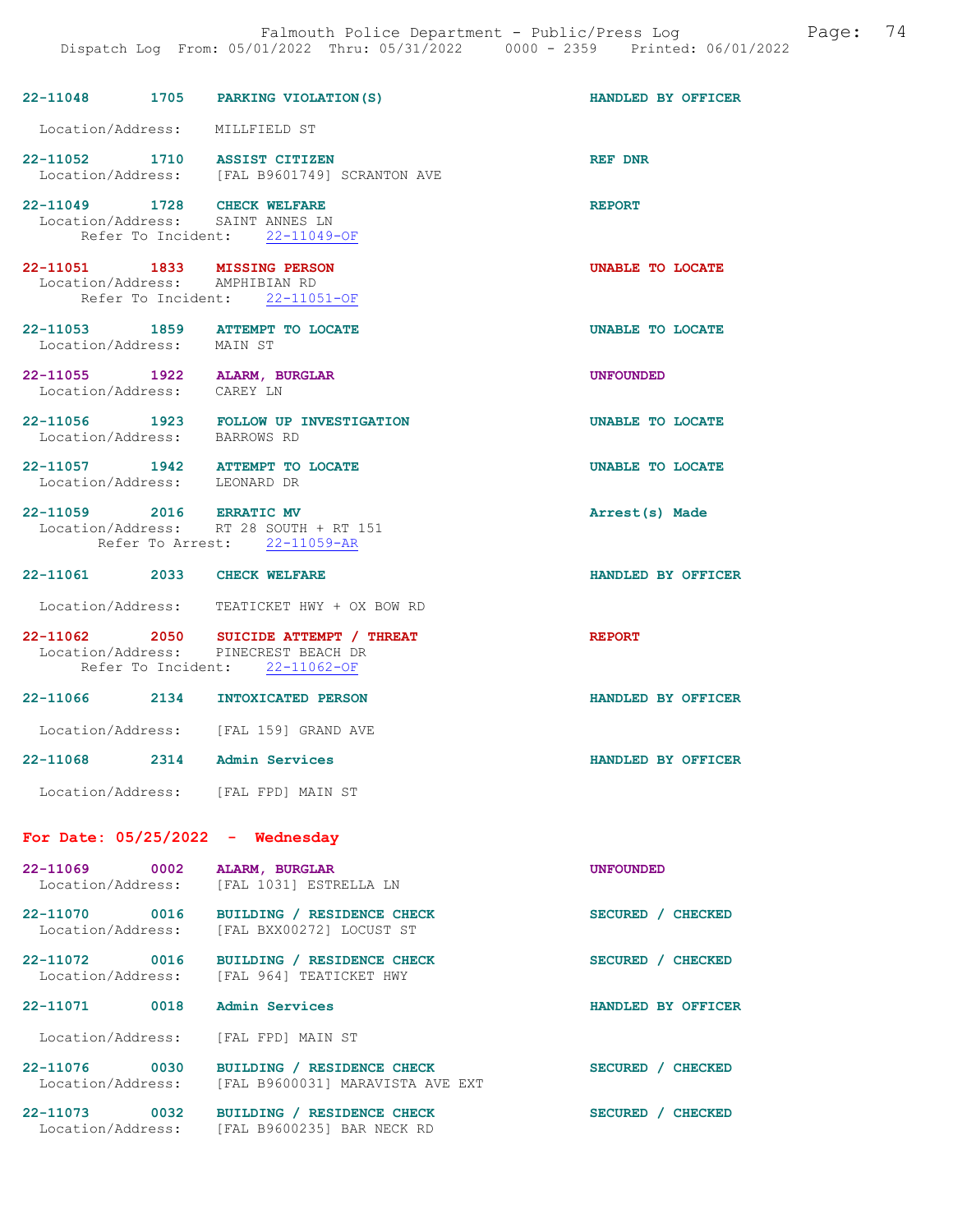22-11074 0033 BUILDING / RESIDENCE CHECK SECURED / CHECKED Location/Address: [FAL B9600025] DAVISVILLE RD 22-11075 0035 AREA CHECK SECURED / CHECKED<br>
Location/Address: [FAL L97] GOSNOLD RD

Location/Address: [FAL L97] GOSNOLD RD

[FAL 3214] HATCHVILLE RD

[FAL 302] SANDWICH RD

22-11077 0103 BUILDING / RESIDENCE CHECK SECURED / CHECKED Location/Address: [FAL 28] EAST FALMOUTH HWY

22-11078 0121 BUILDING / RESIDENCE CHECK SECURED / CHECKED Location/Address: [FAL 357] GIFFORD ST

22-11080 0141 BUILDING / RESIDENCE CHECK SECURED / CHECKED Location/Address: [FAL 3214] HATCHVILLE RD

22-11081 0143 BUILDING / RESIDENCE CHECK SECURED / CHECKED Location/Address: [FAL 302] SANDWICH RD

22-11083 0151 BUILDING / RESIDENCE CHECK SECURED / CHECKED

Location/Address: [FAL B9600237] EAST FALMOUTH HWY

22-11084 0204 PARKING VIOLATION(S) NO VIOLATION Location/Address: WATER ST + LUSCOMBE AVE

22-11085 0218 DISABLED MV VEHICLE TOWED Location/Address: RT 151 + BOXBERRY HILL RD Refer To Incident: 22-11085-OF

22-11086 0231 PARKING VIOLATION(S) NO VIOLATION Location/Address: [FAL B9600261] MAIN ST

22-11088 0301 PARKING VIOLATION(S)<br>
Location/Address: [FAL B9600077] TOWN HALL SQ

22-11089 0301 BUILDING / RESIDENCE CHECK SECURED / CHECKED Location/Address: [FAL B9800292] DAVIS STRAITS

22-11090 0323 AREA CHECK SECURED / CHECKED

Location/Address: [FAL L65] COUNTY RD

22-11091 0324 BUILDING / RESIDENCE CHECK SECURED / CHECKED Location/Address: CHESTER ST

[FAL B9600077] TOWN HALL SQ

Location/Address: [FAL FPD] MAIN ST

22-11097 0718 ALARM, BURGLAR UNFOUNDED Location/Address: [FAL B9700920] TASHMOO DR

22-11098 0718 TRAFFIC HAZARD REF OTHER Location/Address: RT 151 + SANDWICH RD

Location/Address: [FAL B9600027] LAKEVIEW AVE

22-11100 0825 TRAFFIC HAZARD NOTIFICATION MADE Location/Address: WALKER ST + SURF DR

22-11101 0830 AREA CHECK 3ECURED / CHECKED<br>
Location/Address: [FAL B9600028] JONES RD [FAL B9600028] JONES RD

22-11102 0834 AREA CHECK SECURED / CHECKED<br>
Location/Address: [FAL B9600025] DAVISVILLE RD [FAL B9600025] DAVISVILLE RD

22-11103 0840 BUILDING / RESIDENCE CHECK SECURED / CHECKED Location/Address: [FAL B9600030] OLD MAIN RD

22-11096 0627 Admin Services HANDLED BY OFFICER

22-11099 0801 AREA CHECK HANDLED BY OFFICER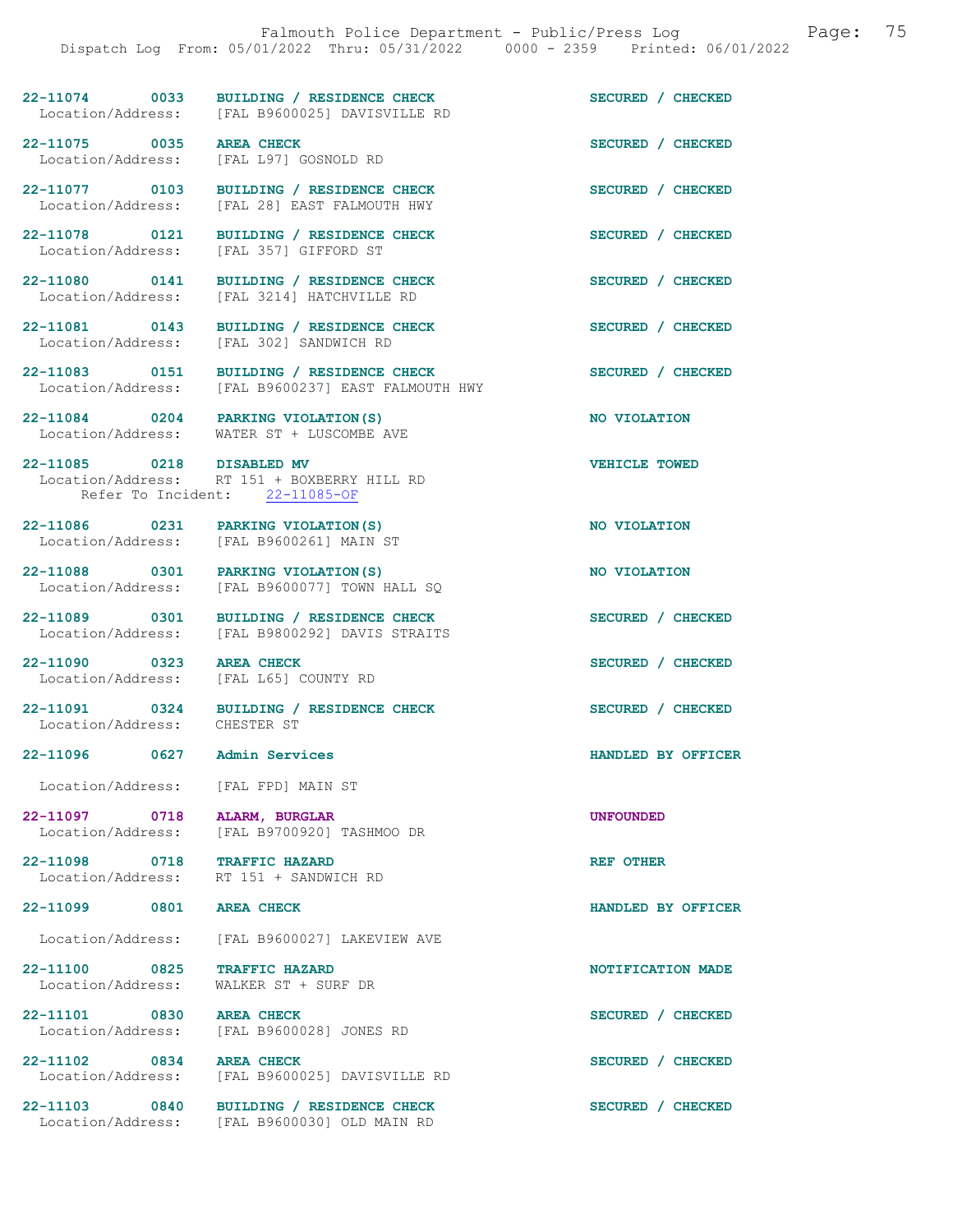|                                                          |      | Falmouth Police Department - Public/Press Log<br>Dispatch Log From: 05/01/2022 Thru: 05/31/2022 0000 - 2359 Printed: 06/01/2022 | Page:                   | 76 |
|----------------------------------------------------------|------|---------------------------------------------------------------------------------------------------------------------------------|-------------------------|----|
| 22-11104 0840                                            |      | BUILDING / RESIDENCE CHECK                                                                                                      | HANDLED BY OFFICER      |    |
|                                                          |      | Location/Address: [FAL B9600029] KATHARINE LEE BATES                                                                            |                         |    |
| 22-11105 0842<br>Location/Address:                       |      | BUILDING / RESIDENCE CHECK<br>[FAL B9600031] MARAVISTA AVE EXT                                                                  | SECURED / CHECKED       |    |
| 22-11107 0920                                            |      | TRANSPORT / ESCORT<br>Location/Address: [FAL B9600063] JONES RD                                                                 | <b>TRANSPORT</b>        |    |
| 22-11109 0953                                            |      | <b>ANIMAL COMPLAINT</b>                                                                                                         | REF ANIMAL CONTROL      |    |
| Location/Address:                                        |      | [FAL 2070] ALMA RD                                                                                                              |                         |    |
| 22-11110 1004<br>Location/Address:                       |      | ALARM, BURGLAR<br>[FAL 1415] SHOREVIEW AVE                                                                                      | SECURED / CHECKED       |    |
| 22-11111 1005 Down Wires<br>Location/Address: PALMER AVE |      |                                                                                                                                 | NOTIFICATION MADE       |    |
| Location/Address:                                        |      | 22-11113 1015 Alcohol/Drug (Sec 35)<br>SAINT ANNES LN                                                                           | UNABLE TO LOCATE        |    |
|                                                          |      | 22-11114 1049 Alcohol/Drug (Sec 35)<br>Location/Address: TEATICKET HWY                                                          | UNABLE TO LOCATE        |    |
|                                                          |      | 22-11115 1103 RECOVERED PROPERTY                                                                                                | HANDLED BY OFFICER      |    |
|                                                          |      | Location/Address: [FAL 1637] BLACKSMITH SHOP RD                                                                                 |                         |    |
| 22-11116 1106 OVERDOSE                                   |      | Location/Address: ASHTON AVE + OLD BARNSTABLE RD<br>Refer To Incident: 22-11116-OF                                              | <b>REPORT</b>           |    |
| 22-11119 1130 LARCENY                                    |      | Location/Address: [FAL 3268] MENAUHANT RD<br>Refer To Incident: 22-11119-OF                                                     | <b>REPORT</b>           |    |
|                                                          |      | 22-11120 1140 BUILDING / RESIDENCE CHECK                                                                                        | HANDLED BY OFFICER      |    |
|                                                          |      | Location/Address: [FAL B9600026] GIFFORD EXT ST                                                                                 |                         |    |
| 22-11121                                                 | 1147 | <b>TRAFFIC HAZARD</b>                                                                                                           | CANCELLED INCIDENT      |    |
|                                                          |      | Location/Address: SURF DR + WALKER ST                                                                                           |                         |    |
| Location/Address: HOLLAND ST                             |      | 22-11122 1152 B & E RESIDENT                                                                                                    | <b>REPORT</b>           |    |
|                                                          |      | Refer To Incident: 22-11122-OF                                                                                                  |                         |    |
| 22-11124 1153 LARCENY                                    |      | Location/Address: [FAL BXX00519] PALMER AVE<br>Refer To Incident: 22-11124-OF                                                   | <b>REPORT</b>           |    |
| Location/Address: SANDWICH RD                            |      | 22-11126 1211 SUMMONS SERVICE                                                                                                   | <b>UNABLE TO LOCATE</b> |    |
| 22-11127 1230 CRASH                                      |      | Location/Address: RT 28 NORTH<br>Refer To Accident: 22-11127-AC                                                                 | <b>REPORT</b>           |    |
| Location/Address: IVEST DR                               |      | 22-11128 1258 ASSIST OTHER AGENCY                                                                                               | <b>ASSISTING PARTY</b>  |    |
|                                                          |      | 22-11129 1303 ANIMAL COMPLAINT                                                                                                  | REF ANIMAL CONTROL      |    |
|                                                          |      | Location/Address: OLD BARNSTABLE RD                                                                                             |                         |    |
|                                                          |      | 22-11133 1336 ANIMAL COMPLAINT                                                                                                  | REF ANIMAL CONTROL      |    |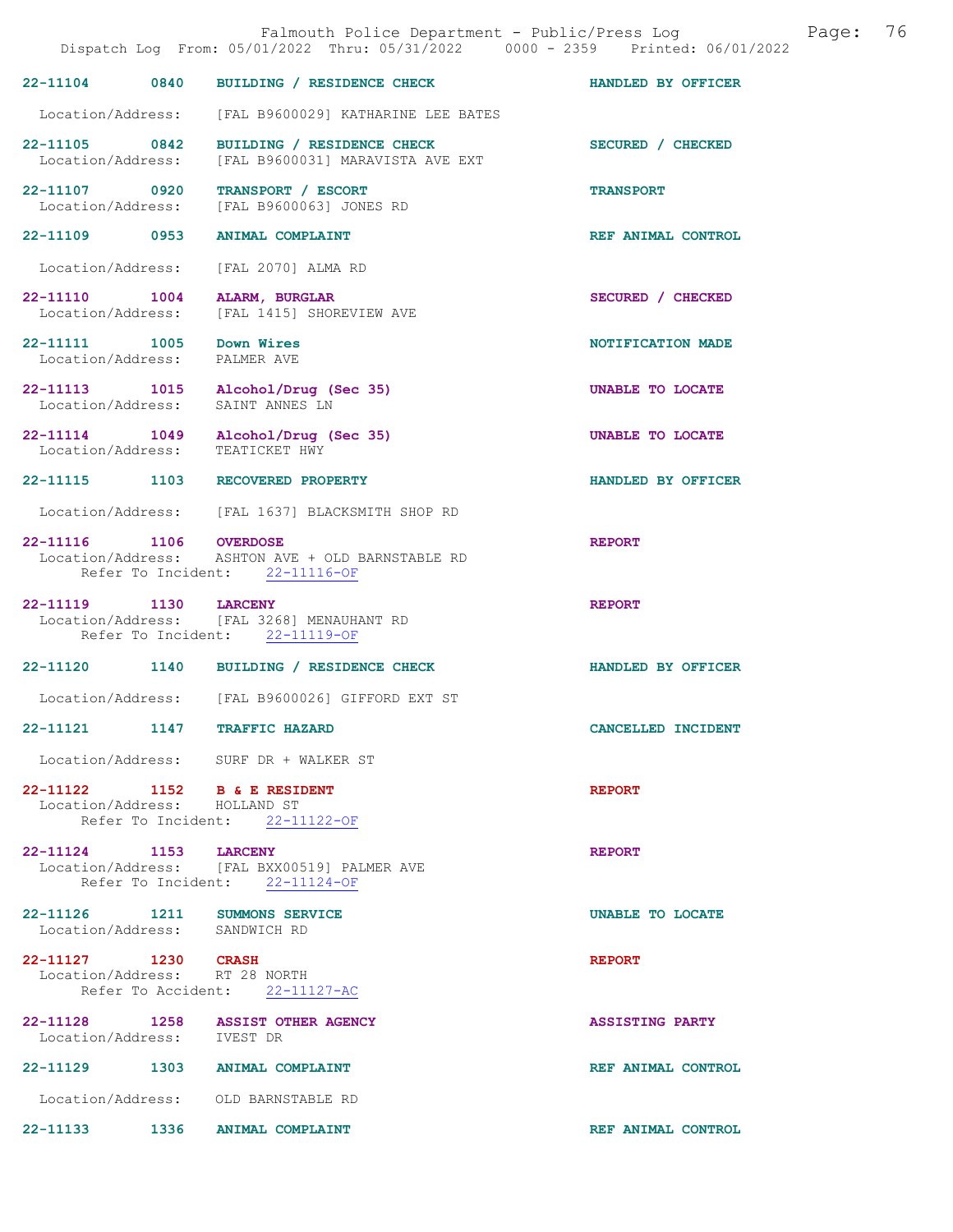|                                                                                      | Location/Address: HATCHVILLE RD + TURNER RD                                           |                        |
|--------------------------------------------------------------------------------------|---------------------------------------------------------------------------------------|------------------------|
| 22-11135 1358 CHECK WELFARE<br>Location/Address: [FAL FPD] MAIN ST                   |                                                                                       | UNABLE TO LOCATE       |
|                                                                                      | 22-11137 1413 BUILDING / RESIDENCE CHECK                                              | HANDLED BY OFFICER     |
|                                                                                      | Location/Address: [FAL B9600029] KATHARINE LEE BATES                                  |                        |
| 22-11138 1420 AREA CHECK<br>Location/Address: RENEE LN                               |                                                                                       | HANDLED BY PARTY       |
| 22-11139 1427 MOTOR VEHICLE STOP                                                     |                                                                                       | HANDLED BY OFFICER     |
| Location/Address: MONTAUK ST                                                         |                                                                                       |                        |
| 22-11140 1439 LARCENY                                                                | Location/Address: [FAL 464] LOCUST ST<br>Refer To Incident: 22-11140-OF               | <b>REPORT</b>          |
| 22-11142 1450 SHOPLIFTING<br>Location/Address: [FAL 186] MAIN ST                     | Refer To Incident: 22-11142-OF                                                        | <b>REPORT</b>          |
| 22-11143 1456 ABANDONED 911                                                          |                                                                                       | HANDLED BY OFFICER     |
| Location/Address: TOWN HALL SQ                                                       |                                                                                       |                        |
| 22-11144 1508 ALARM, BURGLAR<br>Location/Address: CHESTER ST                         |                                                                                       | <b>UNFOUNDED</b>       |
| 22-11145 1524 ANIMAL COMPLAINT                                                       |                                                                                       | REF ANIMAL CONTROL     |
| Location/Address: TWO PONDS RD                                                       |                                                                                       |                        |
|                                                                                      | 22-11147 1604 PARKING VIOLATION (S)                                                   | HANDLED BY OFFICER     |
| Location/Address: CHANCERY LN                                                        |                                                                                       |                        |
|                                                                                      | 22-11151 1620 CHECK WELFARE<br>Location/Address: [FAL B0200069] TEATICKET HWY         | <b>GONE ON ARRIVAL</b> |
| 22-11149 1623 CRASH<br>Location/Address: GRAND AVE<br>Refer To Accident: 22-11149-AC |                                                                                       | <b>REPORT</b>          |
| 22-11150 1625 ERRATIC MV                                                             |                                                                                       | HANDLED BY OFFICER     |
|                                                                                      | Location/Address: [FAL B9600308] GIFFORD ST                                           |                        |
| 22-11152 1706 CRASH, HIT/RUN                                                         | Location/Address: [FAL B9700958] EAST FALMOUTH HWY<br>Refer To Accident: 22-11152-AC  | <b>REPORT</b>          |
| 22-11154 1709 ASSIST CITIZEN<br>Location/Address: CLUB VALLEY DR                     |                                                                                       | Peace Restored         |
| 22-11155 1717 Bicycle Crash                                                          |                                                                                       | CANCELLED INCIDENT     |
| Location/Address: WING RD                                                            |                                                                                       |                        |
| 22-11156 1718 CRASH                                                                  | Location/Address: [FAL BXX00483] NORTH FALMOUTH HWY<br>Refer To Accident: 22-11156-AC | <b>REPORT</b>          |
| 22-11157<br>1735                                                                     | <b>CHECK WELFARE</b>                                                                  | <b>REPORT</b>          |

 Location/Address: [FAL 1602] GIFFORD ST Refer To Incident: 22-11157-OF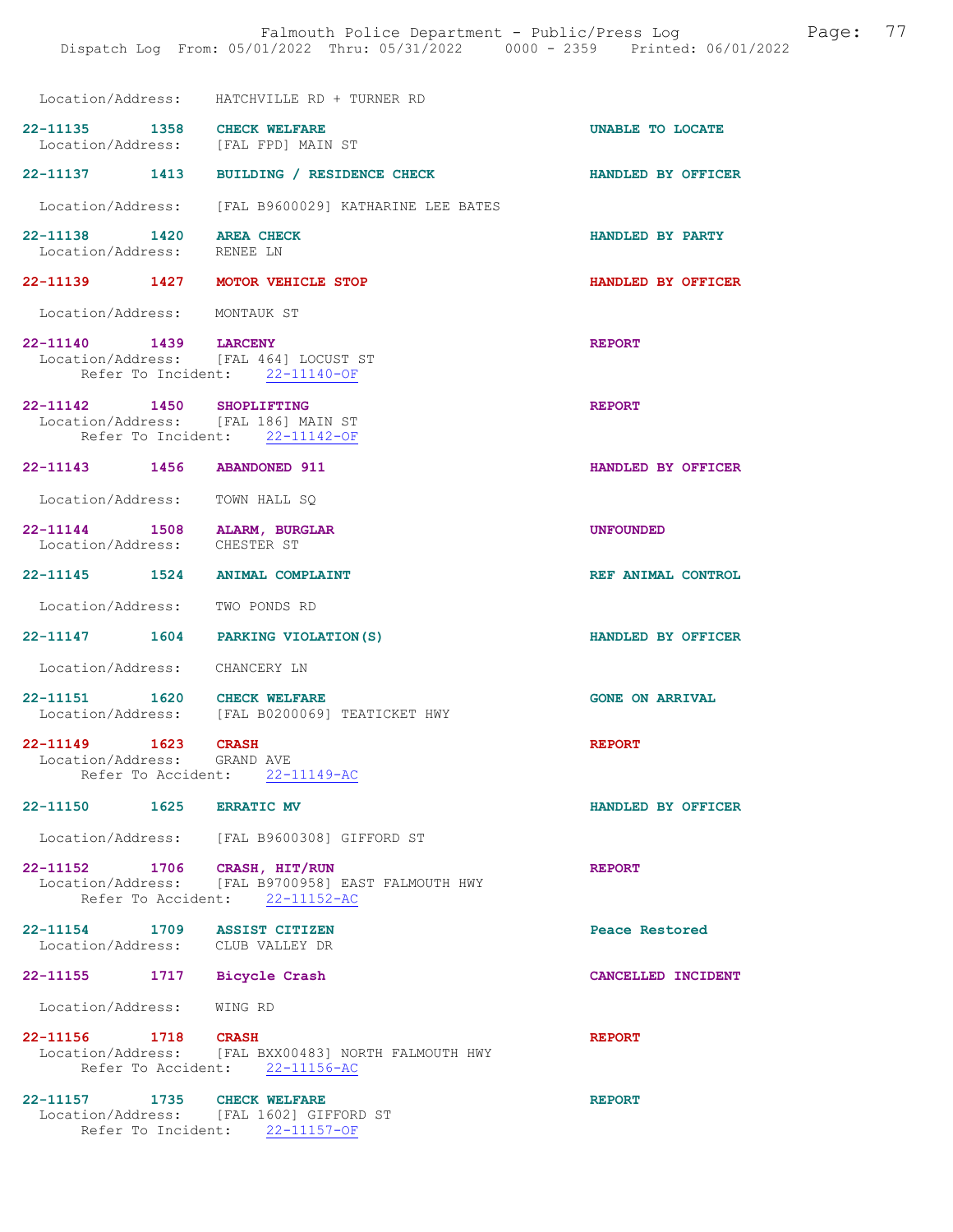| 22-11160 1810 ASSIST OTHER AGENCY<br>Location/Address: SAINT ANNES LN |                                                                                        | REF OTHER              |
|-----------------------------------------------------------------------|----------------------------------------------------------------------------------------|------------------------|
| 22-11161 1828 ALARM, BURGLAR                                          |                                                                                        | CANCELLED INCIDENT     |
| Location/Address: CARRIAGE SHOP RD                                    |                                                                                        |                        |
| 22-11162 1902                                                         | <b>LOST PROPERTY</b><br>Location/Address: [FAL B9600088] SCRANTON AVE                  | HANDLED BY PARTY       |
|                                                                       | 22-11163 1921 LOUD MUSIC / PARTY / NOISES                                              | HANDLED BY OFFICER     |
|                                                                       | Location/Address: [FAL B9600101] CARRIAGE SHOP RD                                      |                        |
| 22-11164 1934 ALARM, BURGLAR<br>Location/Address: WORCESTER CT        |                                                                                        | SECURED / CHECKED      |
| 22-11165 2012 AREA CHECK                                              |                                                                                        | HANDLED BY OFFICER     |
| Location/Address: FRESH POND RD                                       |                                                                                        |                        |
| 22-11169 2136 CHECK WELFARE                                           |                                                                                        | HANDLED BY OFFICER     |
| Location/Address: TROTTING PARK RD                                    |                                                                                        |                        |
| 22-11171 2214 RECOVERED PROPERTY<br>Location/Address: SOUTHVIEW WAY   | Refer To Incident: 22-11171-OF                                                         | <b>REPORT</b>          |
| 22-11175 2348 ERRATIC MV                                              | Location/Address: [FAL 302] SANDWICH RD                                                | <b>GONE ON ARRIVAL</b> |
| For Date: $05/26/2022 - Thursday$                                     |                                                                                        |                        |
| 22-11177 0032 AREA CHECK                                              | Location/Address: [FAL BXX00437] TEATICKET HWY                                         | SECURED / CHECKED      |
|                                                                       | 22-11178 0102 BUILDING / RESIDENCE CHECK<br>Location/Address: [FAL 3214] HATCHVILLE RD | SECURED / CHECKED      |
| 22-11179 0126 AREA CHECK                                              | Location/Address: [FAL B9600038] EAST FALMOUTH HWY                                     | SECURED / CHECKED      |
| 22-11183 0131                                                         | BUILDING / RESIDENCE CHECK<br>Location/Address: [FAL B9600260] MAIN ST                 | SECURED / CHECKED      |
| 22-11180 0132                                                         | BUILDING / RESIDENCE CHECK<br>Location/Address: [FAL 302] SANDWICH RD                  | SECURED / CHECKED      |
| 22-11182 0138<br>Location/Address:                                    | BUILDING / RESIDENCE CHECK<br>[FAL B9600031] MARAVISTA AVE EXT                         | SECURED / CHECKED      |
| 22-11184 0142                                                         | <b>AREA CHECK</b><br>Location/Address: [FAL L65] COUNTY RD                             | SECURED / CHECKED      |
| 22-11185 0146<br>Location/Address:                                    | BUILDING / RESIDENCE CHECK<br>CHESTER RD                                               | SECURED / CHECKED      |
| 22-11186 0155                                                         | BUILDING / RESIDENCE CHECK<br>Location/Address: [FAL B9600030] OLD MAIN RD             | SECURED / CHECKED      |
| Location/Address:                                                     | 22-11187 0155 PARKING VIOLATION (S)<br>[FAL B9600203] TOWN HALL SQ                     | NO VIOLATION           |
| 22-11188 0155                                                         | PARKING VIOLATION (S)<br>Location/Address: [FAL B9600261] MAIN ST                      | NO VIOLATION           |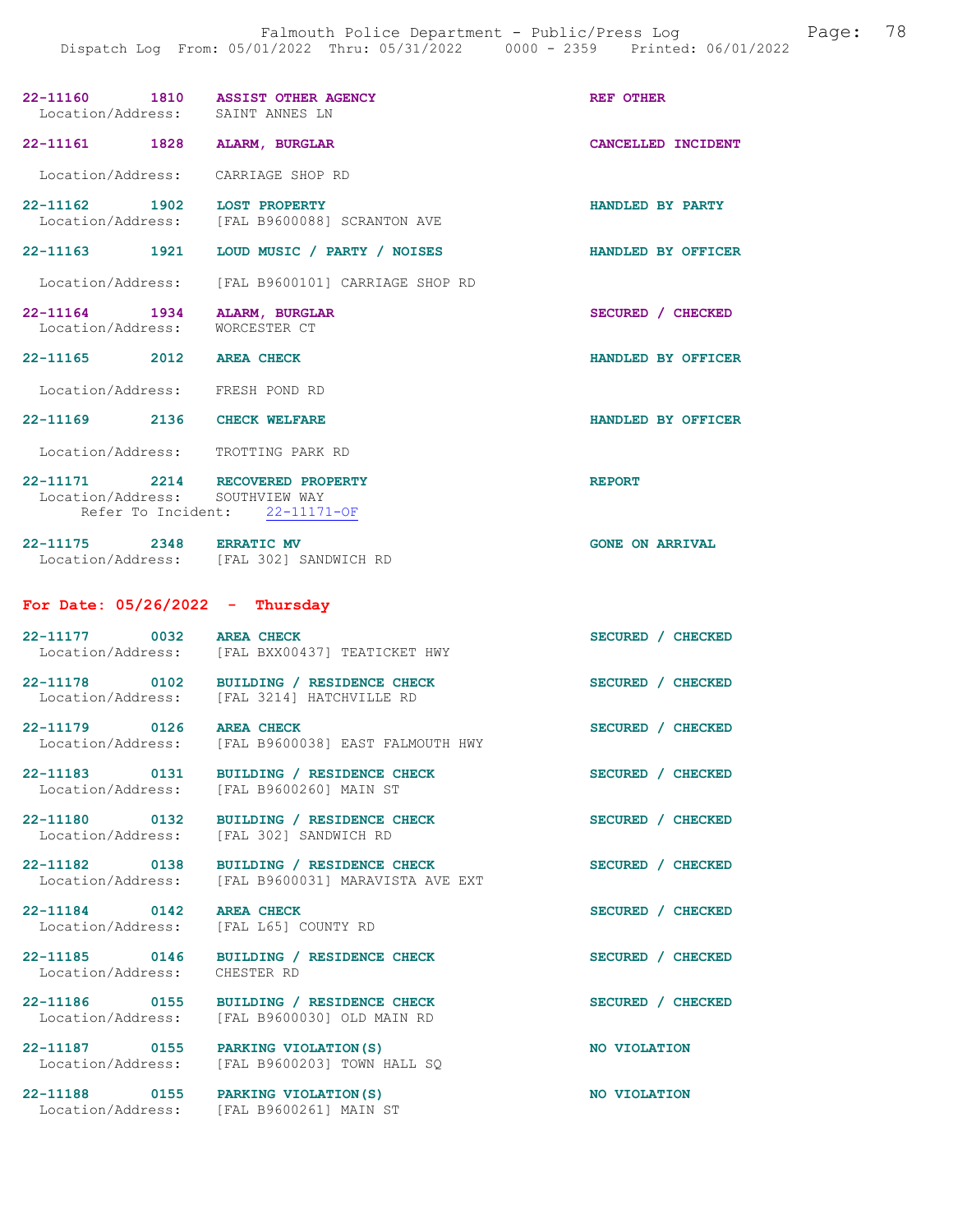|                                                                     | Falmouth Police Department - Public/Press Log<br>Dispatch Log From: 05/01/2022 Thru: 05/31/2022 0000 - 2359 Printed: 06/01/2022 | 79<br>Page:        |
|---------------------------------------------------------------------|---------------------------------------------------------------------------------------------------------------------------------|--------------------|
| Location/Address:                                                   | 22-11189 0208 PARKING VIOLATION (S)<br>WATER ST + LUSCOMBE AVE                                                                  | NO VIOLATION       |
|                                                                     | 22-11190 0216 BUILDING / RESIDENCE CHECK<br>Location/Address: [FAL 3202] PALMER AVE                                             | SECURED / CHECKED  |
| 22-11191 0218 AREA CHECK<br>Location/Address:                       | MAIN ST                                                                                                                         | SECURED / CHECKED  |
|                                                                     | 22-11193 0241 BUILDING / RESIDENCE CHECK<br>Location/Address: [FAL 964] TEATICKET HWY                                           | SECURED / CHECKED  |
|                                                                     | 22-11194 0252 BUILDING / RESIDENCE CHECK<br>Location/Address: [FAL B9800292] DAVIS STRAITS                                      | SECURED / CHECKED  |
| 22-11196 0253 ASSIST CITIZEN                                        |                                                                                                                                 | HANDLED BY OFFICER |
| Location/Address:                                                   | LODENGREEN DR                                                                                                                   |                    |
| 22-11197 0411 ALARM, BURGLAR                                        |                                                                                                                                 | CANCELLED INCIDENT |
|                                                                     | Location/Address: [FAL 89] SANDWICH RD                                                                                          |                    |
| 22-11199 0624 Admin Services                                        |                                                                                                                                 | HANDLED BY OFFICER |
| Location/Address: [FAL FPD] MAIN ST                                 |                                                                                                                                 |                    |
| 22-11202 0710 ALARM, BURGLAR<br>Location/Address: [FAL 77] FAY RD   |                                                                                                                                 | <b>UNFOUNDED</b>   |
| 22-11205 0827 Admin Services<br>Location/Address: [FAL FPD] MAIN ST | Refer To Incident: 22-11205-OF                                                                                                  | <b>REPORT</b>      |
|                                                                     | 22-11207 0906 BUILDING / RESIDENCE CHECK<br>Location/Address: [FAL B9600026] GIFFORD EXT ST                                     | SECURED / CHECKED  |
| 22-11208 0915 ALARM, BURGLAR                                        | Location/Address: [FAL 1549] EAST FALMOUTH HWY                                                                                  | <b>UNFOUNDED</b>   |
| 22-11209 0916 AREA CHECK                                            |                                                                                                                                 | HANDLED BY OFFICER |
| Location/Address:                                                   | [FAL B9600027] LAKEVIEW AVE                                                                                                     |                    |
|                                                                     | 22-11210 0922 BUILDING / RESIDENCE CHECK                                                                                        | HANDLED BY OFFICER |
|                                                                     | Location/Address: [FAL B9600029] KATHARINE LEE BATES                                                                            |                    |
| 22-11211 0933 Admin Services<br>Location/Address:                   | MENAUHANT RD                                                                                                                    | HANDLED BY PARTY   |
| 22-11212 0941 TRANSPORT / ESCORT                                    | Location/Address: [FAL B9600063] JONES RD                                                                                       | <b>TRANSPORT</b>   |
| 22-11213 0958 LARCENY<br>Location/Address: QUEEN ST                 | Refer To Incident: 22-11213-OF                                                                                                  | <b>REPORT</b>      |
| 22-11214 1006 THREAT                                                | Location/Address: [FAL B9600027] LAKEVIEW AVE<br>Refer To Incident: 22-11214-OF                                                 | <b>REPORT</b>      |
| 22-11215 1020                                                       | BUILDING / RESIDENCE CHECK                                                                                                      | HANDLED BY OFFICER |
|                                                                     | Location/Address: [FAL B9600025] DAVISVILLE RD                                                                                  |                    |
| 1052<br>22-11217                                                    | BUILDING / RESIDENCE CHECK                                                                                                      | HANDLED BY OFFICER |
|                                                                     | Location/Address: [FAL B9600031] MARAVISTA AVE EXT                                                                              |                    |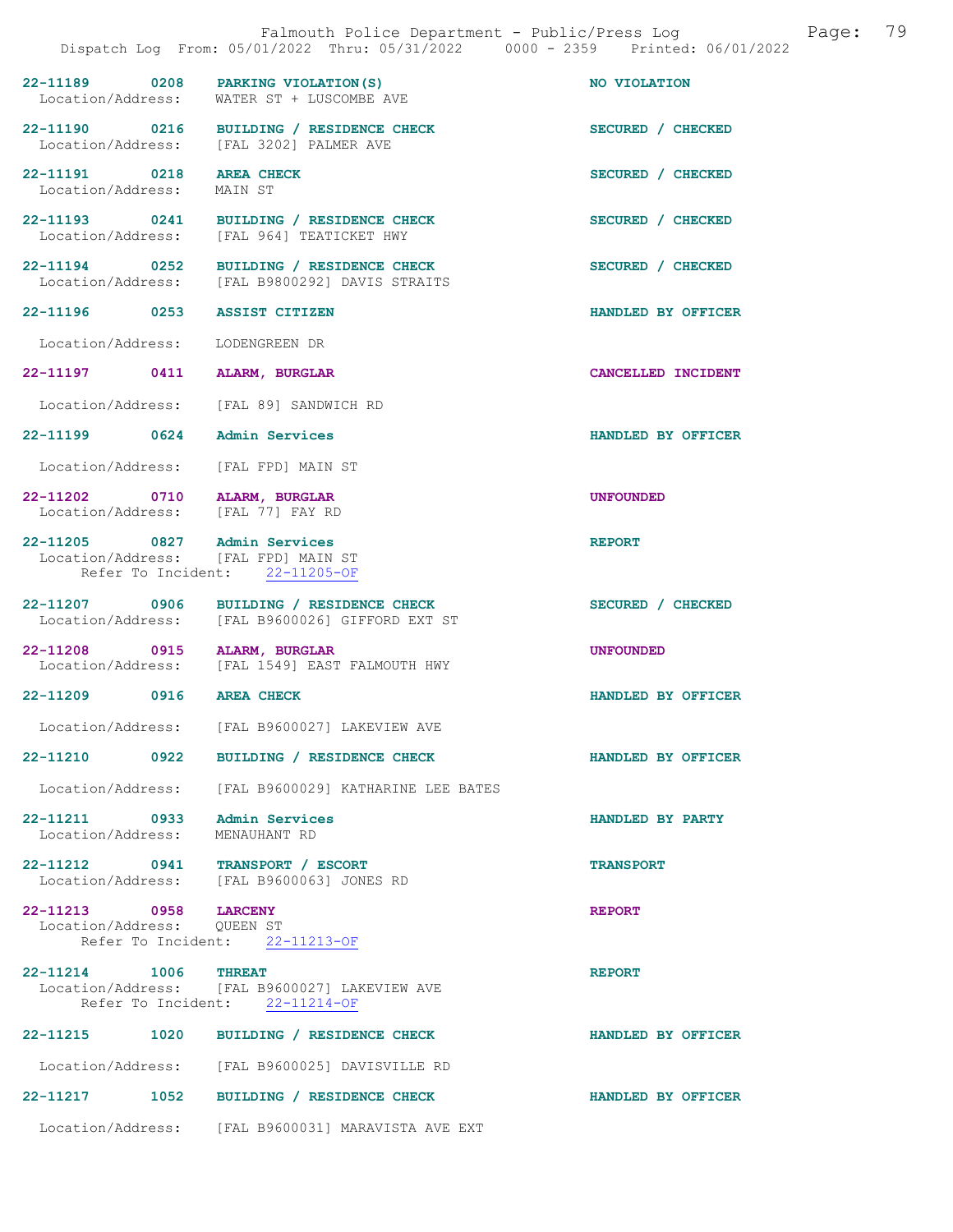| 22-11218 1126                      | RECOVERED PROPERTY                                                                                       | HANDLED BY OFFICER |
|------------------------------------|----------------------------------------------------------------------------------------------------------|--------------------|
|                                    | Location/Address: [FAL FPD] MAIN ST                                                                      |                    |
| 22-11219 1140<br>Location/Address: | MOTOR VEHICLE STOP<br>RT 28 NORTH + RT 151                                                               | Verbal Warning     |
|                                    | 22-11222 1233 ANIMAL COMPLAINT                                                                           | REF ANIMAL CONTROL |
| Location/Address:                  | [FAL 1925] BLACKSMITH SHOP RD                                                                            |                    |
|                                    | 22-11223 1304 PARKING VIOLATION (S)<br>Location/Address: [FAL BXX00673] LUSCOMBE AVE                     | PARKING TICKET     |
| 22–11226 1323                      | BUILDING / RESIDENCE CHECK                                                                               | HANDLED BY OFFICER |
|                                    | Location/Address: [FAL B9600030] OLD MAIN RD                                                             |                    |
| 22-11237 1330<br>Location/Address: | Admin Services<br>[FAL BXX00147] THOMAS B LANDERS RD                                                     | HANDLED BY PARTY   |
| 22-11228 1333                      | Admin Services<br>Location/Address: [FAL 256] ROBBINS RD                                                 | HANDLED BY PARTY   |
| 22-11229 1342                      | <b>ALARM, BURGLAR</b>                                                                                    | HANDLED BY OFFICER |
| Location/Address:                  | JOYCE ST                                                                                                 |                    |
| 22–11230 1355                      | SELECTIVE ENFORCEMENT                                                                                    | HANDLED BY OFFICER |
|                                    | Location/Address: CLIFFWOOD LN + QUAKER RD                                                               |                    |
| 22-11233 1404                      | <b>ANIMAL COMPLAINT</b>                                                                                  | REF ANIMAL CONTROL |
| Location/Address:                  | JERICHO PATH                                                                                             |                    |
| 22-11235 1433                      | Admin Services<br>Location/Address: [FAL 1545] GRAND AVE                                                 | HANDLED BY PARTY   |
|                                    | 22-11234 1434 PARKING VIOLATION (S)                                                                      | HANDLED BY OFFICER |
| Location/Address: CAHOON CT        |                                                                                                          |                    |
| 22-11232                           | <b>1440 OTHER TRAFFIC</b>                                                                                | HANDLED BY OFFICER |
| Location/Address:                  | JONES RD + GIFFORD ST                                                                                    |                    |
|                                    | 22-11236 1441 BUILDING / RESIDENCE CHECK                                                                 | HANDLED BY OFFICER |
|                                    | Location/Address: [FAL B9600308] GIFFORD ST                                                              |                    |
|                                    | 22-11238 1454 RECOVERED PROPERTY<br>Location/Address: HALF MOON CIR                                      | HANDLED BY PARTY   |
| Location/Address:                  | 22-11240 1515 ABANDONED 911<br>[FAL 60] GRAND AVE                                                        | HANDLED BY PARTY   |
|                                    | 22-11241 1544 CRASH, HIT/RUN<br>Location/Address: [FAL 2862] QUAKER RD<br>Refer To Accident: 22-11241-AC | <b>REPORT</b>      |
|                                    | 22-11242 1614 MOTOR VEHICLE THEFT<br>Location/Address: CARRIAGE SHOP RD                                  | NOTIFICATION MADE  |
|                                    | 22-11243 1623 ATTEMPT TO LOCATE                                                                          | HANDLED BY OFFICER |
|                                    | Location/Address: AMPHIBIAN RD                                                                           |                    |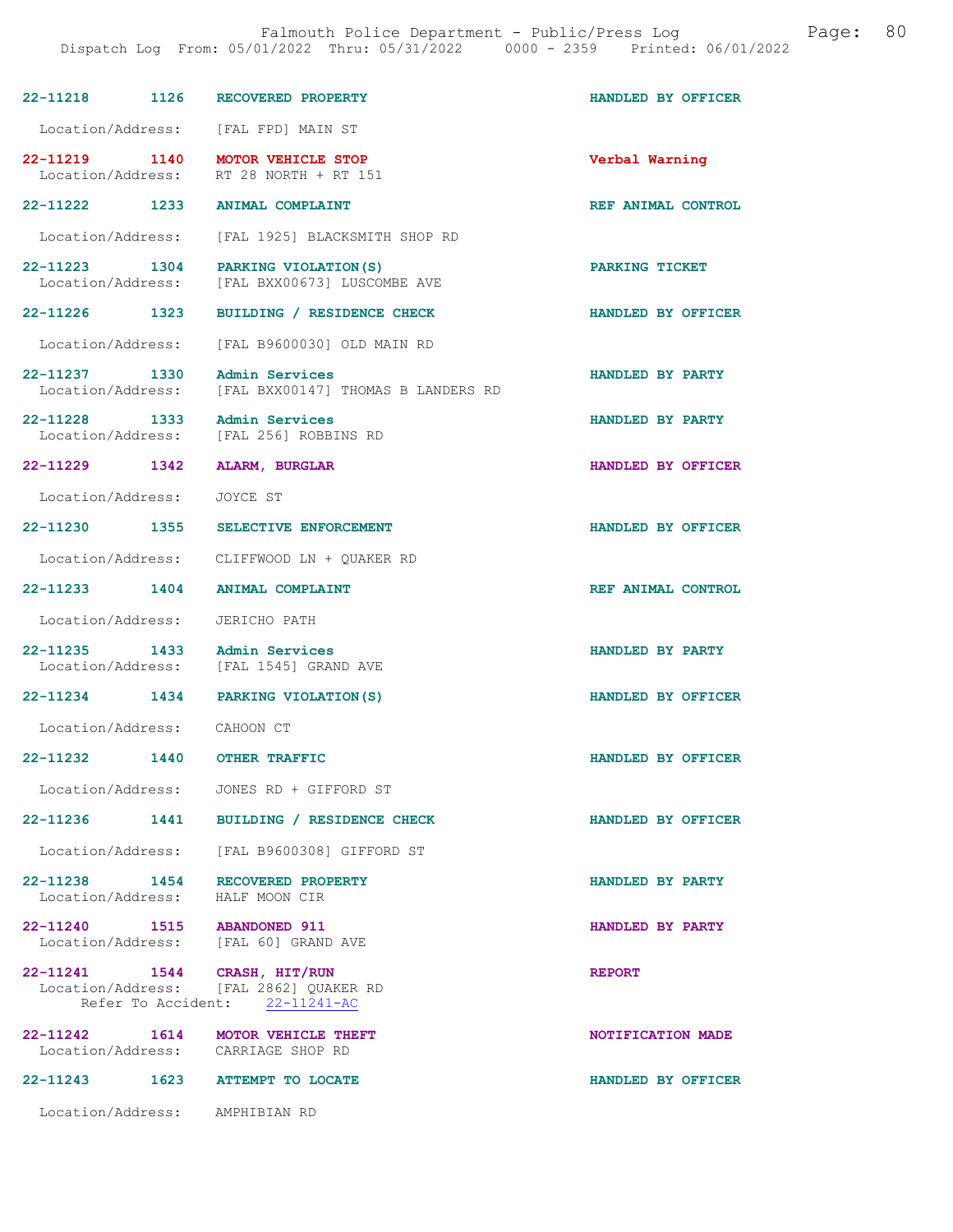| 22-11247 1721                                                          | <b>TRESPASS</b><br>Location/Address: [FAL BXX00801] QUAKER RD<br>Refer To Incident: 22-11247-OF  | <b>REPORT</b>          |
|------------------------------------------------------------------------|--------------------------------------------------------------------------------------------------|------------------------|
| 22-11250 1730 Water Complaint<br>Location/Address: [FAL 1624] WATER ST |                                                                                                  | NOTIFICATION MADE      |
| 22-11248 1731 ANIMAL COMPLAINT                                         |                                                                                                  | REF ANIMAL CONTROL     |
|                                                                        | Location/Address: WEST FALMOUTH HWY + BRICK KILN RD                                              |                        |
|                                                                        | 22-11253 1818 DISTURBANCE / DISORDERLY                                                           | HANDLED BY OFFICER     |
|                                                                        | Location/Address: [FAL 3329] BROKEN BOW LN                                                       |                        |
| 22-11254 1818                                                          | INTOXICATED PERSON<br>Location/Address: [FAL 144] PINYON WAY<br>Refer To Incident: 22-11254-OF   | REF FIRE DEPT          |
| 22-11255 1822 LARCENY<br>Location/Address: [FAL FPD] MAIN ST           | Refer To Incident: 22-11255-OF                                                                   | <b>REPORT</b>          |
| 22-11258 1938 PRESERVE PEACE                                           |                                                                                                  | HANDLED BY OFFICER     |
| Location/Address: CORNELL WAY                                          |                                                                                                  |                        |
| 22-11259 1948 ANIMAL COMPLAINT<br>Location/Address: GLEN AVE           | Refer To Incident: 22-11259-OF                                                                   | <b>REPORT</b>          |
| 22-11260 1951 AREA CHECK                                               |                                                                                                  | HANDLED BY OFFICER     |
| Location/Address: CANAPITSIT DR                                        |                                                                                                  |                        |
| 22-11264 2050 Harassment                                               |                                                                                                  | HANDLED BY OFFICER     |
|                                                                        | Location/Address: [FAL BXX00810] MAIN ST<br>Refer To Incident: 22-11264-OF                       |                        |
| 22-11267 2114 OVERDOSE<br>Location/Address: VIDAL AVE                  | Refer To Incident: 22-11267-OF                                                                   | REF FIRE DEPT          |
| 22-11269 2322                                                          | <b>AREA CHECK</b><br>Location/Address: [FAL B9600455] SCRANTON AVE                               | <b>GONE ON ARRIVAL</b> |
| 22-11270 2324 AREA CHECK                                               |                                                                                                  | HANDLED BY OFFICER     |
| Location/Address: OYSTER POND RD                                       |                                                                                                  |                        |
|                                                                        | 22-11271 2355 BUILDING / RESIDENCE CHECK<br>Location/Address: [FAL B9600029] KATHARINE LEE BATES | SECURED / CHECKED      |
|                                                                        | 22-11272 2358 BUILDING / RESIDENCE CHECK<br>Location/Address: [FAL B9600237] EAST FALMOUTH HWY   | SECURED / CHECKED      |
| For Date: $05/27/2022 -$ Friday                                        |                                                                                                  |                        |
| $22 - 11273$<br>Location/Address: CHESTER ST                           | 0004 BUILDING / RESIDENCE CHECK                                                                  | SECURED / CHECKED      |
| Location/Address: CHESTER ST                                           | 22-11274 0005 BUILDING / RESIDENCE CHECK                                                         | SECURED / CHECKED      |

22-11275 0013 AREA CHECK 3ECURED / CHECKED Location/Address: JOHN PARKER RD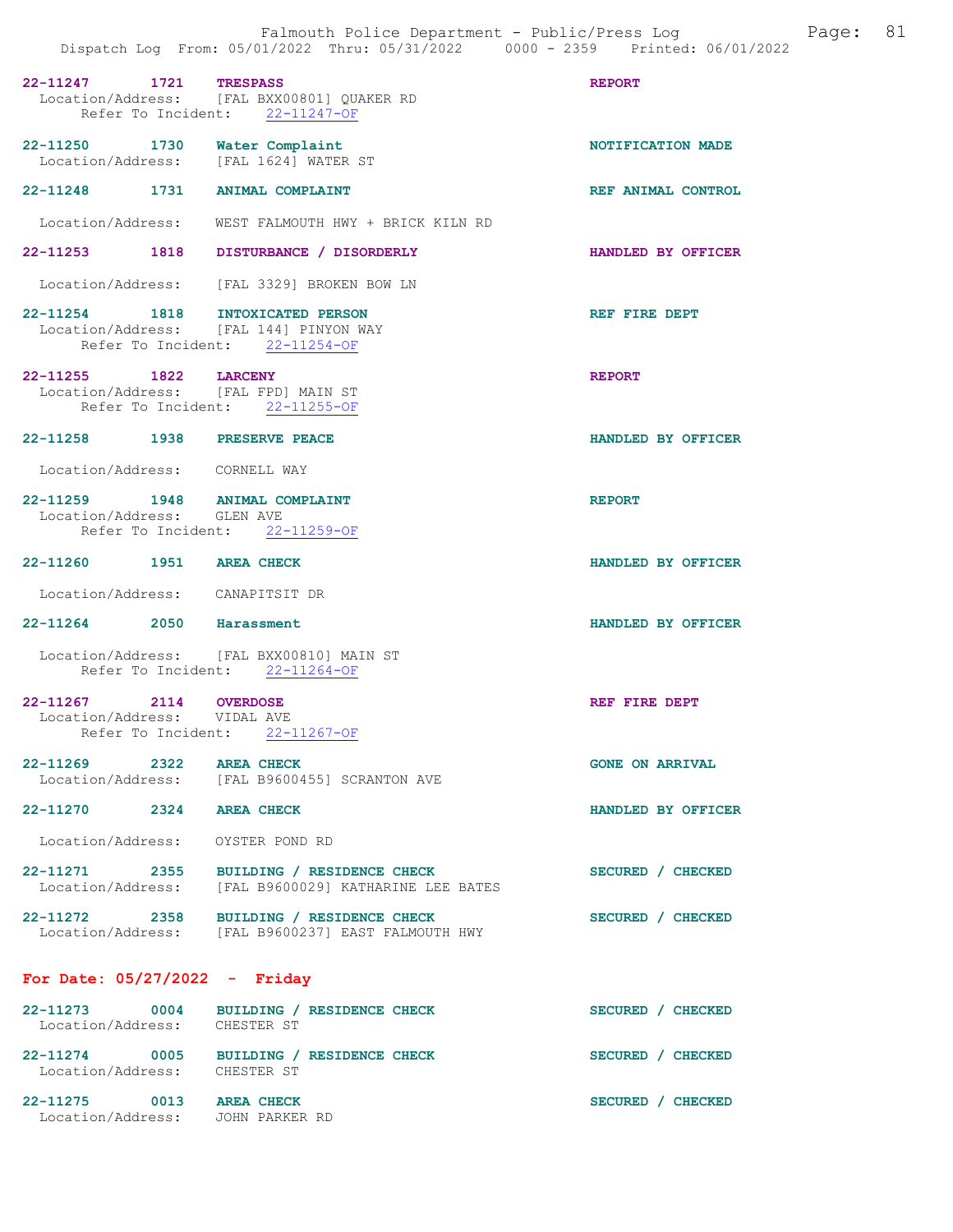|                                                   | Dispatch Log From: 05/01/2022 Thru: 05/31/2022 0000 - 2359 Printed: 06/01/2022             | 82<br>Falmouth Police Department - Public/Press Log<br>Page: |
|---------------------------------------------------|--------------------------------------------------------------------------------------------|--------------------------------------------------------------|
|                                                   | 22-11279 0041 BUILDING / RESIDENCE CHECK<br>Location/Address: [FAL 3202] PALMER AVE        | SECURED / CHECKED                                            |
|                                                   | 22-11277 0044 BUILDING / RESIDENCE CHECK<br>Location/Address: [FAL B9700090] LODENGREEN DR | SECURED / CHECKED                                            |
| 22-11278 0045 AREA CHECK<br>Location/Address:     | OLD WAQUOIT RD                                                                             | SECURED / CHECKED                                            |
|                                                   | 22-11281 0122 BUILDING / RESIDENCE CHECK<br>Location/Address: [FAL BXX00810] MAIN ST       | SECURED / CHECKED                                            |
| 22-11282 0138                                     | BUILDING / RESIDENCE CHECK                                                                 | HANDLED BY OFFICER                                           |
| Location/Address:                                 | EAST FALMOUTH HWY                                                                          |                                                              |
| 22-11284 0205<br>Location/Address:                | BUILDING / RESIDENCE CHECK<br>[FAL B9600026] GIFFORD EXT ST                                | SECURED / CHECKED                                            |
| Location/Address:                                 | 22-11285 0207 PARKING VIOLATION (S)<br>WATER ST + LUSCOMBE AVE                             | NO VIOLATION                                                 |
|                                                   | 22-11286 0217 PARKING VIOLATION (S)<br>Location/Address: [FAL B9600203] TOWN HALL SO       | NO VIOLATION                                                 |
| 22-11288 0241                                     | BUILDING / RESIDENCE CHECK<br>Location/Address: [FAL B9900121] PALMER AVE                  | SECURED / CHECKED                                            |
|                                                   | 22-11287 0247 BUILDING / RESIDENCE CHECK<br>Location/Address: [FAL B9800654] SANDWICH RD   | SECURED / CHECKED                                            |
|                                                   | 22-11289 0303 PARKING VIOLATION(S)<br>Location/Address: [FAL B9600261] MAIN ST             | NO VIOLATION                                                 |
| 22-11291 0614 ALARM, BURGLAR                      | Location/Address: [FAL BXX00237] MAIN ST                                                   | <b>UNFOUNDED</b>                                             |
| 22-11293 0644 CRASH                               | Location/Address: RT 151 + CURRIER RD<br>Refer To Accident: 22-11293-AC                    | <b>REPORT</b>                                                |
| 22-11294 0757                                     | <b>AREA CHECK</b><br>Location/Address: [FAL B9600237] EAST FALMOUTH HWY                    | <b>GONE ON ARRIVAL</b>                                       |
| 22-11295 0847 PRIVATE TOW                         |                                                                                            | CANCELLED INCIDENT                                           |
|                                                   | Location/Address: [FAL BXX00146] PALMER AVE                                                |                                                              |
| 22-11296 0857 OTHER TRAFFIC                       | Vicinity of: RT 28 SOUTH                                                                   | <b>CITATION ISSUED</b>                                       |
|                                                   | 22-11297 0917 ANIMAL COMPLAINT                                                             | REF ANIMAL CONTROL                                           |
| Location/Address:                                 | GEGGATT RD                                                                                 |                                                              |
| 22-11298 0920<br>Location/Address:                | BUILDING / RESIDENCE CHECK<br>[FAL B9600025] DAVISVILLE RD                                 | SECURED / CHECKED                                            |
| 22-11299 0922<br>Location/Address:                | BUILDING / RESIDENCE CHECK<br>[FAL B9600030] OLD MAIN RD                                   | SECURED / CHECKED                                            |
| 22-11300 0927                                     | BUILDING / RESIDENCE CHECK                                                                 | HANDLED BY OFFICER                                           |
| Location/Address:                                 | [FAL B9600031] MARAVISTA AVE EXT                                                           |                                                              |
| 22-11301 0945 Admin Services<br>Location/Address: | TEATICKET HWY                                                                              | HANDLED BY PARTY                                             |
| 22-11302 0954                                     | <b>CHECK WELFARE</b>                                                                       | <b>GONE ON ARRIVAL</b>                                       |

Location/Address: TEATICKET HWY + SANDWICH RD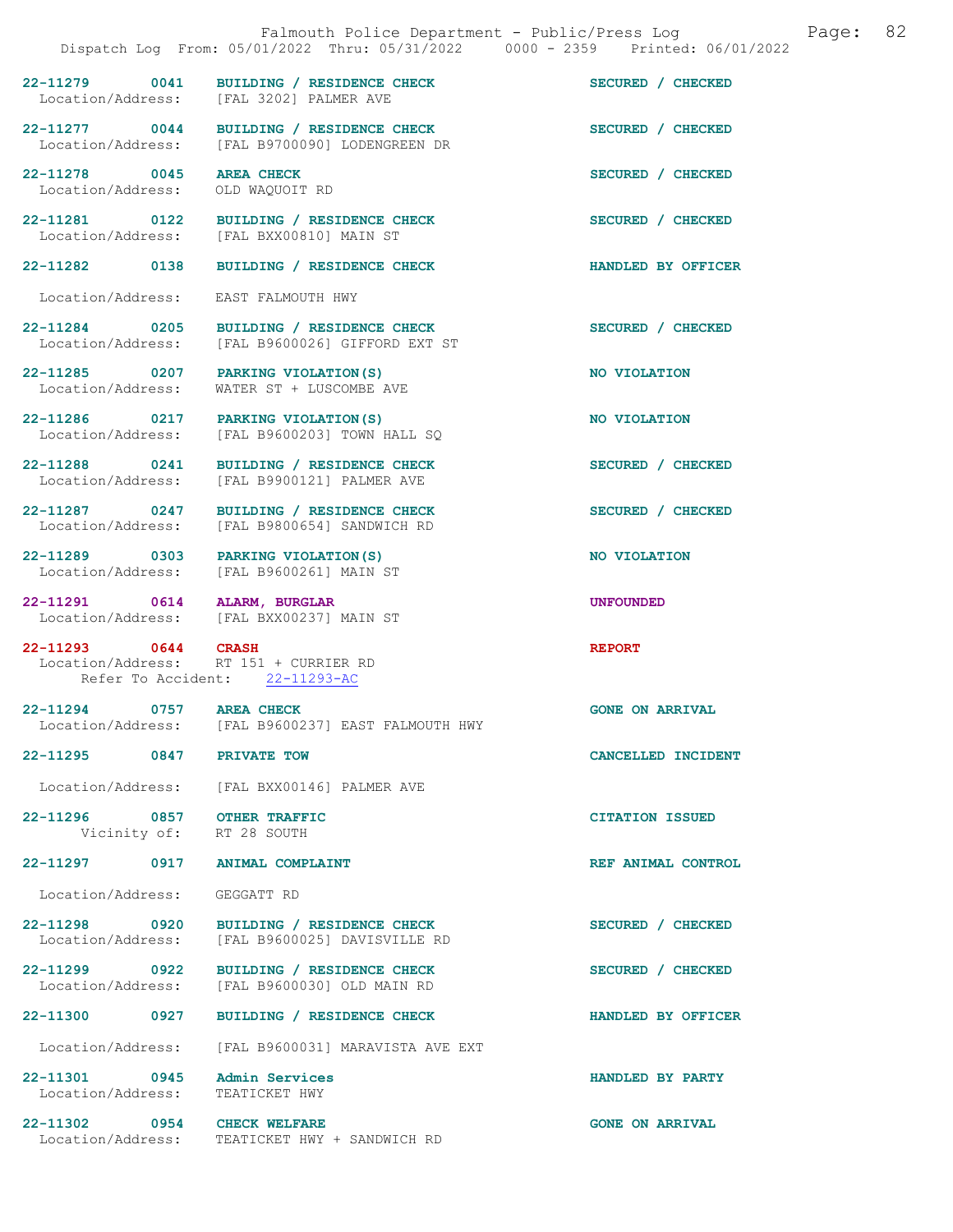| 22-11304 1012 Admin Services                             |                                                                                                          | HANDLED BY OFFICER |
|----------------------------------------------------------|----------------------------------------------------------------------------------------------------------|--------------------|
|                                                          | Location/Address: [FAL B9600063] JONES RD                                                                |                    |
| 22-11305 1019<br>Location/Address:                       | BUILDING / RESIDENCE CHECK<br>[FAL B9600030] OLD MAIN RD                                                 | SECURED / CHECKED  |
| 22-11306 1019                                            | BUILDING / RESIDENCE CHECK<br>Location/Address: [FAL B9600028] JONES RD                                  | SECURED / CHECKED  |
| 22-11307 1030                                            | <b>CHECK WELFARE</b>                                                                                     | HANDLED BY OFFICER |
|                                                          | Location/Address: SANDWICH RD + TEATICKET HWY                                                            |                    |
| 22-11308 1034 ERRATIC MV                                 |                                                                                                          | HANDLED BY OFFICER |
|                                                          | Location/Address: [FAL B9600026] GIFFORD EXT ST                                                          |                    |
|                                                          | 22-11309 1100 ANIMAL COMPLAINT                                                                           | REF ANIMAL CONTROL |
|                                                          | Location/Address: FRESH POND RD                                                                          |                    |
|                                                          | 22-11311 1115 DISTURBANCE / DISORDERLY<br>Location/Address: [FAL BXX00631] TEATICKET HWY                 | HANDLED BY PARTY   |
| 22-11312 1115 VANDALISM                                  | Location/Address: BEACH PLUM PATH<br>Refer To Incident: 22-11312-OF                                      | <b>REPORT</b>      |
|                                                          | 22-11316 1134 PARKING VIOLATION (S)<br>Location/Address: [FAL B9701202] QUISSETT HARBOR RD               | SECURED / CHECKED  |
| 22-11317 1202<br>Location/Address: CURLEY BLVD           | <b>LARCENY</b>                                                                                           | <b>REF OTHER</b>   |
| 22-11318 1208 ABANDONED 911                              |                                                                                                          | HANDLED BY OFFICER |
| Location/Address:                                        | [FAL 2713] BAYFRONT WAY                                                                                  |                    |
| 22-11320 1221 Down Wires<br>Location/Address: CURRIER RD |                                                                                                          | NOTIFICATION MADE  |
|                                                          | 22-11322 1225 BUILDING / RESIDENCE CHECK                                                                 | HANDLED BY OFFICER |
|                                                          | Location/Address: [FAL B9600027] LAKEVIEW AVE                                                            |                    |
|                                                          | 22-11323 1253 BUILDING / RESIDENCE CHECK<br>Location/Address: [FAL B9600026] GIFFORD EXT ST              | SECURED / CHECKED  |
|                                                          | 22-11325 1306 OVERDOSE<br>Location/Address: [FAL B9600084] TER HEUN DR<br>Refer To Incident: 22-11325-OF | <b>REPORT</b>      |
| 22-11327 1317 ABANDONED 911                              |                                                                                                          | CANCELLED INCIDENT |
|                                                          | Location/Address: [FAL B0300047] SHORE ST                                                                |                    |
| 22-11329 1330 ABANDONED 911                              |                                                                                                          | CANCELLED INCIDENT |
|                                                          | Location/Address: [FAL B0300047] SHORE ST                                                                |                    |
| 22-11331 1414 CHECK WELFARE                              | Location/Address: [FAL BXX00668] TEATICKET HWY<br>Refer To Arrest: 22-11331-AR                           | Arrest(s) Made     |
| 22-11332 1417 ALARM, BURGLAR                             | Location/Address: [FAL 2282] TARPON RD                                                                   | <b>UNFOUNDED</b>   |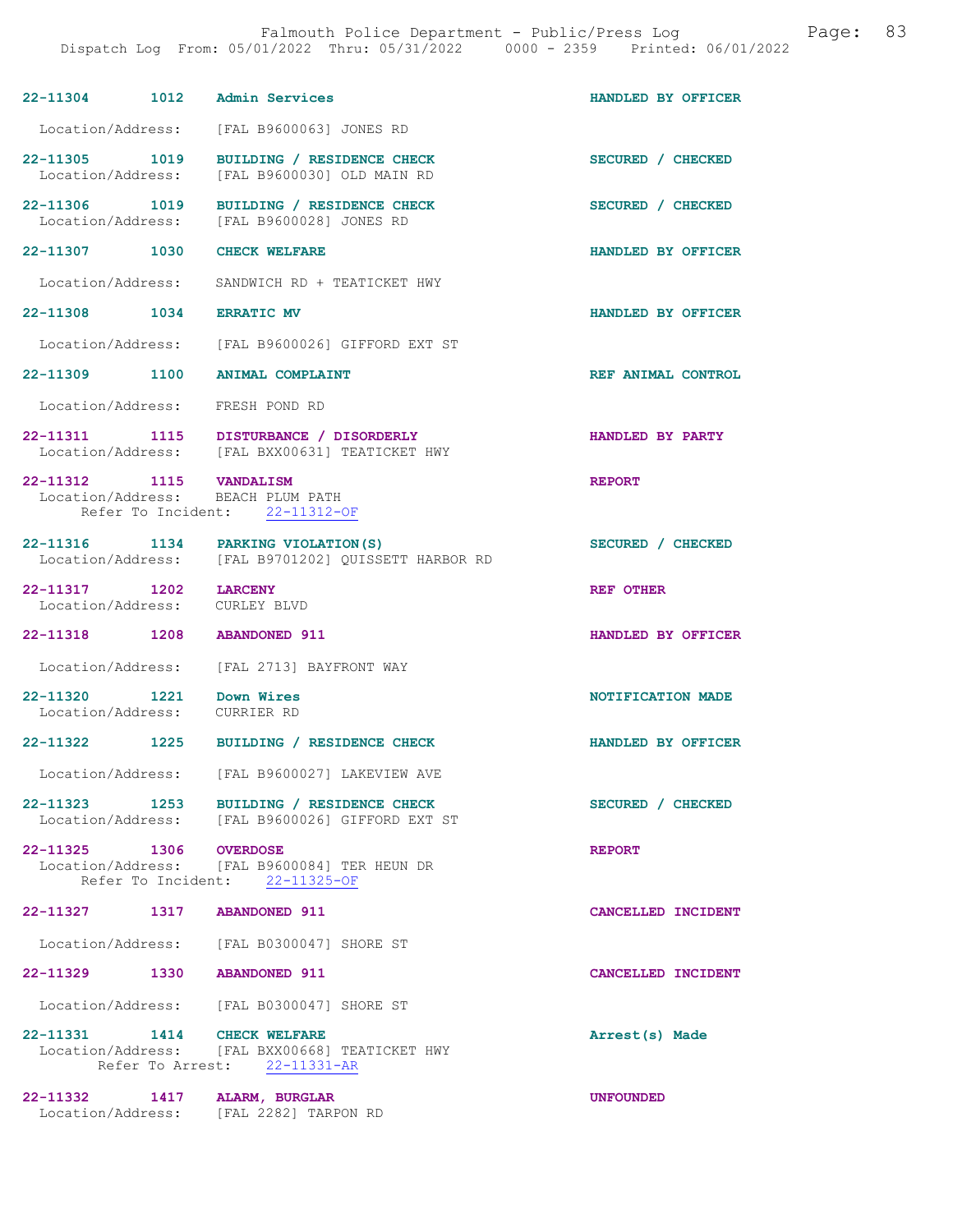22-11333 1422 LARCENY (FD) TRANSPORT Location/Address: RIDGE RD Location/Address: Refer To Incident: 22-11333-OF 22-11334 1504 Harassment HANDLED BY OFFICER Location/Address: CEA RD 22-11336 1547 ERRATIC MV 1999 CONE ON ARRIVAL Location/Address: [FAL L78] OUAKER RD [FAL L78] QUAKER RD 22-11337 1611 FOLLOW UP INVESTIGATION HANDLED BY OFFICER Location/Address: [FAL FPD] MAIN ST 22-11338 1612 SUMMONS SERVICE SERVED IN HAND<br>
Location/Address: COUNTING HOUSE WAY Location/Address: 22-11340 1613 CHECK WELFARE **HANDLED BY OFFICER**  Location/Address: [FAL BXX00834] WAQUOIT HWY 22-11339 1615 CRASH HANDLED BY PARTY Location/Address: JONES RD + GIFFORD ST 22-11341 1647 LARCENY REPORT Location/Address: ALDER LN Refer To Incident: 22-11341-OF 22-11342 1746 ERRATIC MV GONE ON ARRIVAL Location/Address: RT 28 NORTH + BRICK KILN RD 22-11344 1805 MISSING PERSON REPORT Location/Address: MAIN ST Refer To Incident: 22-11344-OF 22-11345 1814 Admin Services HANDLED BY OFFICER Location/Address: [FAL FPD] MAIN ST 22-11347 1817 Down Wires NOTIFICATION MADE Location/Address: 22-11348 1838 AREA CHECK HANDLED BY OFFICER Location/Address: [FAL 664] TEATICKET HWY 22-11352 1902 LARCENY REPORT Location/Address: ASHUMET RD Location/Address: Refer To Incident: 22-11352-OF 22-11353 1911 Admin Services HANDLED BY OFFICER Location/Address: [FAL FPD] MAIN ST 22-11355 1913 FOLLOW UP INVESTIGATION HANDLED BY OFFICER Location/Address: TEATICKET HWY 22-11356 1921 ASSIST FIRE DEPT<br>Location/Address: [FAL BXX00620] TEATICKET HWY [FAL BXX00620] TEATICKET HWY 22-11357 1923 ERRATIC MV UNABLE TO LOCATE Location/Address: [FAL BXX00372] CLINTON AVE [FAL BXX00372] CLINTON AVE 22-11358 2002 ERRATIC MV GONE ON ARRIVAL Location/Address: [FAL 585] MAIN ST

22-11360 2023 DISABLED MV HANDLED BY PARTY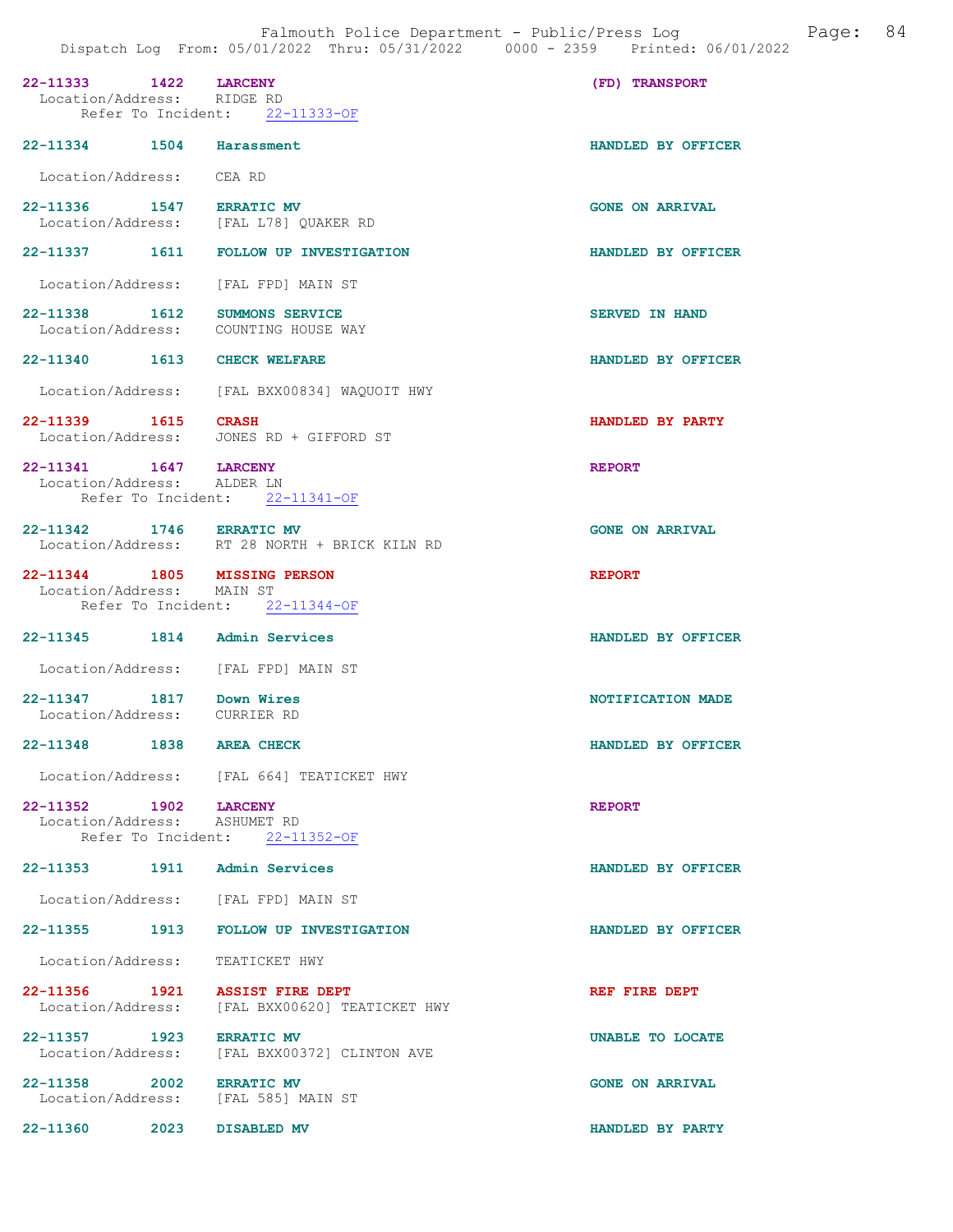| Falmouth Police Department - Public/Press Log<br>Dispatch Log From: 05/01/2022 Thru: 05/31/2022 0000 - 2359 Printed: 06/01/2022 |      |                                                                                      |                    | Page: | 85 |
|---------------------------------------------------------------------------------------------------------------------------------|------|--------------------------------------------------------------------------------------|--------------------|-------|----|
| Location/Address: RT 151                                                                                                        |      |                                                                                      |                    |       |    |
| 22-11361                                                                                                                        |      | 2024 FOLLOW UP INVESTIGATION                                                         | HANDLED BY OFFICER |       |    |
| Location/Address:                                                                                                               |      | MENAUHANT RD                                                                         |                    |       |    |
| 22-11362 2333                                                                                                                   |      | LOUD MUSIC / PARTY / NOISES                                                          | HANDLED BY OFFICER |       |    |
| Location/Address:                                                                                                               |      | [FAL L8] MENAUHANT RD                                                                |                    |       |    |
| 22–11363 2337<br>Location/Address: CAIRN RIDGE RD                                                                               |      | ALARM, BURGLAR                                                                       | <b>UNFOUNDED</b>   |       |    |
| For Date: $05/28/2022 - Saturday$                                                                                               |      |                                                                                      |                    |       |    |
| 22-11365 0001                                                                                                                   |      | <b>ABANDONED 911</b>                                                                 | HANDLED BY OFFICER |       |    |
| Location/Address:                                                                                                               |      | [FAL B0000247] CAIRN RIDGE RD                                                        |                    |       |    |
| 22-11367 0027<br>Location/Address:                                                                                              |      | BUILDING / RESIDENCE CHECK<br>[FAL B9600025] DAVISVILLE RD                           | SECURED / CHECKED  |       |    |
| 22-11368 0029                                                                                                                   |      | <b>AREA CHECK</b><br>Location/Address: [FAL BXX00131] EAST FALMOUTH HWY              | SECURED / CHECKED  |       |    |
| 22-11366 0030                                                                                                                   |      | <b>AREA CHECK</b><br>Location/Address: [FAL 1058] TEATICKET HWY                      | SECURED / CHECKED  |       |    |
| 22-11370 0033<br>Location/Address:                                                                                              |      | <b>AREA CHECK</b><br>RENEE LN                                                        | SECURED / CHECKED  |       |    |
|                                                                                                                                 |      | 22-11369 0035 BUILDING / RESIDENCE CHECK<br>Location/Address: [FAL BXX00810] MAIN ST | SECURED / CHECKED  |       |    |
| 22-11371 0052<br>Location/Address: OLD WAQUOIT RD                                                                               |      | <b>AREA CHECK</b>                                                                    | SECURED / CHECKED  |       |    |
| 22-11372 0056 AREA CHECK<br>Location/Address: LODENGREEN DR                                                                     |      |                                                                                      | SECURED / CHECKED  |       |    |
| 22-11373<br>Location/Address:                                                                                                   | 0103 | <b>AREA CHECK</b><br>[FAL BXX00329] FALMOUTH HEIGHTS RD                              | SECURED / CHECKED  |       |    |
| 22-11374 0109                                                                                                                   |      | BUILDING / RESIDENCE CHECK<br>Location/Address: [FAL 302] SANDWICH RD                | SECURED / CHECKED  |       |    |
| 22-11375 0110<br>Location/Address:                                                                                              |      | BUILDING / RESIDENCE CHECK<br>[FAL 964] TEATICKET HWY                                | SECURED / CHECKED  |       |    |
| 22-11376 0115<br>Location/Address:                                                                                              |      | PARKING VIOLATION (S)<br>WATER ST + LUSCOMBE AVE                                     | NO VIOLATION       |       |    |
| 22-11377 0124                                                                                                                   |      | <b>CHECK WELFARE</b>                                                                 | HANDLED BY OFFICER |       |    |
| Location/Address:                                                                                                               |      | [FAL B9600012] DEPOT AVE                                                             |                    |       |    |
| 22-11378 0128<br>Location/Address:                                                                                              |      | <b>AREA CHECK</b><br>[FAL 1471] RT 151                                               | SECURED / CHECKED  |       |    |
| 22-11379 0139                                                                                                                   |      | BUILDING / RESIDENCE CHECK<br>Location/Address: [FAL B9600051] HATCHVILLE RD         | SECURED / CHECKED  |       |    |
| 22-11382 0207 ANIMAL COMPLAINT<br>Location/Address: HAYWAY RD                                                                   |      | Refer To Incident: 22-11382-OF                                                       | <b>REPORT</b>      |       |    |
| 22-11381 0209                                                                                                                   |      | PARKING VIOLATION (S)<br>Location/Address: [FAL B9600261] MAIN ST                    | NO VIOLATION       |       |    |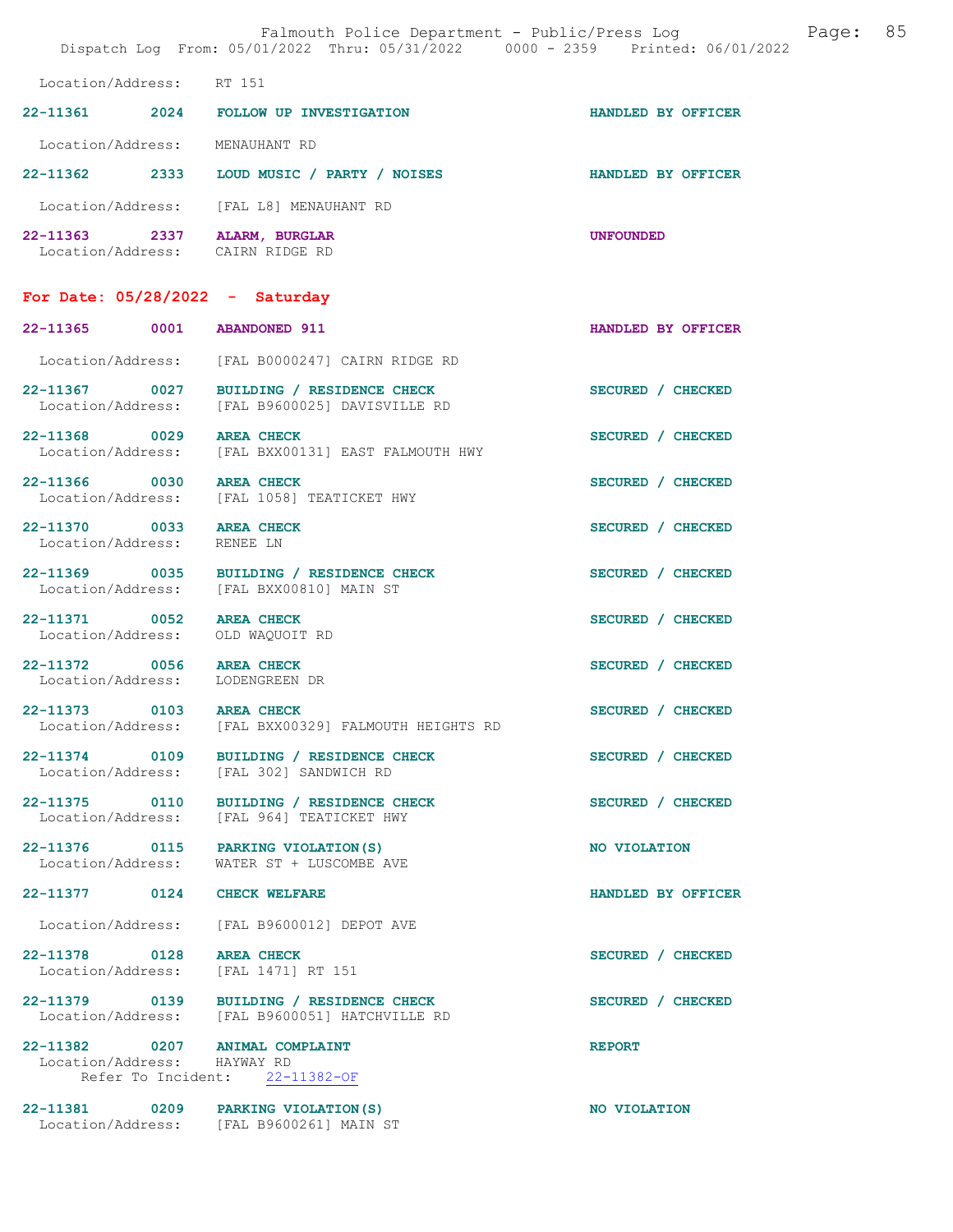|                               | Falmouth Police Department - Public/Press Log Falmouth Police Department - Public/Press Log<br>Dispatch Log From: 05/01/2022 Thru: 05/31/2022 0000 - 2359 Printed: 06/01/2022 |                    |
|-------------------------------|-------------------------------------------------------------------------------------------------------------------------------------------------------------------------------|--------------------|
|                               | 22-11383 0211 PARKING VIOLATION(S)<br>Location/Address: [FAL B9600203] TOWN HALL SQ                                                                                           | NO VIOLATION       |
|                               | 22-11385 0224 BUILDING / RESIDENCE CHECK<br>Location/Address: [FAL LZ10] GIFFORD EXT ST                                                                                       | SECURED / CHECKED  |
|                               | 22-11384 0241 BUILDING / RESIDENCE CHECK<br>Location/Address: [FAL B9800292] DAVIS STRAITS                                                                                    | SECURED / CHECKED  |
|                               | 22-11386 0257 BUILDING / RESIDENCE CHECK<br>Location/Address: [FAL 566] GIFFORD EXT ST                                                                                        | SECURED / CHECKED  |
|                               | 22-11389 0619 Admin Services                                                                                                                                                  | HANDLED BY OFFICER |
|                               | Location/Address: [FAL FPD] MAIN ST                                                                                                                                           |                    |
|                               | 22-11390 0750 ALARM, BURGLAR                                                                                                                                                  | CANCELLED INCIDENT |
|                               | Location/Address: [FAL BXX00147] THOMAS B LANDERS RD                                                                                                                          |                    |
| 22-11392 0916 CHECK WELFARE   |                                                                                                                                                                               | HANDLED BY OFFICER |
|                               | Location/Address: TEATICKET HWY + MARAVISTA AVE                                                                                                                               |                    |
| Location/Address: PALMER AVE  | 22-11393 0918 B & E MV / TRL                                                                                                                                                  | <b>REPORT</b>      |
|                               | Refer To Arrest: 22-11393-AR                                                                                                                                                  |                    |
|                               | 22-11395 0945 MOTOR VEHICLE STOP<br>Location/Address: [FAL B9800292] DAVIS STRAITS                                                                                            | Verbal Warning     |
| 22-11396 0948 ABANDONED 911   |                                                                                                                                                                               | HANDLED BY OFFICER |
|                               | Location/Address: [FAL 690] TER HEUN DR                                                                                                                                       |                    |
|                               | 22-11398 0950 TRAFFIC HAZARD<br>Location/Address: NANTUCKET AVE + WORCESTER AVE                                                                                               | NOTIFICATION MADE  |
|                               | 22-11400 1001 CHECK WELFARE<br>Location/Address: [FAL B9600069] TER HEUN DR                                                                                                   | HANDLED BY PARTY   |
| 22-11401 1023 LARCENY         |                                                                                                                                                                               | HANDLED BY OFFICER |
|                               | Location/Address: [FAL B9600453] ROSE MORIN LN                                                                                                                                |                    |
|                               | 22-11402 1036 FOLLOW UP INVESTIGATION<br>Location/Address: [FAL FPD] MAIN ST                                                                                                  | REF OTHER          |
| 22-11403 1038 SUSPICIOUS MV   |                                                                                                                                                                               | HANDLED BY OFFICER |
|                               | Location/Address: [FAL B0200069] TEATICKET HWY                                                                                                                                |                    |
| 22-11404  1044  ABANDONED 911 |                                                                                                                                                                               | HANDLED BY OFFICER |
| Location/Address: INKBERRY LN |                                                                                                                                                                               |                    |
| 22-11406 1102 CHECK WELFARE   |                                                                                                                                                                               | HANDLED BY OFFICER |
|                               | Location/Address: [FAL 427] TEATICKET HWY                                                                                                                                     |                    |
|                               | 22-11407 1118 ID Theft / Fraud<br>Location/Address: [FAL 1160] GIFFORD ST<br>Refer To Incident: 22-11407-OF                                                                   | <b>REPORT</b>      |
| 22-11410 1148 ABANDONED 911   |                                                                                                                                                                               | HANDLED BY OFFICER |
|                               | Location/Address: [FAL B9900230] JONES RD                                                                                                                                     |                    |
|                               | 22-11411 1155 PARKING VIOLATION(S)                                                                                                                                            | SECURED / CHECKED  |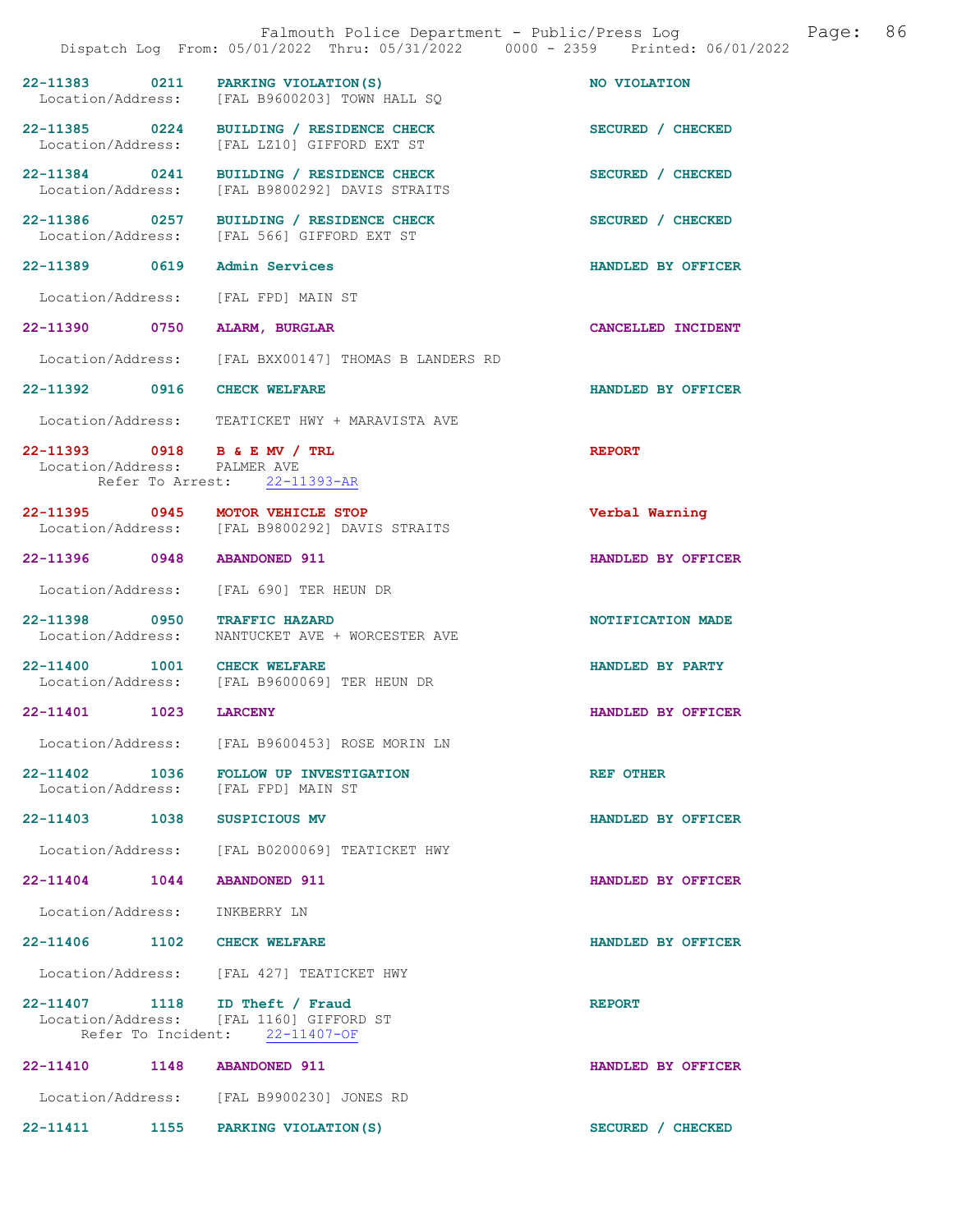|                             | Falmouth Police Department - Public/Press Log<br>Dispatch Log From: 05/01/2022 Thru: 05/31/2022 0000 - 2359 Printed: 06/01/2022 | Page: 87            |  |
|-----------------------------|---------------------------------------------------------------------------------------------------------------------------------|---------------------|--|
|                             | Location/Address: [FAL B9701202] OUISSETT HARBOR RD                                                                             |                     |  |
| 22-11412 1210 CRASH         | Location/Address: W FALMOUTH HWY + BRAESIDE RD<br>Refer To Accident: 22-11412-AC                                                | <b>REPORT</b>       |  |
|                             | 22-11413 1218 Admin Services                                                                                                    | HANDLED BY OFFICER  |  |
|                             | Location/Address: [FAL BXX00810] MAIN ST                                                                                        |                     |  |
|                             | 22-11414 1240 PARKING VIOLATION (S)                                                                                             | HANDLED BY OFFICER  |  |
|                             | Location/Address: [FAL BXX00844] MAIN ST                                                                                        |                     |  |
|                             | 22-11415 1314 ANIMAL COMPLAINT                                                                                                  | REF ANIMAL CONTROL  |  |
|                             | Location/Address: SANTUIT RD                                                                                                    |                     |  |
|                             | 22-11416 1326 ANIMAL COMPLAINT                                                                                                  | REF ANIMAL CONTROL  |  |
|                             | Location/Address: [FAL 3236] BRICK KILN RD                                                                                      |                     |  |
|                             | 22-11397 1400 LIQUOR LAW VIOLATION (BUSINESS)<br>Location/Address: [FAL B9800715] OX BOW RD<br>Refer To Incident: 22-11397-OF   | <b>REPORT</b>       |  |
|                             | 22-11417 1417 FOLLOW UP INVESTIGATION<br>Location/Address: [FAL FPD] MAIN ST                                                    | <b>INVESTIGATED</b> |  |
| Location/Address: LESLIE ST | 22-11418 1500 ASSIST CITIZEN                                                                                                    | HANDLED BY PARTY    |  |
|                             | 22-11419 1506 LOUD MUSIC / PARTY / NOISES<br>Location/Address: [FAL 378] COUNTY RD                                              | SECURED / CHECKED   |  |
|                             | 22-11420 1517 PARKING VIOLATION (S)<br>Location/Address: [FAL BXX00286] MAIN ST                                                 | PARKING TICKET      |  |
|                             | 22-11421 1551 ABANDONED 911<br>Location/Address: [FAL 3271] PALMER AVE                                                          | HANDLED BY PARTY    |  |
| 22-11426 1654               | <b>CHECK WELFARE</b>                                                                                                            | CANCELLED INCIDENT  |  |
|                             | Location/Address: SANDDOLLAR CIR                                                                                                |                     |  |
|                             | 22-11428 1702 SUSPICIOUS PERSON(S)                                                                                              | HANDLED BY OFFICER  |  |
|                             | Location/Address: SEABROOK DR                                                                                                   |                     |  |
|                             | 22-11429 1718 ALARM, BURGLAR                                                                                                    | CANCELLED INCIDENT  |  |
|                             | Location/Address: RACING BEACH AVE                                                                                              |                     |  |
|                             | 22-11430 1720 ABANDONED 911<br>Location/Address: [FAL BXX00147] THOMAS B LANDERS RD                                             | UNABLE TO LOCATE    |  |
| 22-11433 1807 LARCENY       | Location/Address: [FAL B9600012] DEPOT AVE<br>Refer To Incident: 22-11433-OF                                                    | <b>REPORT</b>       |  |
|                             | 22-11435 1839 Admin Services                                                                                                    | HANDLED BY OFFICER  |  |
|                             | Location/Address: [FAL BXX00810] MAIN ST                                                                                        |                     |  |
|                             | 22-11436 1852 ABANDONED 911                                                                                                     | HANDLED BY OFFICER  |  |
|                             | Location/Address: [FAL B9600084] TER HEUN DR                                                                                    |                     |  |
|                             | 22-11440 1925 CHECK WELFARE                                                                                                     | HANDLED BY OFFICER  |  |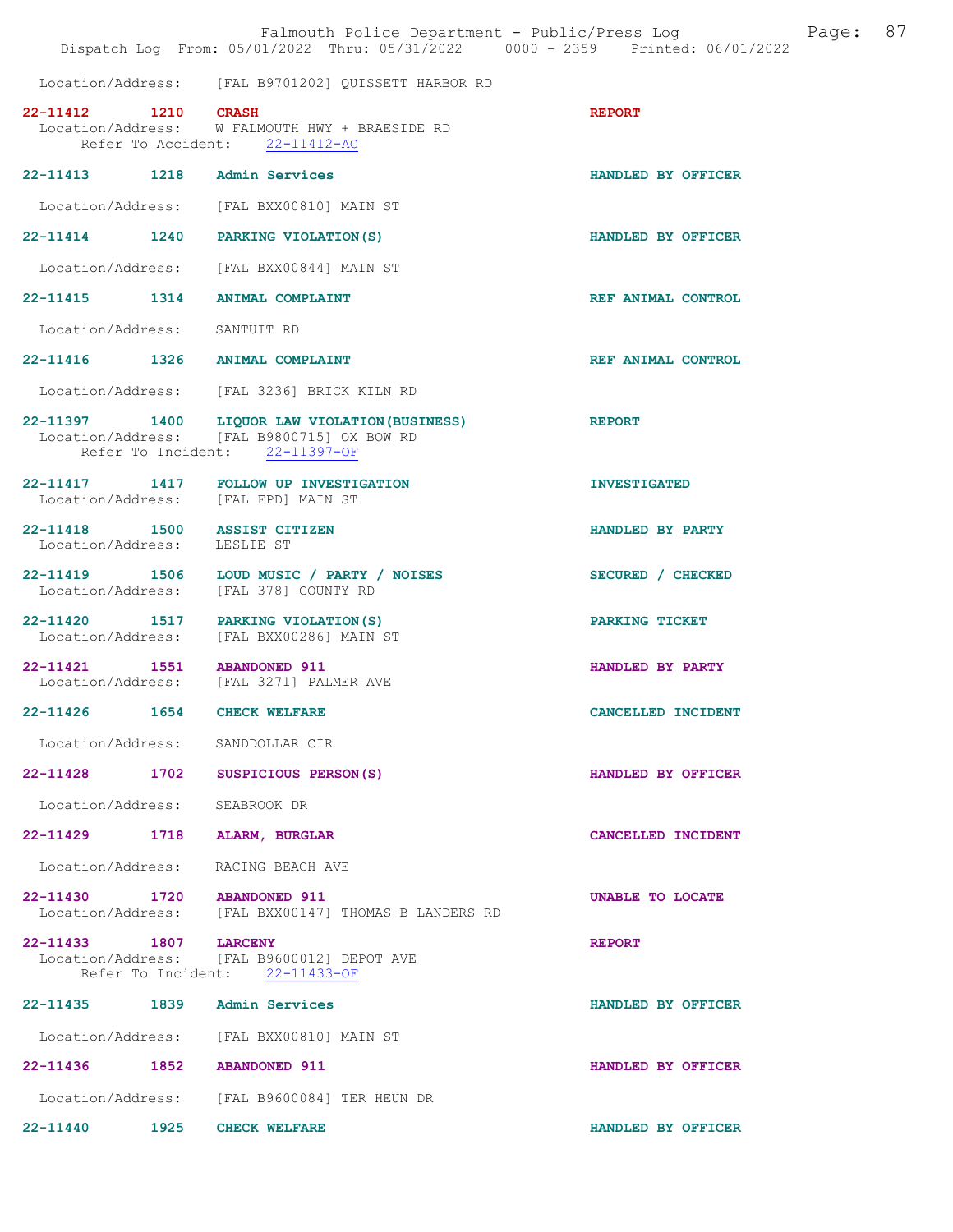| Location/Address: FALMOUTHPORT DR                                        |                                                                                                                           |                        |
|--------------------------------------------------------------------------|---------------------------------------------------------------------------------------------------------------------------|------------------------|
| 22-11438 1930 DOWN TREE (S)<br>Location/Address: HIGHCREST RD            |                                                                                                                           | <b>REF OTHER</b>       |
| 22-11439 1933 MOTOR VEHICLE STOP                                         | Location/Address: [FAL 6] DAVIS STRAITS                                                                                   | NO VIOLATION           |
|                                                                          | 22-11443 2007 LOUD MUSIC / PARTY / NOISES                                                                                 | HANDLED BY OFFICER     |
| Location/Address: COUNTRY CLUB LN                                        |                                                                                                                           |                        |
| 22-11444 2021 AREA CHECK                                                 |                                                                                                                           | HANDLED BY OFFICER     |
| Location/Address: FRESH POND RD                                          |                                                                                                                           |                        |
| 22-11445 2040 MOTOR VEHICLE STOP                                         | Location/Address: [FAL 964] TEATICKET HWY                                                                                 | <b>CITATION ISSUED</b> |
| 22-11446 2052 ASSIST CITIZEN<br>Location/Address: ALEXANDER BOOKER RD    |                                                                                                                           | HANDLED BY PARTY       |
| 22-11447 2107 MOTOR VEHICLE STOP                                         | Location/Address: [FAL 664] TEATICKET HWY                                                                                 | Verbal Warning         |
|                                                                          | 22-11448 2109 LOUD MUSIC / PARTY / NOISES                                                                                 | HANDLED BY OFFICER     |
| Location/Address:                                                        | MEREDITH DR                                                                                                               |                        |
|                                                                          | 22-11449 2110 BUILDING / RESIDENCE CHECK<br>Location/Address: [FAL BXX00102] SCRANTON AVE                                 | SECURED / CHECKED      |
| Location/Address:                                                        | 22-11450 2115 BUILDING / RESIDENCE CHECK<br>[FAL 342] SCRANTON AVE                                                        | SECURED / CHECKED      |
| Location/Address: [FAL 3295] GRAND AVE                                   | 22-11451 2121 BUILDING / RESIDENCE CHECK                                                                                  | SECURED / CHECKED      |
| 22-11452 2126 AREA CHECK                                                 | Location/Address: [FAL 3327] SANDWICH RD                                                                                  | SECURED / CHECKED      |
| 22-11453 2153 Admin Services<br>Location/Address: [FAL FPD] MAIN ST      |                                                                                                                           | <b>REF OTHER</b>       |
| 22-11454 2203 SUSPICIOUS PERSON(S)<br>Location/Address: CARRIAGE SHOP RD |                                                                                                                           | <b>UNFOUNDED</b>       |
| Location/Address: CARRIAGE SHOP RD                                       | 22-11455 2207 LOUD MUSIC / PARTY / NOISES                                                                                 | UNABLE TO LOCATE       |
| Location/Address: DAVIS NECK RD                                          | 22-11457 2215 LOUD MUSIC / PARTY / NOISES                                                                                 | <b>UNFOUNDED</b>       |
|                                                                          | 22-11458 2236 BUILDING / RESIDENCE CHECK<br>Location/Address: [FAL B9800715] OX BOW RD                                    | SECURED / CHECKED      |
|                                                                          | 22-11459 2239 LOUD MUSIC / PARTY / NOISES                                                                                 | HANDLED BY OFFICER     |
| Location/Address: MEREDITH DR                                            |                                                                                                                           |                        |
| 22-11460 2300 MOTOR VEHICLE STOP<br>Location/Address: GIFFORD ST         | Refer To Arrest: 22-11460-AR                                                                                              | <b>REPORT</b>          |
|                                                                          | 22-11461 2323 DISTURBANCE / DISORDERLY<br>Location/Address: [FAL BXX00102] SCRANTON AVE<br>Refer To Incident: 22-11461-OF | <b>REPORT</b>          |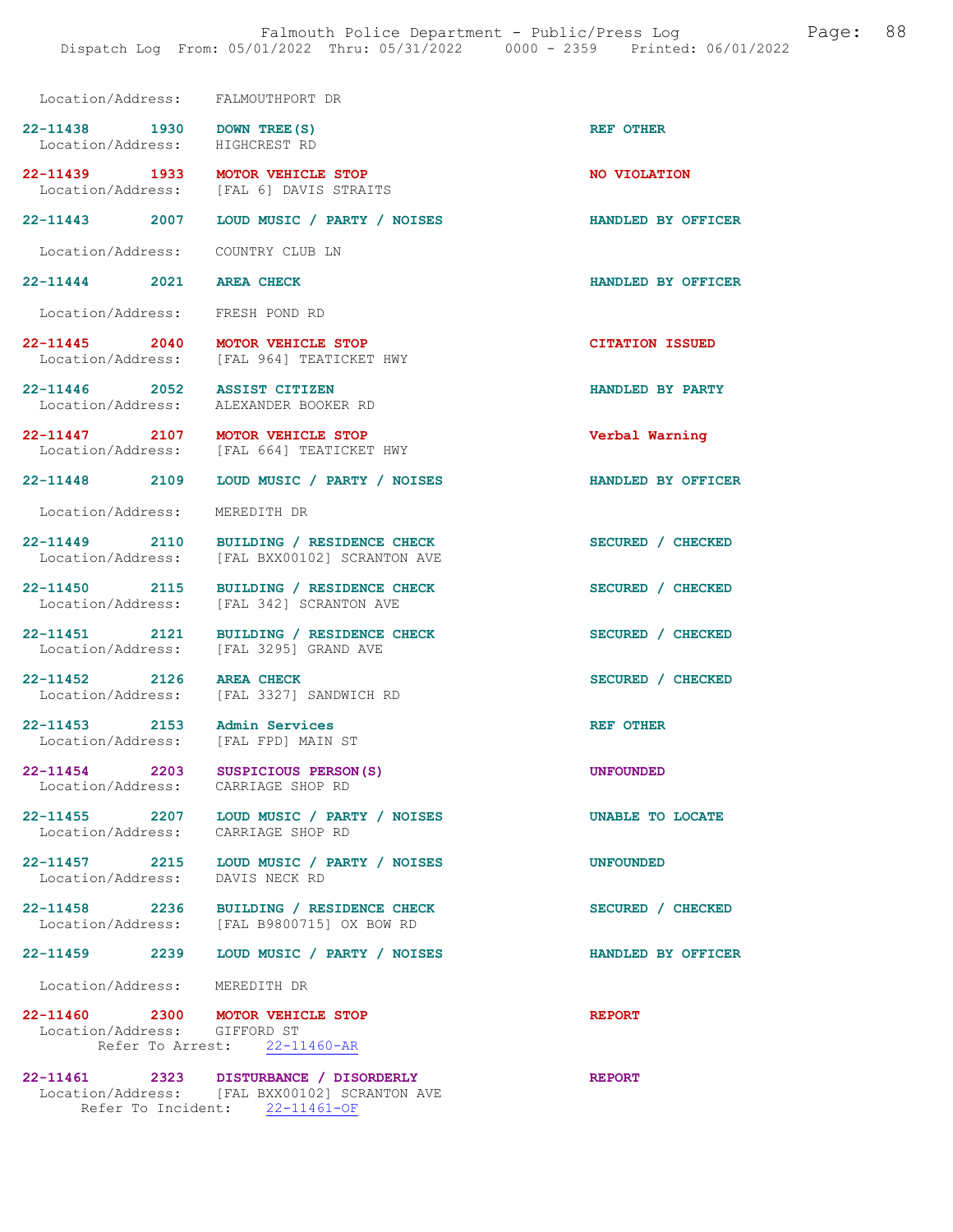| 22-11462 | 2336 | <b>CHECK WELFARE</b> |  |  | HANDLED BY OFFICER |
|----------|------|----------------------|--|--|--------------------|
|----------|------|----------------------|--|--|--------------------|

Location/Address: [FAL 586] NORTH MAIN ST

## For Date: 05/29/2022 - Sunday

| Location/Address: [FAL 1471] RT 151                       | 22-11464 0001 BUILDING / RESIDENCE CHECK                                                       | SECURED / CHECKED  |
|-----------------------------------------------------------|------------------------------------------------------------------------------------------------|--------------------|
| 22-11465 0025                                             | BUILDING / RESIDENCE CHECK<br>Location/Address: [FAL BXX00810] MAIN ST                         | SECURED / CHECKED  |
| 22-11466 0032 CHECK WELFARE                               |                                                                                                | HANDLED BY OFFICER |
| Location/Address:                                         | THOMAS B LANDERS RD + RESEARCH RD                                                              |                    |
|                                                           | 22-11467 0100 BUILDING / RESIDENCE CHECK<br>Location/Address: [FAL B9600031] MARAVISTA AVE EXT | SECURED / CHECKED  |
| 22-11468 0101                                             | BUILDING / RESIDENCE CHECK<br>Location/Address: [FAL B9600025] DAVISVILLE RD                   | SECURED / CHECKED  |
| 22-11469 0103 AREA CHECK<br>Location/Address:             | [FAL 1058] TEATICKET HWY                                                                       | SECURED / CHECKED  |
| 22-11470 0105                                             | AREA CHECK<br>Location/Address: [FAL B9600047] TEATICKET HWY                                   | SECURED / CHECKED  |
|                                                           | 22-11471 0114 BUILDING / RESIDENCE CHECK                                                       | HANDLED BY OFFICER |
| Location/Address: [FAL 1471] RT 151                       |                                                                                                |                    |
| 22-11473 0138 AREA CHECK<br>Location/Address: MEREDITH DR |                                                                                                | SECURED / CHECKED  |
| 22-11474 0139 ASSIST OTHER AGENCY                         |                                                                                                | HANDLED BY OFFICER |
|                                                           | Location/Address: [FAL B9600085] EAST FALMOUTH HWY                                             |                    |
| 22-11475 0143                                             | BUILDING / RESIDENCE CHECK<br>Location/Address: [FAL B9700958] EAST FALMOUTH HWY               | SECURED / CHECKED  |
| 22-11476 0144                                             | <b>AREA CHECK</b><br>Location/Address: [FAL B9600080] WORCESTER CT                             | SECURED / CHECKED  |
| 22-11477 0147 Admin Services                              |                                                                                                | HANDLED BY OFFICER |
| Location/Address: [FAL FPD] MAIN ST                       |                                                                                                |                    |
| 22-11478 0153                                             | <b>CHECK WELFARE</b>                                                                           | HANDLED BY OFFICER |
| Location/Address: [FAL 3261] MAIN ST                      |                                                                                                |                    |
| 22-11479 0210 PARKING VIOLATION (S)                       | Location/Address: [FAL B9600203] TOWN HALL SQ                                                  | NO VIOLATION       |
| 22-11481 0210<br>Location/Address:                        | BUILDING / RESIDENCE CHECK<br>RENEE LN                                                         | SECURED / CHECKED  |
| 22-11480 0211 PARKING VIOLATION (S)                       | Location/Address: [FAL B9600261] MAIN ST                                                       | NO VIOLATION       |
| 22-11482 0328                                             | BUILDING / RESIDENCE CHECK<br>Location/Address: [FAL B9600012] DEPOT AVE                       | SECURED / CHECKED  |
| 22-11484 0336 PARKING VIOLATION (S)<br>Location/Address:  | WATER ST + LUSCOMBE AVE                                                                        | NO VIOLATION       |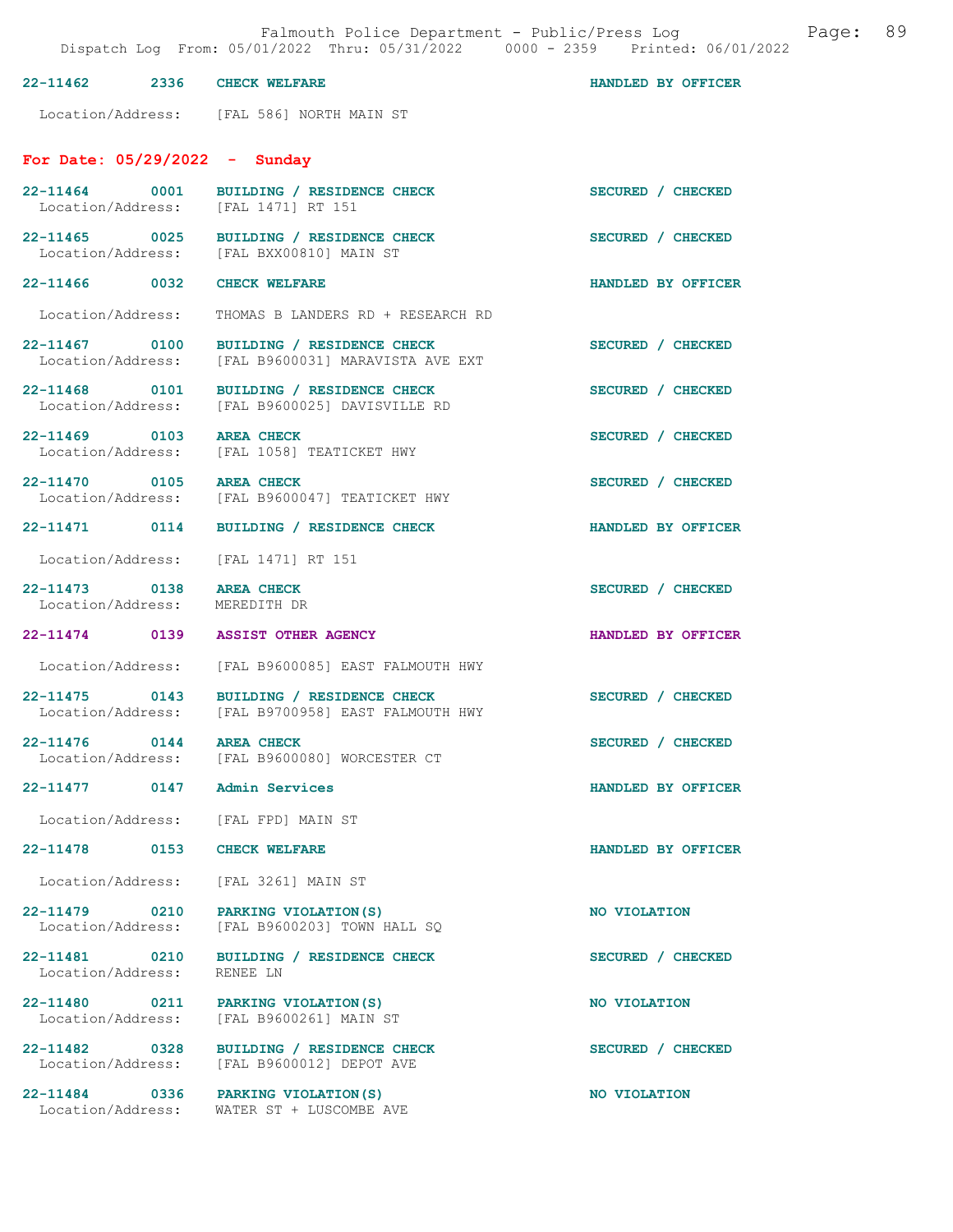| 22-11487 0424 CRASH                                          | Location/Address: WOODS HOLE RD + HACKMATACK WAY<br>Refer To Accident: 22-11487-AC<br>Refer To Incident: 22-11487-OF | <b>REPORT</b>      |
|--------------------------------------------------------------|----------------------------------------------------------------------------------------------------------------------|--------------------|
| 22-11489 0623 Admin Services                                 |                                                                                                                      | HANDLED BY OFFICER |
| Location/Address: [FAL FPD] MAIN ST                          |                                                                                                                      |                    |
| 22-11490 0651 AREA CHECK                                     | Location/Address: [FAL B9800715] OX BOW RD                                                                           | SECURED / CHECKED  |
| 22-11492 0723 RECOVERED PROPERTY                             | Location/Address: [FAL BXX00359] SCRANTON AVE<br>Refer To Incident: 22-11492-OF                                      | <b>REPORT</b>      |
|                                                              | 22-11493 0734 ALARM, BURGLAR<br>Location/Address: [FAL 584] UNCATENA NORTH                                           | <b>UNFOUNDED</b>   |
| 22-11495 0807 ANIMAL COMPLAINT                               |                                                                                                                      | REF ANIMAL CONTROL |
| Location/Address: [FAL L71] MOSES RD                         |                                                                                                                      |                    |
| 22-11496 0818 THREAT<br>Location/Address: [FAL 1471] RT 151  | Refer To Incident: 22-11496-OF                                                                                       | <b>REPORT</b>      |
| 22-11498 0839 OVERDOSE<br>Location/Address: MEREDITH DR      | Refer To Incident: 22-11498-OF                                                                                       | <b>REPORT</b>      |
| 22-11500 0849 AREA CHECK                                     |                                                                                                                      | HANDLED BY OFFICER |
| Location/Address: KATHARINE LEE BATES                        |                                                                                                                      |                    |
| 22-11505 0945 Water Complaint<br>Location/Address: GRAND AVE |                                                                                                                      | <b>REF OTHER</b>   |
| 22-11506 0949 ALARM, BURGLAR                                 | Location/Address: [FAL 1892] WHISTLERS WAY                                                                           | <b>UNFOUNDED</b>   |
| 22-11507 0959 ALARM, BURGLAR                                 |                                                                                                                      | CANCELLED INCIDENT |
|                                                              | Location/Address: [FAL 1627] ESTRELLA LN                                                                             |                    |
| 22-11508<br>1002                                             | B & E MV / TRL<br>Location/Address: [FAL BXX00502] DILLINGHAM AVE<br>Refer To Incident: 22-11508-OF                  | <b>REPORT</b>      |
| 22-11509 1011<br>Location/Address: [FAL L66] COUNTY RD       | PARKING VIOLATION (S)                                                                                                | PARKING TICKET     |
| 22-11511<br>1044                                             | <b>ANIMAL COMPLAINT</b>                                                                                              | REF ANIMAL CONTROL |
| Location/Address: [FAL L42] GIFFORD ST                       |                                                                                                                      |                    |
| 22-11512 1045<br>Location/Address:                           | Water Complaint<br>HOOPPOLE RD                                                                                       | REF OTHER          |
| 22-11513<br>1054<br>Location/Address: [FAL FPD] MAIN ST      | PRESERVE PEACE<br>Refer To Incident: 22-11513-OF                                                                     | <b>REPORT</b>      |
| 22-11514 1112<br>Location/Address: [FAL L66] COUNTY RD       | <b>ASSIST CITIZEN</b>                                                                                                | HANDLED BY PARTY   |
| 22-11515<br>1119                                             | Illegal Dumping                                                                                                      | HANDLED BY OFFICER |
| Location/Address:                                            | [FAL L102] OYSTER POND RD                                                                                            |                    |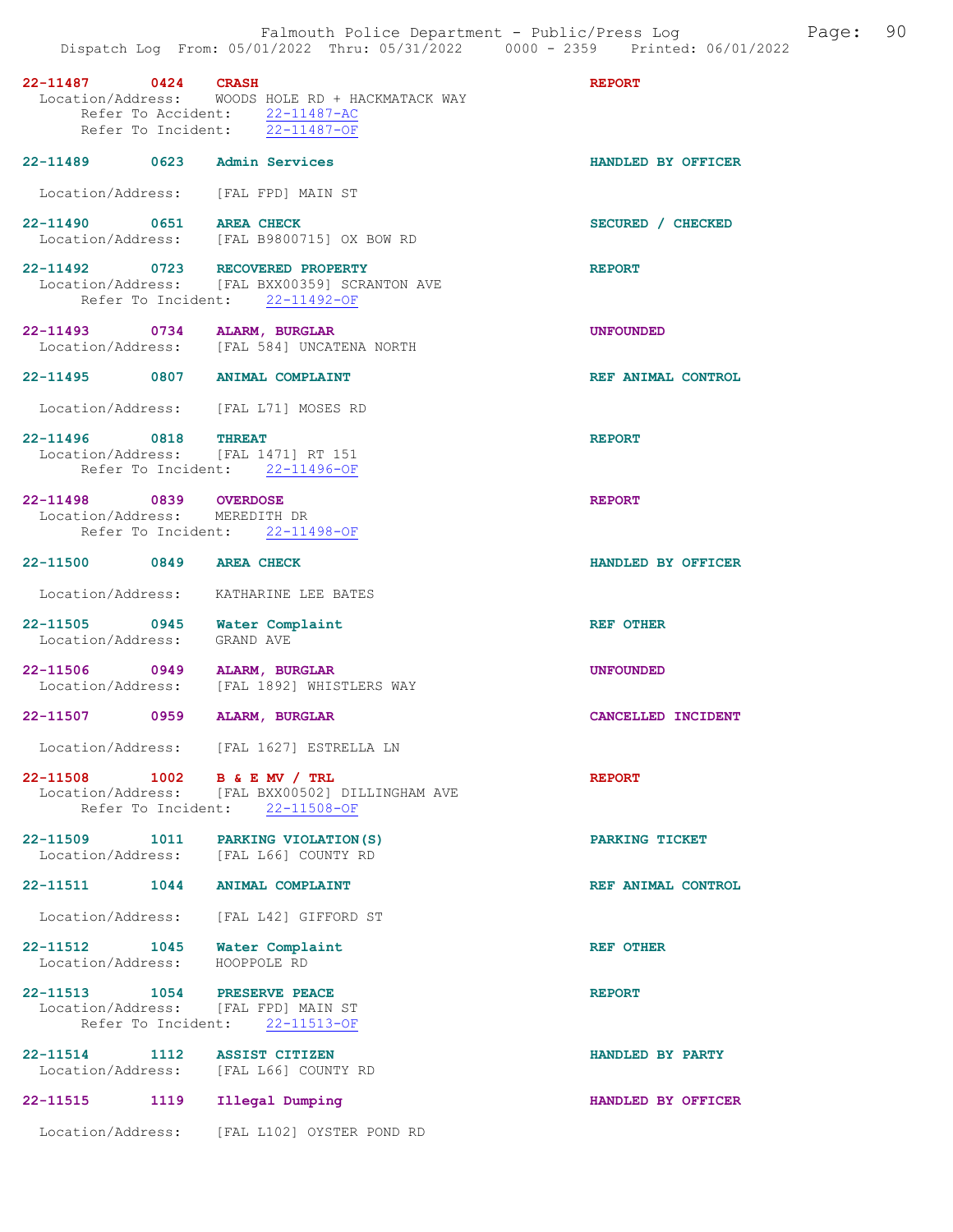| 22-11517 1153                      |      | <b>ANIMAL COMPLAINT</b>                                                                                                       | REF ANIMAL CONTROL |
|------------------------------------|------|-------------------------------------------------------------------------------------------------------------------------------|--------------------|
| Location/Address:                  |      | LAURA ST                                                                                                                      |                    |
| $22 - 11519$                       | 1156 | <b>Admin Services</b>                                                                                                         | HANDLED BY OFFICER |
| Location/Address:                  |      | [FAL FPD] MAIN ST                                                                                                             |                    |
| 22-11521 1201<br>Location/Address: |      | PRIVATE TOW<br>[FAL 187] EAST FALMOUTH HWY                                                                                    | PRIVATE TOW        |
| 22-11522<br>Location/Address:      | 1210 | <b>THREAT</b><br>RT 151 + SANDWICH RD                                                                                         | Peace Restored     |
|                                    |      | 22-11523 1211 Cancelled Incident                                                                                              | CANCELLED INCIDENT |
|                                    |      | Location/Address: [FAL 302] SANDWICH RD                                                                                       |                    |
| 22-11524<br>Location/Address:      | 1225 | Illegal Dumping<br>PERCIVAL RD<br>Refer To Incident: 22-11524-OF                                                              | <b>REPORT</b>      |
| 22-11525                           | 1229 | ALARM, BURGLAR                                                                                                                | CANCELLED INCIDENT |
| Location/Address:                  |      | [FAL B9700743] CURRIER RD                                                                                                     |                    |
| 22-11526 1239                      |      | <b>ANIMAL COMPLAINT</b>                                                                                                       | REF ANIMAL CONTROL |
| Location/Address:                  |      | [FAL 2862] QUAKER RD                                                                                                          |                    |
| 22-11527 1249                      |      | <b>CHECK WELFARE</b>                                                                                                          | HANDLED BY OFFICER |
| Location/Address:                  |      | SEAWARD BEND                                                                                                                  |                    |
| 22-11529                           | 1254 | ALARM, BURGLAR                                                                                                                | CANCELLED INCIDENT |
| Location/Address:                  |      | CAPTAINS LN                                                                                                                   |                    |
| $22 - 11538$<br>Location/Address:  | 1258 | <b>AREA CHECK</b><br>[FAL 46] CHAPOQUOIT RD                                                                                   | NOTIFICATION MADE  |
| 22-11530                           |      | 1305 ANIMAL COMPLAINT                                                                                                         | REF ANIMAL CONTROL |
|                                    |      | Location/Address: [FAL 1930] COUNTY RD                                                                                        |                    |
|                                    |      | 22-11531 1306 RECOVERED PROPERTY<br>Location/Address: SCRANTON AVE<br>Refer To Incident: 22-11531-OF                          | <b>REPORT</b>      |
|                                    |      | 22-11399 1315 LIQUOR LAW VIOLATION (BUSINESS)<br>Location/Address: [FAL B9800715] OX BOW RD<br>Refer To Incident: 22-11399-OF | <b>REPORT</b>      |
|                                    |      | 22-11533 1332 ANIMAL COMPLAINT                                                                                                | REF ANIMAL CONTROL |
|                                    |      | Location/Address: [FAL L71] MOSES RD                                                                                          |                    |
| 22-11535 1355 CRASH, HIT/RUN       |      | Location/Address: [FAL 3174] DAVIS STRAITS<br>Refer To Accident: 22-11535-AC                                                  | <b>REPORT</b>      |
| 22-11540 1426 VANDALISM            |      |                                                                                                                               | HANDLED BY OFFICER |
| Location/Address: GRAND AVE        |      |                                                                                                                               |                    |
| 22-11542 1444 ALARM, BURGLAR       |      | Location/Address: [FAL 1785] SUNSET POINT RD                                                                                  | SECURED / CHECKED  |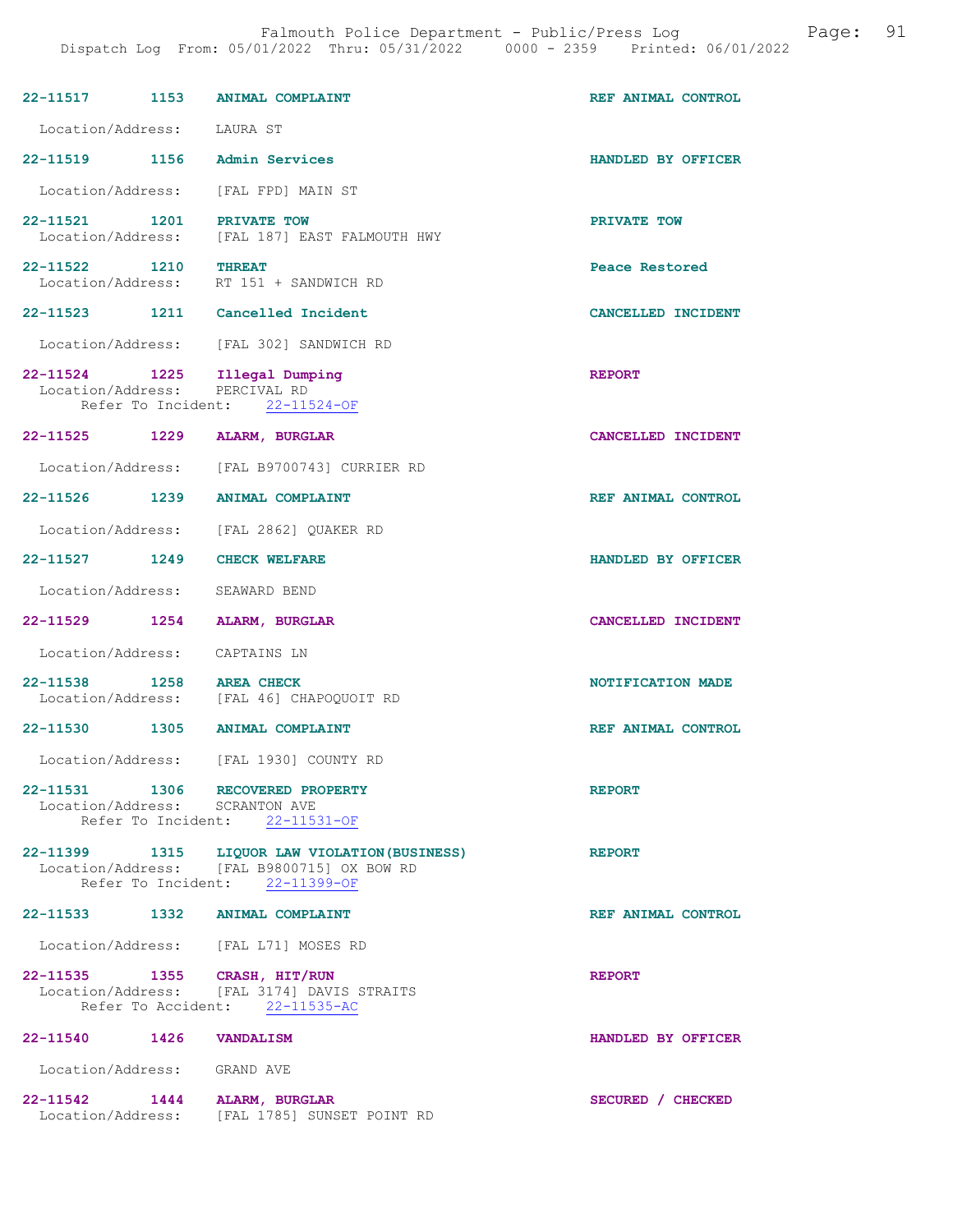| 22-11544 1458 AREA CHECK                                                 | Location/Address: [FAL B0000073] GIFFORD ST                                                                                                                                                      | SECURED / CHECKED      |
|--------------------------------------------------------------------------|--------------------------------------------------------------------------------------------------------------------------------------------------------------------------------------------------|------------------------|
| 22-11543 1459 PRIVATE TOW                                                |                                                                                                                                                                                                  | HANDLED BY OFFICER     |
| Location/Address: OYSTER POND RD                                         |                                                                                                                                                                                                  |                        |
| 22-11545 1505 ERRATIC MV<br>Location/Address: WORCESTER AVE              |                                                                                                                                                                                                  | UNABLE TO LOCATE       |
| 22-11546 1510 INTOXICATED PERSON<br>Location/Address: [FAL 3337] MAIN ST |                                                                                                                                                                                                  | UNABLE TO LOCATE       |
| 22-11548 1535 CHECK WELFARE                                              |                                                                                                                                                                                                  | CANCELLED INCIDENT     |
|                                                                          | Location/Address: [FAL BXX00863] TEATICKET HWY                                                                                                                                                   |                        |
| 22-11550 1545 DEAD ON ARRIVAL                                            | Location/Address: SEACOAST SHORES BLVD<br>Refer To Incident: 22-11550-OF                                                                                                                         | <b>REPORT</b>          |
| 22-11553 1558 OVERDOSE                                                   | Location/Address: [FAL B9600069] TER HEUN DR<br>Refer To Incident: 22-11553-OF                                                                                                                   | <b>REPORT</b>          |
| 22-11555 1618 INTOXICATED PERSON                                         | Location/Address: [FAL B0200109] DAVIS STRAITS                                                                                                                                                   | REF FIRE DEPT          |
| Location/Address: CANDACE WAY                                            | 22-11556 1620 DIRT BIKE / ATV COMPLAINT                                                                                                                                                          | HANDLED BY PARTY       |
| 22-11557 1632 ANIMAL COMPLAINT<br>Location/Address: REGIS RD             |                                                                                                                                                                                                  | NOTIFICATION MADE      |
| 22-11560 1730 Admin Services                                             |                                                                                                                                                                                                  | CANCELLED INCIDENT     |
| Location/Address: [FAL FPD] MAIN ST                                      |                                                                                                                                                                                                  |                        |
| 22-11561 1739 ATTEMPT TO LOCATE                                          | Location/Address: [FAL B0200069] TEATICKET HWY<br>Refer To Arrest: $\frac{22-11561-A-AR}{22-11561-AR}$<br>Refer To Arrest: $\frac{22-11561-AR}{22-11561-AR}$<br>Refer To Incident: $22-11561-OF$ | <b>REPORT</b>          |
| $22 - 11562$<br>1746                                                     | DISTURBANCE / DISORDERLY                                                                                                                                                                         | HANDLED BY OFFICER     |
| Location/Address:                                                        | [FAL B9600087] FALMOUTH HEIGHTS RD                                                                                                                                                               |                        |
| 22-11563 1823                                                            | Admin Services                                                                                                                                                                                   | HANDLED BY OFFICER     |
| Location/Address:                                                        | [FAL BXX00810] MAIN ST                                                                                                                                                                           |                        |
| 22-11564 1823<br>Location/Address:                                       | DISTURBANCE / DISORDERLY<br>[FAL BXX00441] GREEN HARBOR RD                                                                                                                                       | <b>GONE ON ARRIVAL</b> |
| 22-11565 1826<br>Location/Address: MONTAUK ST                            | <b>ANIMAL COMPLAINT</b>                                                                                                                                                                          | NOTIFICATION MADE      |
| 22-11567 1900<br>Location/Address: DAVISVILLE RD                         | <b>VANDALISM</b><br>Refer To Incident: 22-11567-OF                                                                                                                                               | <b>REPORT</b>          |
| 22-11568 1905                                                            | <b>ABANDONED 911</b>                                                                                                                                                                             | HANDLED BY OFFICER     |
| Location/Address: PALMER AVE                                             |                                                                                                                                                                                                  |                        |
| 22-11570<br>1927<br>Location/Address: PARSONS LN                         | Forgery / Uttering                                                                                                                                                                               | <b>REPORT</b>          |

Refer To Incident: 22-11570-OF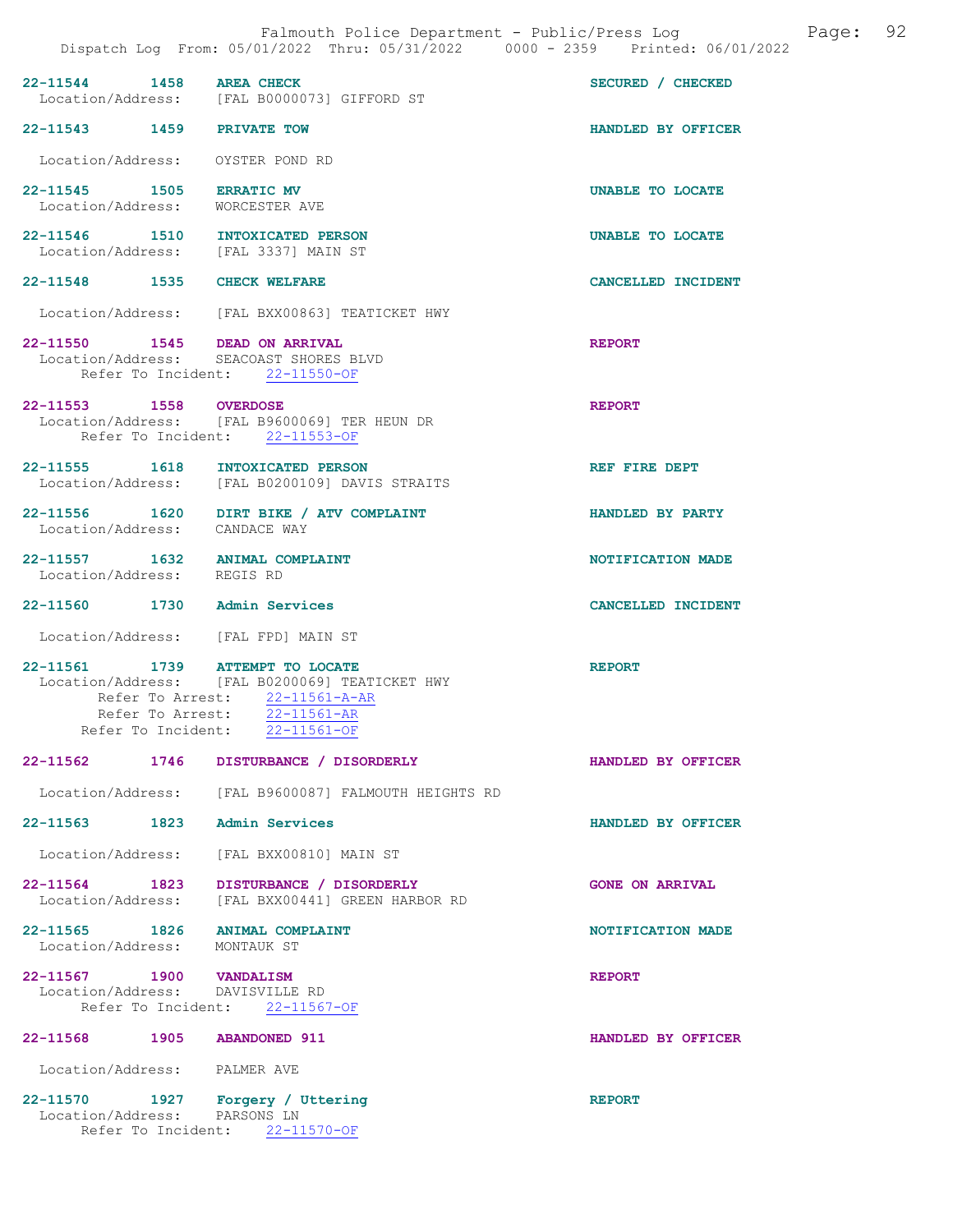| 22-11571 1942 ASSIST OTHER AGENCY                                   | Location/Address: [FAL B9600085] EAST FALMOUTH HWY<br>Refer To Incident: 22-11571-A-OF | <b>REPORT</b>             |
|---------------------------------------------------------------------|----------------------------------------------------------------------------------------|---------------------------|
|                                                                     | 22-11572 1943 LOUD MUSIC / PARTY / NOISES                                              | <b>HANDLED BY OFFICER</b> |
|                                                                     | Location/Address: TANGLEWOOD DR + MEREDITH DR                                          |                           |
| 22-11573 2001 RECOVERED PROPERTY<br>Location/Address: WATER ST      | Refer To Incident: 22-11573-OF                                                         | <b>REPORT</b>             |
| 22-11574 2005 ERRATIC MV                                            |                                                                                        | CANCELLED INCIDENT        |
| Location/Address: CARRIAGE SHOP RD                                  |                                                                                        |                           |
|                                                                     | 22-11576 2009 LOUD MUSIC / PARTY / NOISES                                              | <b>HANDLED BY OFFICER</b> |
| Location/Address: CENTRAL PARK AVE                                  |                                                                                        |                           |
| 22-11575 2011 B & E MV / TRL<br>Location/Address: [FAL 168] MAIN ST | Refer To Incident: 22-11575-OF                                                         | <b>REPORT</b>             |
| 22-11577 2017 ASSIST CITIZEN                                        |                                                                                        | HANDLED BY OFFICER        |
|                                                                     | Location/Address: [FAL 3228] GIFFORD ST                                                |                           |
| 22-11579 2033 UNWANTED GUEST<br>Location/Address: [FAL 180] MAIN ST |                                                                                        | <b>TRANSPORT</b>          |
|                                                                     | 22-11580 2042 LOUD MUSIC / PARTY / NOISES                                              | HANDLED BY OFFICER        |
|                                                                     | Location/Address: PINECREST BEACH DR                                                   |                           |
| 22-11581 2043 UNWANTED GUEST                                        |                                                                                        | HANDLED BY OFFICER        |
|                                                                     | Location/Address: [FAL 2962] MAIN ST                                                   |                           |
| 22-11582 2045 AREA CHECK                                            |                                                                                        | HANDLED BY OFFICER        |
| Location/Address: FRESH POND RD                                     |                                                                                        |                           |
| 22-11583 2048 DISABLED MV                                           | Location/Address: [FAL BXX00592] EAST FALMOUTH HWY + SEACOAST SHORES BLVD              | HANDLED BY PARTY          |
| 22-11584 2121                                                       | <b>ASSIST OTHER AGENCY</b><br>Location/Address: [FAL L71] MOSES RD                     | <b>GONE ON ARRIVAL</b>    |
|                                                                     | 22-11586 2145 PARKING VIOLATION (S)<br>Location/Address: [FAL L78] QUAKER RD           | HANDLED BY PARTY          |
| 22-11587 2154 CHECK WELFARE<br>Location/Address:                    | MAIN ST                                                                                | UNABLE TO LOCATE          |
| 22-11589 2216 UNWANTED GUEST                                        | Location/Address: [FAL B9600093] SCRANTON AVE                                          | <b>TRANSPORT</b>          |
| 22-11590 2220 Admin Services                                        |                                                                                        | HANDLED BY OFFICER        |
| Location/Address: [FAL FPD] MAIN ST                                 |                                                                                        |                           |
| 22-11591 2237 Admin Services                                        |                                                                                        | HANDLED BY OFFICER        |
| Location/Address: [FAL FPD] MAIN ST                                 |                                                                                        |                           |
| 22-11592 2241                                                       | <b>LARCENY</b><br>Location/Address: [FAL 964] TEATICKET HWY                            | <b>REPORT</b>             |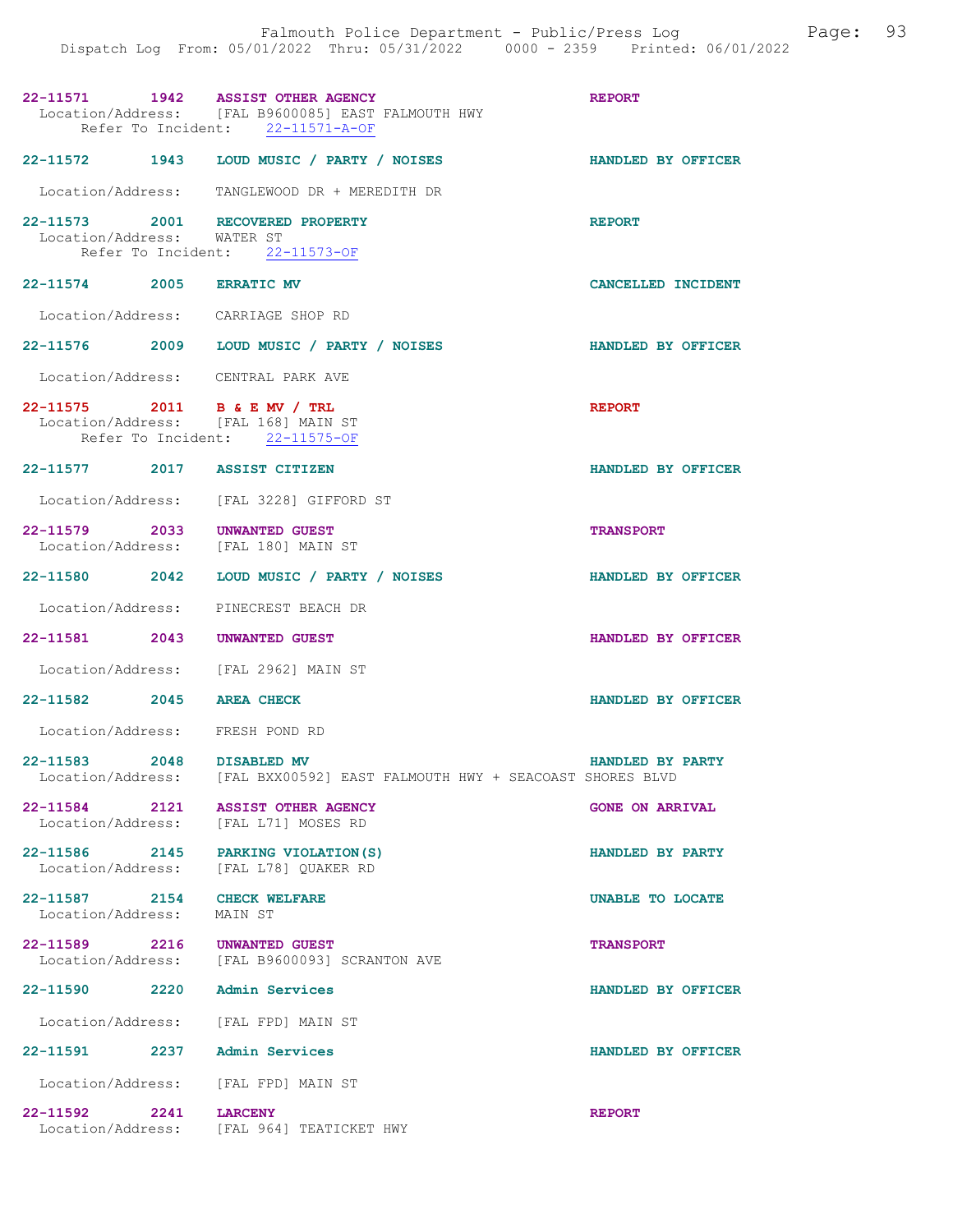| Falmouth Police Department - Public/Press Log<br>Page:<br>Dispatch Log From: 05/01/2022 Thru: 05/31/2022 0000 - 2359 Printed: 06/01/2022 |                                                                                                 |                    |  |  |
|------------------------------------------------------------------------------------------------------------------------------------------|-------------------------------------------------------------------------------------------------|--------------------|--|--|
| Refer To Incident:                                                                                                                       | 22-11592-OF                                                                                     |                    |  |  |
| $22 - 11593$<br>2243                                                                                                                     | <b>ANIMAL COMPLAINT</b>                                                                         | HANDLED BY OFFICER |  |  |
|                                                                                                                                          | Location/Address: PEACE PIPE RD                                                                 |                    |  |  |
| 22-11594 2318 AREA CHECK                                                                                                                 | Location/Address: FRESH POND RD                                                                 | NOTIFICATION MADE  |  |  |
| Location/Address:                                                                                                                        | 22-11596 2320 ATTEMPT TO LOCATE<br>SEACOAST SHORES BLVD<br>Refer To Incident: 22-11596-OF       | <b>REPORT</b>      |  |  |
| 22–11599 2337                                                                                                                            | ALARM, BURGLAR<br>Location/Address: [FAL B9600307] PALMER AVE                                   | <b>UNFOUNDED</b>   |  |  |
| 22-11600 2352 DISABLED MV                                                                                                                | Location/Address: TEATICKET HWY + MARAVISTA AVE EXT                                             | HANDLED BY PARTY   |  |  |
| For Date: $05/30/2022 -$ Monday                                                                                                          |                                                                                                 |                    |  |  |
| 22-11601                                                                                                                                 | 0033 BUILDING / RESIDENCE CHECK<br>Location/Address: [FAL BXX00620] TEATICKET HWY               | SECURED / CHECKED  |  |  |
| 22-11602 0033                                                                                                                            | <b>ABANDONED 911</b>                                                                            | HANDLED BY OFFICER |  |  |
| Location/Address:                                                                                                                        | QUINAPOXET AVE                                                                                  |                    |  |  |
| 22-11603 0035                                                                                                                            | <b>AREA CHECK</b><br>Location/Address: [FAL B9600084] TER HEUN DR                               | SECURED / CHECKED  |  |  |
| 22-11605 0039                                                                                                                            | <b>AREA CHECK</b><br>Location/Address: [FAL B9600012] DEPOT AVE                                 | SECURED / CHECKED  |  |  |
| 22-11606 0047<br>Location/Address:                                                                                                       | <b>AREA CHECK</b><br>MBL ST                                                                     | SECURED / CHECKED  |  |  |
| 22-11607 0050                                                                                                                            | <b>AREA CHECK</b><br>Location/Address: [FAL 2400] RAILROAD AVE                                  | SECURED / CHECKED  |  |  |
| 22-11612<br>0145<br>Location/Address:                                                                                                    | PARKING VIOLATION (S)<br>LUSCOMBE AVE                                                           | NO VIOLATION       |  |  |
|                                                                                                                                          | 22-11609 0147 BUILDING / RESIDENCE CHECK<br>Location/Address: [FAL 964] TEATICKET HWY           | SECURED / CHECKED  |  |  |
| 22-11610 0148<br>Location/Address:                                                                                                       | BUILDING / RESIDENCE CHECK<br>[FAL B9600051] HATCHVILLE RD                                      | SECURED / CHECKED  |  |  |
| 22-11611 0148<br>Location/Address:                                                                                                       | BUILDING / RESIDENCE CHECK<br>[FAL B9700958] EAST FALMOUTH HWY                                  | SECURED / CHECKED  |  |  |
| 22-11617 0150<br>Location/Address:                                                                                                       | PARKING VIOLATION (S)<br>[FAL B9600203] TOWN HALL SQ                                            | NO VIOLATION       |  |  |
| 22-11613 0151<br>Location/Address:                                                                                                       | ALARM, BURGLAR<br>[FAL B9600307] PALMER AVE                                                     | <b>UNFOUNDED</b>   |  |  |
| 22-11614 0152                                                                                                                            | BUILDING / RESIDENCE CHECK<br>Location/Address: [FAL 302] SANDWICH RD                           | SECURED / CHECKED  |  |  |
| 22-11615 0153<br>Location/Address:                                                                                                       | <b>AREA CHECK</b><br>[FAL B9600025] DAVISVILLE RD                                               | SECURED / CHECKED  |  |  |
|                                                                                                                                          | 22-11616 0159 BUILDING / RESIDENCE CHECK<br>Location/Address: [FAL B9700852] NORTH FALMOUTH HWY | SECURED / CHECKED  |  |  |
|                                                                                                                                          | 22-11618 0202 PARKING VIOLATION (S)                                                             | NO VIOLATION       |  |  |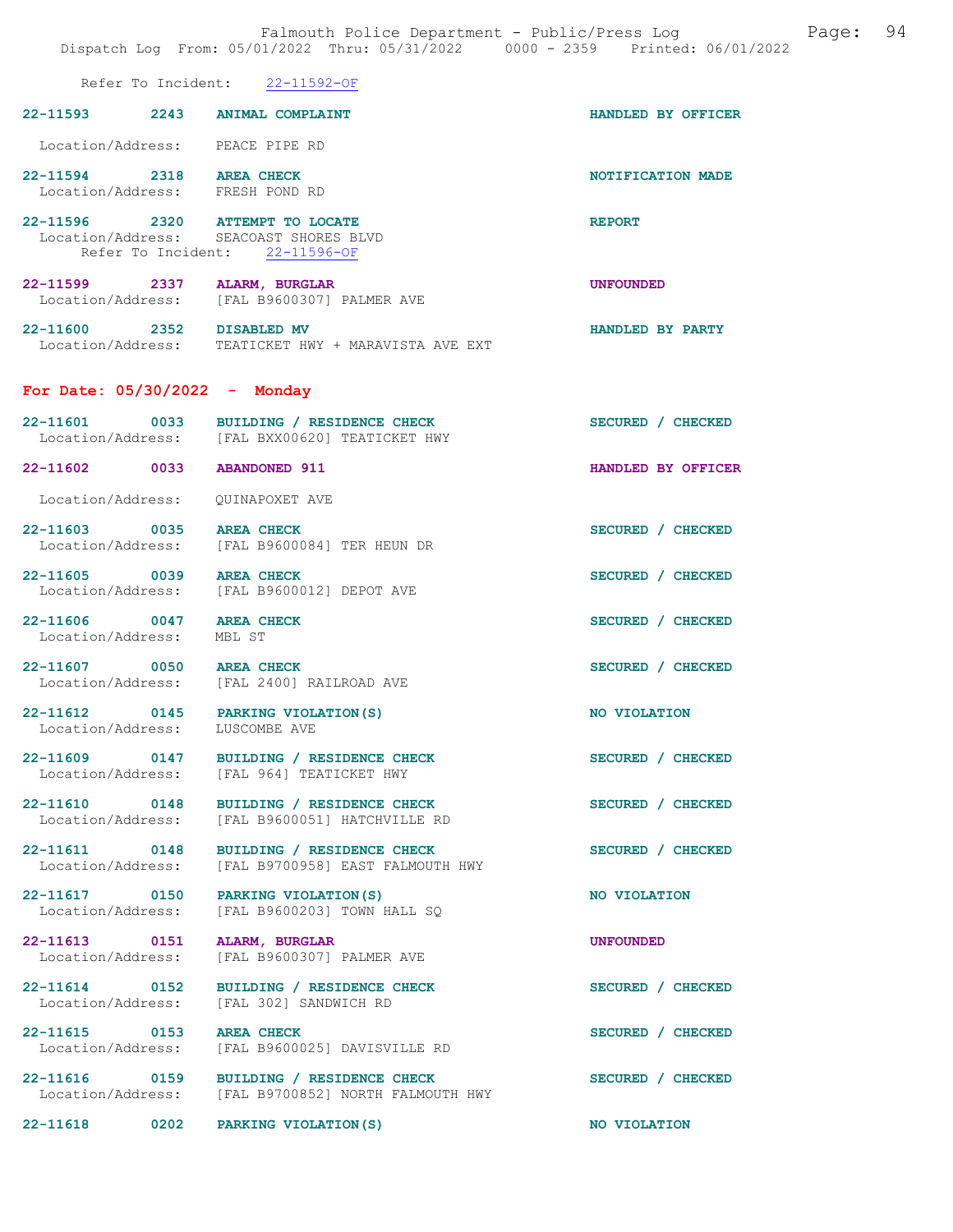|                                        | Falmouth Police Department - Public/Press Log<br>Dispatch Log From: 05/01/2022 Thru: 05/31/2022 0000 - 2359 Printed: 06/01/2022 | 95<br>Page:         |
|----------------------------------------|---------------------------------------------------------------------------------------------------------------------------------|---------------------|
| Location/Address:                      | [FAL B9600261] MAIN ST                                                                                                          |                     |
| 22-11619 0203<br>Location/Address:     | BUILDING / RESIDENCE CHECK<br>[FAL B9600029] KATHARINE LEE BATES                                                                | SECURED / CHECKED   |
| 22-11620 0205<br>Location/Address:     | BUILDING / RESIDENCE CHECK<br>[FAL B9600027] LAKEVIEW AVE                                                                       | SECURED / CHECKED   |
| 22-11621 0210<br>Location/Address:     | BUILDING / RESIDENCE CHECK<br>[FAL BXX00810] MAIN ST                                                                            | SECURED / CHECKED   |
| 22-11622 0217                          | TRANSPORT / ESCORT                                                                                                              | HANDLED BY OFFICER  |
| Location/Address:                      | [FAL FPD] EAST FALMOUTH HWY                                                                                                     |                     |
|                                        | 22-11623 0256 BUILDING / RESIDENCE CHECK<br>Location/Address: [FAL B9800292] DAVIS STRAITS                                      | SECURED / CHECKED   |
| Location/Address: LIBRARY LN           | 22-11625 0612 ASSAULT, PAST<br>Refer To Incident: 22-11625-OF                                                                   | <b>REPORT</b>       |
| 22-11626 0619 ASSAULT, IP              | Location/Address: [FAL B9800292] DAVIS STRAITS<br>Refer To Incident: 22-11626-OF                                                | <b>REPORT</b>       |
|                                        | 22-11628 0726 Admin Services                                                                                                    | HANDLED BY OFFICER  |
| Location/Address:                      | [FAL BXX00810] MAIN ST                                                                                                          |                     |
| 22-11588 0730                          | <b>OTHER TRAFFIC</b><br>Location/Address: [FAL 287] SANDWICH RD                                                                 | NOTIFICATION MADE   |
|                                        | 22-11629 0822 PARKING VIOLATION (S)<br>Location/Address: [FAL 1338] OLD DOCK RD                                                 | NOTIFICATION MADE   |
| 22-11630 0826<br>Location/Address:     | SUICIDE ATTEMPT / THREAT<br>MARAVISTA AVE EXT<br>Refer To Incident: 22-11630-OF                                                 | <b>REPORT</b>       |
|                                        | 22-11632 0905 ABANDONED 911<br>Location/Address: CAPE CODDER RD                                                                 | UNABLE TO LOCATE    |
| 22-11634                               | 0933 OTHER TRAFFIC                                                                                                              | CANCELLED INCIDENT  |
| Location/Address:                      | MAIN ST + LIBRARY LN                                                                                                            |                     |
| $22 - 11633$                           | 0935<br>Admin Services                                                                                                          | HANDLED BY OFFICER  |
| Location/Address:                      | [FAL L104] MAIN ST                                                                                                              |                     |
| 22-11636 0940<br>Location/Address:     | <b>ASSIST FIRE DEPT</b><br>[FAL B9701013] BONNIE LN                                                                             | REF FIRE DEPT       |
| 22-11639 1020<br>Location/Address:     | <b>ERRATIC MV</b><br>RT 28 NORTH + RT 151                                                                                       | NOTIFICATION MADE   |
| $22 - 11641$ 1024<br>Location/Address: | TRANSPORT / ESCORT<br>[FAL B9600069] TER HEUN DR                                                                                | <b>TRANSPORT</b>    |
| 22-11642 1033<br>Location/Address:     | SUSPICIOUS PERSON(S)<br>TURNER RD                                                                                               | <b>UNFOUNDED</b>    |
| 22-11643 1049<br>Location/Address:     | <b>FOLLOW UP INVESTIGATION</b><br>[FAL 1241] IROQUOIS ST                                                                        | <b>INVESTIGATED</b> |
| 22-11645 1127<br>Location/Address:     | TRANSPORT / ESCORT<br>[FAL B9600069] TER HEUN DR                                                                                | <b>TRANSPORT</b>    |
|                                        |                                                                                                                                 |                     |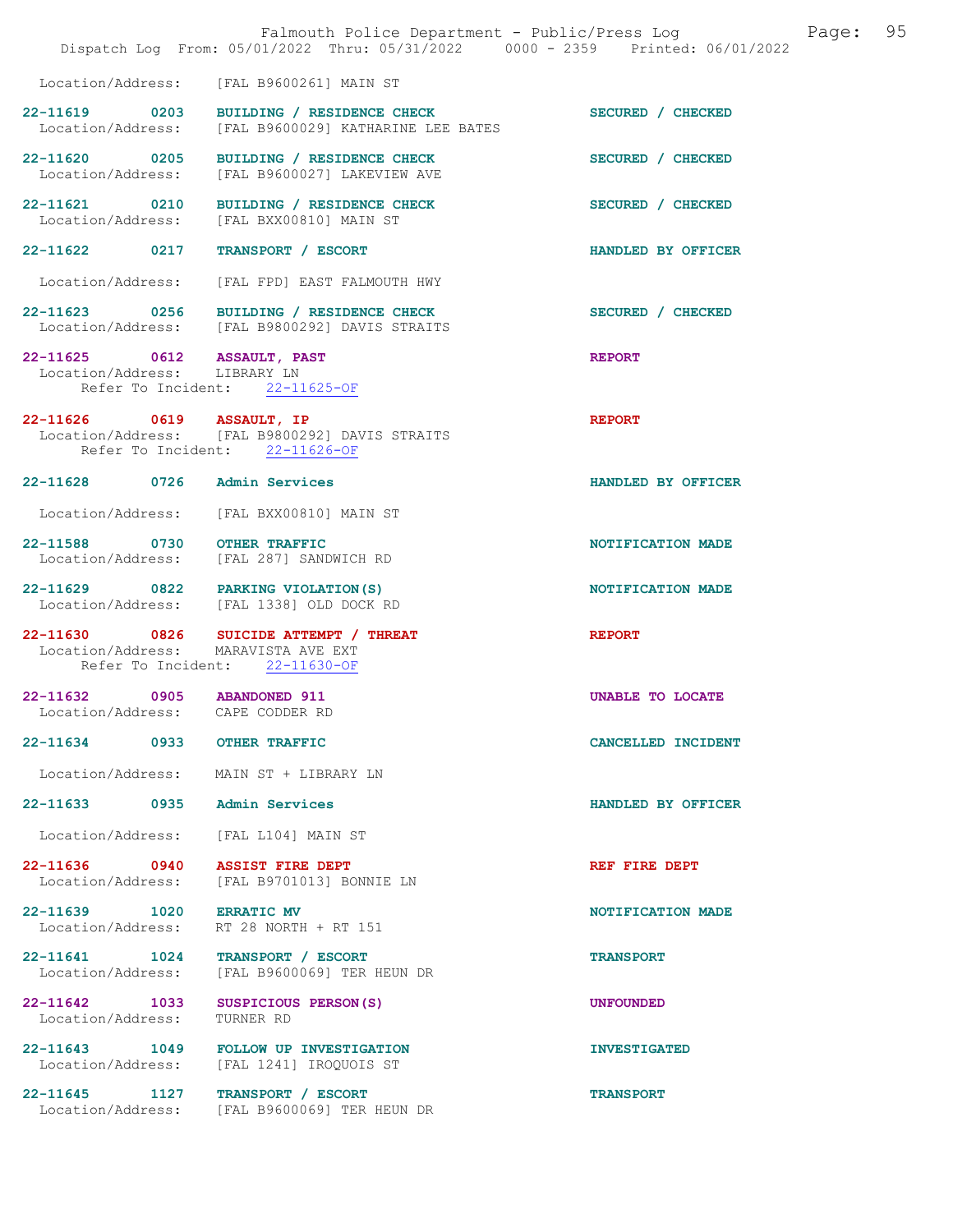|                                                       |      | Dispatch Log From: 05/01/2022 Thru: 05/31/2022 0000 - 2359 Printed: 06/01/2022                                    |                           |
|-------------------------------------------------------|------|-------------------------------------------------------------------------------------------------------------------|---------------------------|
| 22-11647 1157                                         |      | <b>ANIMAL COMPLAINT</b>                                                                                           | REF ANIMAL CONTROL        |
|                                                       |      | Location/Address: GUNNING POINT AVE                                                                               |                           |
|                                                       |      | 22-11649 1213 Admin Services                                                                                      | HANDLED BY OFFICER        |
|                                                       |      | Location/Address: [FAL BXX00810] MAIN ST                                                                          |                           |
|                                                       |      | 22-11651 1230 CHECK WELFARE                                                                                       | CANCELLED INCIDENT        |
|                                                       |      | Location/Address: [FAL B9800314] DAVIS STRAITS                                                                    |                           |
| Location/Address: BARROWS RD                          |      | 22-11652 1231 MENTAL ILLNESS (SEC 12)                                                                             | REF FIRE DEPT             |
| Location/Address: GRAND AVE                           |      | 22-11655 1245 B & E RESIDENT<br>Refer To Incident: 22-11655-OF                                                    | <b>REPORT</b>             |
|                                                       |      | 22-11656 1256 ANIMAL COMPLAINT                                                                                    | REF ANIMAL CONTROL        |
|                                                       |      | Location/Address: [FAL B0100152] TEATICKET HWY                                                                    |                           |
| 22-11658 1330 LARCENY                                 |      | Location/Address: [FAL 1663] BROKEN BOW LN<br>Refer To Incident: 22-11658-OF                                      | <b>REPORT</b>             |
|                                                       |      | 22-11659 1337 ASSIST CITIZEN                                                                                      | HANDLED BY OFFICER        |
|                                                       |      | Location/Address: FRESH POND RD                                                                                   |                           |
| 22-11660 1358 CRASH<br>Location/Address: MAIN ST      |      | Refer To Accident: 22-11660-AC                                                                                    | <b>REPORT</b>             |
|                                                       |      | 22-11661  1404  LOUD MUSIC / PARTY / NOISES                                                                       | <b>HANDLED BY OFFICER</b> |
|                                                       |      | Location/Address: [FAL L42] GIFFORD ST                                                                            |                           |
| 22-11665 1450 LARCENY<br>Location/Address: BARROWS RD |      | Refer To Incident: 22-11665-OF                                                                                    | <b>REPORT</b>             |
| 22-11666                                              | 1512 | RECOVERED PROPERTY                                                                                                | HANDLED BY OFFICER        |
| Location/Address: MAIN ST                             |      |                                                                                                                   |                           |
|                                                       |      | 22-11667 1512 B & E MV / TRL<br>Location/Address: [FAL B0400005] DILLINGHAM AVE<br>Refer To Incident: 22-11667-OF | <b>REPORT</b>             |
| 22-11668 1519<br>Location/Address: COUNTY RD          |      | <b>ALARM, BURGLAR</b>                                                                                             | <b>UNFOUNDED</b>          |
| Location/Address: ABBIES LN                           |      | 22-11669 1523 ALARM, BURGLAR                                                                                      | <b>UNFOUNDED</b>          |
|                                                       |      | 22-11670 1527 MISSING PERSON                                                                                      | HANDLED BY OFFICER        |
| Location/Address: JERICHO PATH                        |      |                                                                                                                   |                           |
|                                                       |      | 22-11671 1555 CRASH, HIT/RUN<br>Location/Address: [FAL 2962] MAIN ST<br>Refer To Accident: 22-11671-AC            | <b>REPORT</b>             |

22-11672 1641 ASSIST CITIZEN GONE ON ARRIVAL Location/Address: [FAL B9600034] CHESTER ST

22-11673 1656 ABANDONED 911 HANDLED BY OFFICER

Falmouth Police Department - Public/Press Log and Page: 96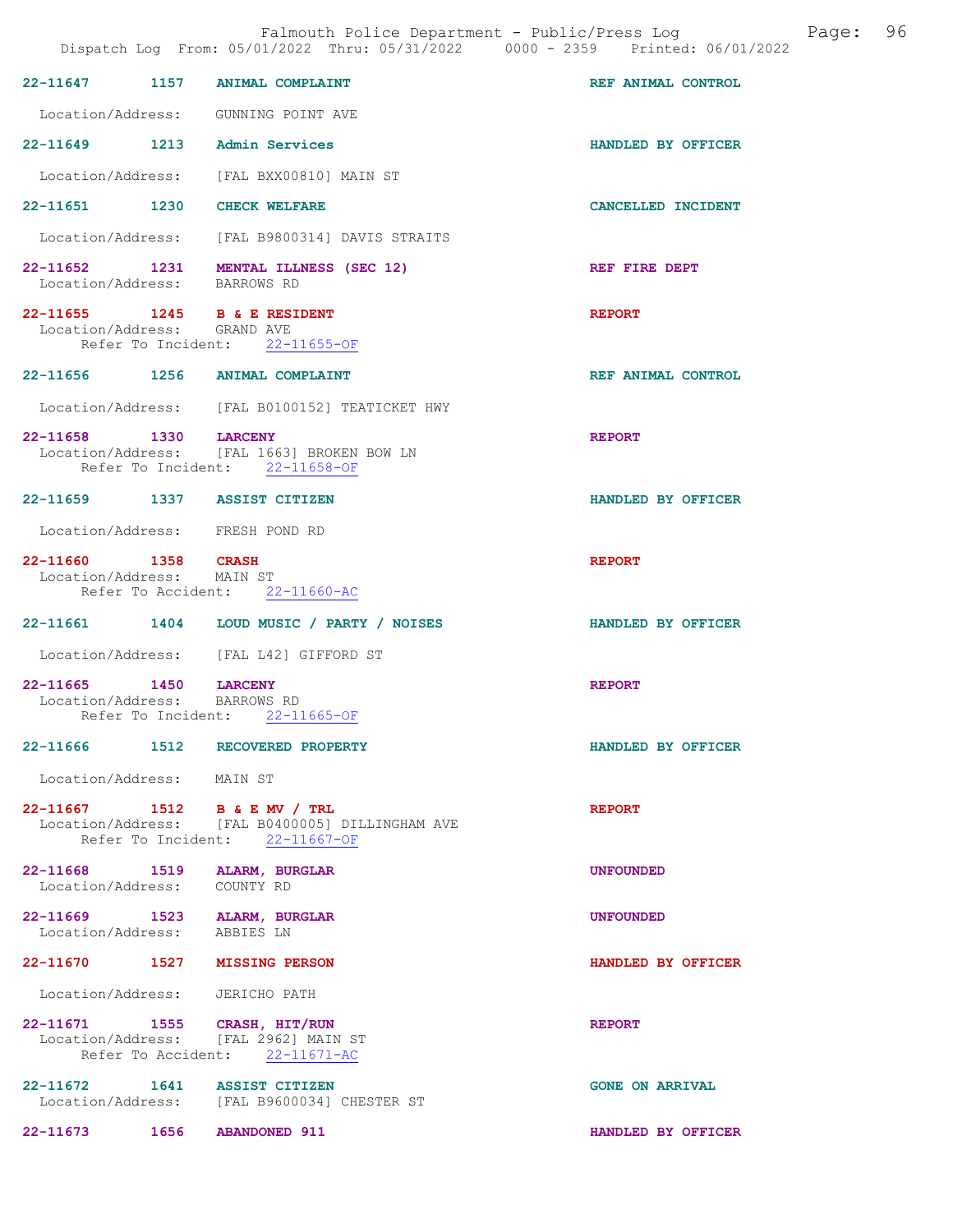| Location/Address: JERICHO PATH                               |                                                                                        |                        |
|--------------------------------------------------------------|----------------------------------------------------------------------------------------|------------------------|
|                                                              | 22-11675 1711 FOLLOW UP INVESTIGATION                                                  | HANDLED BY OFFICER     |
|                                                              | Location/Address: [FAL 964] TEATICKET HWY                                              |                        |
| 22-11676 1711 Admin Services                                 |                                                                                        | HANDLED BY OFFICER     |
|                                                              | Location/Address: [FAL BXX00810] MAIN ST                                               |                        |
| 22-11677 1737                                                | UNWANTED GUEST                                                                         | HANDLED BY OFFICER     |
|                                                              | Location/Address: [FAL B9600326] TEATICKET HWY                                         |                        |
| 22-11679 1748 LARCENY                                        |                                                                                        | <b>REPORT</b>          |
|                                                              | Location/Address: [FAL B9600466] MEADOW NECK RD<br>Refer To Incident: 22-11679-OF      |                        |
| 22-11682 1825 DEAD ON ARRIVAL                                | Location/Address: [FAL BXX00332] FALMOUTH HEIGHTS RD<br>Refer To Incident: 22-11682-OF | <b>REPORT</b>          |
| 22-11683 1855 CHECK WELFARE                                  | Location/Address: [FAL B9800292] DAVIS STRAITS                                         | REF FIRE DEPT          |
| 22-11688 1939 AREA CHECK                                     |                                                                                        | HANDLED BY OFFICER     |
|                                                              | Location/Address: BOXBERRY HILL RD + ASHUMET RD                                        |                        |
| 22-11689 1949 ANIMAL COMPLAINT                               | Location/Address: [FAL L102] OYSTER POND RD                                            | NOTIFICATION MADE      |
| 22-11691 2046 ASSIST CITIZEN                                 |                                                                                        | HANDLED BY OFFICER     |
| Location/Address: [FAL FPD] MAIN ST                          |                                                                                        |                        |
| 22-11692 2052                                                | <b>ASSIST FIRE DEPT</b>                                                                | HANDLED BY OFFICER     |
|                                                              | Location/Address: SHINING SEA BIKE PATH                                                |                        |
| 22-11694 2104 AREA CHECK<br>Location/Address: FRESH POND RD  |                                                                                        | <b>UNFOUNDED</b>       |
| $22 - 11695$<br>2141<br>Location/Address: FRESH POND RD      | <b>AREA CHECK</b>                                                                      | <b>UNFOUNDED</b>       |
| 22-11696 2151 CRASH                                          | Location/Address: WOODS HOLE RD + LESLIE ST<br>Refer To Accident: 22-11696-AC          | <b>REPORT</b>          |
| 22-11698 2215 AREA CHECK                                     |                                                                                        | HANDLED BY OFFICER     |
| Location/Address: MASSACHUSETTS AVE                          |                                                                                        |                        |
| 22-11699 2226 ERRATIC MV<br>Location/Address: LOCUSTFIELD RD |                                                                                        | <b>GONE ON ARRIVAL</b> |
| 22-11700 2226 ERRATIC MV                                     | Location/Address: PALMER AVE + TER HEUN DR                                             | <b>GONE ON ARRIVAL</b> |
| 22-11701 2302 AREA CHECK                                     |                                                                                        | HANDLED BY OFFICER     |
| Location/Address: FRESH POND RD                              |                                                                                        |                        |
| For Date: $05/31/2022 - Tuesday$                             |                                                                                        |                        |

SECURED / CHECKED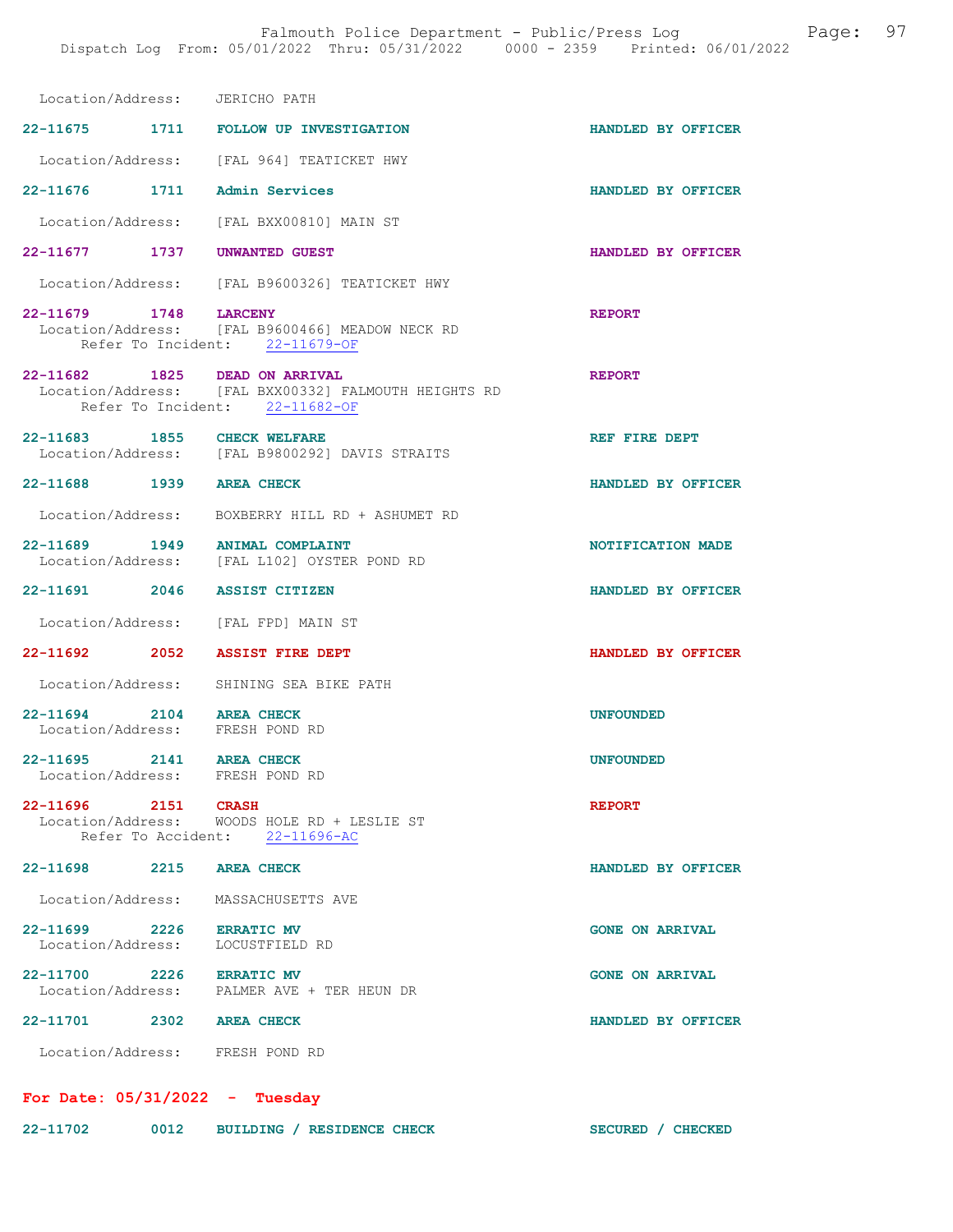|                                                                   | Falmouth Police Department - Public/Press Log<br>Dispatch Log From: 05/01/2022 Thru: 05/31/2022 0000 - 2359 Printed: 06/01/2022 | Page:              | 98 |
|-------------------------------------------------------------------|---------------------------------------------------------------------------------------------------------------------------------|--------------------|----|
|                                                                   | Location/Address: [FAL B9600031] MARAVISTA AVE EXT                                                                              |                    |    |
| 22-11704 0204 ASSAULT, PAST                                       | Location/Address: [FAL B9600069] TER HEUN DR<br>Refer To Incident: 22-11704-OF                                                  | <b>REPORT</b>      |    |
| Location/Address:                                                 | 22-11706 0223 BUILDING / RESIDENCE CHECK<br>[FAL 494] EAST FALMOUTH HWY                                                         | SECURED / CHECKED  |    |
| 22-11707 0229<br>Location/Address:                                | TRANSPORT / ESCORT<br>[FAL BXX00131] EAST FALMOUTH HWY                                                                          | <b>TRANSPORT</b>   |    |
| 22-11708 0236<br>Location/Address:                                | BUILDING / RESIDENCE CHECK<br>[FAL 964] TEATICKET HWY                                                                           | SECURED / CHECKED  |    |
| 22-11709 0240<br>Location/Address:                                | BUILDING / RESIDENCE CHECK<br>[FAL B9800292] DAVIS STRAITS                                                                      | SECURED / CHECKED  |    |
| 22-11710 0256                                                     | ALARM, BURGLAR<br>Location/Address: [FAL 588] SPRING BARS RD                                                                    | SECURED / CHECKED  |    |
| 22-11712 0305 PARKING VIOLATION (S)                               | Location/Address: [FAL B9600077] TOWN HALL SQ                                                                                   | NO VIOLATION       |    |
| Location/Address: [FAL 3202] PALMER AVE                           | 22-11711 0311 BUILDING / RESIDENCE CHECK                                                                                        | SECURED / CHECKED  |    |
|                                                                   | 22-11713 0321 BUILDING / RESIDENCE CHECK<br>Location/Address: [FAL B9600051] HATCHVILLE RD                                      | SECURED / CHECKED  |    |
|                                                                   | 22-11714 0337 DISTURBANCE / DISORDERLY                                                                                          | HANDLED BY OFFICER |    |
|                                                                   | Location/Address: [FAL 1726] PALMER AVE<br>Refer To Incident: 22-11714-OF                                                       |                    |    |
| 22-11715 0339 Admin Services                                      |                                                                                                                                 | HANDLED BY OFFICER |    |
| Location/Address: [FAL FPD] MAIN ST                               |                                                                                                                                 |                    |    |
| 22-11717 0400 PARKING VIOLATION(S)                                | Location/Address: [FAL B9600261] MAIN ST                                                                                        | NO VIOLATION       |    |
| 22-11716 0406<br>Location/Address:                                | PARKING VIOLATION (S)<br>WATER ST + LUSCOMBE AVE                                                                                | NO VIOLATION       |    |
| 22-11718 0409<br>Location/Address:                                | BUILDING / RESIDENCE CHECK<br>[FAL B9700933] LOCUST ST                                                                          | SECURED / CHECKED  |    |
| 22-11719 0413<br>Location/Address:                                | BUILDING / RESIDENCE CHECK<br>[FAL B9900121] PALMER AVE                                                                         | SECURED / CHECKED  |    |
| 22-11720 0547 Admin Services                                      |                                                                                                                                 | HANDLED BY OFFICER |    |
| Location/Address: [FAL FPD] MAIN ST                               |                                                                                                                                 |                    |    |
| 22-11721 0617 ANIMAL COMPLAINT                                    | Location/Address: [FAL B9600249] WAQUOIT HWY<br>Refer To Accident: 22-11721-AC                                                  | <b>REPORT</b>      |    |
|                                                                   | 22-11723 0630 SUICIDE ATTEMPT / THREAT<br>Location/Address: [FAL 2090] GIFFORD ST                                               | REF FIRE DEPT      |    |
| 22-11724 0635 B & E, IN PROGRESS<br>Location/Address: CENTRAL AVE | Refer To Incident: 22-11724-OF                                                                                                  | <b>REPORT</b>      |    |
| 22-11727 0831                                                     | TRANSPORT / ESCORT<br>Location/Address: [FAL B9600063] JONES RD                                                                 | <b>TRANSPORT</b>   |    |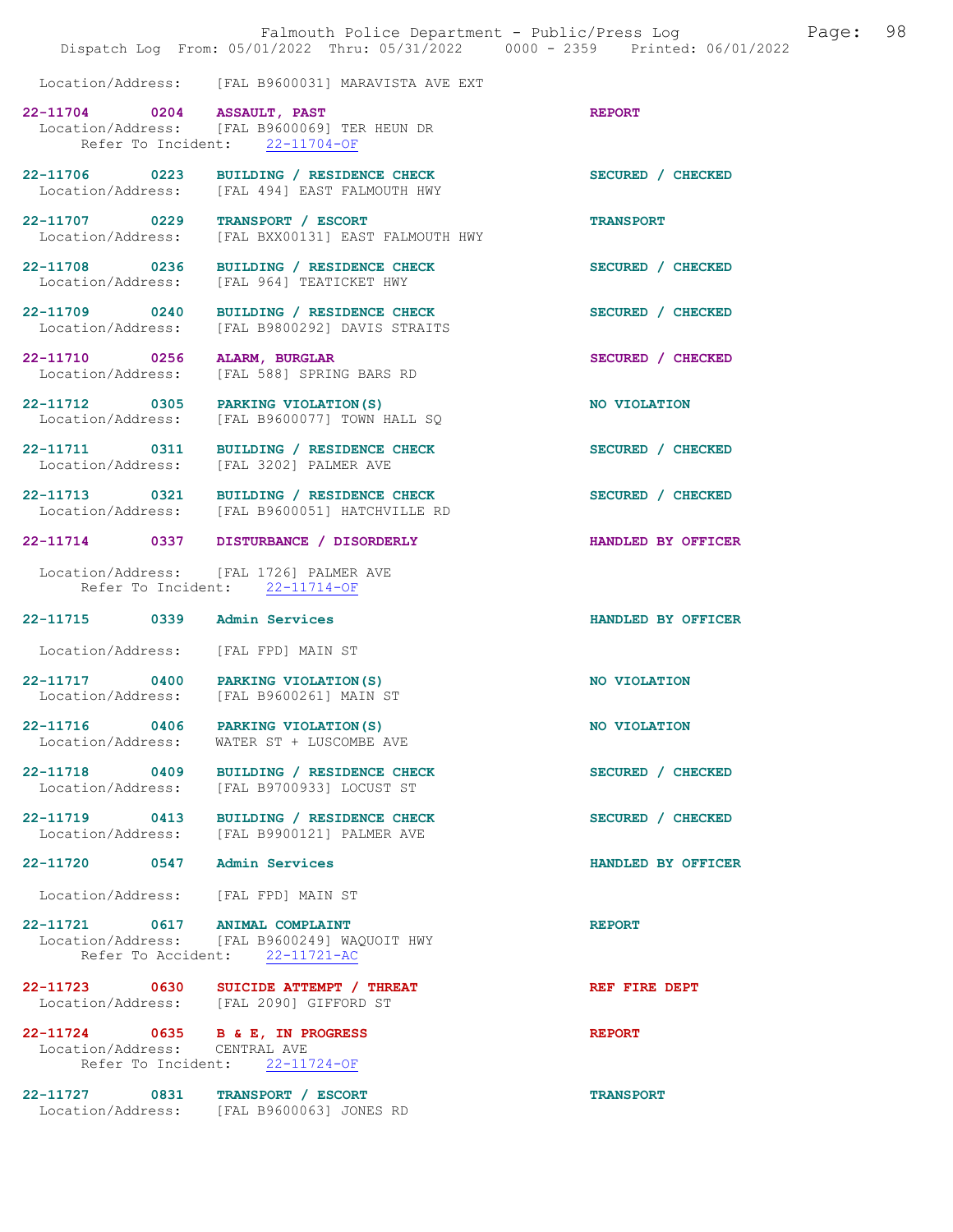| 22-11728 0851 VANDALISM<br>Location/Address: GLEN AVE                | Refer To Incident: 22-11728-OF                                             | <b>REPORT</b>           |
|----------------------------------------------------------------------|----------------------------------------------------------------------------|-------------------------|
| 22-11729 0854 ABANDONED 911                                          |                                                                            | HANDLED BY OFFICER      |
|                                                                      | Location/Address: [FAL 1653] LEONARD DR                                    |                         |
| 22-11730 0859 DISABLED MV                                            |                                                                            | HANDLED BY OFFICER      |
| Location/Address: MAIN ST + KING ST                                  |                                                                            |                         |
|                                                                      | 22-11731 0901 FOLLOW UP INVESTIGATION                                      | HANDLED BY OFFICER      |
| Location/Address: GRAND AVE                                          |                                                                            |                         |
| 22-11732 0901 OTHER TRAFFIC                                          | Location/Address: SEACOAST SHORES BLVD                                     | NOTIFICATION MADE       |
| 22-11733 0907 SEX OFFENSES<br>Location/Address: [FAL FPD] MAIN ST    | Refer To Incident: 22-11733-OF                                             | <b>REPORT</b>           |
|                                                                      | 22-11734 0924 FOLLOW UP INVESTIGATION                                      | HANDLED BY OFFICER      |
|                                                                      | Location/Address: [FAL B9700933] LOCUST ST                                 |                         |
| 22-11736 0937 LARCENY<br>Location/Address: [FAL FPD] MAIN ST         | Refer To Incident: 22-11736-OF                                             | <b>REPORT</b>           |
| 22-11735 0940 Admin Services                                         |                                                                            | HANDLED BY OFFICER      |
| Location/Address: [FAL FPD] MAIN ST                                  |                                                                            |                         |
| 22-11737 0954 ID Theft / Fraud<br>Location/Address: BOURNE ST        | Refer To Incident: 22-11737-OF                                             | <b>REPORT</b>           |
| 22-11738 1011 CRASH                                                  | Location/Address: FRESH POND RD + EAST FALMOUTH HWY                        | HANDLED BY PARTY        |
| 22-11739 1025 SUMMONS SERVICE<br>Location/Address: PAOLA DR          |                                                                            | <b>UNABLE TO LOCATE</b> |
| 22-11740 1107 Alcohol/Drug (Sec 35)                                  |                                                                            | (FD) Cancelled Incident |
| Location/Address: BRICK KILN RD                                      | Refer To Incident: 22-11740-OF                                             |                         |
| 22-11742 1116 ALARM, BURGLAR                                         | Location/Address: [FAL 1805] RACING BEACH AVE                              | <b>UNFOUNDED</b>        |
| 22-11743 1136 ASSIST CITIZEN                                         |                                                                            | HANDLED BY OFFICER      |
|                                                                      | Location/Address: [FAL 486] QUISSETT HARBOR RD                             |                         |
| 22-11744 1142 VANDALISM                                              | Location/Address: [FAL B9600039] MAIN ST<br>Refer To Incident: 22-11744-OF | <b>REPORT</b>           |
| 22-11745 1153 MOTOR VEHICLE STOP<br>Location/Address: DILLINGHAM AVE |                                                                            | Verbal Warning          |
| 22-11746 1158 Admin Services                                         | Location/Address: [FAL BXX00332] FALMOUTH HEIGHTS RD                       | HANDLED BY PARTY        |

22-11747 1208 ASSIST OTHER AGENCY HANDLED BY OFFICER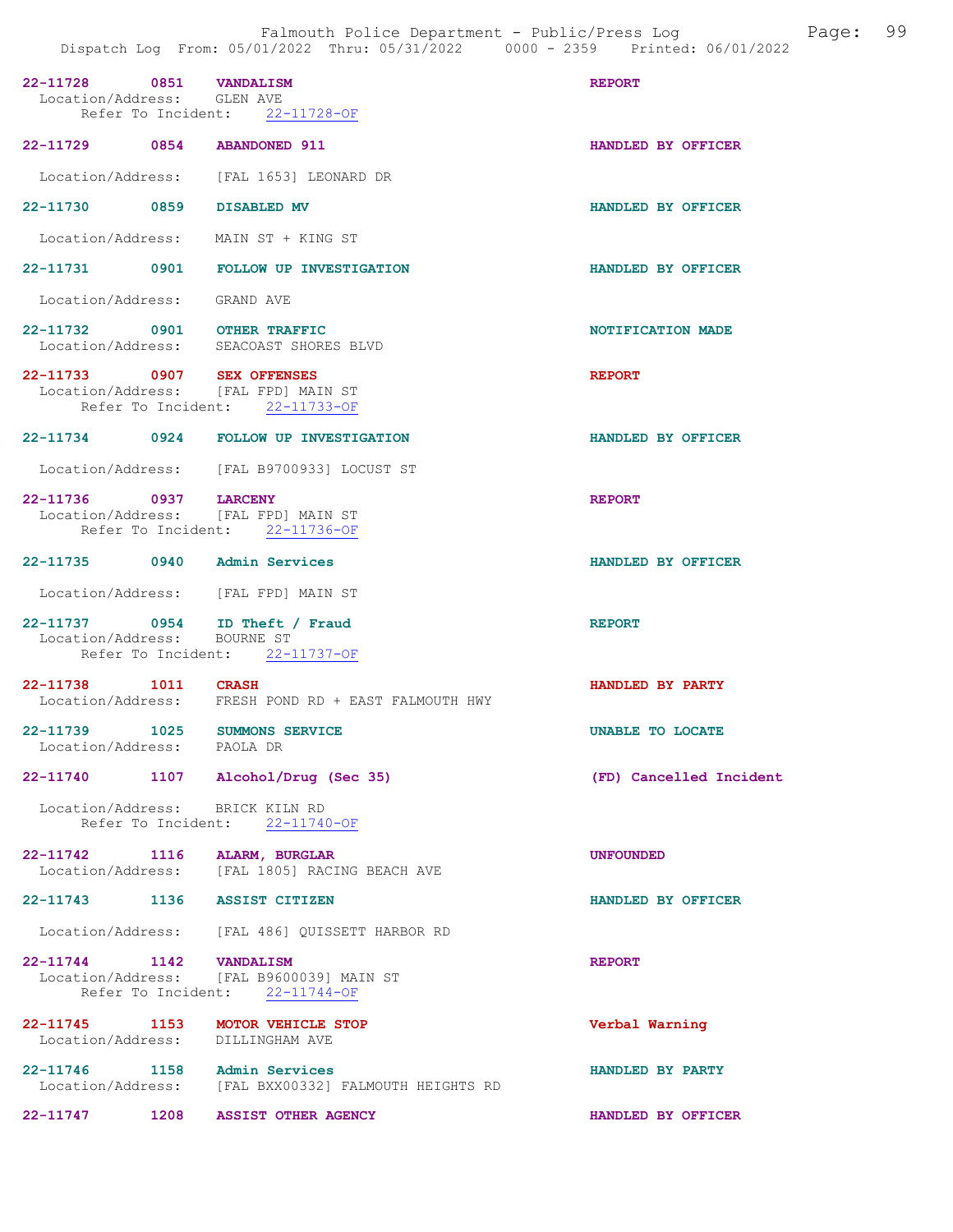|                                                            | Falmouth Police Department - Public/Press Log Fage: 100<br>Dispatch Log From: 05/01/2022 Thru: 05/31/2022 0000 - 2359 Printed: 06/01/2022 |                    |  |
|------------------------------------------------------------|-------------------------------------------------------------------------------------------------------------------------------------------|--------------------|--|
|                                                            | Location/Address: [FAL FPD] MAIN ST                                                                                                       |                    |  |
|                                                            | 22-11748 1210 Alcohol/Drug (Sec 35)<br>Location/Address: [FAL B9600069] TER HEUN DR<br>Refer To Incident: 22-11748-OF                     | <b>REPORT</b>      |  |
|                                                            | 22-11749 1218 MOTOR VEHICLE STOP<br>Location/Address: [FAL BXX00705] RT 151                                                               | Verbal Warning     |  |
|                                                            | 22-11752 1306 ABANDONED 911                                                                                                               | HANDLED BY OFFICER |  |
| Location/Address: BEAGLE LN                                |                                                                                                                                           |                    |  |
|                                                            | 22-11754 1316 TRAFFIC HAZARD<br>Location/Address: [FAL B9601594] HAYWAY RD                                                                | NOTIFICATION MADE  |  |
|                                                            | 22-11755 1339 FOLLOW UP INVESTIGATION                                                                                                     | HANDLED BY OFFICER |  |
|                                                            | Location/Address: [FAL BXX00286] MAIN ST                                                                                                  |                    |  |
| 22-11756 1339 ERRATIC MV<br>Location/Address: HAYWAY RD    |                                                                                                                                           | <b>UNFOUNDED</b>   |  |
| 22-11757 1352 Harassment                                   |                                                                                                                                           | HANDLED BY OFFICER |  |
| Location/Address:                                          | THOMAS B LANDERS RD                                                                                                                       |                    |  |
|                                                            | 22-11758 1409 ALARM, BURGLAR                                                                                                              | CANCELLED INCIDENT |  |
|                                                            | Location/Address: [FAL 1390] CAPE CODDER RD                                                                                               |                    |  |
|                                                            | 22-11759 1428 ALARM, BURGLAR<br>Location/Address: [FAL B9600071] TOWN HALL SQ                                                             | <b>UNFOUNDED</b>   |  |
|                                                            | 22-11760 1433 MENTAL ILLNESS (SEC 12)                                                                                                     | HANDLED BY OFFICER |  |
|                                                            | Location/Address: FRESH POND RD<br>Refer To Incident: 22-11760-OF                                                                         |                    |  |
| 22-11761 1450 CRASH                                        | Location/Address: RT 151 + FALMOUTH WOODS RD<br>Refer To Accident: 22-11761-AC                                                            | <b>REPORT</b>      |  |
| 22-11762 1451 DISABLED MV<br>Location/Address: GIFFORD ST  |                                                                                                                                           | <b>TRANSPORT</b>   |  |
| 22-11765 1517 CRASH                                        | Location/Address: OLD SILVER LN                                                                                                           | HANDLED BY PARTY   |  |
| 22-11766 1543 AREA CHECK                                   |                                                                                                                                           | <b>REPORT</b>      |  |
|                                                            | Location/Address: TEATICKET HWY<br>Refer To Incident: 22-11766-OF                                                                         |                    |  |
|                                                            | 22-11767 1549 ABANDONED 911<br>Location/Address: [FAL BXX00801] QUAKER RD                                                                 | HANDLED BY PARTY   |  |
|                                                            | 22-11770 1604 OTHER TRAFFIC                                                                                                               | HANDLED BY OFFICER |  |
|                                                            | Location/Address: SANDWICH RD + RT 151                                                                                                    |                    |  |
| 22-11771 1629 Harassment<br>Location/Address: BOB WHITE LN | Refer To Incident: 22-11771-OF                                                                                                            | <b>REPORT</b>      |  |
| 22-11772 1639 Harassment                                   | Location/Address: CORTE REAL AVE<br>Refer To Incident: 22-11772-OF                                                                        | <b>REPORT</b>      |  |
| 22-11773 1641 LARCENY                                      |                                                                                                                                           | HANDLED BY OFFICER |  |